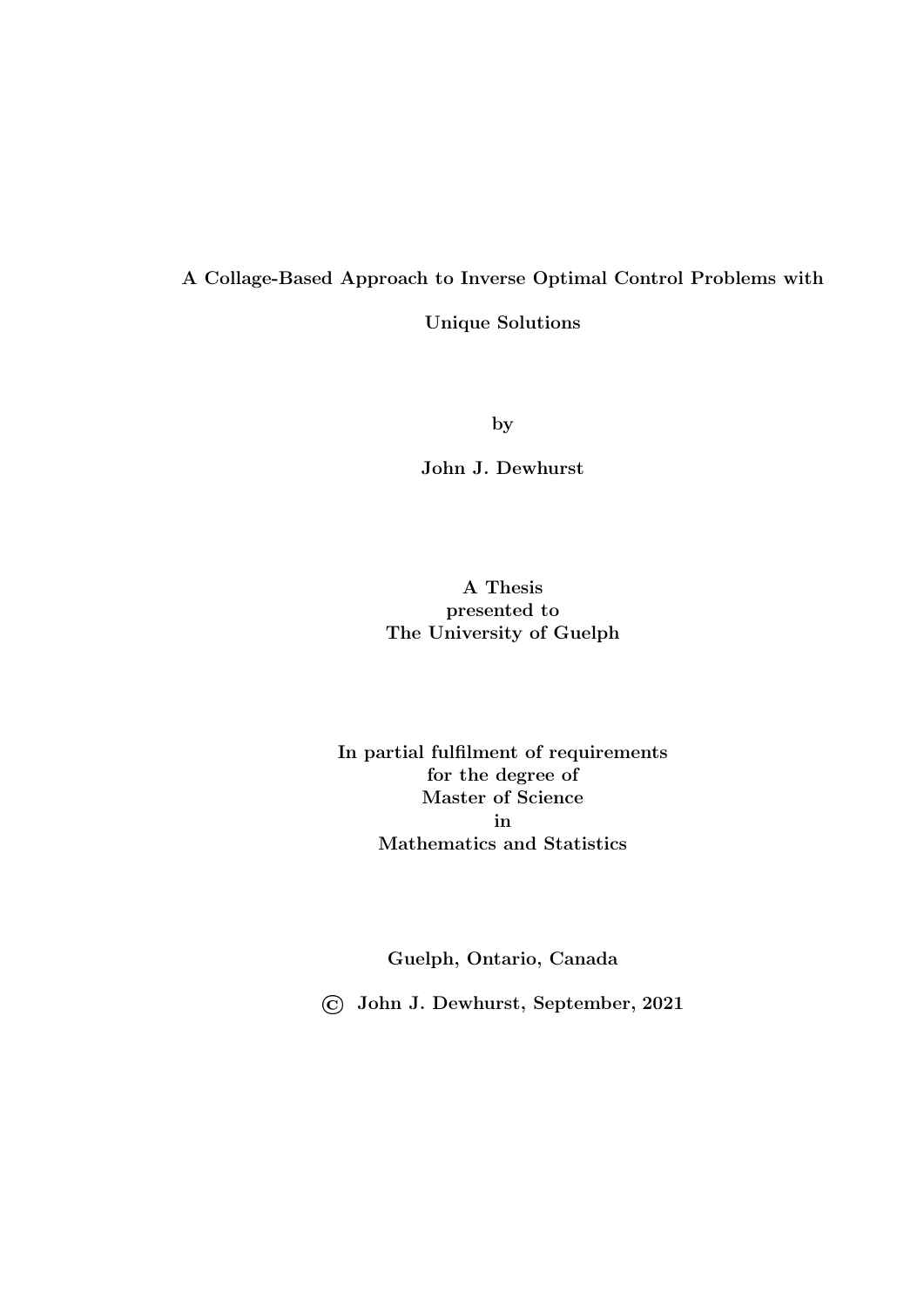### ABSTRACT

### A COLLAGE-BASED APPROACH TO INVERSE OPTIMAL CONTROL PROBLEMS WITH UNIQUE SOLUTIONS

John J. Dewhurst University of Guelph, 2021

Advisor: Dr. K. Levere

Optimal control problems entail finding a control function that optimizes a given objective functional, subject to a set of constraints that include an ordinary differential equation. Conversely, inverse optimal control problems entail seeking objective functionals that are optimized by a given control system. In this thesis we develop a Collage-Based Approach to solving inverse optimal control problems with unique solutions based on the Collage method for ODE inverse problems and Pontryagin's Maximum Principle. Inverse problems are often formulated as the minimization of an approximation error over a set of parameters. Collage-type methods bound the approximation error by a quantity that is computationally preferable to optimize. We demonstrate this method through a variety of example scenarios and discuss its efficacy and robustness.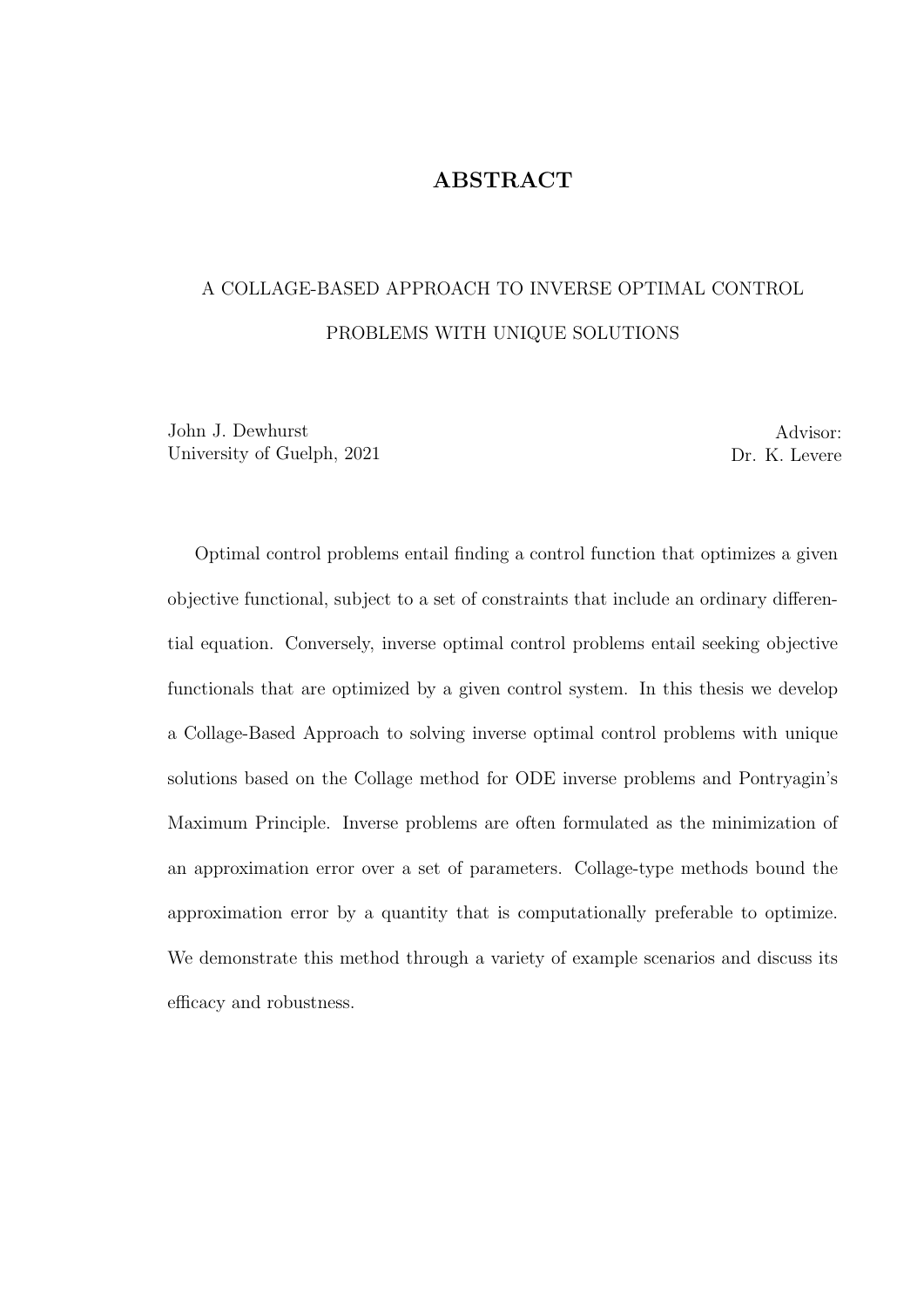This thesis is dedicated to the memory of my father,

John Anthony Dewhurst

1946–2017

"Memories last forever"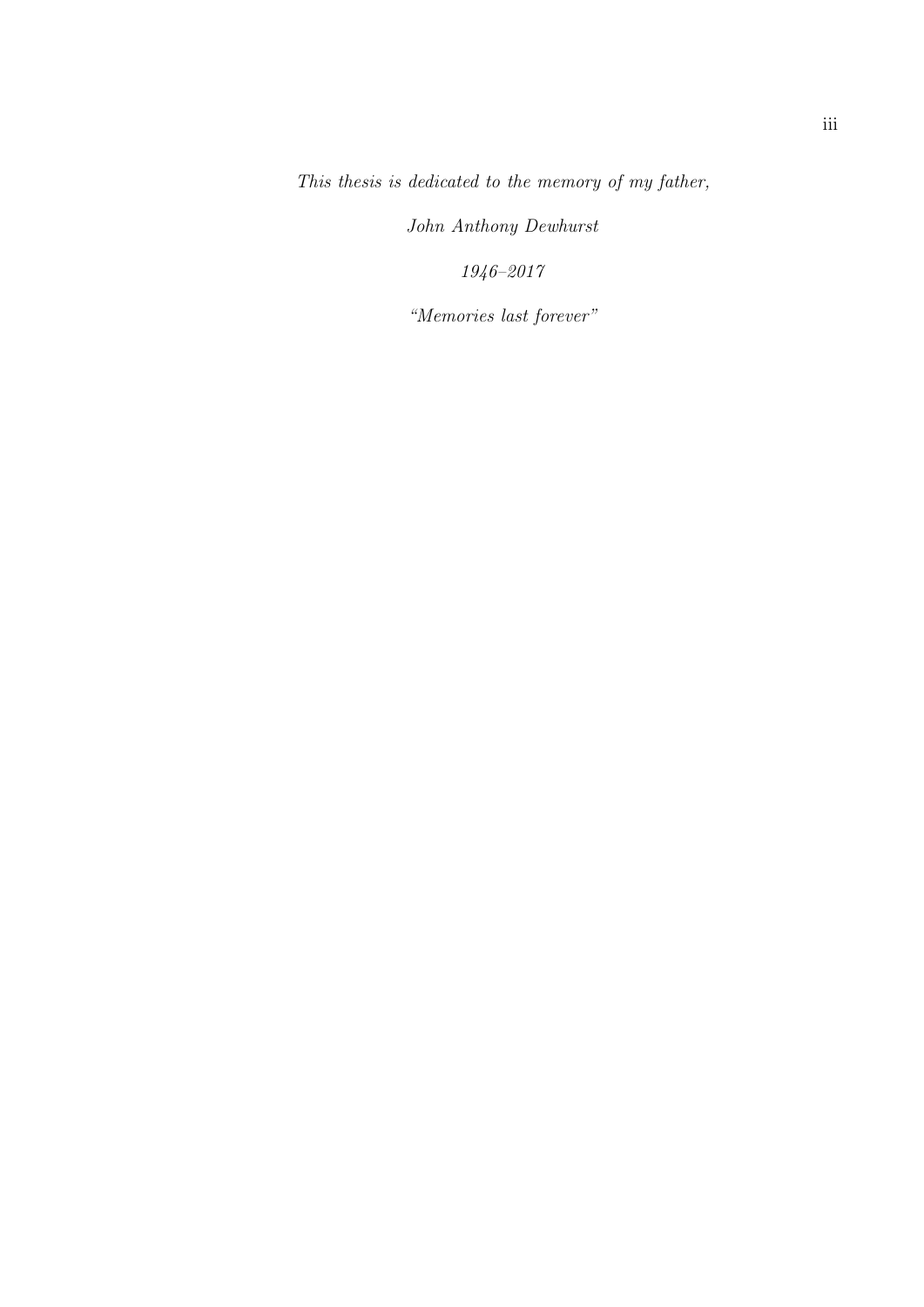#### ACKNOWLEDGEMENTS

Throughout my journey to this point I have crossed paths with many people, and I am a firm believer that each person we meet touches our lives in some way. Indeed, I would not be writing this today were it not for the individuals who, by chance or by circumstance, were present on this journey. The complete list of those to whom I owe thanks would fill many pages. I do however wish to articulate my gratitude to the following people:

To Marlene Belson, for opening your home to a young student in need. Your kindness and generosity will never be forgotten.

To Susan McCormick, for always ensuring that important deadlines were not missed, forms were not forgotten, and for overall ensuring that my time as a Graduate Student went as smoothly as possible.

To Dr. Herb Kunze, for offering your advice and guidance to a young graduate student.

To Dr. Kimberly Levere, for taking a chance on an undergraduate student you had never met before. You gave me the opportunity to pursue this degree, and throughout my time as your student, your support has never wavered and for this, I will be forever grateful.

To Doug and Sue Pearson, for your kindness and generosity. Thank you for accepting me into your family.

To my family, for always being supportive of the path that I have chosen and for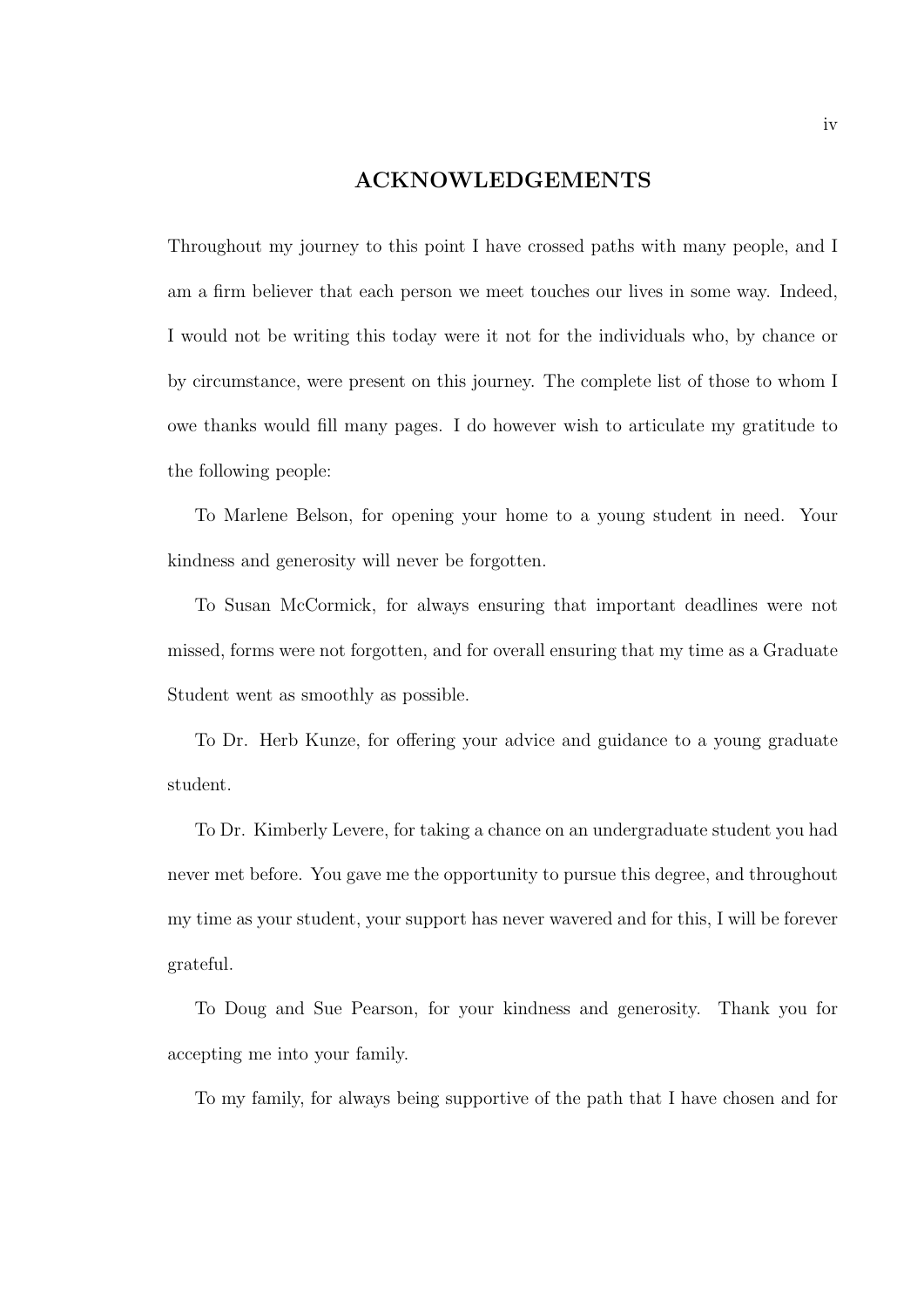believing that I would succeed.

To my Uncle Reg, for your support, financial and otherwise, and also for your assistance when Dad passed away. I really appreciate it.

To my sister Jenn. You have always been in my corner, offering love and support, and your wisdom as I have grown to be who I am today. I am thankful that despite the physical distance separating us, I have never felt that you were very far away at all.

To my mom, Pat. I really can not express the extent of your love and support for me always. Thank you for everything.

To Emily. We have really been on this journey together, for many years now. Thank you for your love and support, despite my flaws, and for being behind me, no matter what. I look forward to calling you my wife, very soon, and taking the next steps in our lives, together.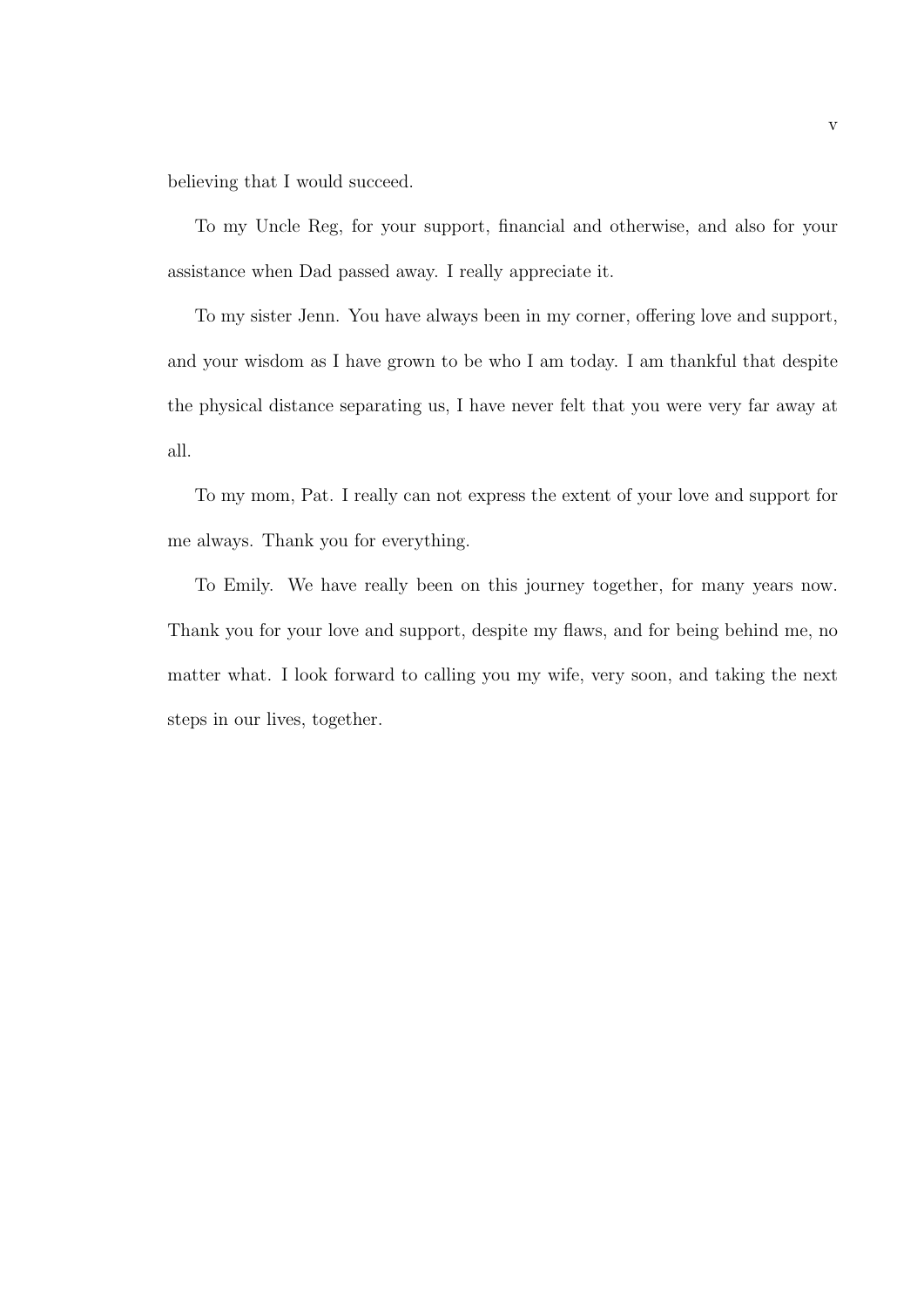## **Contents**

|                     | Abstract                        |                                                                                                                                                                                                                                          | ii                                                                                        |
|---------------------|---------------------------------|------------------------------------------------------------------------------------------------------------------------------------------------------------------------------------------------------------------------------------------|-------------------------------------------------------------------------------------------|
|                     | Dedication                      |                                                                                                                                                                                                                                          | iii                                                                                       |
|                     |                                 | Acknowledgements                                                                                                                                                                                                                         | iv                                                                                        |
|                     |                                 | List of Tables                                                                                                                                                                                                                           | viii                                                                                      |
|                     |                                 | List of Figures                                                                                                                                                                                                                          | xi                                                                                        |
| 1                   |                                 | Introduction                                                                                                                                                                                                                             | $\mathbf{1}$                                                                              |
| $\overline{2}$<br>3 | 2.1<br>2.2<br>3.1<br>3.2        | Systems of First Order ODEs: Classical Versus Controlled<br>2.1.1<br>Solution Methods<br>2.1.2<br>A Collage-Based Approach to Inverse Problems for Classical ODE<br><b>Systems</b><br>The Collage-Based Approach to ODE Inverse Problems | $\overline{\mathbf{4}}$<br>$\overline{5}$<br>$\overline{5}$<br>13<br>15<br>19<br>20<br>21 |
| $\bf{4}$            | 4.1<br>4.2<br>4.3<br>4.4<br>4.5 | Optimal Control of ODE Systems<br>Linear Quadratic Optimal Control Problems<br>The Forward Backward Sweep Method                                                                                                                         | 33<br>35<br>37<br>46<br>49<br>50                                                          |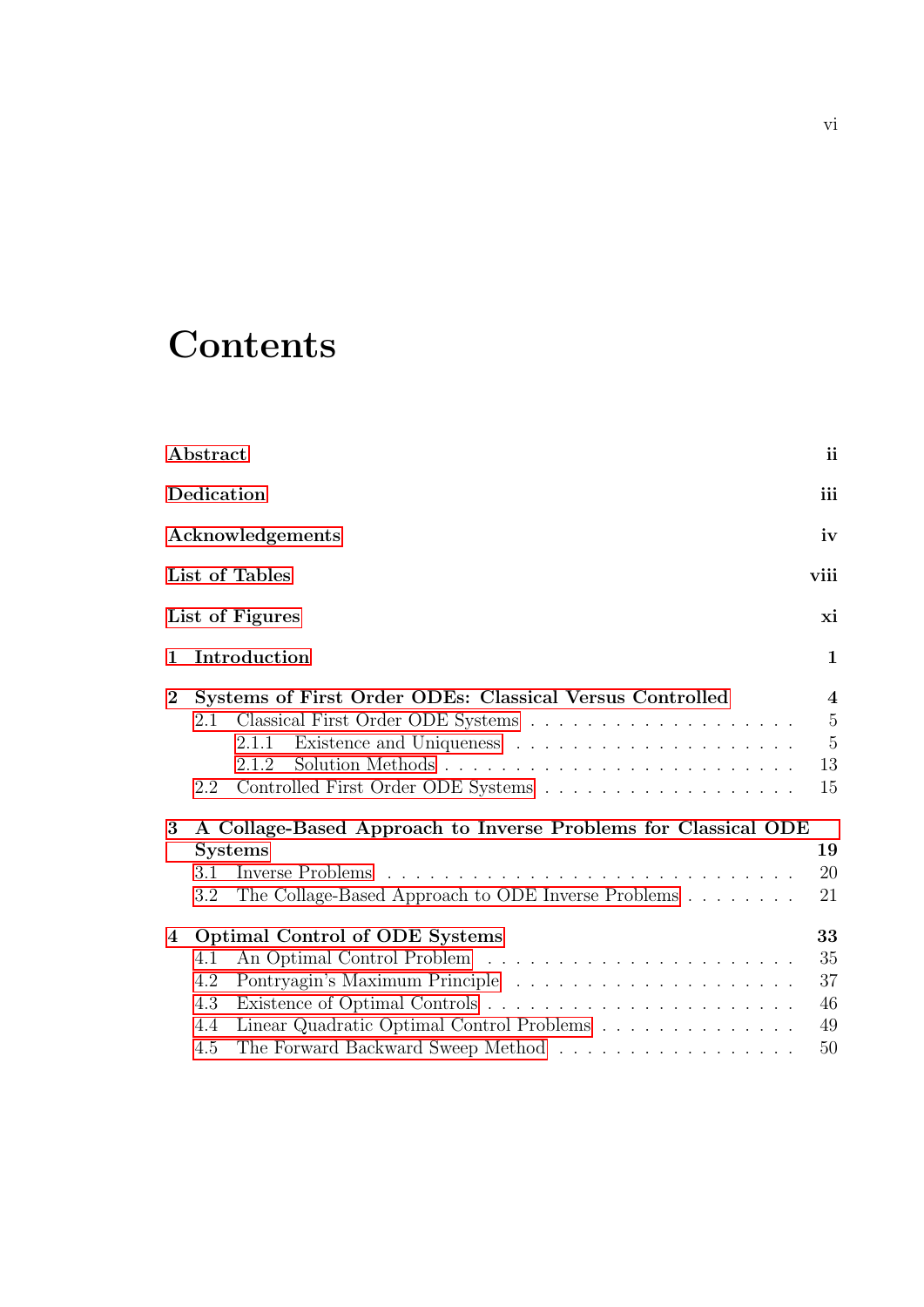|   |                           |  | 5 A Collage-Based Approach to Inverse Optimal Control Problems                |    |  |  |  |
|---|---------------------------|--|-------------------------------------------------------------------------------|----|--|--|--|
|   | with Unique Solutions     |  |                                                                               |    |  |  |  |
|   | 5.1                       |  | Applying the Collage Method to an Inverse Optimal Control Problem             | 57 |  |  |  |
|   | 5.2                       |  |                                                                               | 65 |  |  |  |
|   |                           |  | 5.2.1 A LQ IOCP Subject to a Single Controlled ODE and a Single               |    |  |  |  |
|   |                           |  |                                                                               | 65 |  |  |  |
|   |                           |  | 5.2.2 A LQ IOCP Subject to a System of Two Controlled ODEs and                |    |  |  |  |
|   |                           |  | Two Controls $\ldots \ldots \ldots \ldots \ldots \ldots \ldots \ldots \ldots$ | 74 |  |  |  |
|   |                           |  |                                                                               |    |  |  |  |
| 6 |                           |  | <b>Conclusions and Future Work</b>                                            | 79 |  |  |  |
|   | <b>Bibliography</b><br>82 |  |                                                                               |    |  |  |  |
|   |                           |  |                                                                               |    |  |  |  |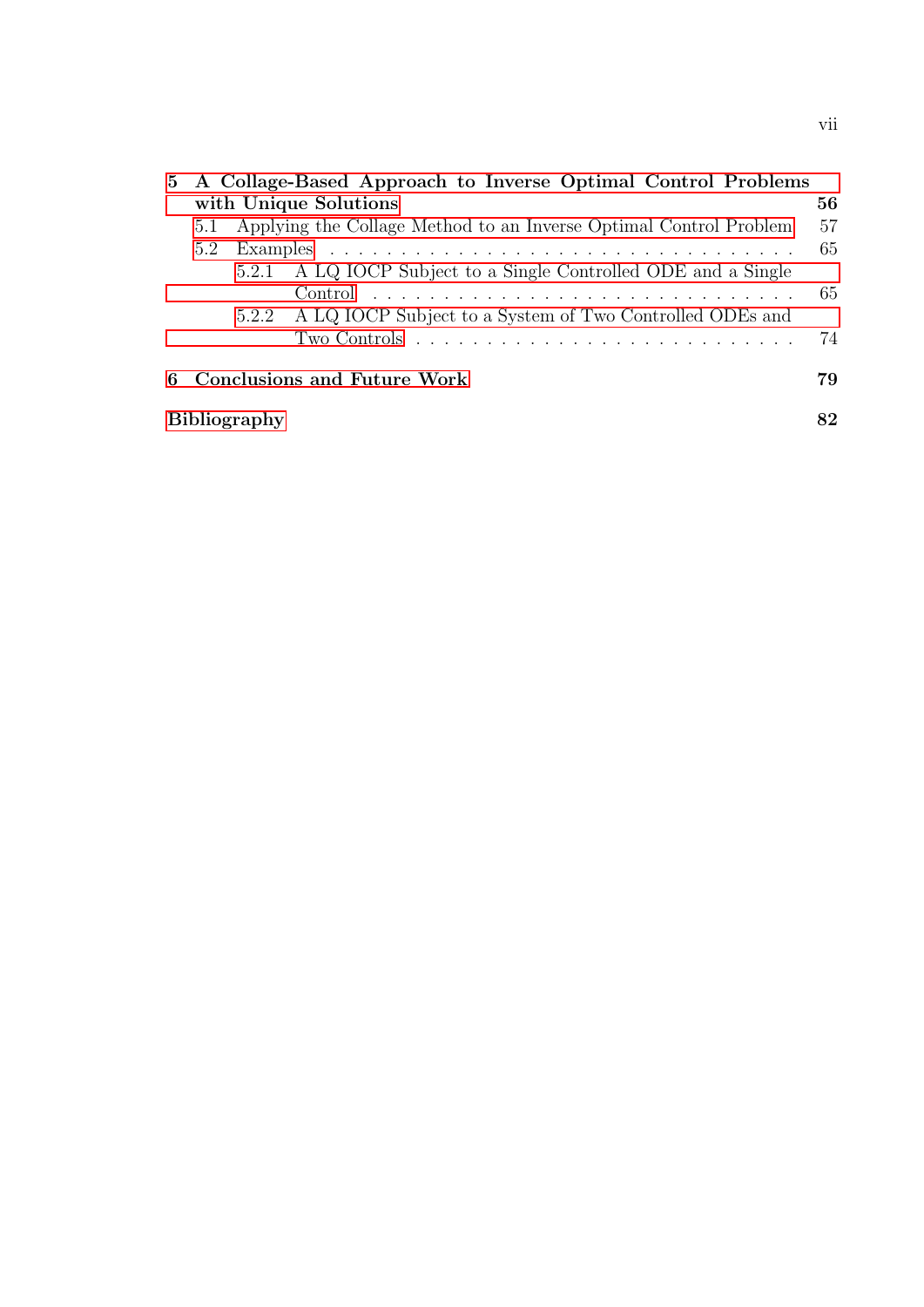# <span id="page-7-0"></span>List of Tables

| 3.1     | Results for the Collage Method applied to Equation $(3.5)$ . The exact                                                                                                                                                                                                                        | 27     |
|---------|-----------------------------------------------------------------------------------------------------------------------------------------------------------------------------------------------------------------------------------------------------------------------------------------------|--------|
| 3.2     | Function $g(t)$ recovered using the Collage Method applied to Equation                                                                                                                                                                                                                        |        |
|         | (3.5). The exact function is $g_{true}(t) = 1 + 2t - t^2$ .                                                                                                                                                                                                                                   | 27     |
| 3.3     | Results for the Collage Method applied to $(3.6)$                                                                                                                                                                                                                                             | $30\,$ |
| 3.4     | Function $p(x)$ recovered using the Collage Method applied to (3.5).<br>For comparison, $p_{taulor}(x) = 2.7183 - 2.7183x + 1.3591x^2$                                                                                                                                                        | $32\,$ |
| 4.1     | Results for the Forward Backward Sweep method applied to the prob-                                                                                                                                                                                                                            | 55     |
| 5.1     | Parameters recovered by the Inverse Optimal Control Collage Method<br>for the optimal control problem given by (5.15)–(5.16), (5.18) for $f^{\lambda}(t, x, u) =$<br>$\lambda_0 x^2 + \lambda_1 u^2$ . For comparison, the exact values are $\lambda_0^{\text{true}} = 0.5$ and               |        |
|         | $\lambda_1^{\text{true}} = 0.5. \ldots \ldots \ldots \ldots \ldots \ldots \ldots \ldots$                                                                                                                                                                                                      | 67     |
| $5.2\,$ | Parameters recovered by the Inverse Optimal Control Collage Method<br>for the optimal control problem given by (5.15)–(5.16), (5.18) for $f^{\lambda}(t, x, u) =$<br>$\lambda_0 x^2 + \lambda_1 x + \lambda_2 u^2$ . For comparison, the exact values are $\lambda_0^{\text{true}} = 0.5$ ,   |        |
|         |                                                                                                                                                                                                                                                                                               | 68     |
| 5.3     | Parameters recovered by the Inverse Optimal Control Collage Method<br>for the optimal control problem given by (5.15)–(5.16), (5.18) for $f^{\lambda}(t, x, u) =$<br>$\lambda_0 x^2 + \lambda_1 x u + \lambda_2 u^2$ . For comparison, the exact values are $\lambda_0^{\text{true}} = 0.5$ , |        |
|         |                                                                                                                                                                                                                                                                                               | 68     |
| 5.4     | Parameters recovered by the Inverse Optimal Control Collage Method                                                                                                                                                                                                                            |        |
|         | for the optimal control problem given by (5.15)–(5.16), (5.18) for $f^{\lambda}(t, x, u) =$<br>$\lambda_0 x^2 + \lambda_1 u^3 + \lambda_2 u^2$ . For comparison, the exact values are $\lambda_0^{\text{true}} = 0.5$ ,                                                                       |        |
|         |                                                                                                                                                                                                                                                                                               | 69     |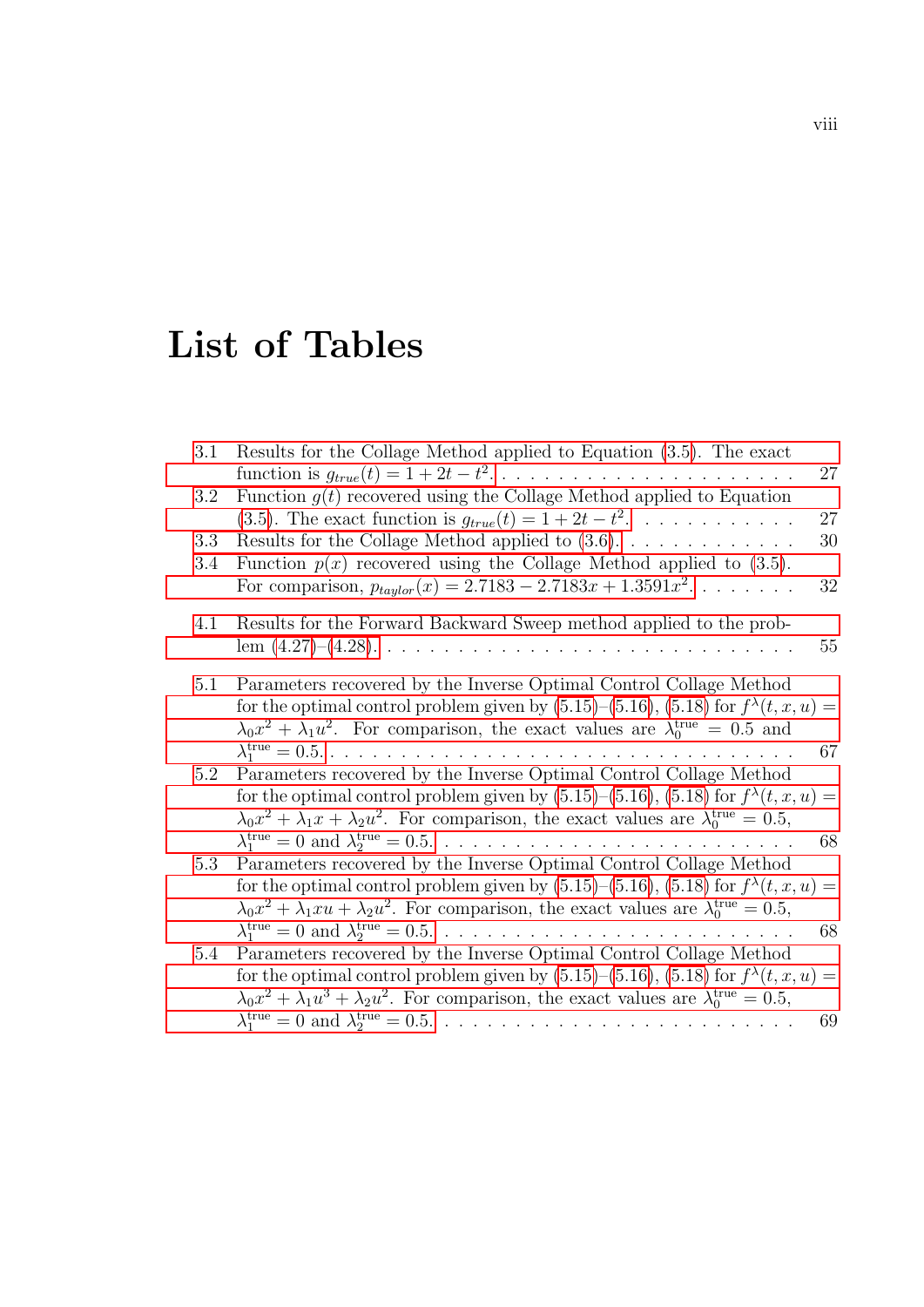- [5.5 Parameters recovered by the Inverse Optimal Control Collage Method](#page-79-1) [with polynomial approximations of degree](#page-79-1)  $M_x = 2$  and  $M_y = 3$  for the optimal control problem given by  $(5.15)$ – $(5.16)$ ,  $(5.18)$  for  $f^{\lambda}(t, x, u)$  =  $\lambda_0 x^2 + \lambda_1 x^3 + \lambda_2 u^3 + \lambda_3 x + \lambda_4 u^2$ [. For comparison, the exact values are](#page-79-1)  $\lambda_0^{\text{true}} = 0.5, \lambda_1^{\text{true}} = \lambda_2^{\text{true}} = \lambda_3^{\text{true}} = 0 \text{ and } \lambda_4^{\text{true}} = 0.5. \dots \dots \dots \dots \quad 69$
- [5.6 Parameters recovered by the Inverse Optimal Control Collage Method](#page-80-0) [with polynomial approximations of degree](#page-80-0)  $M_x = M_u = 4$  for the optimal control problem given by  $(5.15)$ – $(5.16)$ ,  $(5.18)$  for  $f^{\lambda}(t, x, u)$  =  $\lambda_0 x^2 + \lambda_1 x^3 + \lambda_2 u^3 + \lambda_3 x + \lambda_4 u^2$ [. For comparison, the exact values are](#page-80-0)  $\lambda_0^{\text{true}} = 0.5, \lambda_1^{\text{true}} = \lambda_2^{\text{true}} = \lambda_3^{\text{true}} = 0 \text{ and } \lambda_4^{\text{true}} = 0.5. \dots \dots \dots \dots \tag{70}$
- [5.7 Parameters recovered by the Inverse Optimal Control Collage Method](#page-81-0) for the optimal control problem given by  $(5.15)$ – $(5.16)$ ,  $(5.18)$  for  $f^{\lambda}(t, x, u) =$  $\lambda_0 x^2 + \lambda_1 x + \lambda_2 u + \lambda_3 u^2$ [. For comparison, the exact values are](#page-81-0)  $\lambda_0^{\text{true}} =$ 0.5, λ true <sup>1</sup> = λ true <sup>2</sup> [= 0 and](#page-81-0) λ true <sup>3</sup> = 0.5. . . . . . . . . . . . . . . . . . . 71
- [5.8 Parameters recovered by the Inverse Optimal Control Collage Method](#page-81-1) for the optimal control problem given by  $(5.15)$ – $(5.16)$ ,  $(5.18)$  for  $f^{\lambda}(t, x, u) =$  $\lambda_0 x^2 + \lambda_1 e^x + \lambda_2 u + \lambda_3 u^2$ [. For comparison, the exact values are](#page-81-1)  $\lambda_0^{\text{true}} =$ 0.5, λ true <sup>1</sup> = λ true <sup>2</sup> [= 0 and](#page-81-1) λ true <sup>3</sup> = 0.5. . . . . . . . . . . . . . . . . . . 71
- [5.9 Parameters recovered by the Inverse Optimal Control Collage Method](#page-83-0) for the optimal control problem given by  $(5.15)$ – $(5.16)$ ,  $(5.18)$  for  $f^{\lambda}(t, x, u)$  =  $\lambda_0 x^2 + \lambda_1 u^2$  and for  $g^{\lambda}(t, x, u) = \lambda_2 x + \lambda_3 u$ [. For comparison, the exact](#page-83-0) [values are](#page-83-0)  $\lambda_0^{\text{true}} = 0.5$ ,  $\lambda_1^{\text{true}} = 0.5$ ,  $\lambda_2^{\text{true}} = -1$  and  $\lambda_3^{\text{true}} = 1$ . The  $L^2(I)$ [norm is used to calculate the error in the states.](#page-83-0) . . . . . . . . . . . . . 73
- [5.10 Parameters recovered by the Inverse Optimal Control Collage Method](#page-84-1) for the optimal control problem given by  $(5.15)$ – $(5.16)$ ,  $(5.18)$  for  $f^{\lambda}(t, x, u) =$  $\lambda_0 x^2 + \lambda_1 u^2$ [. The state and control functions were obtained by a For](#page-84-1)[ward Backward Sweep scheme. For comparison, the exact values are](#page-84-1)  $\lambda_0^{\text{true}} = 0.5 \text{ and } \lambda_1^{\text{true}} = 0.5. \ldots \ldots \ldots \ldots \ldots \ldots \ldots \ldots \ldots \ldots \ldots \quad 74$
- [5.11 Parameters recovered by the Inverse Optimal Control Collage Method](#page-88-0) for the optimal control problem given by  $(5.24)$ – $(5.25)$ ,  $(5.27)$  for  $f^{\lambda}(t, \mathbf{x}, \mathbf{u}) =$  $q_{11}x_1^2 + \lambda_0 x_1 x_2 + \lambda_1 x_2^2 + \lambda_2 u_1^2 + \lambda_3 u_1 u_2 + \lambda_4 u_2^2$ [. For comparison, the](#page-88-0) [exact values are](#page-88-0)  $\lambda_0 = 0, \lambda_1 = 2, \lambda_2 = 1, \lambda_3 = 0, \lambda_4 = 1, \ldots \ldots$  . . . . . . . . 78
- [5.12 Parameters recovered by the Inverse Optimal Control Collage Method](#page-88-1) for the optimal control problem given by  $(5.24)$ – $(5.25)$ ,  $(5.27)$  for  $f^{\lambda}(t, \mathbf{x}, \mathbf{u}) =$  $\lambda_0 x_1^2 + \lambda_1 x_1 x_2 + q_{22} x_2^2 + \lambda_2 u_1^2 + \lambda_3 u_1 u_2 + \lambda_4 u_2^2$ [. For comparison, the](#page-88-1) [exact values are](#page-88-1)  $\lambda_0 = 3, \lambda_1 = 0, \lambda_2 = 1, \lambda_3 = 0, \lambda_4 = 1, \ldots \ldots$  . . . . . . . . 78
- [5.13 Parameters recovered by the Inverse Optimal Control Collage Method](#page-88-2) for the optimal control problem given by  $(5.24)$ – $(5.25)$ ,  $(5.27)$  for  $f^{\lambda}(t, \mathbf{x}, \mathbf{u}) =$  $\lambda_0 x_1^2 + \lambda_1 x_1 x_2 + \lambda_2 x_2^2 + r_{11} u_1^2 + \lambda_3 u_1 u_2 + \lambda_4 u_2^2$ [. For comparison, the](#page-88-2) [exact values are](#page-88-2)  $\lambda_0 = 3, \lambda_1 = 0, \lambda_2 = 2, \lambda_3 = 0, \lambda_4 = 1, \ldots \ldots$  . . . . . . . . 78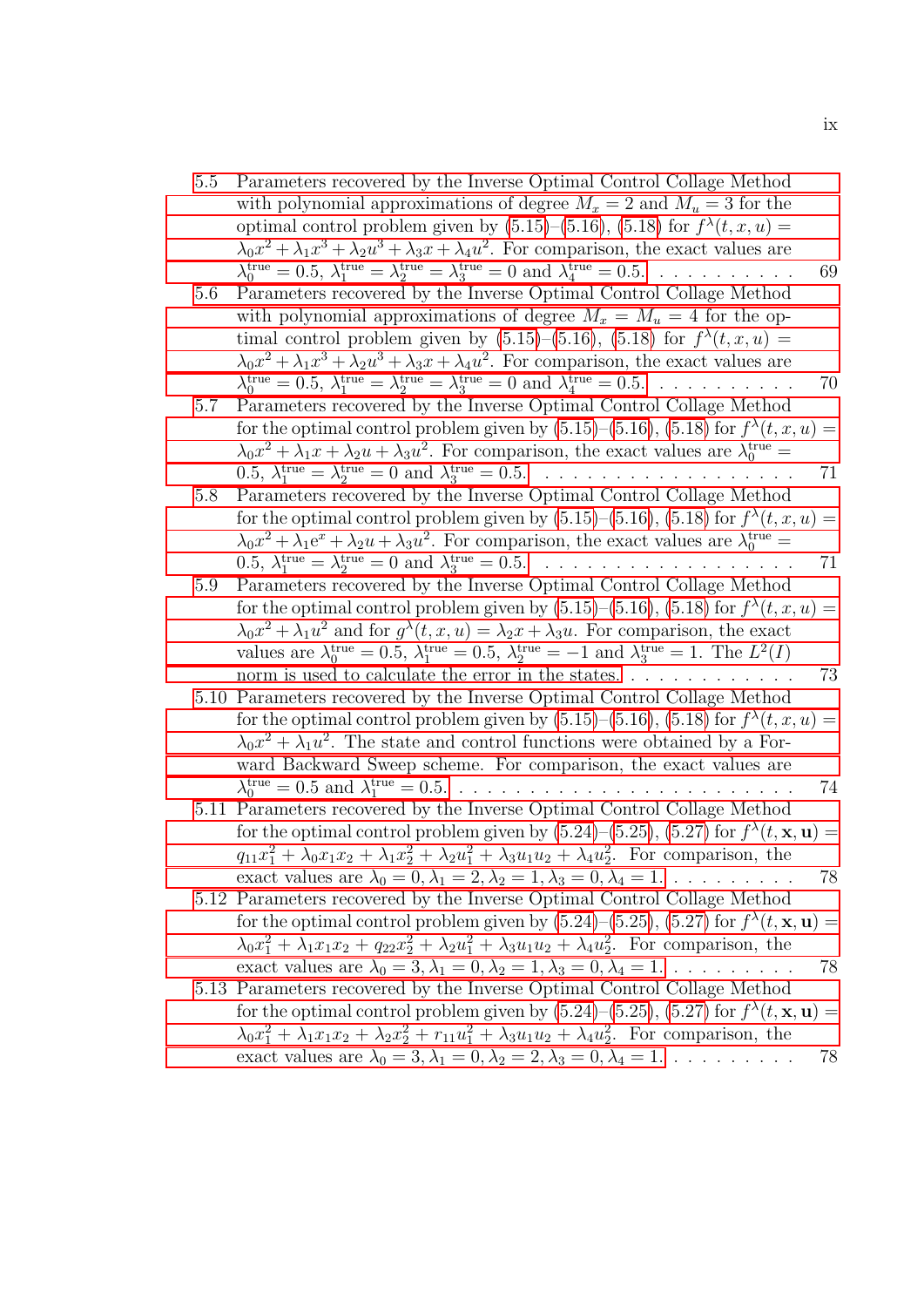[5.14 Parameters recovered by the Inverse Optimal Control Collage Method](#page-88-3) for the optimal control problem given by  $(5.24)$ – $(5.25)$ ,  $(5.27)$  for  $f^{\lambda}(t, \mathbf{x}, \mathbf{u}) =$  $\lambda_0 x_1^2 + \lambda_1 x_1 x_2 + \lambda_2 x_2^2 + \lambda_3 u_1^2 + \lambda_4 u_1 u_2 + r_{22} u_2^2$ [. For comparison, the](#page-88-3) [exact values are](#page-88-3)  $\lambda_0 = 3, \lambda_1 = 0, \lambda_2 = 2, \lambda_3 = 1, \lambda_4 = 0. \ldots \ldots \ldots$  78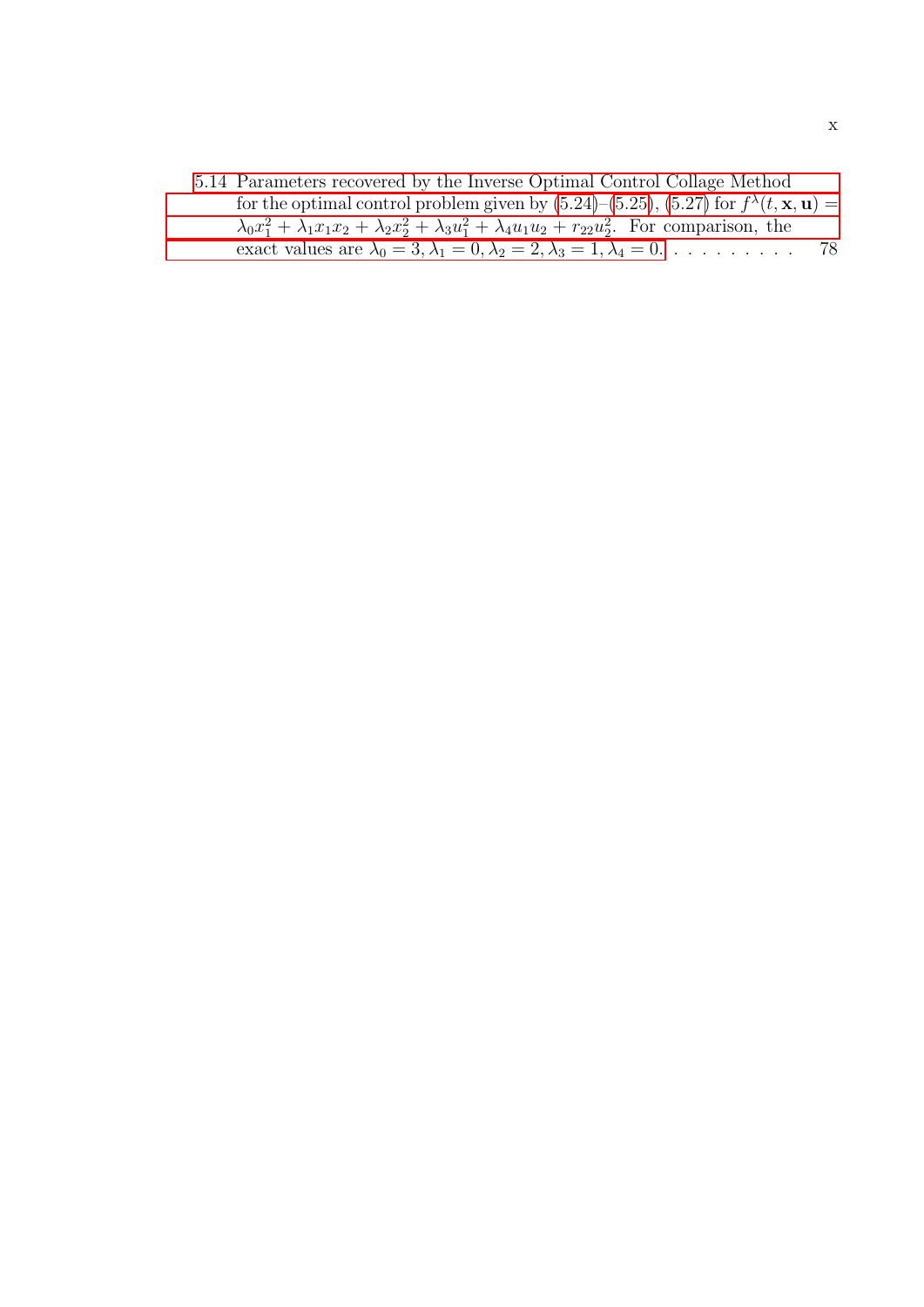## <span id="page-10-0"></span>List of Figures

- 3.1 Plot of  $g_{true}(t)$  (black) versus  $g_{collapse}(t)$  (red) for  $N = 25$  and  $\epsilon = 0$ . . 27
- 3.2 Plot of  $g_{true}(t)$  (black) versus  $g_{collapse}(t)$  (blue) for  $N = 25$  and  $\epsilon = 0.01$ . 28
- 3.3 Plot of  $g_{true}(t)$  (black) versus  $g_{collapse}(t)$  (green) for  $N = 25$  and  $\epsilon = 0.05$ . 28
- 3.4 Plot of  $p_{true}(t)$  (black) versus  $p_{collapse}(t)$  (red) for  $N = 10$  and  $\epsilon = 0$ . . 31
- 3.5 Plot of  $p_{true}(t)$  (black) versus  $p_{collapse}(t)$  (blue) for  $N = 10$  and  $\epsilon = 0.01$ . 31
- 3.6 Plot of  $p_{true}(t)$  (black) versus  $p_{collapse}(t)$  (green) for  $N = 10$  and  $\epsilon = 0.05$ . 32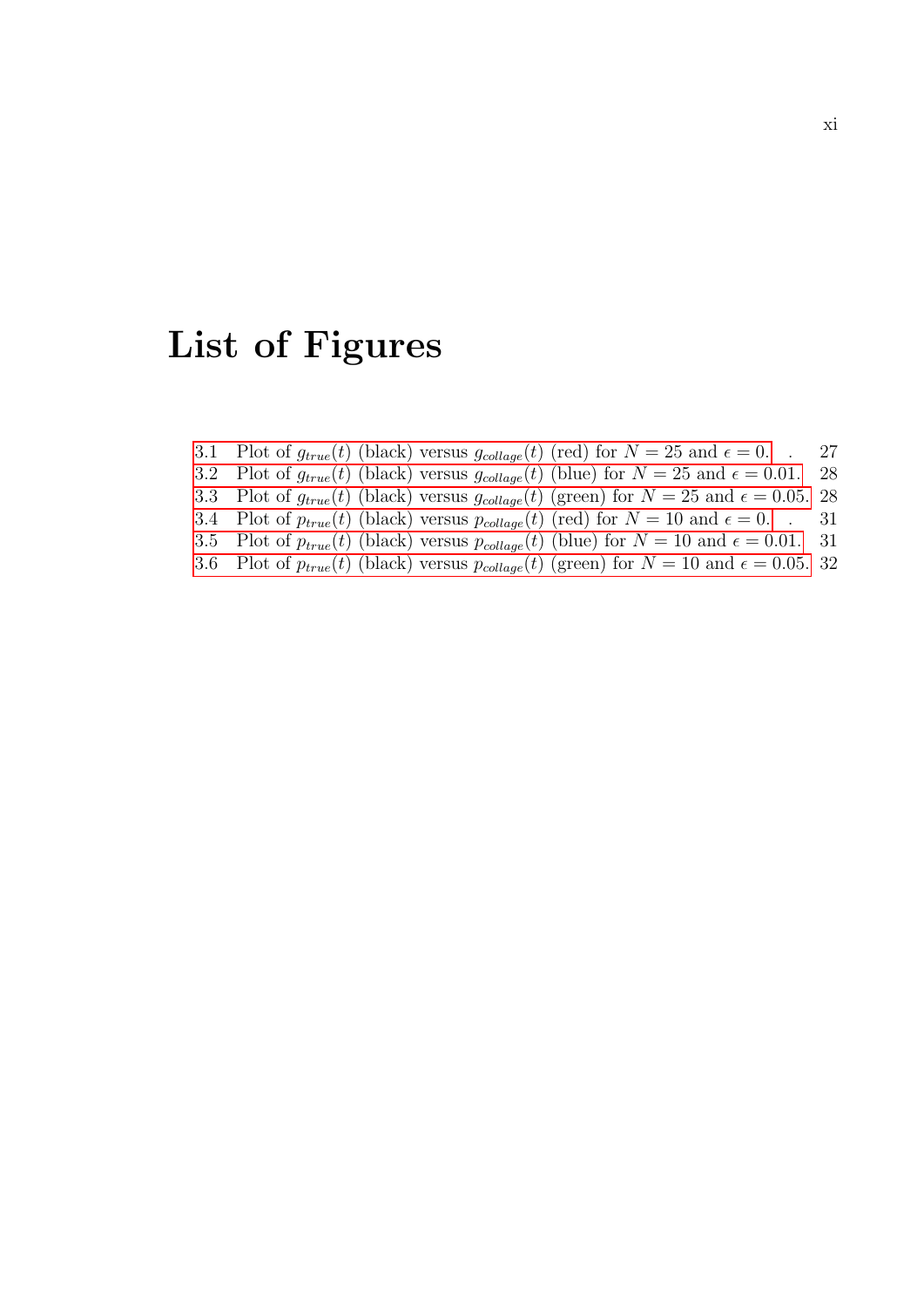## <span id="page-11-0"></span>Chapter 1

## Introduction

Modelling of dynamic physical systems is often an objective in applied mathematics. A popular approach to doing so is to use systems of differential equations. In some cases, we are interested in controlling or influencing a system with an input that is chosen to satisfy certain conditions. Optimal Control is an approach to this problem where a control function is chosen to optimize some measure of cost or performance. Regarded as an extension of the Calculus of Variations, Optimal Control was first studied systematically in the 1950s when Lev Pontryagin [\[9\]](#page-93-0) and Richard Bellman [\[7\]](#page-93-1) independently made important advances. We will consider one of these, now referred to as Pontryagin's Maximum Principle, in this thesis. Following these advances and the establishment of Optimal Control as a field of study, a differing view emerged. If we consider a given controlled system, the Inverse Optimal Control Problem involves identifying all objective functionals for which the given or observed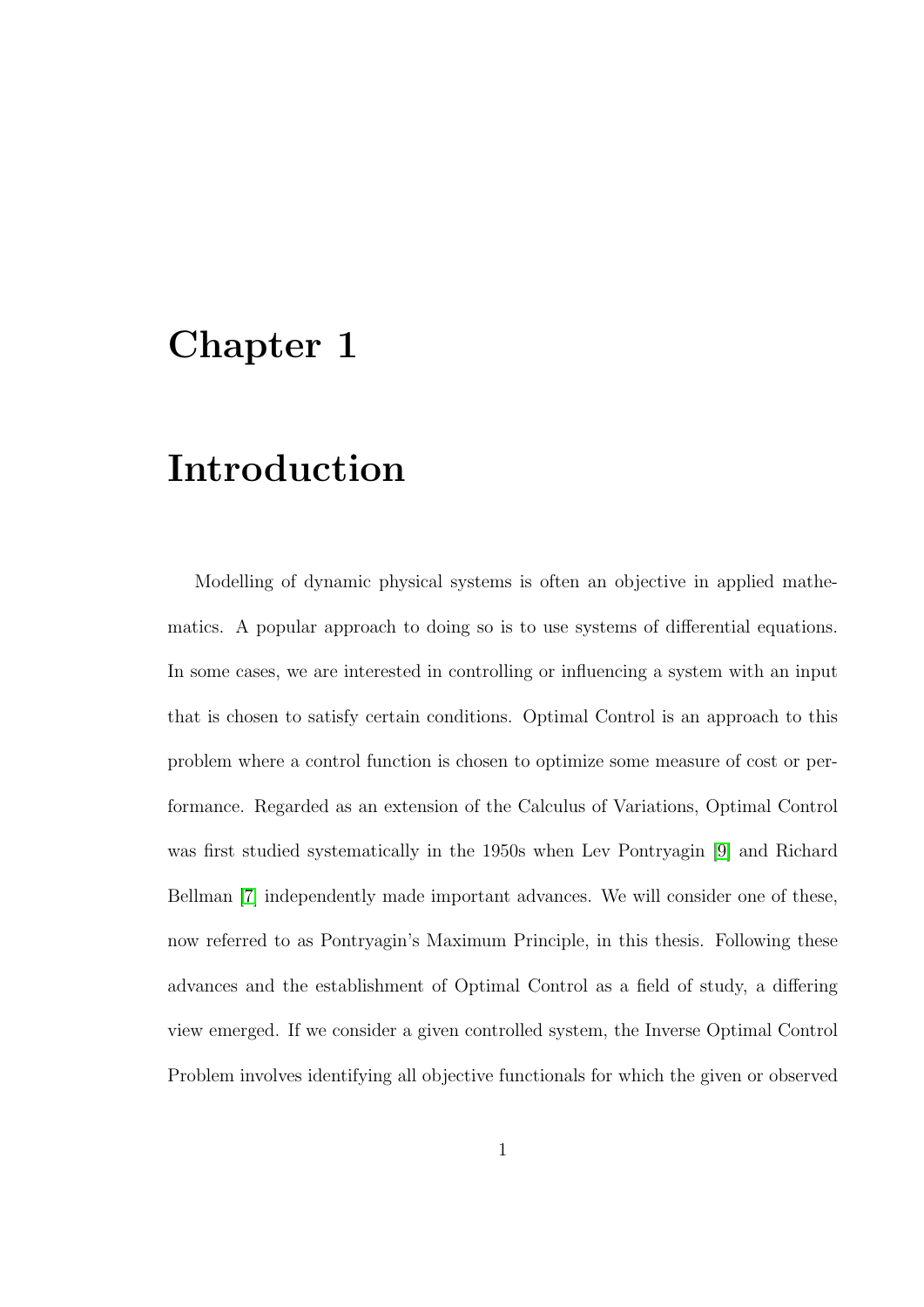control is optimal. Kalman [\[29\]](#page-95-0) first stated and solved this problem for a specific class of problems in 1964.

In this thesis we develop a Collage-Based Approach for solving an Inverse Optimal Control Problem (IOCP). We utilize a common formulation for inverse problems where unknown parameter values,  $\lambda \in \Lambda$ , are to be determined so that the observed data  $x_{true}$  is close, in an appropriate norm, to the solution data produced using the recovered parameters,  $x_{\lambda}$ . That is, we wish to minimize the approximation error, or solve

$$
\min_{\lambda \in \Lambda} \|x_{\text{true}} - x_{\lambda}\|.
$$

Expressing  $x_{\lambda}$  in terms of the unknown parameters is generally difficult or impossible. The Collage-Based Approach to inverse problems instead bounds the approximation error above by a quantity that is more convenient to minimize. When dealing with ordinary differential equations (ODEs), this so-called collage distance is obtained using the Picard operator associated with the problem. By applying a modification of this idea to the system of ODEs provided by Pontryagin's Maximum Principle, we aim to handle an IOCP in a similar way.

The thesis is organized as follows. In Chapter [2](#page-14-0) we present the requisite ODE theory. Existence and uniqueness of solutions is emphasized here, and the Picard operator is introduced which we return to later in the discussion of the Collage Method. We then formally introduce controlled ODE systems and present additional considerations to existence and uniqueness theory for these systems. We also briefly outline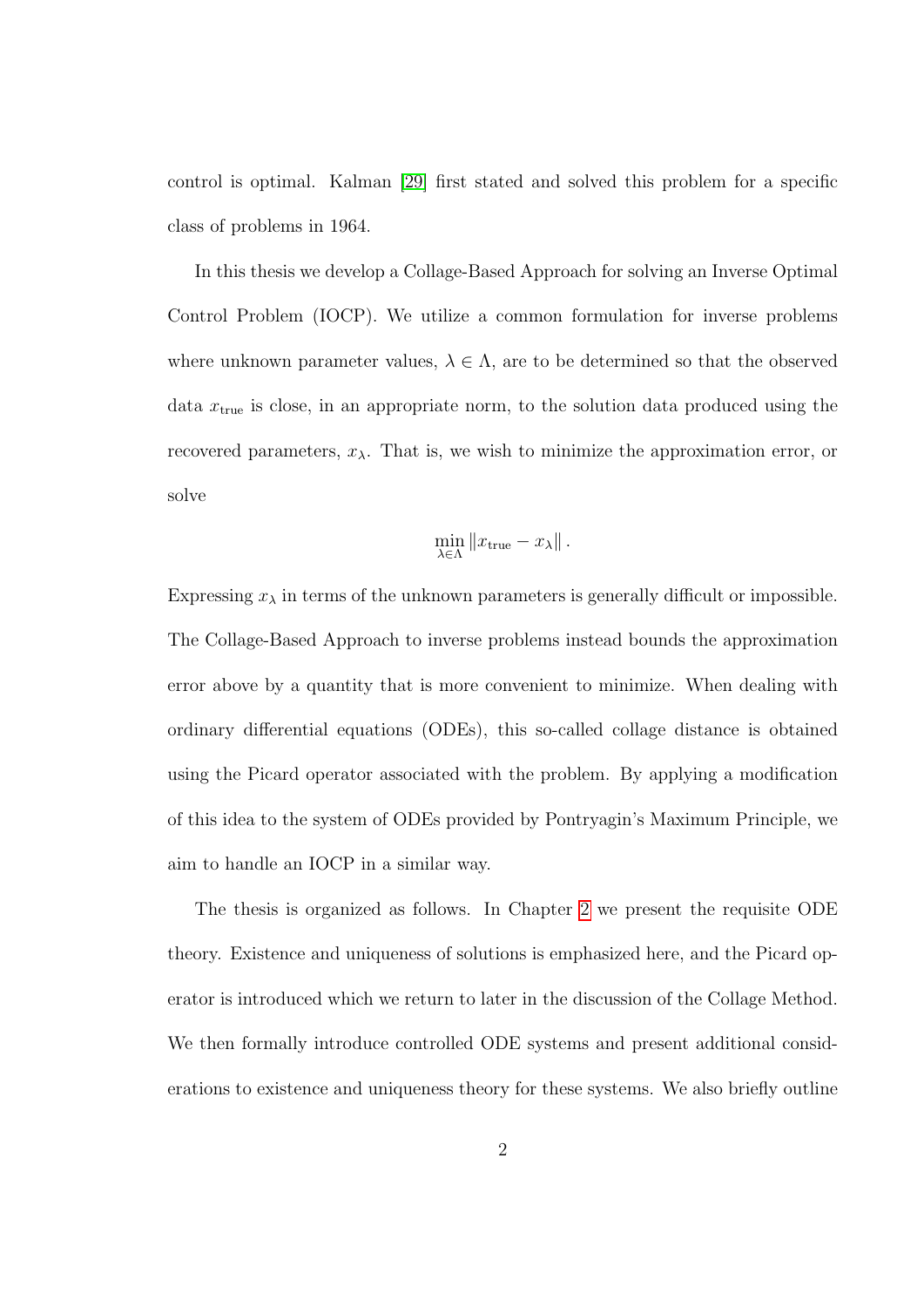solution techniques for ODEs. In Chapter [3,](#page-29-0) the Collage-Based Approach to inverse ODE problems is introduced. The inverse problem is formally defined and we mention several other solution methods present in the literature. By drawing on the discussion of existence and uniqueness in Chapter [2,](#page-14-0) we present the Collage Theorem and formulate the inverse problem for ODEs using the Collage framework. This Chapter is closed by demonstrating the Collage Method with examples. Chapter [4](#page-43-0) introduces Optimal Control Problems governed by ODEs. Pontryagin's Maximum Principle is stated and derived by an informal but accessible argument, and we then present an existence theorem for a particular class of Optimal Control Problems. A commonly used numerical solution procedure, the Forward Backward Sweep Method, is then introduced, its convergence properties are stated, and an example problem is solved. We also introduce the Linear Quadratic (LQ) Optimal Control Problem, a specific class of problems with desirable properties that we shall focus on. The culmination of the theory contained in Chapters [2–](#page-14-0)[4](#page-43-0) is presented in Chapter [5,](#page-66-0) where we state the IOCP governed by ODEs and present a Collage-Based Approach to its solution, assuming the corresponding forward problem has a unique solution. A variety of examples are included here to illustrate the capabilities and limitations of the method. We conclude in Chapter [6](#page-89-0) with anticipated future work resulting from the research contained within this thesis.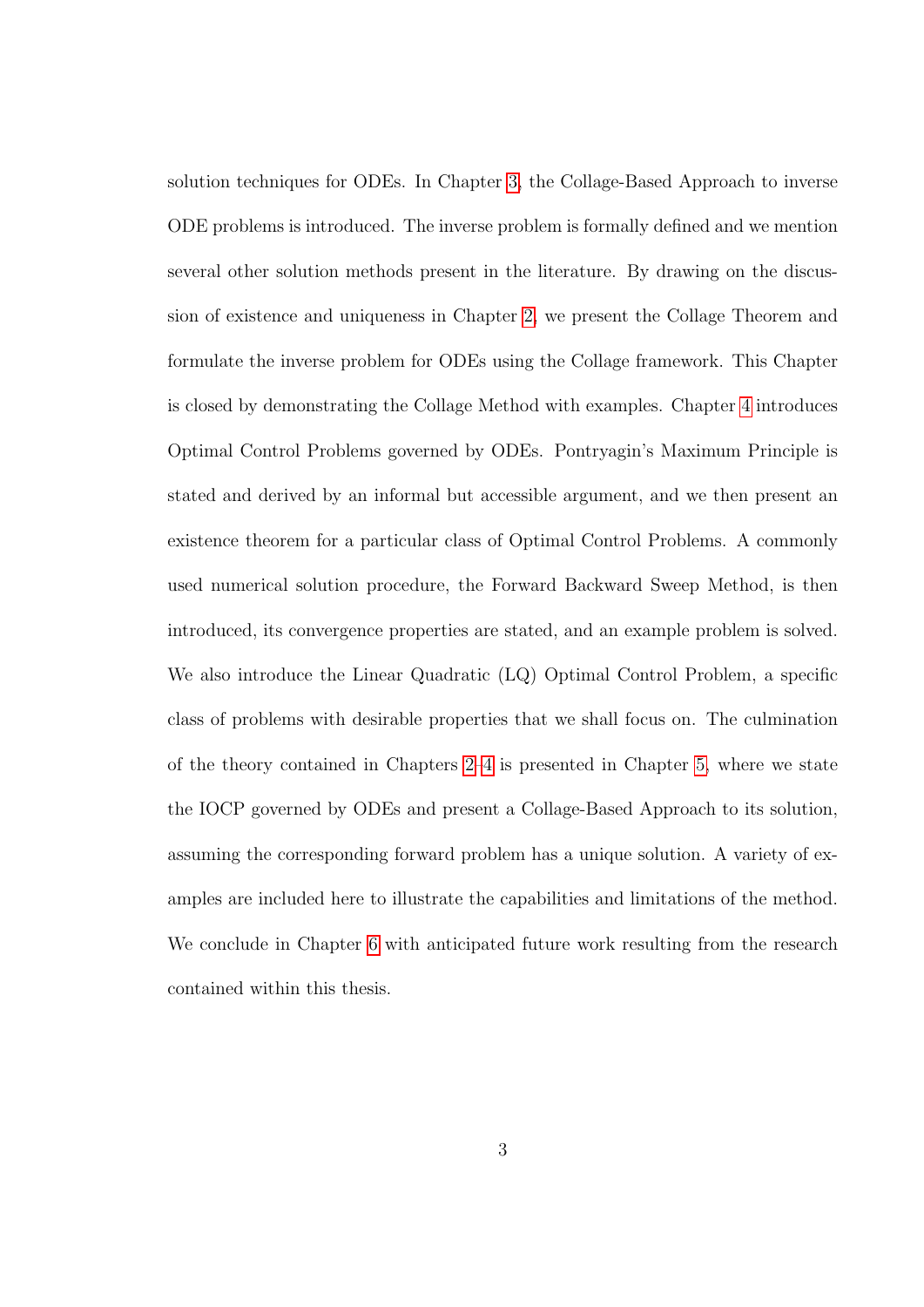## <span id="page-14-0"></span>Chapter 2

# Systems of First Order ODEs: Classical Versus Controlled

The theory of ordinary differential equations (ODEs) underpins the majority of this thesis. In this Chapter we establish necessary background theory and, in particular, develop existence and uniqueness results for solutions of ODEs. These results are especially important to the theory of inverse problems, which we will see in Chapters [3](#page-29-0) and [5.](#page-66-0) Following the discussion of "classical" ODEs, we introduce the idea of "controlled" ODEs and discuss the changes to the existing theory required to account for the additional term present in the controlled setting.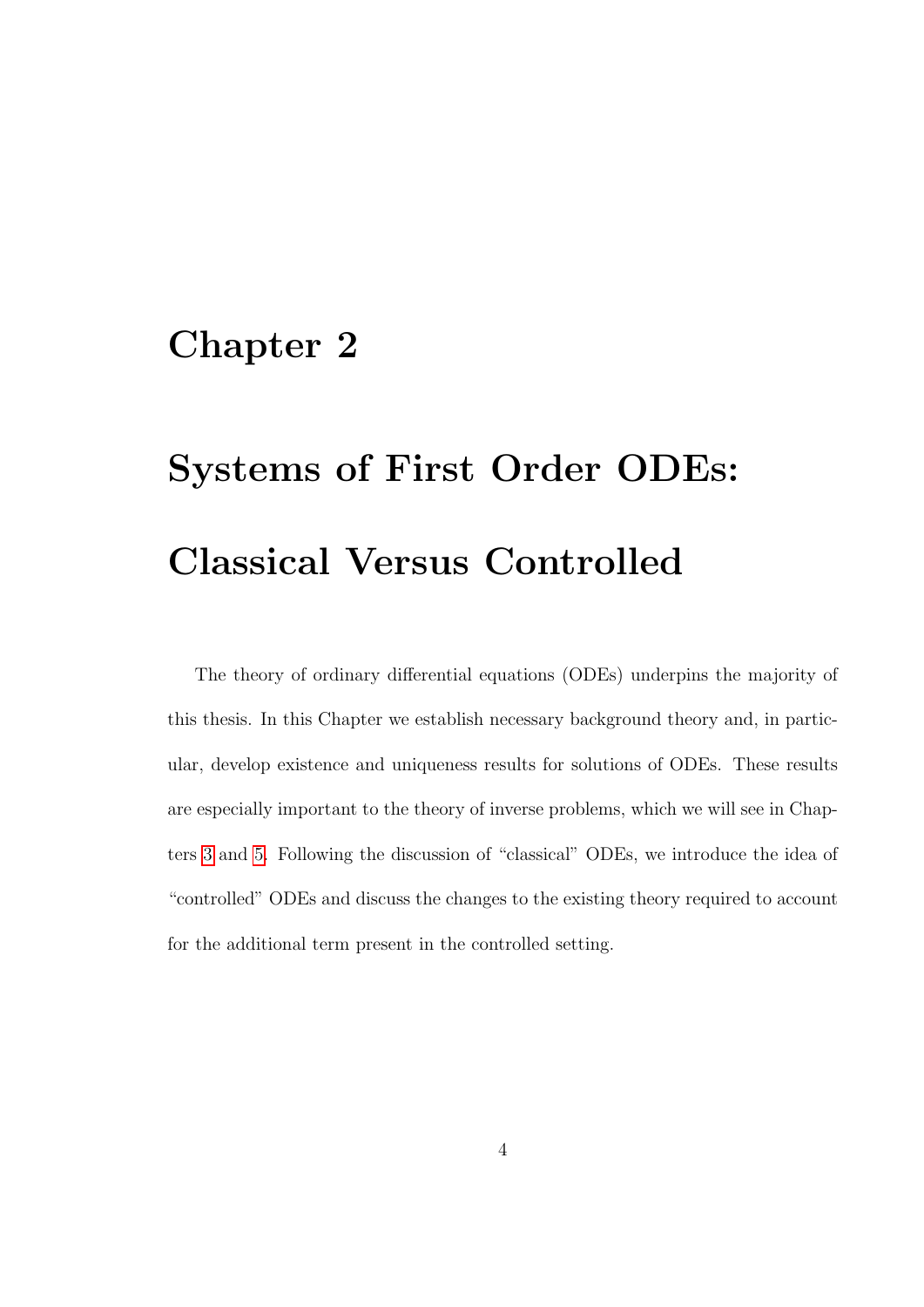### <span id="page-15-0"></span>2.1 Classical First Order ODE Systems

In what follows, unless otherwise indicated, we let  $I = [t_0 - a, t_0 + a], a > 0$  be a real-valued interval and we denote by  $C<sup>n</sup>(I)$  the space of all *n*-times continuously differentiable functions on I. We will use boldface notation to denote vectors and vector-valued functions,  $\mathbf{x}(t) = (x_1(t), x_2(t), \dots, x_n(t))$ . Similarly, by  $\mathbf{C}(I)$  we mean  $C(I) \times C(I) \times \cdots \times C(I)$ ; the Cartesian product of *n* function spaces. We denote component-wise differentiation by  $\frac{d}{dt}\mathbf{x}(t) = \dot{\mathbf{x}}(t)$ . By  $\|\mathbf{x}\|_{\infty}$ , we denote the norm on  $C(I)$  given by,

$$
\|\mathbf{x}\|_{\infty} \equiv \sum_{i=0}^{n} \|x_i(t)\|_{\infty} \equiv \sum_{i=0}^{n} \left\{ \sup_{t \in I} |x_i(t)| \right\}.
$$

### <span id="page-15-1"></span>2.1.1 Existence and Uniqueness

We will consider first-order systems of ODEs of the form

$$
\dot{\mathbf{x}}(t) = \mathbf{g}(t, \mathbf{x}) \tag{2.1}
$$

<span id="page-15-3"></span><span id="page-15-2"></span>
$$
\mathbf{x}(t_0) = \mathbf{x_0},\tag{2.2}
$$

where  $\mathbf{x}: \mathbb{R} \to \mathbb{R}^n$ ,  $\mathbf{g}: \mathbb{R} \times \mathbb{R}^n \to \mathbb{R}^n$ , and  $\mathbf{x_0} \in \mathbb{R}^n$ . Equation [\(2.1\)](#page-15-2) is assumed to hold on some region D which is a subset of  $(t, x)$ -space, for example,  $\mathcal{D} = I \times \Omega$ , where  $\Omega \subset \mathbb{R}^n$ . The function **g** describes how the system variables **x** change in response to time t and their location in the space  $\Omega$ . For now we will assume that **g** is at least continuous on  $D$ . We also define the norm  $\left\|\cdot\right\|_{\mathcal{D}}$ ,

$$
\|\mathbf{g}(t,\mathbf{x})\|_{\mathcal{D}} \equiv \sum_{i=0}^{n} \left\{ \sup_{(t,\mathbf{x}) \in \mathcal{D}} |g_i(t,\mathbf{x})| \right\}.
$$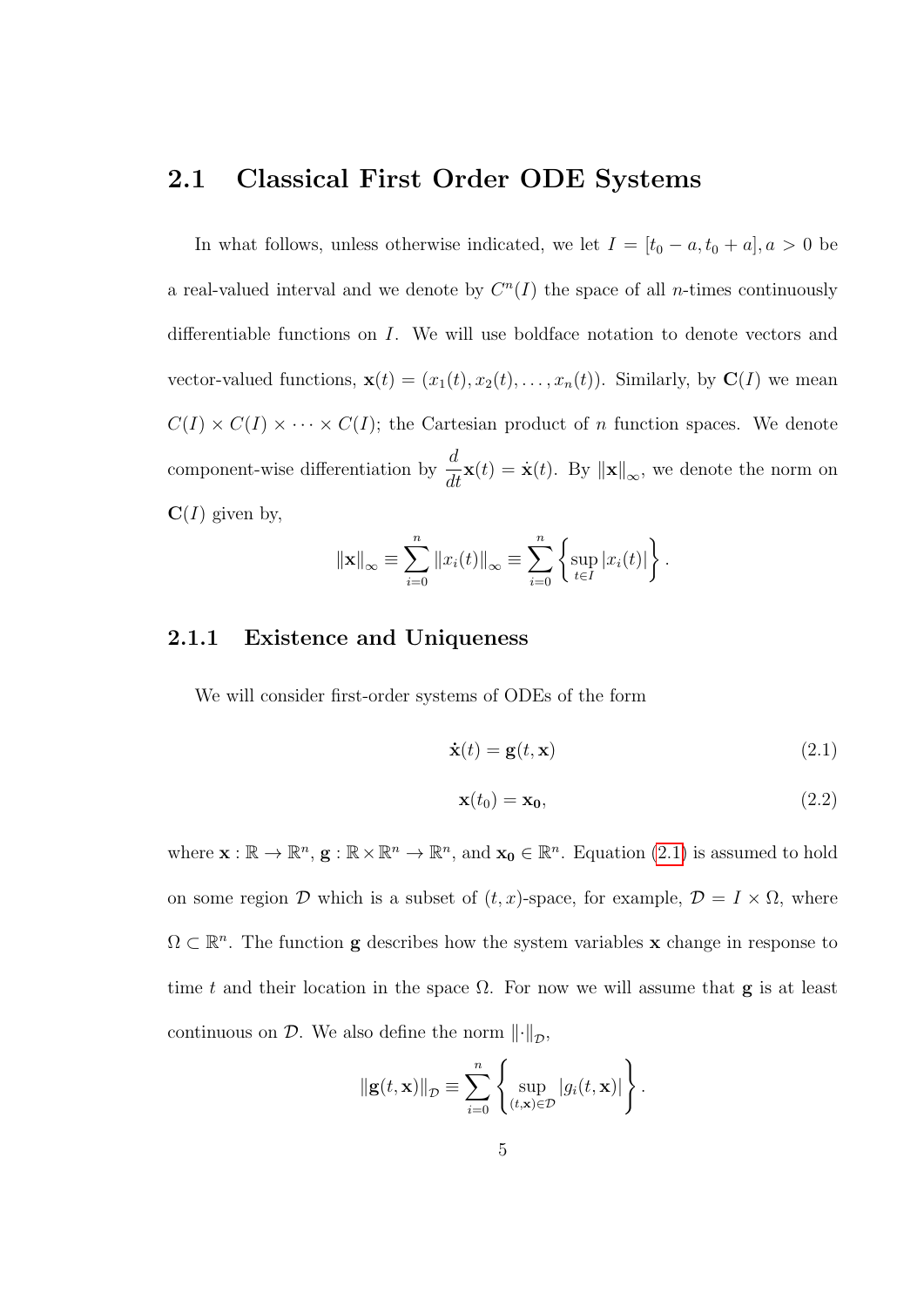Differential equations are the basis for models of physical systems which undergo smooth change. ODEs model systems in a single dimension, whereas partial differential equations (PDEs) model systems in many dimensions. We focus on ODE systems in this thesis.

When considering the *direct* or *forward* problem, one is given the vector field  $g$ and the initial condition  $\mathbf{x}_0 \in \Omega$  and seeks a function  $\mathbf{x}(t)$  such that

1. 
$$
\mathbf{x}(t) \in \mathbf{C}^1(I)
$$
, and

2.  $\mathbf{x}(t)$  satisfies [\(2.1\)](#page-15-2) for all  $t \in I$  and  $\mathbf{x}(t) \in \Omega$ .

When studying ODEs it is often of interest to determine when a solution to a given problem exists, and when it is unique. These attributes will also be of particular interest when we discuss inverse problems later on in this thesis. Banach's Fixed Point Theorem establishes conditions under which we can guarantee the existence and uniqueness of a solution to the IVP  $(2.1)$ – $(2.2)$ . We will first present a few definitions that are needed to understand this important theorem.

As we will see, Banach's Fixed Point Theorem is stated in terms of an operator T with particular properties. When working with ODEs, a natural choice for this operator is the Picard Operator, which we obtain by integrating both sides of the ODE (component-wise) in Equation [\(2.1\)](#page-15-2)

$$
\int_{t_0}^t \dot{\mathbf{x}}(s)ds = \int_{t_0}^t \mathbf{g}(s, \mathbf{x}(s))ds.
$$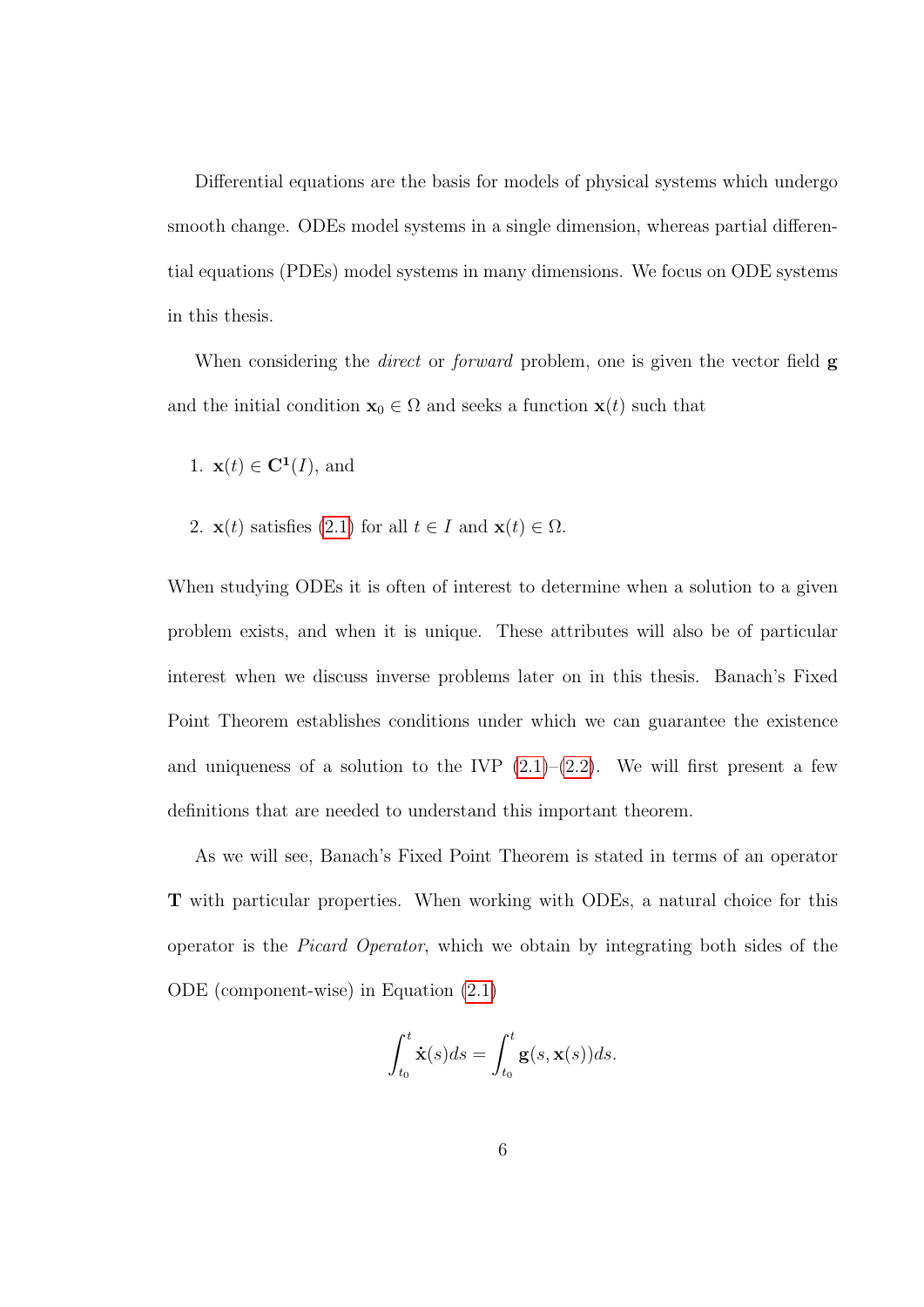Applying the Fundamental Theorem of Calculus on the left-hand side, rearranging and using Equation [\(2.2\)](#page-15-3) yields

<span id="page-17-0"></span>
$$
\mathbf{x}(t) = \mathbf{x}_0 + \int_{t_0}^t \mathbf{g}(s, \mathbf{x}(s))ds,
$$
\n(2.3)

Equation [\(2.3\)](#page-17-0) provides an implicit expression for the solution  $x(t)$ , and suggests that we define the Picard operator  $T$  by

<span id="page-17-1"></span>
$$
\mathbf{T}\mathbf{x}(t) = \mathbf{x_0} + \int_{t_0}^t \mathbf{g}(s, \mathbf{x}(s))ds.
$$
 (2.4)

Expressing the ODE problem in terms of the Picard operator permits a method to approximate solutions, called Picard iteration or the Method of Successive Approximations. One can define an iteration scheme beginning with an initial "guess" for the solution, and because the operator is contractive, the sequence of iterates converges to a fixed point.

**Definition 2.1.** A fixed point of an operator  $\mathbf{T} : \mathbf{X} \to \mathbf{X}$  is any point  $\bar{\mathbf{x}} \in \mathbf{X}$  such that  $\mathbf{T}\bar{\mathbf{x}} = \bar{\mathbf{x}}$ .

**Definition 2.2.** Let  $(X, \|\cdot\|_X)$  be a normed space. A mapping  $T : X \to X$  is called a <u>contraction</u> (or is contractive) if for any  $x, y \in X$ , there exists  $c \in [0, 1)$  such that

$$
\left\|\mathbf{T}\mathbf{x} - \mathbf{T}\mathbf{y}\right\|_{\mathbf{X}} \leq c \left\|\mathbf{x} - \mathbf{y}\right\|_{\mathbf{X}}
$$

Mappings  $\mathbf{T}: \mathbf{X} \to \mathbf{X}$ , where the domain and codomain are the same, are said to be space-preserving. We denote the space of all contractive, space-preserving operators on **X** by  $Con(X)$ . For a full discussion of Picard iteration and the convergence of this method, see [\[17\]](#page-94-0).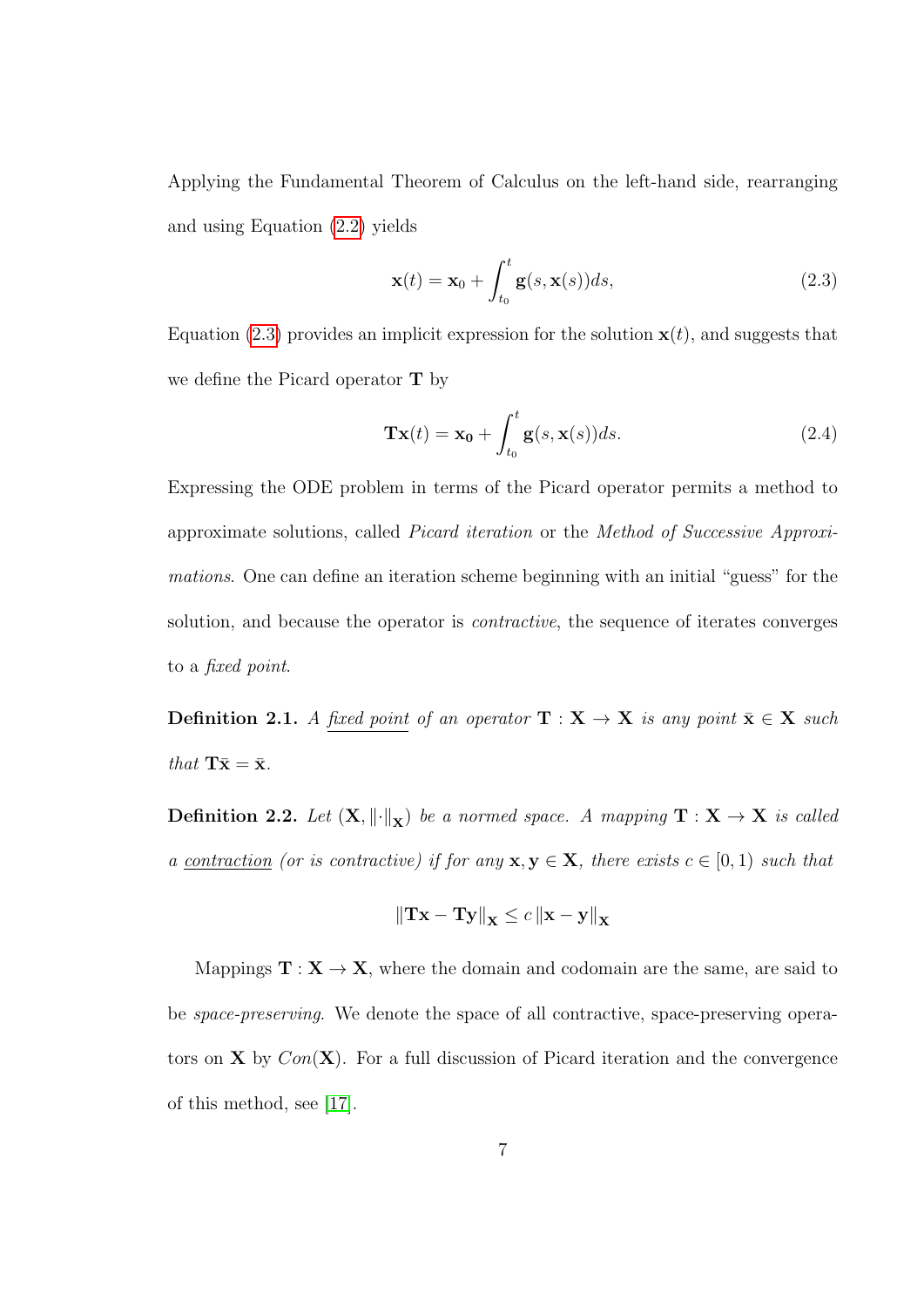Fixed points of the Picard operator do in fact correspond to solutions of [\(2.1\)](#page-15-2)– [\(2.2\)](#page-15-3), as the following theorem states.

<span id="page-18-0"></span>**Theorem 2.1.** If  $x \in C(I)$  is a fixed point of [\(2.3\)](#page-17-0) then  $x \in C^1(I)$  and is a solution of  $(2.1)$ – $(2.2)$ .

*Proof.* First, since **x** is a fixed point of Equation [\(2.3\)](#page-17-0) we have that  $\mathbf{x}(t_0) = \mathbf{x}_0$ . Now,  $\mathbf{x} \in \mathbf{C}(I)$  implies that  $\mathbf{g}(t, \mathbf{x}(t))$  is a continuous function of t and so

$$
\mathbf{x}_0 + \int_{t_0}^t \mathbf{g}(s, \mathbf{x}(s))ds \in \mathbf{C}^1(I) \implies \mathbf{x}(t) \in \mathbf{C}^1(I).
$$

By the Fundamental Theorem of Calculus,

$$
\frac{d}{dt}\left[\mathbf{x}_0 + \int_{t_0}^t \mathbf{g}(s, \mathbf{x}(s))ds\right] = \mathbf{g}(t, \mathbf{x}(t)).
$$

 $\Box$ 

Thus,  $\dot{\mathbf{x}}(t) = \mathbf{g}(t, \mathbf{x})$ .

Using the properties of an operator  $T$  that we have defined in Equation [\(2.4\)](#page-17-1), we are now able to state Banach's Fixed Point Theorem, a classic result for proving the existence of a unique solution to the IVP  $(2.1)$ – $(2.2)$ .

**Theorem 2.2.** (Banach's Fixed Point Theorem [\[31\]](#page-96-0)) If  $(X, \|\cdot\|_X)$  is a Banach space and  $\mathbf{T} \in Con(\mathbf{X})$ , then there exists a unique fixed point  $\bar{\mathbf{x}} \in \mathbf{X}$  such that  $\mathbf{T}\bar{\mathbf{x}} = \bar{\mathbf{x}}$ .

*Proof.* Let  $\mathbf{x}_0 \in \mathbf{X}$  and define the sequence  $\{\mathbf{x}_m\}_{m=0}^{\infty} \subset \mathbf{X}$  by

$$
\mathbf{x}_{m+1} = \mathbf{T} \mathbf{x}_m
$$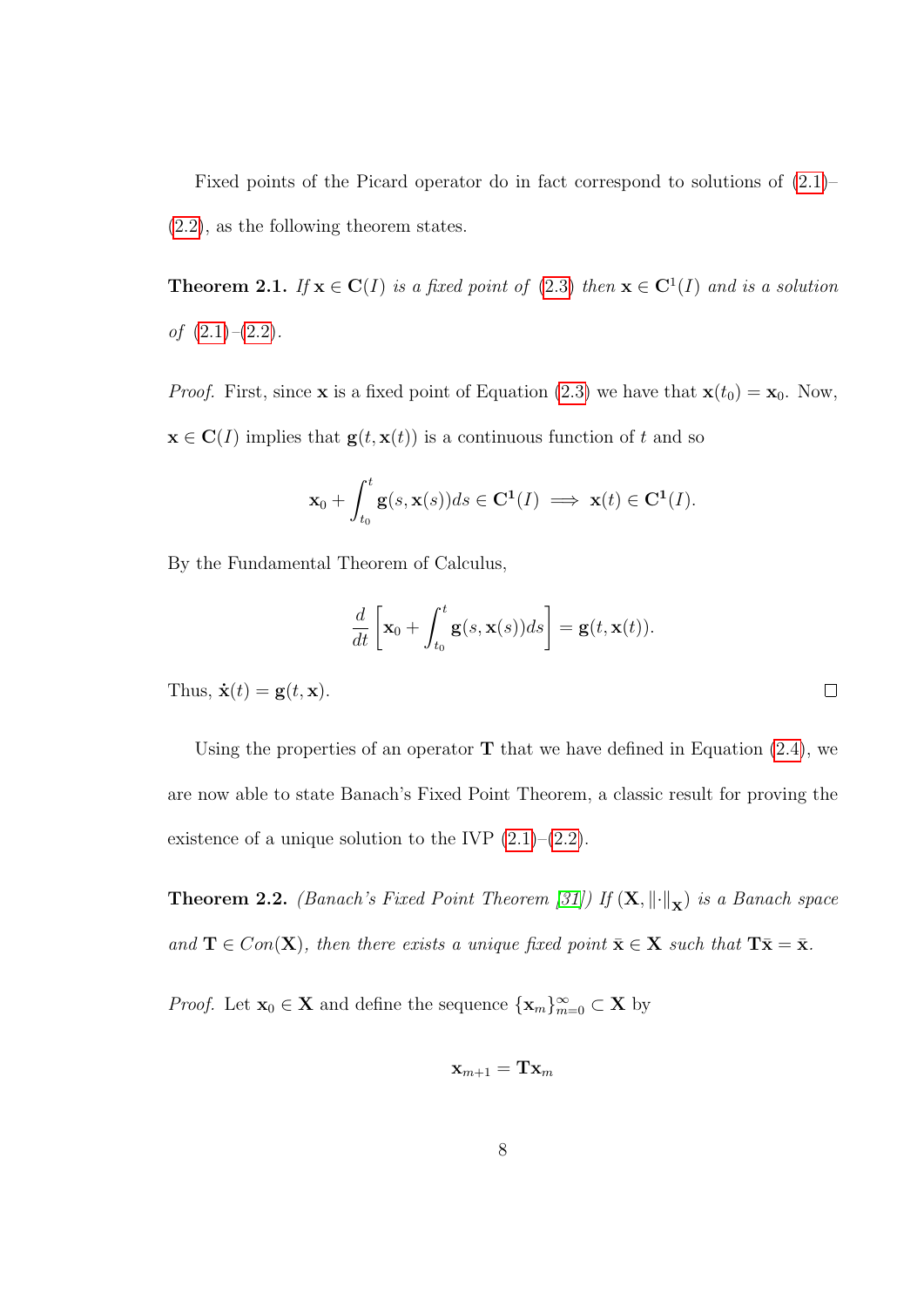We will show that  $\{{\bf x}_m\}$  is a Cauchy sequence.

$$
\|\mathbf{x}_{m+1} - \mathbf{x}_m\|_{\mathbf{X}} = \|\mathbf{T}\mathbf{x}_m - \mathbf{T}\mathbf{x}_{m-1}\|_{\mathbf{X}} \qquad m > 0
$$
  
\n
$$
\leq c \|\mathbf{x}_m - \mathbf{x}_{m-1}\|_{\mathbf{X}}
$$
  
\n
$$
= c \|\mathbf{T}\mathbf{x}_{m-1} - \mathbf{T}\mathbf{x}_{m-2}\|_{\mathbf{X}}
$$
  
\n
$$
\leq c^2 \|\mathbf{x}_{m-1} - \mathbf{x}_{m-2}\|_{\mathbf{X}}
$$

we can repeat this process to arrive at

$$
\left\|\mathbf{x}_{m+1}-\mathbf{x}_m\right\|_{\mathbf{X}} \leq c^m \left\|\mathbf{x}_1-\mathbf{x}_0\right\|_{\mathbf{X}}.
$$

By the triangle inequality, for  $n > m$ ,

$$
\|\mathbf{x}_{m} - \mathbf{x}_{n}\|_{\mathbf{X}} \leq \|\mathbf{x}_{m} - \mathbf{x}_{m+1}\|_{\mathbf{X}} + \|\mathbf{x}_{m+1} - \mathbf{x}_{m+2}\|_{\mathbf{X}} + \cdots + \|\mathbf{x}_{n-1} - \mathbf{x}_{n}\|_{\mathbf{X}}
$$
  
\n
$$
\leq (c^{m} + c^{m+1} + \cdots + c^{n-1}) \|\mathbf{x}_{1} - \mathbf{x}_{0}\|_{\mathbf{X}}.
$$

Applying the formula for the sum of a geometric series yields the closed form

$$
=c^m\frac{1-c^{n-m}}{1-c}\left\|\mathbf{x}_0-\mathbf{x}_1\right\|_{\mathbf{X}}
$$

Since  $0 \leq c < 1$ , we have in the numerator that  $1 - c^{n-m} \leq 1$ . So,

<span id="page-19-0"></span>
$$
\|\mathbf{x}_{m} - \mathbf{x}_{n}\|_{\mathbf{X}} \le \frac{c^{m}}{1 - c} \|\mathbf{x}_{0} - \mathbf{x}_{1}\|_{\mathbf{X}}, \quad n > m.
$$
 (2.5)

The right-hand side of Equation [\(2.5\)](#page-19-0) can be made arbitrarily small for large enough m. Therefore,  $\{\mathbf x_m\}$  is a Cauchy sequence. Since  $(\mathbf X, \|\cdot\|_{\mathbf X})$  is complete, there is some  $\bar{\mathbf{x}} \in \mathbf{X}$  so that  $\mathbf{x}_m \to \bar{\mathbf{x}}$ . Now, we must show that  $\bar{\mathbf{x}}$  is a fixed point of **T**.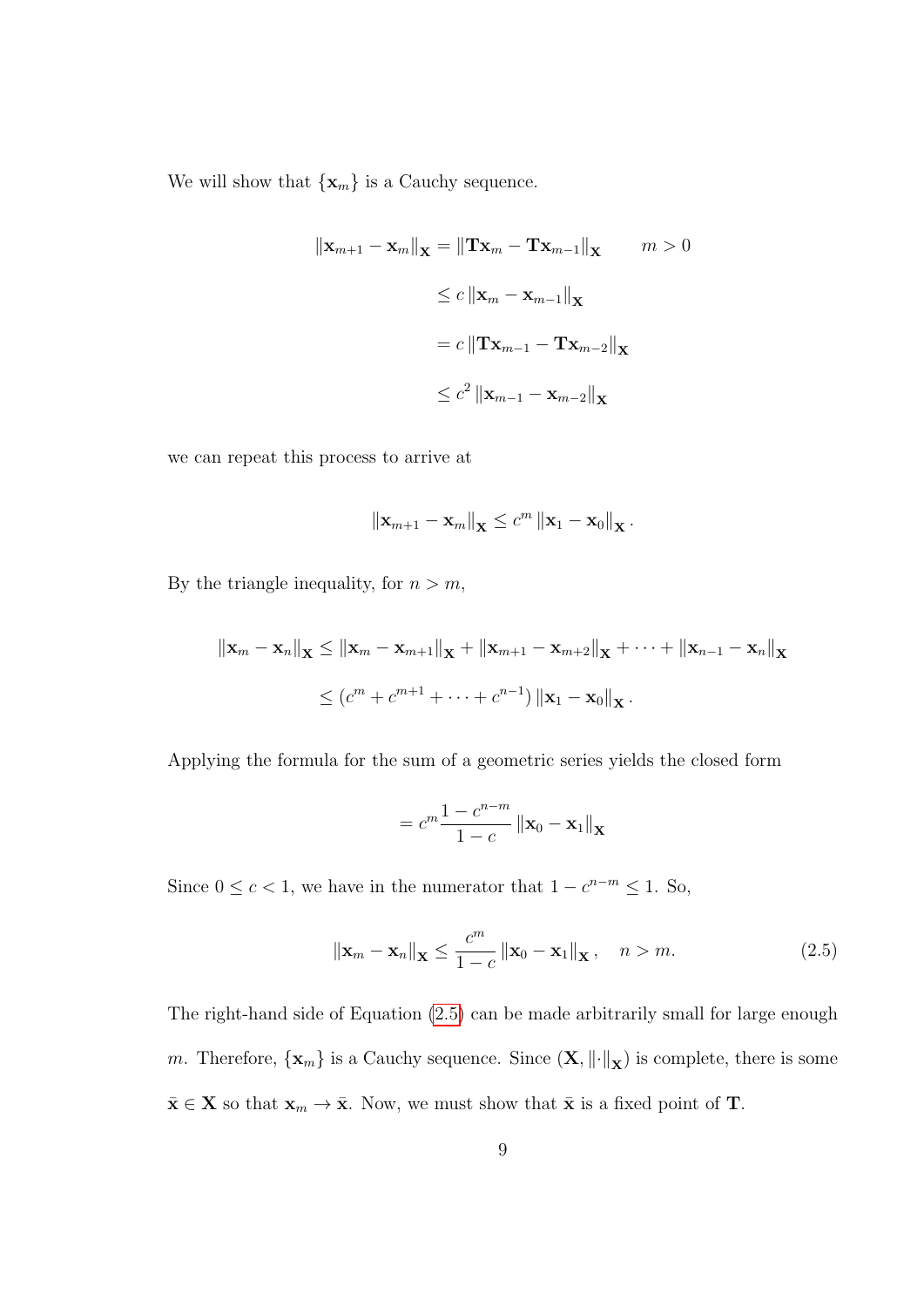Using the triangle inequality and the contractivity of  $T$ ,

$$
\|\bar{\mathbf{x}} - \mathbf{T}\bar{\mathbf{x}}\|_{\mathbf{X}} \le \|\bar{\mathbf{x}} - \mathbf{x}_{m}\|_{\mathbf{X}} + \|\mathbf{x}_{m} - \mathbf{T}\bar{\mathbf{x}}\|_{\mathbf{X}}
$$

$$
= \|\bar{\mathbf{x}} - \mathbf{x}_{m}\|_{\mathbf{X}} + \|\mathbf{T}\mathbf{x}_{m-1} - \mathbf{T}\bar{\mathbf{x}}\|_{\mathbf{X}}
$$

$$
\le \|\bar{\mathbf{x}} - \mathbf{x}_{m}\|_{\mathbf{X}} + c \|\mathbf{x}_{m-1} - \bar{\mathbf{x}}\|_{\mathbf{X}}.
$$
(2.6)

Since  $\{x_m\}$  converges to  $\bar{x}$ , the right-hand side of [\(2.6\)](#page-20-0) approaches zero as  $m \to \infty$ so  $\|\bar{\mathbf{x}} - \mathbf{T}\bar{\mathbf{x}}\| = 0$ , hence  $\bar{\mathbf{x}}$  is a fixed point of T. All that remains is to demonstrate that  $\bar{\mathbf{x}}$  is the only fixed point. Assume that there exists another fixed point  $\tilde{x} \in \mathbf{X}$ . Then,

$$
\|\bar{\mathbf{x}} - \tilde{\mathbf{x}}\|_{\mathbf{X}} = \|\mathbf{T}\bar{\mathbf{x}} - \mathbf{T}\tilde{\mathbf{x}}\|_{\mathbf{X}}
$$

$$
\leq c \|\bar{\mathbf{x}} - \tilde{\mathbf{x}}\|_{\mathbf{X}}
$$

$$
\implies \|\bar{\mathbf{x}} - \tilde{\mathbf{x}}\|_{\mathbf{X}} = 0
$$

Thus  $\bar{\mathbf{x}} = \tilde{\mathbf{x}}$ . This completes the proof.

We complete this section by formally stating and proving the Picard-Lindelöf existence and uniqueness theorem. This theorem states the conditions that the IVP  $(2.1)$ – $(2.2)$  must meet in order to construct the Picard operator that satisfies the hypothesis of Banach's Fixed Point Theorem. First, we define the condition required on the right-hand side of Equation [\(2.1\)](#page-15-2).

**Definition 2.3.** Let  $\mathcal{D} = I \times \Omega$ . We say that  $\mathbf{g} : \mathbb{R} \times \mathbb{R}^n \to \mathbb{R}^n$  is uniformly Lipschitz continuous in  $\underline{\mathbf{x}}$  on  $D$  if there exists a constant  $L > 0$  such that for every  $(t, \mathbf{x}_1)$  and

<span id="page-20-0"></span> $\Box$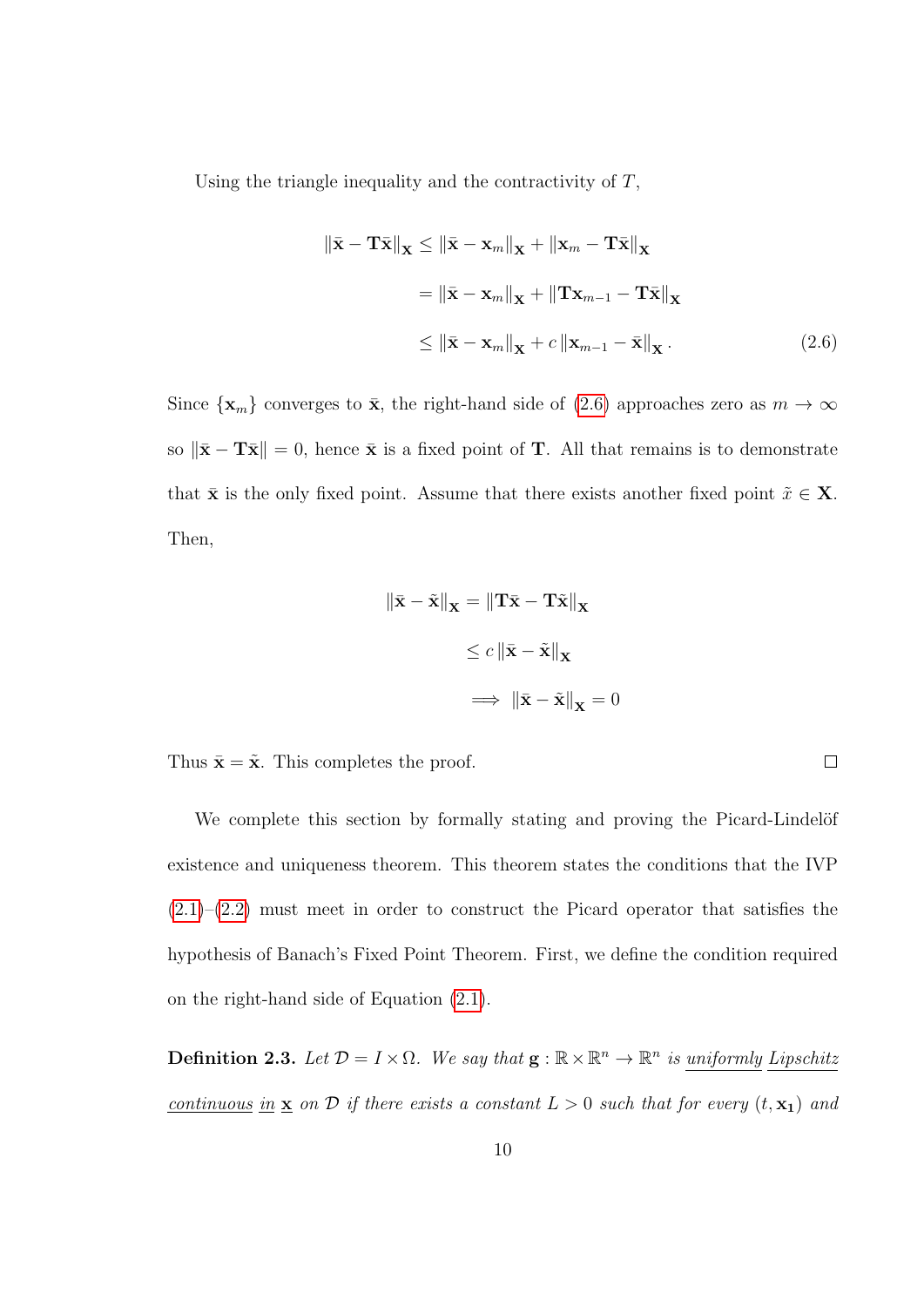$(t, \mathbf{x_2}) \in \mathcal{D}$ ,

<span id="page-21-1"></span>
$$
\|\mathbf{g}(t,\mathbf{x_1}) - \mathbf{g}(t,\mathbf{x_2})\|_{\mathcal{D}} \le L \|\mathbf{x_1} - \mathbf{x_2}\|_{\infty}
$$
 (2.7)

<span id="page-21-0"></span>Alternatively,  $g$  is said to be uniformly Lipschitz in  $x$ .

**Theorem 2.3.** (Picard-Lindelöf [\[46\]](#page-98-0)) Consider the IVP  $(2.1)$ – $(2.2)$ . Suppose g is continuous in t and uniformly Lipschitz in x with Lipschitz constant L on the domain  $\mathcal{D} = I \times \Omega$ , where  $I = [t_0 - a, t_0 + a], \Omega = {\mathbf{x} \in \mathbb{R}^n | \| \mathbf{x} - \mathbf{x}_0 \|_2 \leq b, b > 0},$  and  $\mathbf{x}_0 \in \Omega$ . Then there exists a unique solution  $\mathbf{x}(t)$  on  $\mathcal D$  to  $(2.1)$ – $(2.2)$ , provided that  $a <$ 1  $\frac{1}{L}$  and  $\|\mathbf{g}(t,\mathbf{x})\|_{\mathcal{D}} \leq \frac{b}{a}$ a .

*Proof.* Define  $\overline{\mathbf{C}(I)} = {\mathbf{x}(t) \in \mathbf{C}(I) | \|\mathbf{x} - \mathbf{x}_0\|_{\infty} \leq b, \quad t \in I}$ . By hypothesis,  $b > 0$  is chosen such that  $\mathbf{x}(t_0) = \mathbf{x}_0 \in \Omega$ . By choosing  $a > 0$  small enough, we are guaranteed that  $\mathbf{x}(t) \in \Omega$  for  $t \in I$ . We will show that the Picard operator defined in [\(2.4\)](#page-17-1) is space-preserving and contractive, and thus by Banach's Fixed Point Theorem, has a unique fixed point.

For  $\mathbf{x} \in \overline{\mathbf{C}(I)}$ , continuity of  $(\mathbf{Tx})(t)$  follows directly from the continuity of **g**. Since **g** is a continuous function of  $t \in I$  and  $\Omega$  is a closed subset, by the Extreme Value Theorem **g** is bounded on  $\Omega$  and the upper bound  $\frac{b}{c}$  $\frac{a}{a}$  exists. Consider  $t \in [t_0, t_0 + a]$ . Then

$$
\|\mathbf{T}\mathbf{x} - \mathbf{x}_0\|_{\infty} = \left\| \int_{t_0}^t \mathbf{g}(s, \mathbf{x}(s)) ds \right\|_{\infty}
$$
  
\n
$$
\leq \int_{t_0}^t \left\| \mathbf{g}(s, \mathbf{x}(s)) \right\|_{\mathcal{D}} ds
$$
  
\n
$$
\leq \frac{b}{a} (t - t_0)
$$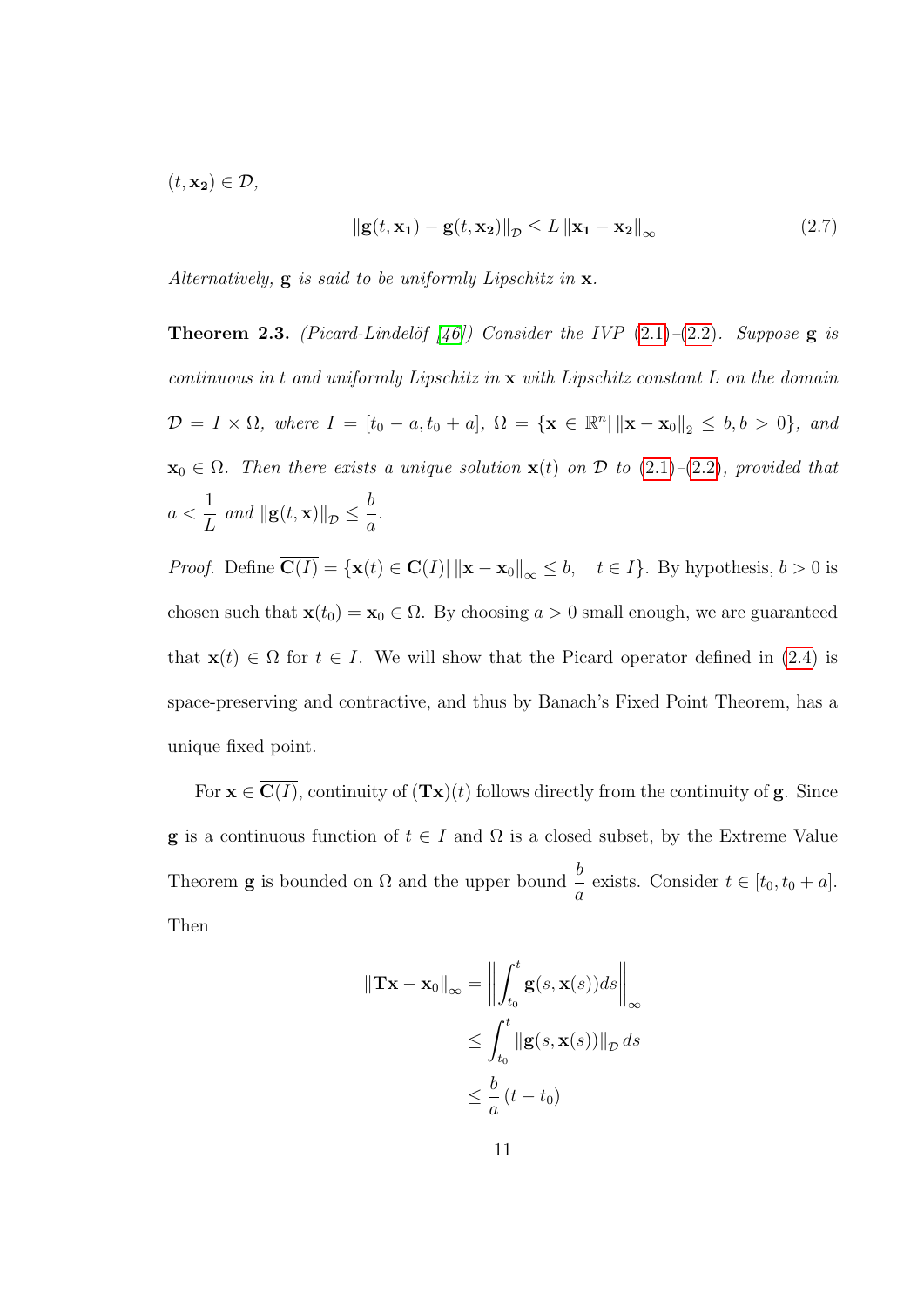$$
\leq \frac{b}{a}a
$$
  

$$
\leq b.
$$

This result holds also for  $t \in [t_0 - a, t_0]$ . Consider now  $\mathbf{x}, \mathbf{y} \in \overline{\mathbf{C}(I)}$ . Because **g** is uniformly Lipschitz in  $x$  on  $\mathcal{D}$ ,

$$
\|\mathbf{Tx} - \mathbf{Ty}\|_{\infty} = \left\| \int_{t_0}^t \mathbf{g}(s, \mathbf{x}(s)) - \mathbf{g}(s, \mathbf{y}(s))ds \right\|_{\infty}
$$
  
\n
$$
\leq \int_{t_0}^t \|\mathbf{g}(s, \mathbf{x}(s)) - \mathbf{g}(s, \mathbf{y}(s))\|_{\mathcal{D}} ds
$$
  
\n
$$
\leq L \int_{t_0}^t \|\mathbf{x}(s) - \mathbf{y}(s)\|_{\infty} ds
$$
  
\n
$$
\leq La \|\mathbf{x} - \mathbf{y}\|_{\infty}
$$
  
\n
$$
= c \|\mathbf{x} - \mathbf{y}\|_{\infty}.
$$

So **T** is a contraction with contraction factor  $c = La < 1$ , provided that  $a < \frac{1}{L}$ . Hence, by Banach's Fixed Point Theorem, **T** has a unique fixed point since  $a < \frac{1}{L}$ . By Theorem [2.1,](#page-18-0) this fixed point of **T** is the unique solution to  $(2.1)$ – $(2.2)$  on I.  $\Box$ 

One additional result which we do not prove here is the continuity of fixed points of Picard operators, and thus of solutions to IVPs given by Equations  $(2.1)$ – $(2.2)$ . See Proposition 1 in [\[39\]](#page-97-0).

Remark: The preceding theory may be extended beyond the IVPs that have been presented here. For instance, some problems with conditions at a terminal time may also have unique solutions under similar conditions.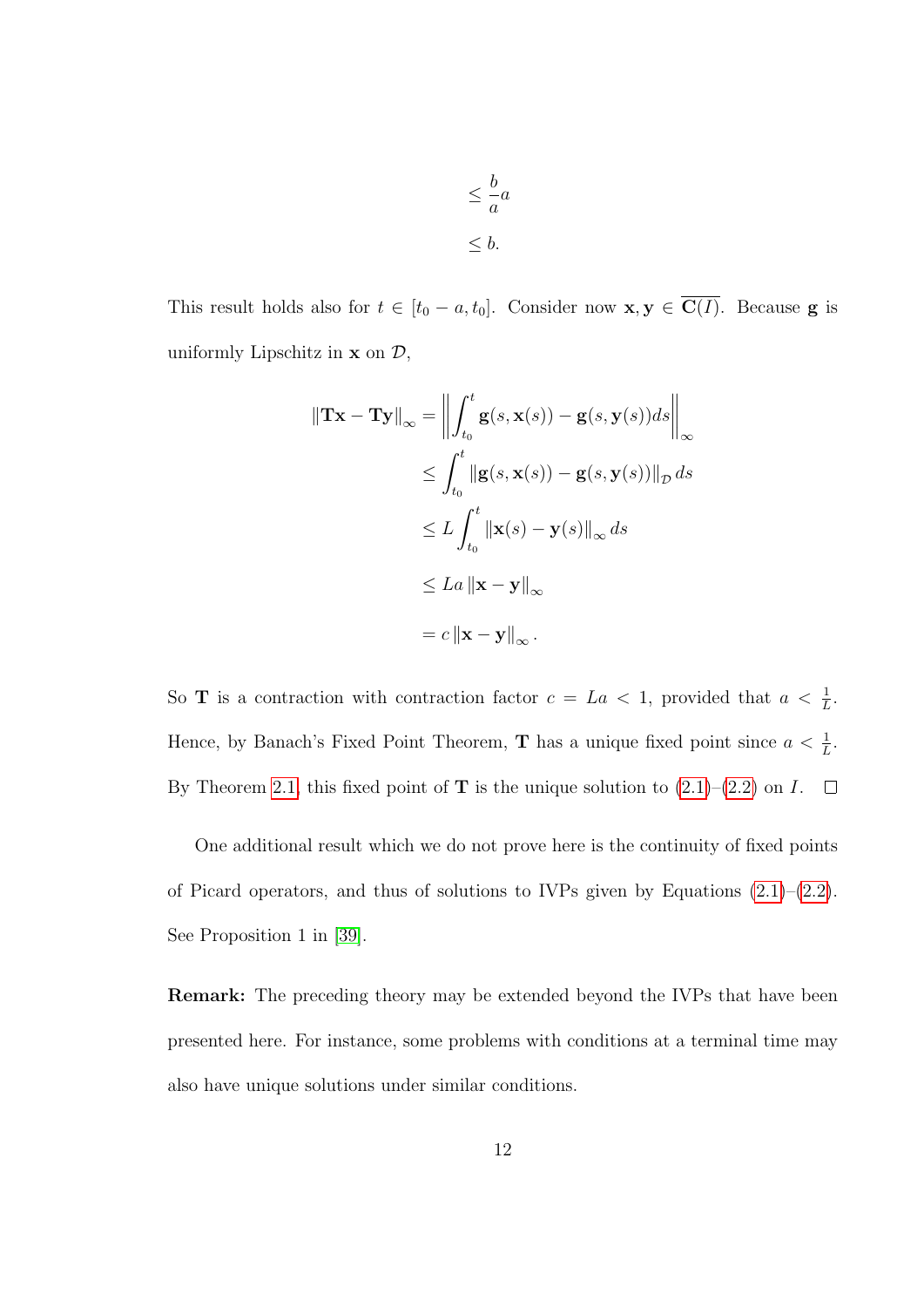### <span id="page-23-0"></span>2.1.2 Solution Methods

There is a wealth of theory surrounding solution techniques for ODEs. Closedform solutions can be found for a variety of ODEs, using methods such as integrating factors, separation of variables, and variation of parameters, among others. Many books can be found on this topic; see for instance [\[10\]](#page-93-2).

While closed-form solutions exist for some ODE systems, in general they may be difficult to find. There are many numerical techniques for finding solutions that are often used in practice. The Runge-Kutta methods are a well-known family of so-called single-step methods used extensively for numerically solving many ODE systems, and include the Euler, Heun, and Runge-Kutta-Fehlberg methods. Such a method will be utilized later, so we will briefly introduce them here.

The Runge-Kutta methods are motivated by quadrature rules, or approximations of the definite integral of a function. Suppose that we want to numerically solve the IVP  $(2.1)$ – $(2.2)$  on an interval  $[t_0, t_f]$ , using an N-point temporal discretization and fixed step size  $h = \frac{t_f - t_0}{N + 1}$  $\frac{y_1}{N+1}$ . In order to solve Equation [\(2.1\)](#page-15-2) from  $t_n = t_0 + nh$  to  $t_{n+1}$ , one could integrate to obtain

<span id="page-23-1"></span>
$$
\mathbf{x}(t_{n+1}) = \mathbf{x}(t_n) + \int_{t_n}^{t_{n+1}} \mathbf{g}(s, \mathbf{x}(s))ds
$$
  
=  $\mathbf{x}(t_n) + h \int_0^1 \mathbf{g}(t_n + hs, \mathbf{x}(t_n + hs))ds,$  (2.8)

and approximate the integral on the right-hand side of Equation [\(2.8\)](#page-23-1) using quadra-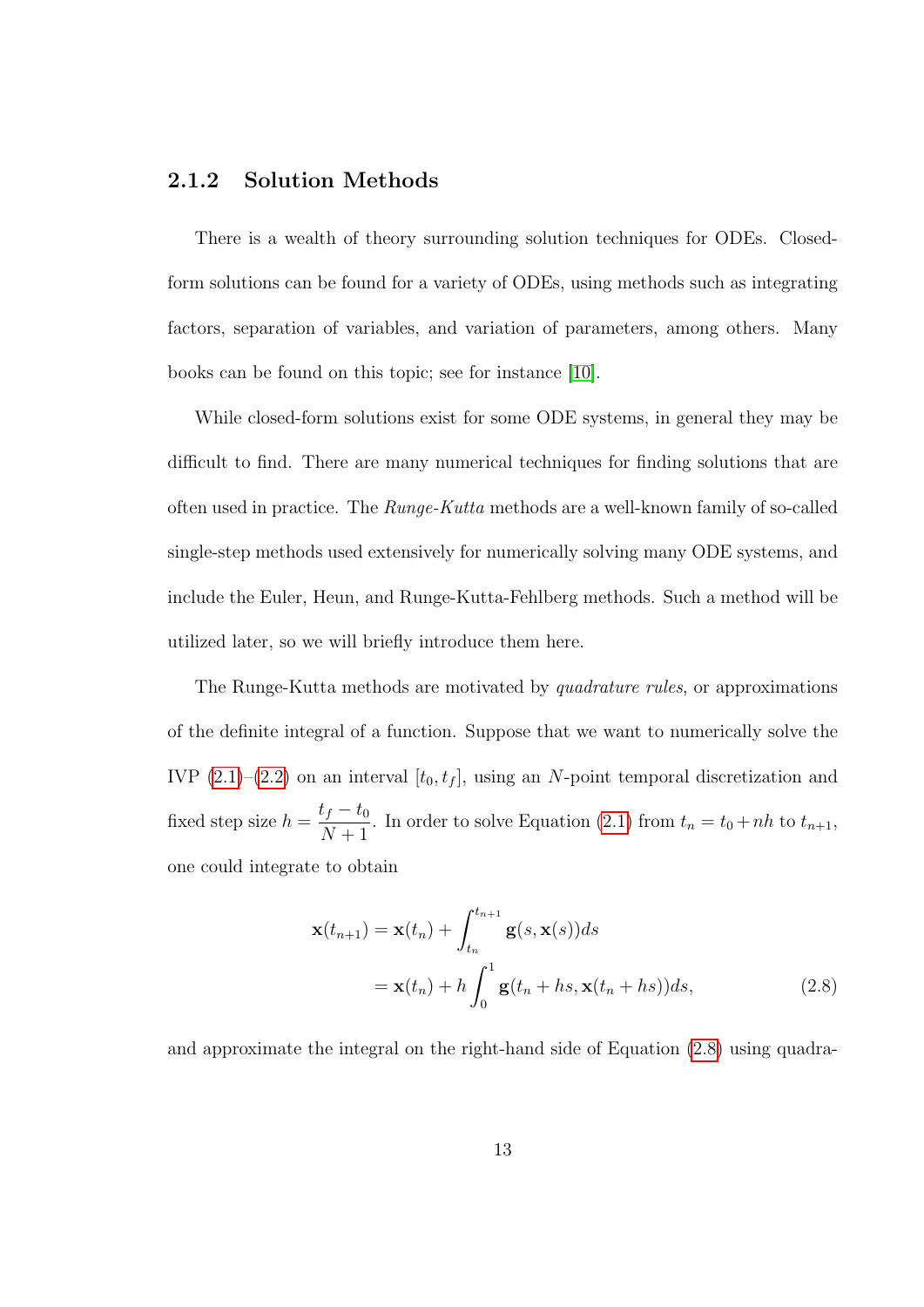ture. For instance,

$$
\mathbf{x}(t_{n+1}) = \mathbf{x}(t_n) + h \sum_{j=1}^{\nu} b_j \mathbf{g}(t_n + c_j h, \mathbf{x}(t_n + c_j h)), \quad n = 0, 1, \dots
$$

Since the quantity  $\mathbf{x}(t_n + c_j h)$  is unknown, we must use an approximation. Typically we denote the approximation of  $\mathbf{x}(t_n + c_j h)$  by  $\mathbf{k}_j$ ,  $j = 0, \ldots, \nu$ . In all explicit Runge-Kutta methods, these approximations are defined as

$$
\mathbf{k}_1 = \mathbf{x}_n,
$$
\n
$$
\mathbf{k}_2 = \mathbf{x}_n + ha_{2,1}\mathbf{g}(t_n, \mathbf{k}_1),
$$
\n
$$
\mathbf{k}_3 = \mathbf{x}_n + ha_{3,1}\mathbf{g}(t_n, \mathbf{k}_1) + ha_{3,2}\mathbf{g}(t_n + c_2h, \mathbf{k}_2),
$$
\n
$$
\vdots
$$
\n
$$
\mathbf{k}_\nu = \mathbf{x}_n + h \sum_{i=1}^{\nu-1} a_{\nu,i} \mathbf{g}(t_n + c_ih, \mathbf{k}_i),
$$

which yields the following formula for the next step in the solution,

$$
\mathbf{x}_{n+1} = \mathbf{x}_n + h \sum_{j=1}^{\nu} b_j \mathbf{g}(t_n + c_j h, \mathbf{k}_j).
$$

Any Runge-Kutta method is defined by the vector of weights,  $\mathbf{b} = [b_1, \ldots, b_\nu]^T$ , the vector of *nodes*,  $\mathbf{c} = [c_1, \dots, c_{\nu}]^T$ , and the Runge-Kutta matrix,

$$
A = [a_{i,j}]_{i,j=1..\nu},
$$

where any undefined entries are zero.

One particular Runge-Kutta method that will be utilized later in this thesis is the Runge-Kutta fourth order method, sometimes called the RK4 or RK41 method.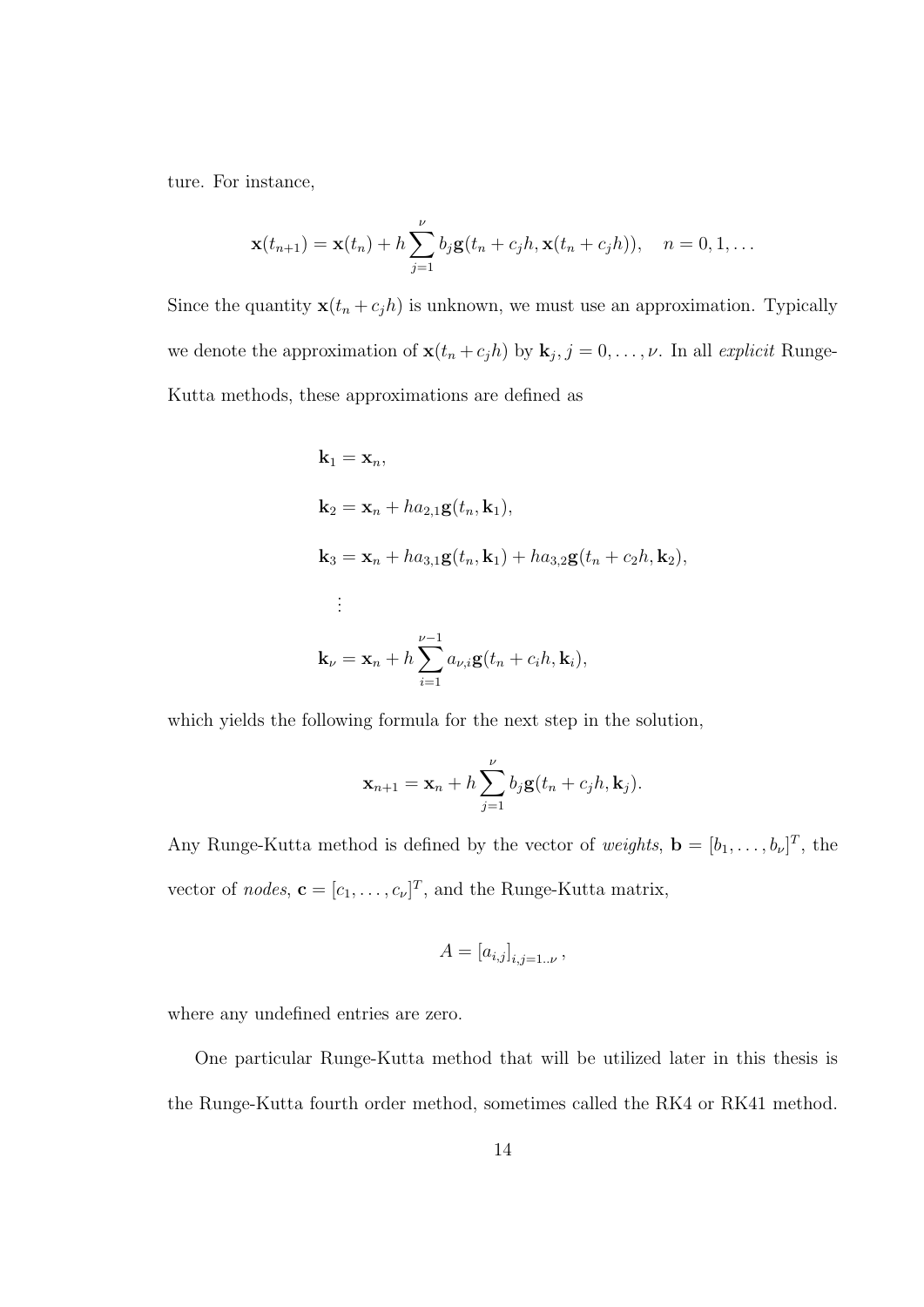This method is an explicit, constant time-stepping method that is straightforward to implement while having convergence properties that are attractive in practice. Consider the interval  $[t_0, t_f]$  and suppose that we wish to solve the IVP [\(2.1\)](#page-15-2)–[\(2.2\)](#page-15-3) on this interval using  $N+1$  mesh points. Then we can state the RK4 method as follows.

Set 
$$
h \leftarrow \frac{t_f - t_0}{N+1}
$$
  
\nfor  $n = 0 \rightarrow N$  do  
\n $\mathbf{k}_1 \leftarrow \mathbf{g}(t_n, \mathbf{x}_n)$   
\n $\mathbf{k}_2 \leftarrow \mathbf{g}\left(t_n + \frac{h}{2}, \mathbf{x}_n + h\frac{\mathbf{k}_1}{2}\right)$   
\n $\mathbf{k}_3 \leftarrow \mathbf{g}\left(t_n + \frac{h}{2}, \mathbf{x}_n + h\frac{\mathbf{k}_2}{2}\right)$   
\n $\mathbf{k}_4 \leftarrow \mathbf{g}(t_n + h, \mathbf{x}_n + h\mathbf{k}_3)$   
\n $\mathbf{x}_{n+1} \leftarrow \mathbf{x}_n + \frac{h}{6}(\mathbf{k}_1 + 2\mathbf{k}_2 + 2\mathbf{k}_3 + \mathbf{k}_4)$   
\n $t_{n+1} \leftarrow t_n + h$ 

#### end for

A full discussion of these methods is beyond the scope of this thesis; see [\[13,](#page-93-3) [14,](#page-93-4) [25,](#page-95-1) [54\]](#page-99-0) for more details.

### <span id="page-25-0"></span>2.2 Controlled First Order ODE Systems

So far, the ODE systems we have considered have not accounted for the effects of any external influences. The particular type of influence that we are interested in is a deliberate, calculated input that we can use to drive the system in a desirable way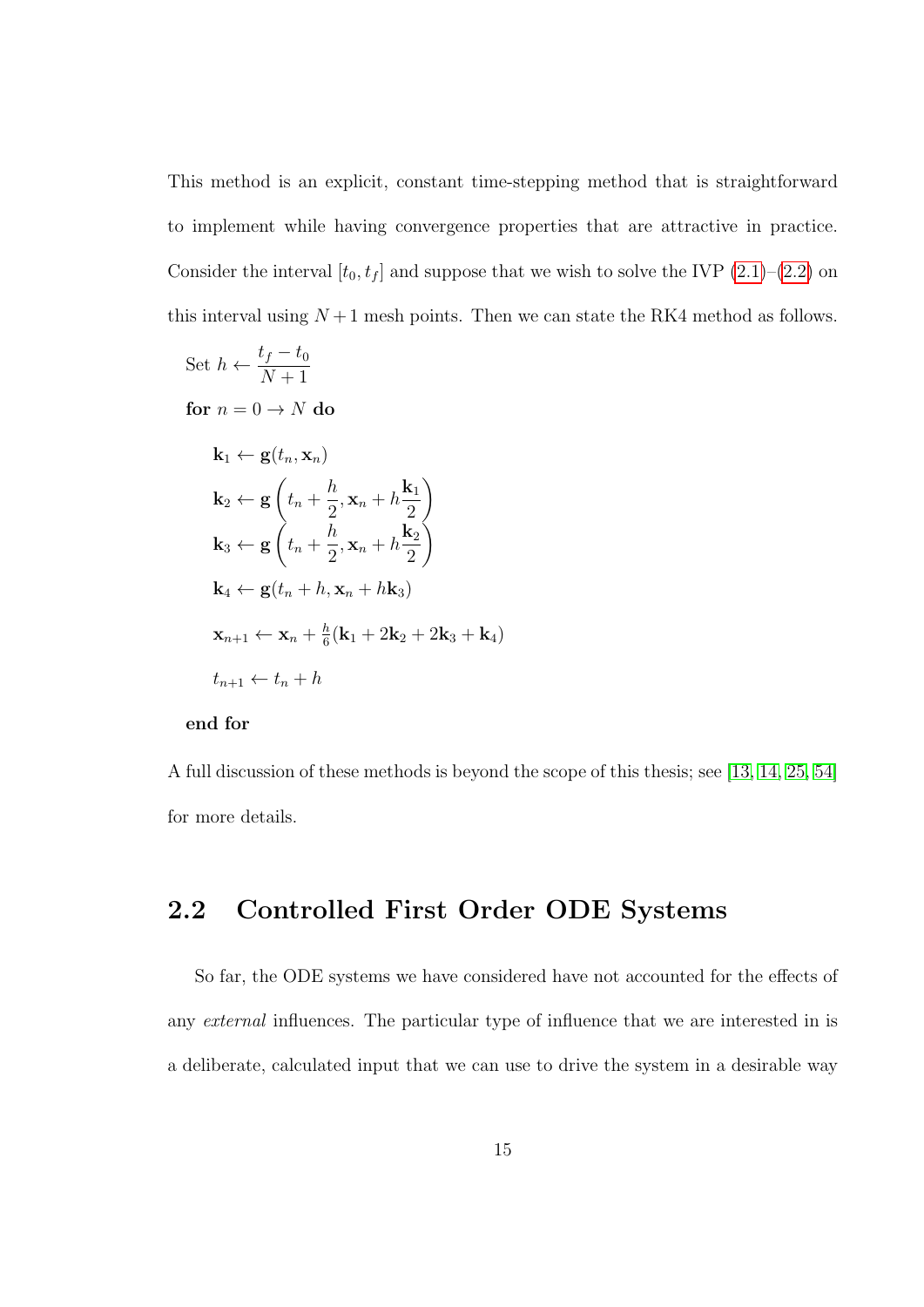or to achieve a particular outcome. This idea is called control, and a control system uses external input to direct the behaviour of some process, which we will model with ODE systems.

Consider, for example, a model of cancer tumour growth. An uncontrolled system could model the dynamics of tumour growth in the absence of treatment. A controlled system might incorporate the use of chemotherapy, with the goal of diminishing tumour growth. In this case, the dosage and schedule of chemotherapy drugs are what constitute the control input to the system.

The control systems we will work with are similar to the form of the first-order ODE in [\(2.1\)](#page-15-2), but include dependence on an external input,

<span id="page-26-0"></span>
$$
\dot{\mathbf{x}}(t) = \mathbf{g}(t, \mathbf{x}(t), \mathbf{u}(t)),\tag{2.9}
$$

where  $\mathbf{x}: \mathbb{R} \to \mathbb{R}^n$  is called the *state* or *process* variable and  $\mathbf{u}: \mathbb{R} \to \mathbb{R}^m$  is the control input to the system. This equation, in the context of control problems, is often called the state equation.

Example 2.1. The double integrator

$$
\dot{x}_1 = x_2
$$
  

$$
\dot{x}_2 = u,
$$

is a first-order control system modelling the dynamics of a point mass under the influence of a time-varying control input force  $u(t) \in \mathbb{R}$ .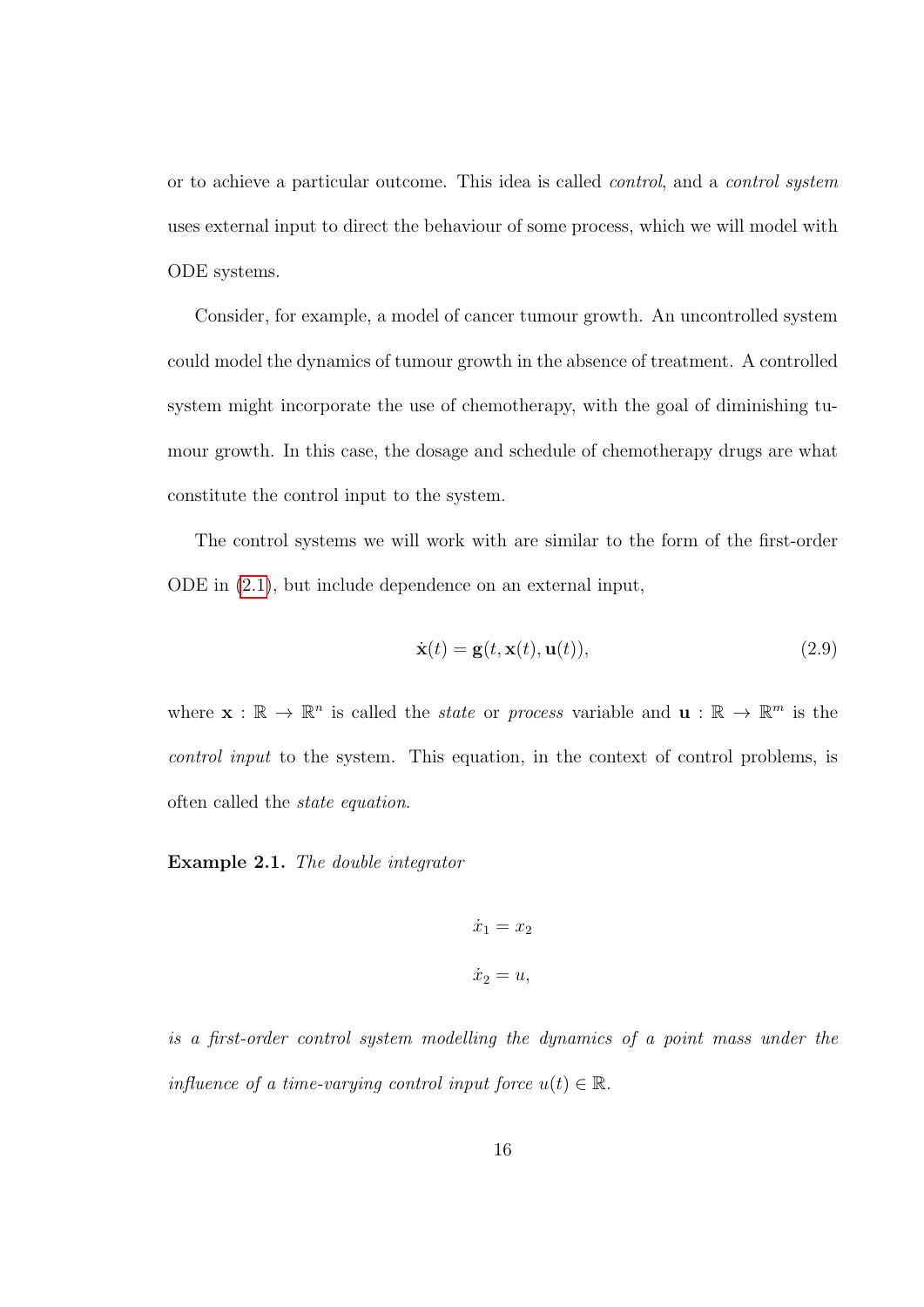We can use control systems to model physical systems in a similar fashion as with classical ODEs, but the inclusion of the control input allows for the formal consideration of forces external to the underlying system. Control theory is the study of this type of system, and specifically considers the design and analysis of the control inputs and their effect on the physical system. Control theory is a vast field of study that is highly significant to many branches of engineering and and beyond. See [\[48\]](#page-98-1) for an introductory text. We investigate one area of control theory, called optimal control, in this thesis.

The existence and uniqueness theory from the previous section does not address the added control term in the right-hand side of Equation [\(2.9\)](#page-26-0). However, we can still utilize theory from Section [2.1.1](#page-15-1) with some additional assumptions in order to establish an existence and uniqueness result for controlled systems. We note that the control input depends only on time, so we will consider the right-hand side of Equation  $(2.9)$  as

<span id="page-27-0"></span>
$$
\bar{\mathbf{g}}(t, \mathbf{x}) \equiv \mathbf{g}(t, \mathbf{x}(t), \mathbf{u}(t)). \tag{2.10}
$$

In order to apply Theorem [2.3](#page-21-0) we know that  $g$  must be uniformly Lipschitz in  $x$  for each fixed t. Using Equation  $(2.10)$ , the Lipschitz condition  $(2.7)$  becomes

$$
\|\bar{\mathbf{g}}(t, \mathbf{x}_1) - \bar{\mathbf{g}}(t, \mathbf{x}_2)\|_{\mathbf{X}} = \|\mathbf{g}(t, \mathbf{x}_1(t), \mathbf{u}(t)) - \mathbf{g}(t, \mathbf{x}_2(t), \mathbf{u}(t))\|_{\mathbf{X}} \le L \|\mathbf{x}_1(t) - \mathbf{x}_2(t)\|_{\mathbf{X}},
$$
  
for  $L > 0$ ,  $\mathbf{x}_1, \mathbf{x}_2$  in a normed space  $(\mathbf{X}, ||\cdot||_X)$ , and for any  $t \in I$ . Thus, as long as  
the right-hand side of Equation (2.9) satisfies this modified Lipschitz condition, we  
can apply Theorem 2.3. The regularity of the control **u** is then not required to be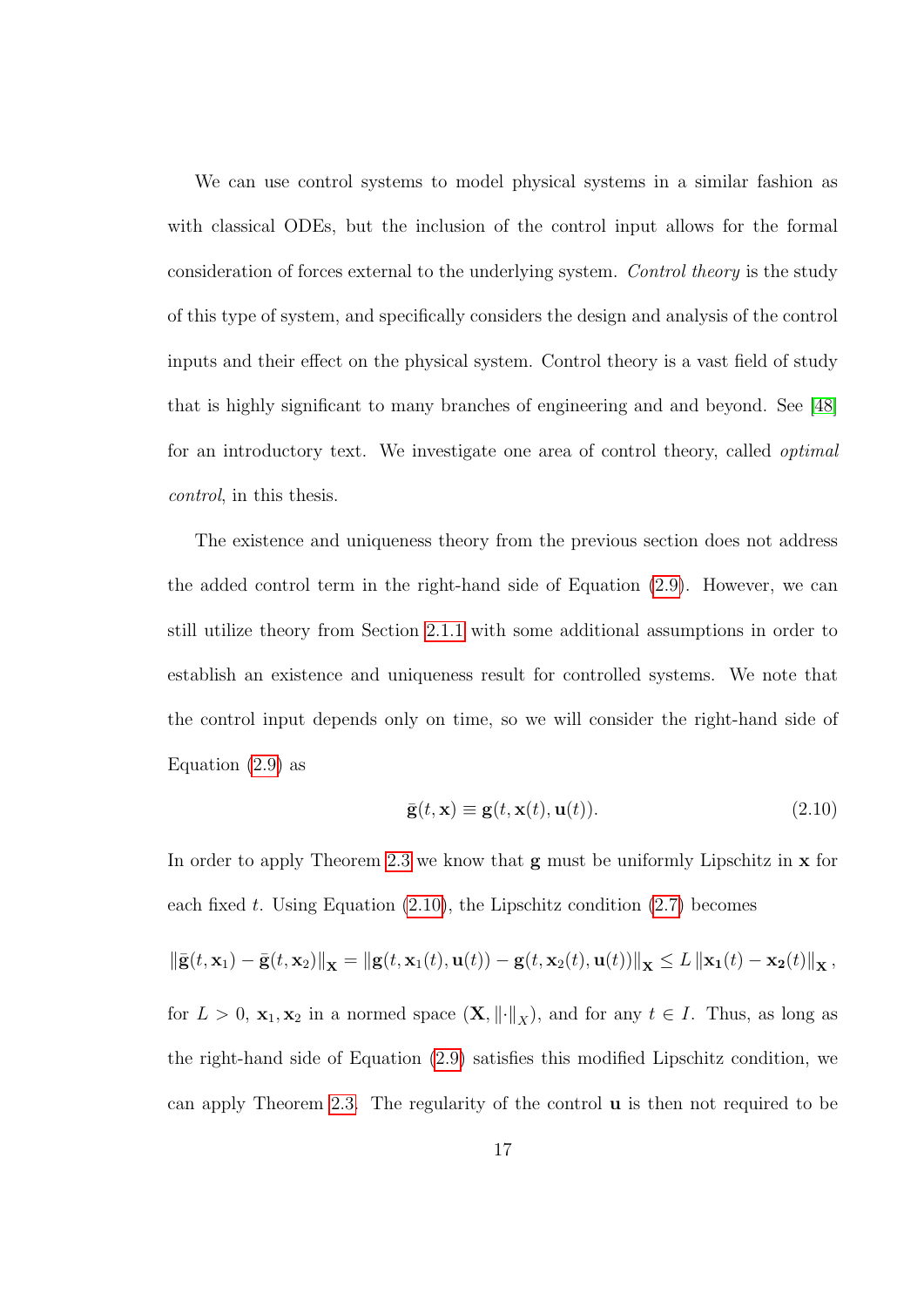any stronger than piecewise continuous, and indeed may be relaxed, for instance, to locally integrable functions. See [\[40,](#page-97-1) [44,](#page-97-2) [60\]](#page-99-1) for additional discussion.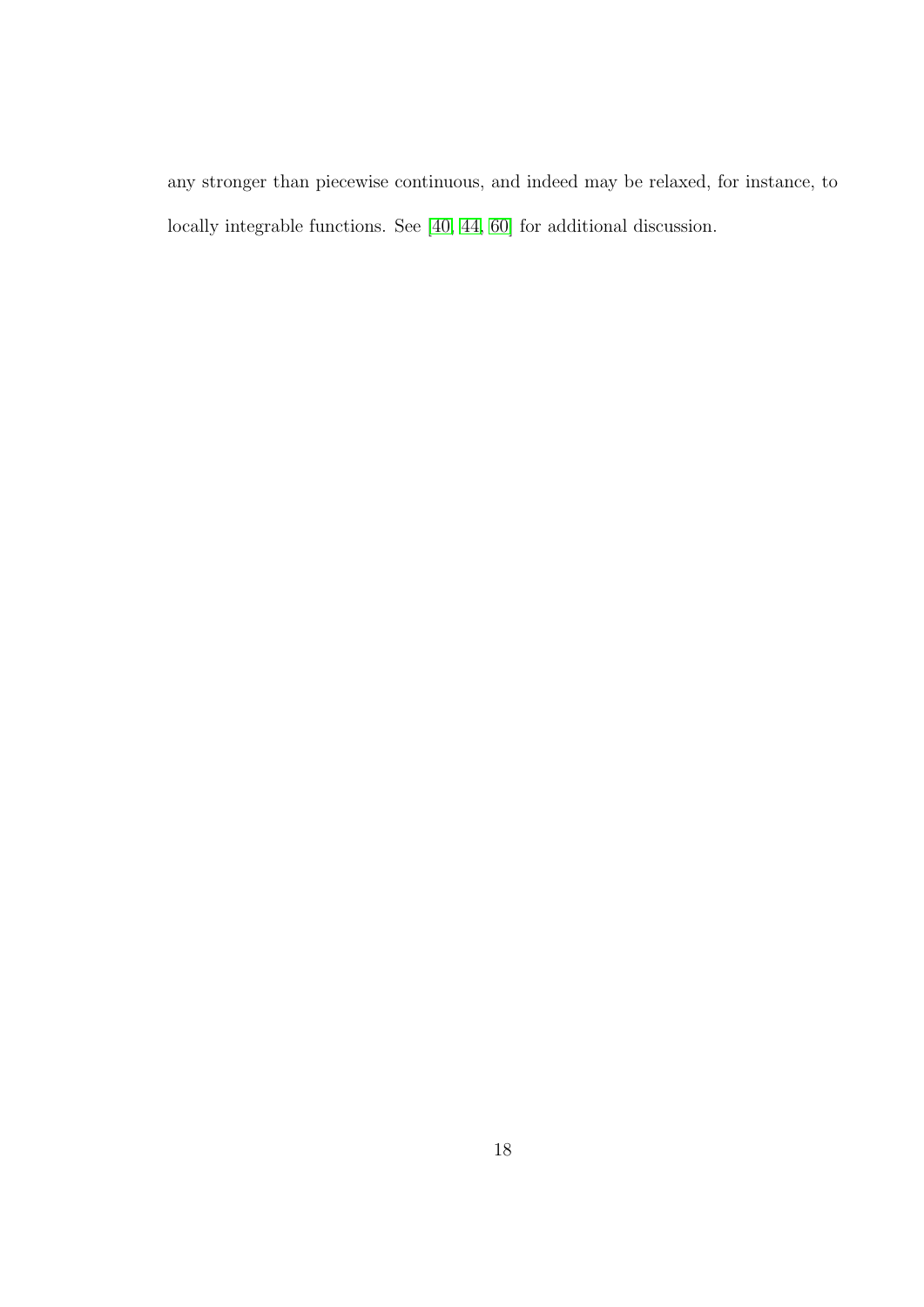## <span id="page-29-0"></span>Chapter 3

# A Collage-Based Approach to Inverse Problems for Classical ODE Systems

With the theory of ODEs established, we now define and consider a method for solving an ODE inverse problem. In this Chapter, we will define an ODE inverse problem and develop the necessary background theory to present the Collage-Based Approach to these problems. An example is also presented to illustrate the method.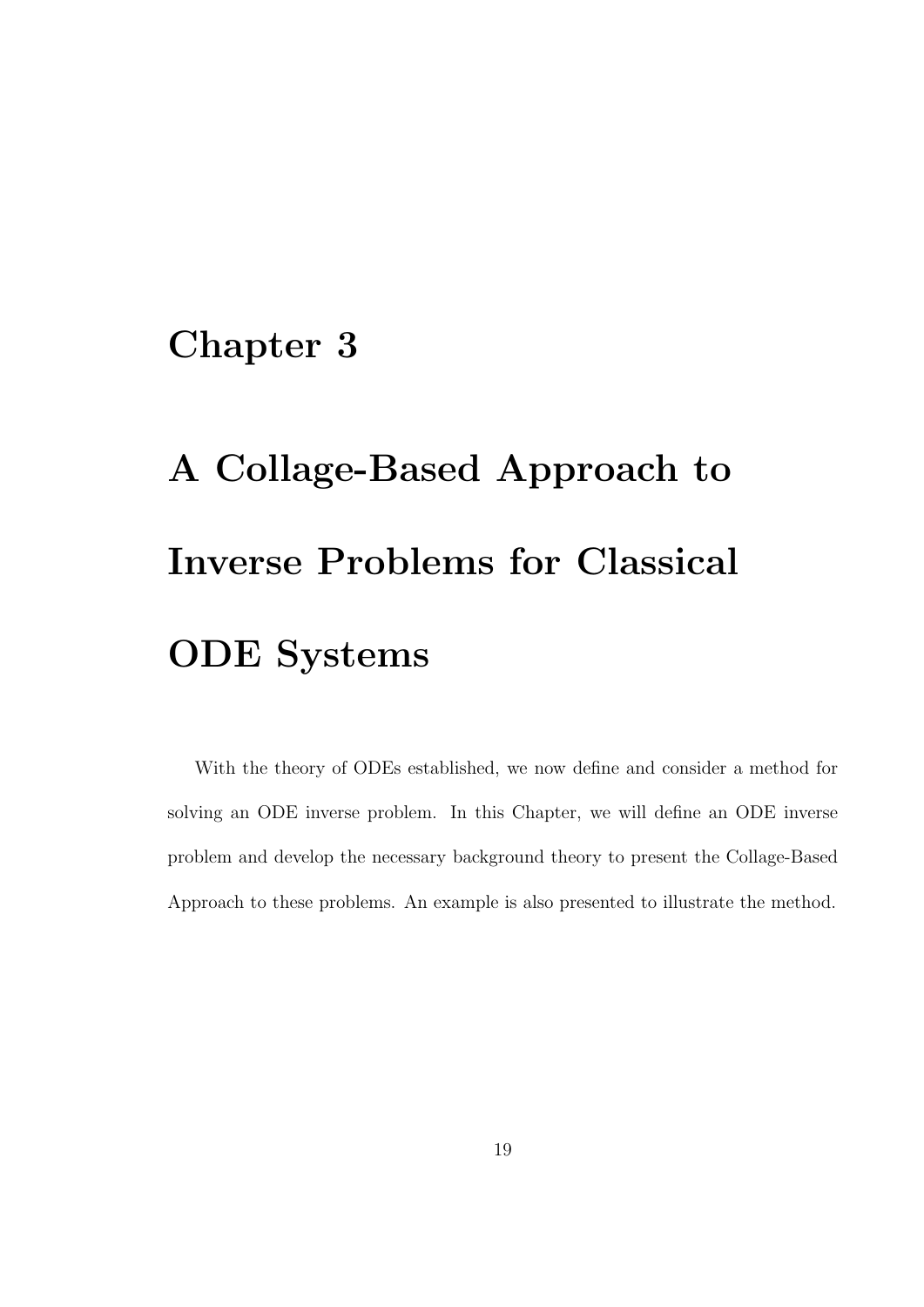### <span id="page-30-0"></span>3.1 Inverse Problems

In Chapter [2](#page-14-0) we defined and investigated the direct or forward (classical) ODE system problem. Now, we consider an associated inverse problem to the ODE system

$$
\dot{\mathbf{x}}(t) = \mathbf{g}(t, \mathbf{x}) \tag{3.1}
$$

<span id="page-30-2"></span><span id="page-30-1"></span>
$$
\mathbf{x}(0) = \mathbf{x}_0. \tag{3.2}
$$

Recall that the forward problem provides the function g and the initial condition  $\mathbf{x}_0$  and seeks a  $\mathbf{C}^1$  function  $\mathbf{x}(t)$  that satisfies [\(3.1\)](#page-30-1)–[\(3.2\)](#page-30-2). Conversely, in the related inverse problem we suppose that we are given a *target* solution  $\mathbf{x}_{target}(t)$ , possibly in the form of data points, and we seek a vector field  $g(t, x)$  and possibly an initial condition  $x_0$  so that our target solution satisfies  $(3.1)$ – $(3.2)$ . In this case, the vector field **g** is defined in terms of a set of parameters  $\lambda \in \Lambda$ , that are to be chosen such that the approximation error is minimized,

<span id="page-30-3"></span>
$$
\min_{\lambda \in \Lambda} \|\mathbf{x}_{target} - \mathbf{x}_{\lambda}\|,\tag{3.3}
$$

where  $\mathbf{x}_{\lambda}$  is the solution of  $(3.1)$ – $(3.2)$  obtained using the recovered parameters,  $\Lambda$  is the space of parameters, and  $\|\cdot\|$  is an appropriate norm.

Several solution techniques exist in the literature. For instance, regularization methods, such as Tikhonov regularization, approximate an ill-posed problem with a well-posed one, and then account for the discrepancy using penalization terms. Iterative methods, such as Landweber-Fridman iteration, instead look to directly minimize the approximation error by way of a convergent iterative scheme. An overview and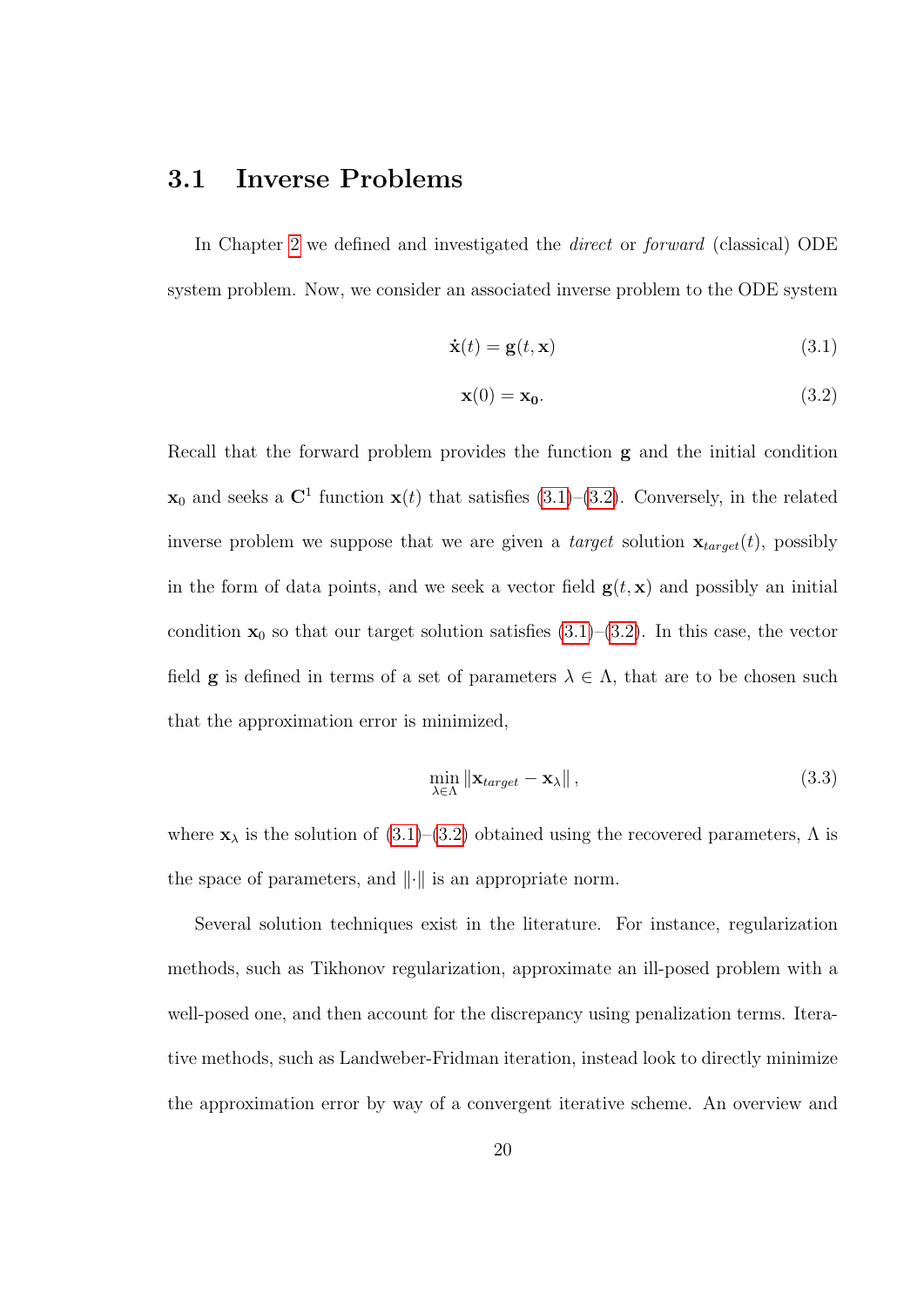comparison of these methods can be found in [\[41\]](#page-97-3), although a full discussion of these methods is beyond the scope of this thesis. We instead focus on a Collage-Based Approach for solving such an inverse problem.

# <span id="page-31-0"></span>3.2 The Collage-Based Approach to ODE Inverse Problems

In Chapter [2](#page-14-0) we defined the set  $Con(X)$  to be the set of all contractive, spacepreserving operators on X. Here, we consider a subset of these operators that are defined by parameters  $\lambda$ , which we denote  $Con_{\lambda}(\mathbf{X})$ . One can view the inverse problem as searching for an operator  $\mathbf{T}_{\lambda} \in Con_{\lambda}(\mathbf{X})$  with fixed point  $\bar{\mathbf{x}}_{\lambda}$  such that the approximation error [\(3.3\)](#page-30-3) is minimized. Using this formulation, we can define the parameter space  $\Lambda = {\lambda \in \mathbb{R}^{\dim(\lambda)} | \mathbf{T}_{\lambda} \in Con_{\lambda}(\mathbf{X})}.$ 

Using Banach's Fixed Point Theorem, one can view minimization of the approximation error instead as minimization of  $||\mathbf{x}_{\text{target}} - \bar{\mathbf{x}}_{\lambda}||$ . However, expressing  $\bar{\mathbf{x}}_{\lambda}$  in terms of the parameters that define  $T_{\lambda}$  is difficult or impossible in practice. The idea behind a Collage-Based Approach is to bound the approximation error above by a quantity that is more easily determined. A simple consequence of Banach's Fixed Point Theorem, the Collage Theorem, provides this quantity, called the collage distance.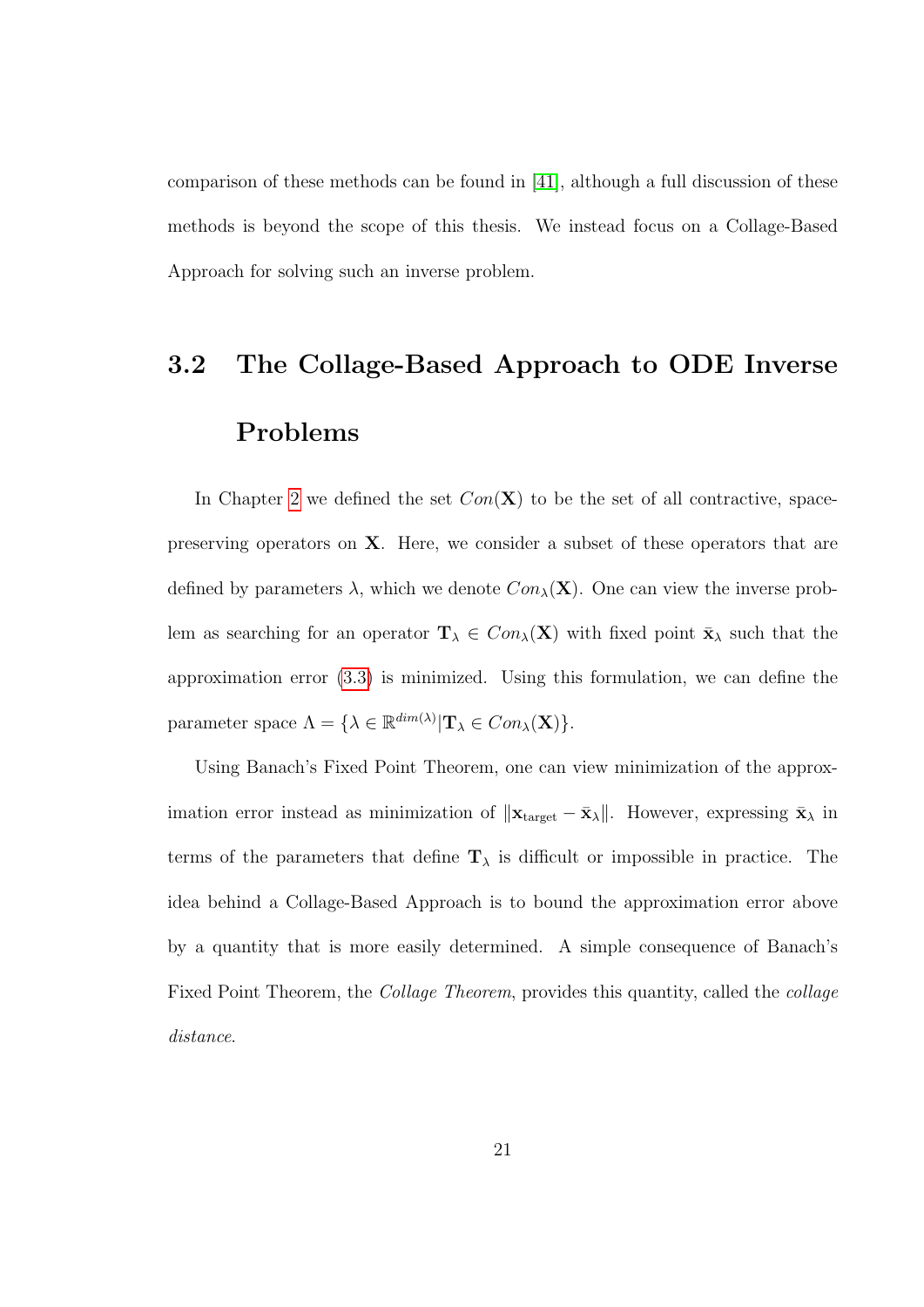**Theorem 3.1.** (Collage Theorem) Let  $(X, \|\cdot\|_X)$  be a Banach space and  $T_\lambda : \Lambda \times X \to$ **X** be a contractive operator with contraction factor  $c_{\lambda}$  and unique fixed point  $\bar{\mathbf{x}}_{\lambda} \in \mathbf{X}$ . Then

$$
\|\mathbf{x}-\bar{\mathbf{x}}_{\lambda}\|_{\mathbf{X}} \leq \frac{1}{1-c_{\lambda}}\left\|\mathbf{x}-\mathbf{T}_{\lambda}\mathbf{x}\right\|_{\mathbf{X}}.
$$

Proof.

$$
\|\mathbf{x} - \bar{\mathbf{x}}_{\lambda}\|_{\mathbf{X}} = \|\mathbf{x} - \mathbf{T}_{\lambda}\bar{\mathbf{x}}_{\lambda}\|_{\mathbf{X}}
$$
  
\n
$$
\leq \|\mathbf{x} - \mathbf{T}_{\lambda}\mathbf{x}\|_{\mathbf{X}} + \|\mathbf{T}_{\lambda}\mathbf{x} - \mathbf{T}_{\lambda}\bar{\mathbf{x}}_{\lambda}\|_{\mathbf{X}}
$$
  
\n
$$
\leq \|\mathbf{x} - \mathbf{T}_{\lambda}\mathbf{x}\|_{\mathbf{X}} + c_{\lambda} \|\mathbf{x} - \bar{\mathbf{x}}_{\lambda}\|_{\mathbf{X}}
$$
  
\n
$$
\implies (1 - c_{\lambda}) \|\mathbf{x} - \bar{\mathbf{x}}_{\lambda}\|_{\mathbf{X}} \leq \|\mathbf{x} - \mathbf{T}_{\lambda}\mathbf{x}\|_{\mathbf{X}}
$$
  
\n
$$
\implies \|\mathbf{x} - \bar{\mathbf{x}}_{\lambda}\|_{\mathbf{X}} \leq \frac{1}{1 - c_{\lambda}} \|\mathbf{x} - \mathbf{T}_{\lambda}\mathbf{x}\|_{\mathbf{X}}
$$

 $\overline{\phantom{a}}$ 

The Collage Theorem ensures that we can control the approximation error, as long as  $c_{\lambda} \ll 1$ . The name of the theorem is derived from its origin in Barnsley's work on fractal image compression [\[5\]](#page-92-1). We define the collage distance to be the quantity  $\|\mathbf{x} - \mathbf{T}_{\lambda}\mathbf{x}\|_{\mathbf{X}},$  and thus the inverse problem requires that we find the parameters  $\lambda \in \Lambda$ which minimize the collage distance. Mathematically,

$$
\min_{\lambda \in \Lambda} \left\| \mathbf{x} - \mathbf{T}_{\lambda} \mathbf{x} \right\|_{\mathbf{X}}.
$$

This bounding of the approximation error by the collage distance is the essence of the Collage-Based Approach. The advantage of this approach lies in the computation of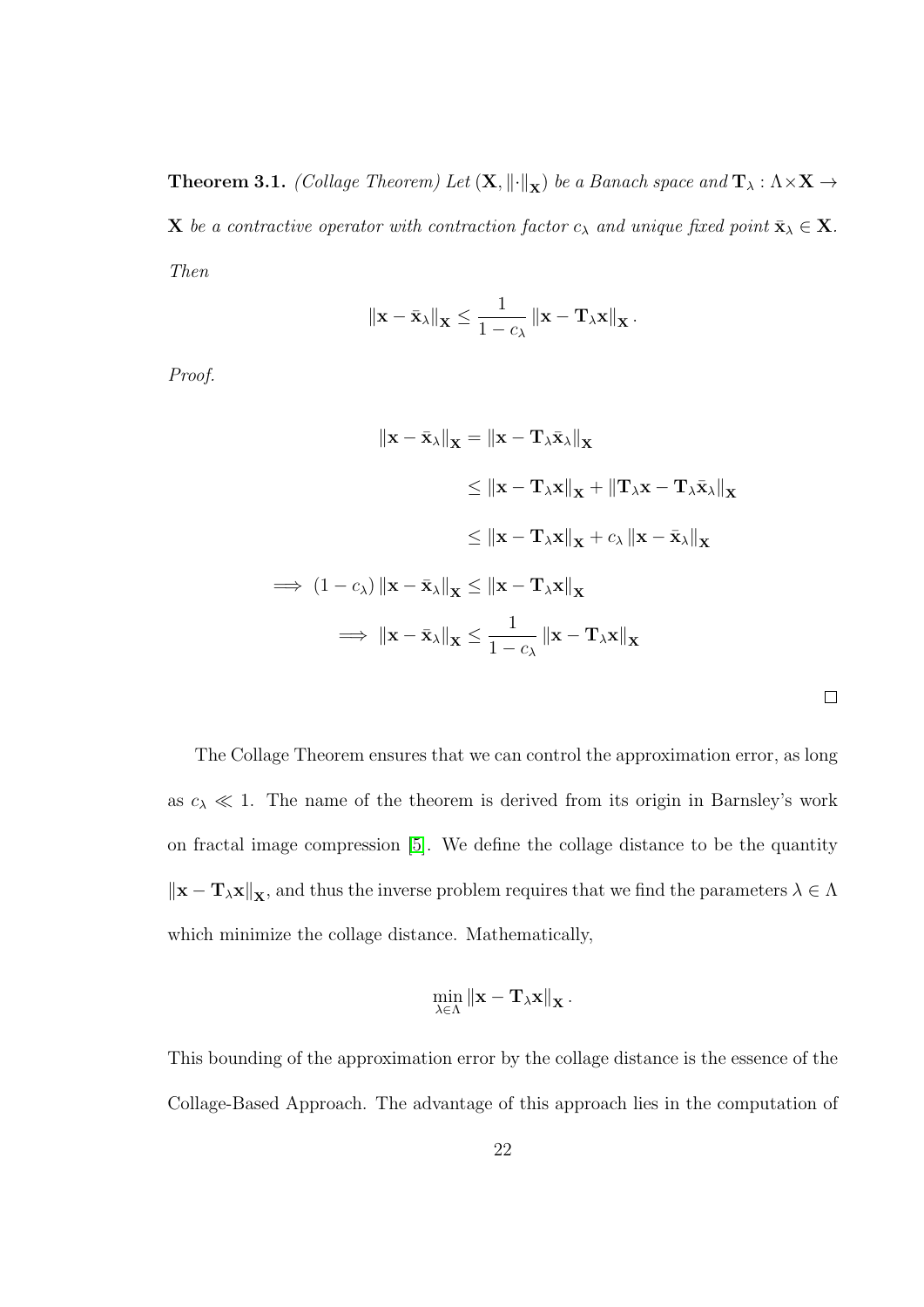the collage distance, as it requires only the operations needed for a single application of the operator  $\mathbf{T}_{\lambda}$  to the target function  $\mathbf{x}_{target}$ . In contrast, direct computation of the approximation error by iteration to find the fixed point of  $\mathbf{T}_{\lambda}$  will in general require many iterations to achieve a desired tolerance.

Although the Collage-Based Approach saves significantly on computational resources, it is suboptimal as the following theorem states.

**Theorem 3.2.** (Suboptimality of the Collage Theorem)[\[33\]](#page-96-1) Let  $(X, \|\cdot\|_X)$  be a Banach space, and  $\mathbf{x} \in \mathbf{X}$  be a target function. Further, let  $\lambda_{min} = \arg \min$  $\lim_{\lambda \in \Lambda} ||\mathbf{x} - \mathbf{T}_{\lambda} \mathbf{x}||_{\mathbf{X}}$  be the parameter values that minimize the collage distance, with corresponding fixed point  $\bar{\mathbf{x}}_{\lambda_{min}}$  of the operator  $\mathbf{T}_{\lambda_{min}} \in Con_{\lambda}(\mathbf{X})$ . Let  $\bar{\mathbf{x}}_{\lambda_{opt}}$  be the optimal fixed point that minimizes the approximation error  $\|\bar{\mathbf{x}}_{\lambda} - \mathbf{x}\|_{\mathbf{X}}$ ; that is,  $\bar{\mathbf{x}}_{\lambda_{opt}}$  satisfies

<span id="page-33-0"></span>
$$
\left\| \bar{\mathbf{x}}_{\lambda_{opt}} - \mathbf{x} \right\|_{\mathbf{X}} \le \left\| \mathbf{y} - \mathbf{x} \right\|_{\mathbf{X}} \tag{3.4}
$$

for all **y** satisfying  $\mathbf{T}_{\lambda} \mathbf{y} = \mathbf{y}$  and some  $\lambda \in \Lambda$ . Then

$$
\left\|\bar{\mathbf{x}}_{\lambda_{opt}} - \bar{\mathbf{x}}_{\lambda_{min}}\right\|_{\mathbf{X}} \leq \frac{2}{1 - c_{\lambda_{min}}}\left\|\mathbf{x} - \mathbf{T}_{\lambda_{min}}\mathbf{x}\right\|_{\mathbf{X}},
$$

where  $c_{\lambda_{min}}$  is the contraction factor of  $\mathbf{T}_{\lambda_{min}}$ .

Proof. By the triangle inequality,

$$
\begin{aligned} \left\| \bar{\mathbf{x}}_{\lambda_{opt}} - \bar{\mathbf{x}}_{\lambda_{min}} \right\|_{\mathbf{X}} &\leq \left\| \bar{\mathbf{x}}_{\lambda_{opt}} - \mathbf{x} \right\|_{\mathbf{X}} + \left\| \mathbf{x} - \bar{\mathbf{x}}_{\lambda_{min}} \right\|_{\mathbf{X}} \\ &\leq 2 \left\| \mathbf{x} - \bar{\mathbf{x}}_{\lambda_{min}} \right\|_{\mathbf{X}} \end{aligned}
$$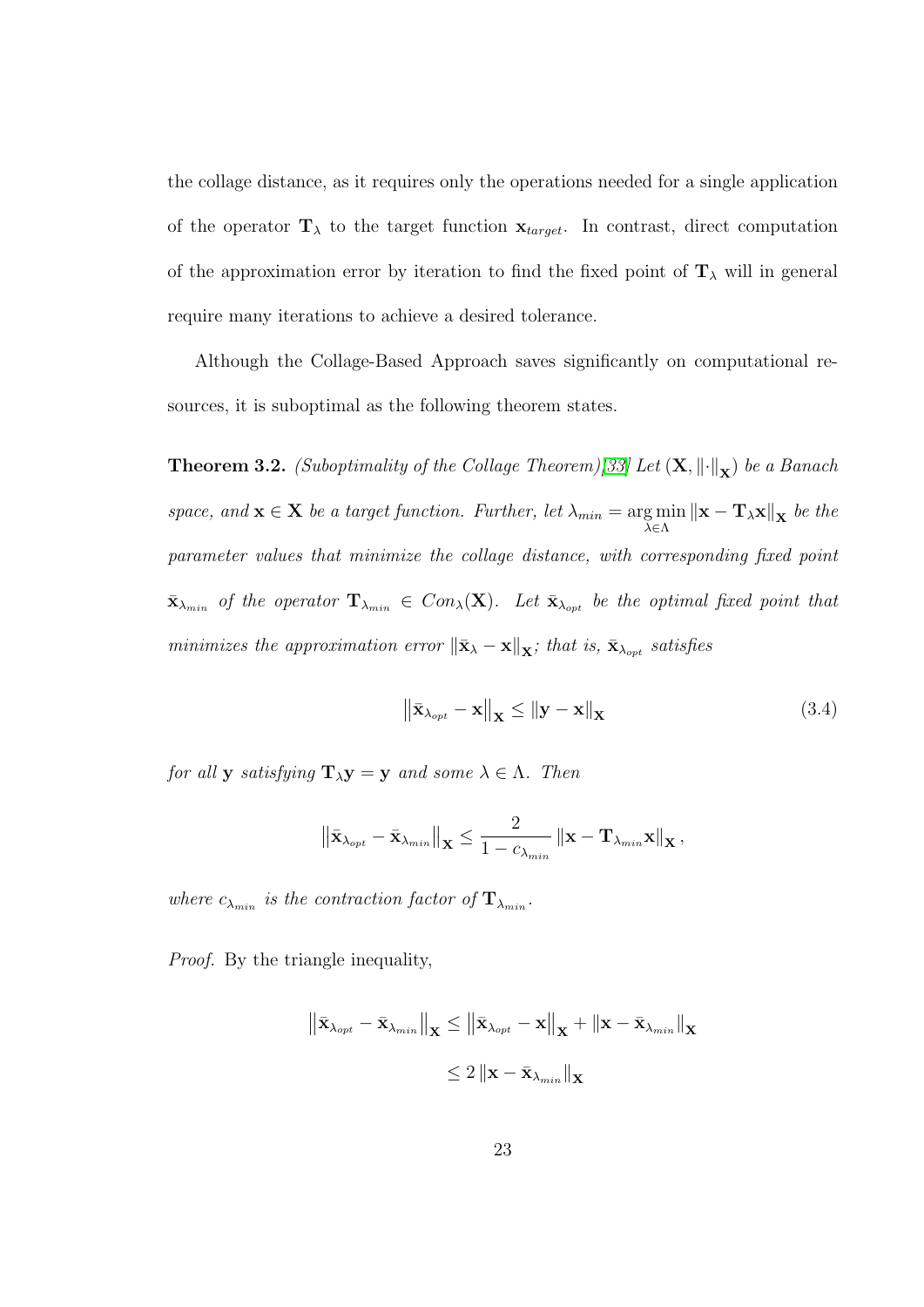where we have taken  $y = \bar{x}_{\lambda_{min}}$  in Equation [\(3.4\)](#page-33-0). Applying the Collage Theorem to the right-hand side yields

$$
\left\|\bar{\mathbf{x}}_{\lambda_{opt}} - \bar{\mathbf{x}}_{\lambda_{min}}\right\|_{\mathbf{X}} \le \frac{2}{1 - c_{\lambda_{min}}}\left\|\mathbf{x} - \mathbf{T}_{\lambda_{min}}\mathbf{x}\right\|_{\mathbf{X}}.
$$

The Collage-Based Approach for solving inverse problems depends on the following continuity result, which ensures that contractive, space-preserving operators that are "nearby" in the sense of  $Con_\lambda(\mathbf{X})$  have fixed points that are also close together.

**Theorem 3.3.** (Continuity Theorem for Fixed Points) [\[39\]](#page-97-0) Let  $(X, \|\cdot\|_X)$  be a Banach space and  $T^1_\lambda$  :  $\Lambda \times \mathbf{X} \to \mathbf{X}$  and  $T^2_\lambda$  :  $\Lambda \times \mathbf{X} \to \mathbf{X}$  be contractive operators with contraction factors  $c^1_\lambda$  and  $c^2_\lambda$ , respectively. If  $\bar{\mathbf{x}}^1_\lambda$  and  $\bar{\mathbf{x}}^2_\lambda$  are the unique fixed points of  $\mathbf{T}_{\lambda}^{1}$  and  $\mathbf{T}_{\lambda}^{2}$  respectively then

$$
\left\|\bar{\mathbf{x}}_{\lambda}^{1}-\bar{\mathbf{x}}_{\lambda}^{2}\right\|_{\mathbf{X}} \leq \frac{1}{1-\min\{c_{\lambda}^{1},c_{\lambda}^{2}\}}\left\|\mathbf{T}_{\lambda}^{1}-\mathbf{T}_{\lambda}^{2}\right\|_{Con_{\lambda}(\mathbf{X})}
$$

where  $\left\|\mathbf{T}_{\lambda}^1 - \mathbf{T}_{\lambda}^2\right\|_{Con_{\lambda}(\mathbf{X})} = \sup_{\mathbf{x} \in \mathbf{X}}$ x∈X  $\left\|\mathbf{T}^1_{\lambda}\mathbf{x}-\mathbf{T}^2_{\lambda}\mathbf{x}\right\|_{\mathbf{X}}$ 

Proof.

$$
\begin{aligned}\n\left\|\bar{\mathbf{x}}_{\lambda}^{1} - \bar{\mathbf{x}}_{\lambda}^{2}\right\|_{\mathbf{X}} &= \left\|\mathbf{T}_{\lambda}^{1} \bar{\mathbf{x}}_{\lambda}^{1} - \mathbf{T}_{\lambda}^{2} \bar{\mathbf{x}}_{\lambda}^{2}\right\|_{\mathbf{X}} \\
&\leq \left\|\mathbf{T}_{\lambda}^{1} \bar{\mathbf{x}}_{\lambda}^{1} - \mathbf{T}_{\lambda}^{2} \bar{\mathbf{x}}_{\lambda}^{1}\right\|_{\mathbf{X}} + \left\|\mathbf{T}_{\lambda}^{2} \bar{\mathbf{x}}_{\lambda}^{1} - \mathbf{T}_{\lambda}^{2} \bar{\mathbf{x}}_{\lambda}^{2}\right\|_{\mathbf{X}} \\
&\leq \left\|\mathbf{T}_{\lambda}^{1} \bar{\mathbf{x}}_{\lambda}^{1} - \mathbf{T}_{\lambda}^{2} \bar{\mathbf{x}}_{\lambda}^{1}\right\|_{\mathbf{X}} + c_{\lambda}^{2} \left\|\bar{\mathbf{x}}_{\lambda}^{1} - \bar{\mathbf{x}}_{\lambda}^{2}\right\|_{\mathbf{X}} \\
\implies (1 - c_{\lambda}^{2}) \left\|\bar{\mathbf{x}}_{\lambda}^{1} - \bar{\mathbf{x}}_{\lambda}^{2}\right\|_{\mathbf{X}} \leq \sup_{\mathbf{x} \in \mathbf{X}} \left\|\mathbf{T}_{\lambda}^{1} \mathbf{x} - \mathbf{T}_{\lambda}^{2}\right\|_{\mathbf{X}}\n\end{aligned}
$$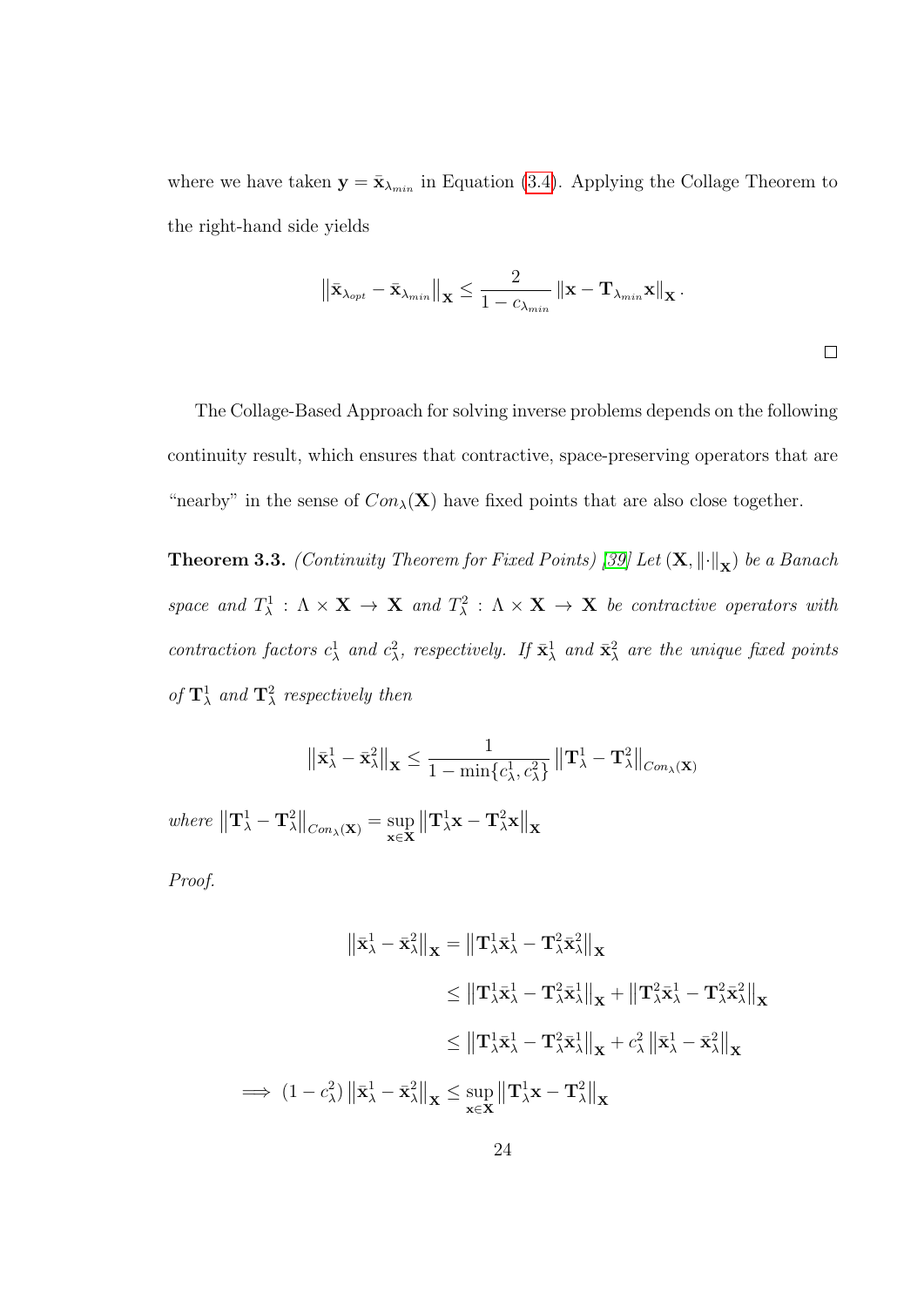$$
\implies \left\|\bar{\mathbf{x}}_{\lambda}^1 - \bar{\mathbf{x}}_{\lambda}^2\right\|_{\mathbf{X}} \leq \frac{1}{1 - c_{\lambda}^2} \left\|\mathbf{T}_{\lambda}^1 - \mathbf{T}_{\lambda}^2\right\|_{Con_{\lambda}(\mathbf{X})}.
$$

By a similar argument we also have that

$$
\left\|\bar{\mathbf{x}}_{\lambda}^1 - \bar{\mathbf{x}}_{\lambda}^2\right\|_{\mathbf{X}} \leq \frac{1}{1 - c_{\lambda}^1} \left\|\mathbf{T}_{\lambda}^1 - \mathbf{T}_{\lambda}^2\right\|_{Con_{\lambda}(\mathbf{X})}.
$$

Therefore,

$$
\left\|\bar{\mathbf{x}}_{\lambda}^{1}-\bar{\mathbf{x}}_{\lambda}^{2}\right\|_{\mathbf{X}} \leq \frac{1}{1-\min\{c_{\lambda}^{1},c_{\lambda}^{2}\}}\left\|\mathbf{T}_{\lambda}^{1}-\mathbf{T}_{\lambda}^{2}\right\|_{Con_{\lambda}(\mathbf{X})}\right\|
$$

In Chapter [2](#page-14-0) in the context of the ODE problem  $(3.1)$ – $(3.2)$ , we defined the Picard operator  $\mathbf{T} : \mathbf{C}(I) \to \mathbf{C}(I)$  on the Banach space of continuous functions on I,  $(C(I), \lVert \cdot \rVert_{\infty})$ . In practice, however, working with the sup norm  $\lVert \cdot \rVert_{\infty}$  is computationally undesirable. We instead work with the more convenient  $L^2$  norm,  $\|\cdot\|_2$ . It is important to note that although  $(C(I), \|\cdot\|_2)$  is not a Banach space, there is no issue with our theory because  $\mathbf{C}(I) \subset \mathbf{L}^2(I)$ .

The Collage-Based Approach to inverse problems has been extended beyond ODE inverse problems, to boundary value problems [\[32,](#page-96-2) [42\]](#page-97-4), variational equations and PDEs [\[34,](#page-96-3) [37,](#page-96-4) [38,](#page-96-5) [43\]](#page-97-5), and random differential equations [\[15,](#page-94-1) [35,](#page-96-6) [37\]](#page-96-4), for instance.

We conclude this Chapter by illustrating the Collage Method with two examples.

Example 3.1. Consider the following first-order ODE

<span id="page-35-0"></span>
$$
\begin{cases}\n\dot{x}(t) = g(t)x(t), \\
x(0) = 1.\n\end{cases}
$$
\n(3.5)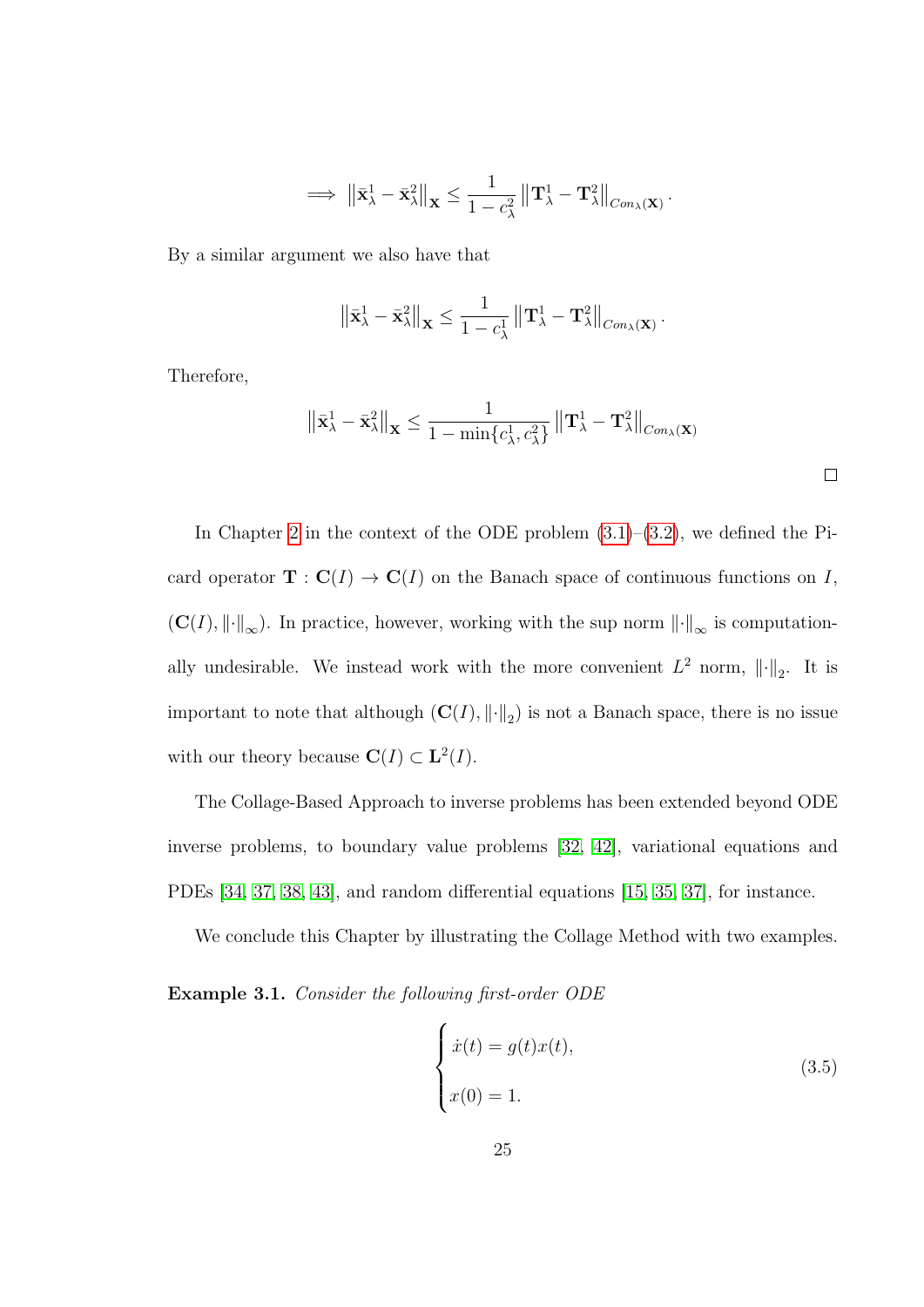Suppose that we wish to solve the inverse problem of identifying  $q(t)$  given  $x(t)$  (possibly in the form of observed data). We choose  $x(t) = exp(-\frac{1}{3}$  $\frac{1}{3}t(t^2-3t-3))$  and simulate observational data by sampling at N uniformly distributed data points on  $I = [0, 1]$ . To account for experimental error, we add normally distributed noise with amplitude  $\epsilon$  to these data points. We then fit a third degree polynomial target function,  $x_{target}(t)$  to this data using a least-squares procedure. Note that  $g_{true}(t) = 1 + 2t - t^2$ is the exact function that we seek. We use this for comparison purposes.

Assuming a second degree polynomial representation of  $g_{\text{collapse}}(t)$ ,

$$
g_{collapse}(t) = b_0 + b_1t + b_2t^2,
$$

we determine the coefficients  $b_i$ ,  $i = 0, 1, 2$ , such that the collage distance is minimized. We then solve the IVP [\(3.5\)](#page-35-0) defined by the recovered coefficients, which we denote by  $x_{\text{collage}}(t)$ , for comparison purposes. The results for various numbers of sample points N and amplitudes of noise  $\epsilon$  are presented in Table [3.1.](#page-37-0) Recovered parameters in  $g_{collapse}(t)$  are presented in Table [3.2.](#page-37-1)

As expected, we see that the approximation error decreases as the number of sample points N is increased, and this error increases as we increase the amplitude of the noise.

Example [3.1](#page-26-0) is greatly simplified by the fact that a polynomial function is being approximated by a polynomial function. This serves as a useful example to illustrate the Collage Method as the parameters may be directly compared, but this is an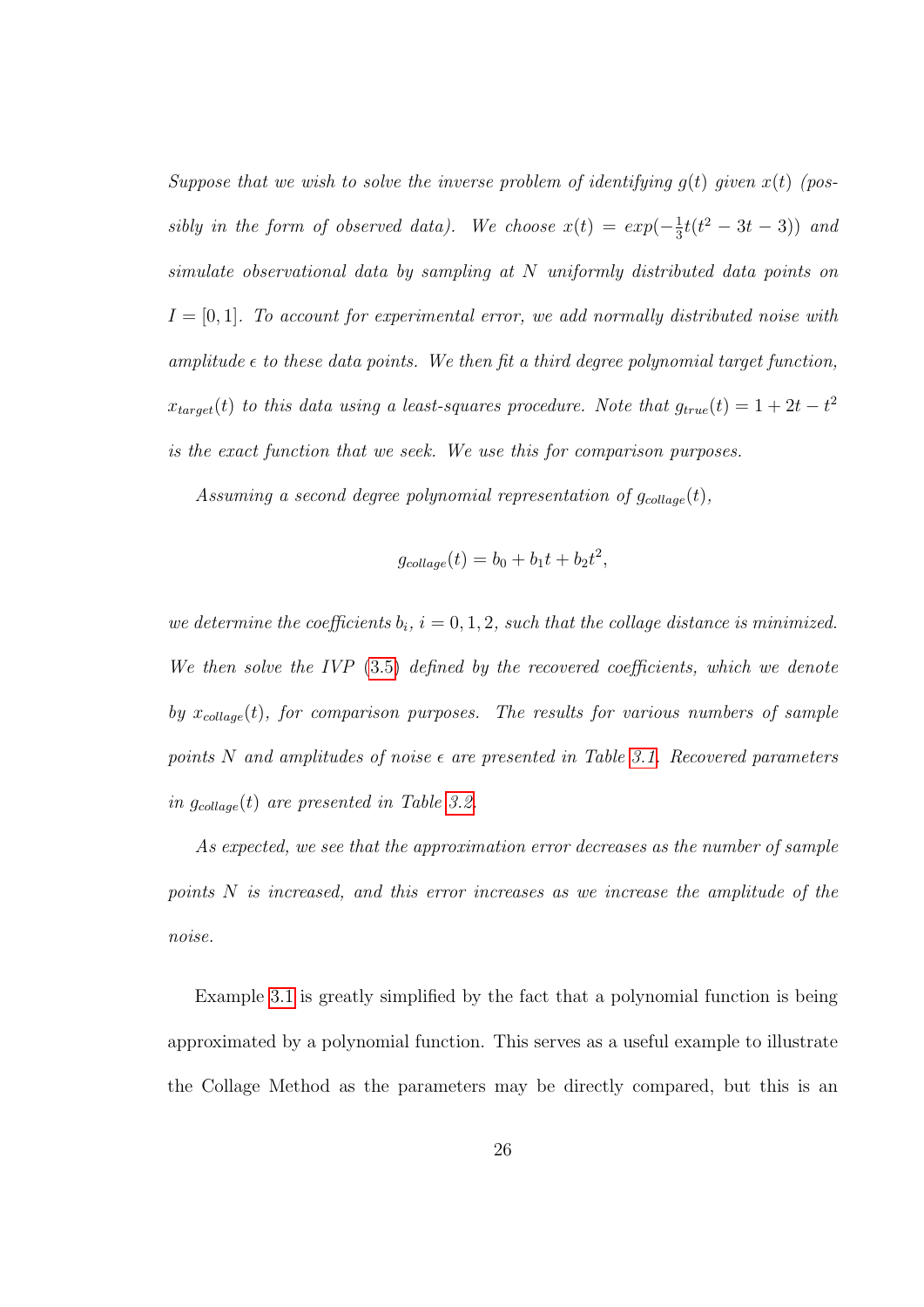| $\epsilon$       |     | $  x_{true} - x_{collapse}  _{L^2(I)}$ | $  g_{true} - g_{collapse}  _{L^2(I)}$ | $  x - Tx  _{L^2(I)}$  |
|------------------|-----|----------------------------------------|----------------------------------------|------------------------|
| $\left( \right)$ | - 5 | $3.686 \times 10^{-3}$                 | $8.436 \times 10^{-3}$                 | $5.756 \times 10^{-5}$ |
|                  | 10  | $2.945 \times 10^{-3}$                 | $7.762 \times 10^{-3}$                 | $4.694 \times 10^{-5}$ |
|                  | 25  | $2.520 \times 10^{-3}$                 | $7.906 \times 10^{-3}$                 | $4.028 \times 10^{-5}$ |
| 0.01             | 5   | $9.107 \times 10^{-3}$                 | $4.685 \times 10^{-2}$                 | $3.452 \times 10^{-5}$ |
|                  | 10  | $5.554 \times 10^{-3}$                 | $3.769 \times 10^{-2}$                 | $2.511 \times 10^{-5}$ |
|                  | 25  | $4.797 \times 10^{-3}$                 | $3.368 \times 10^{-2}$                 | $3.228 \times 10^{-5}$ |
| 0.05             | 5   | $3.389 \times 10^{-2}$                 | $2.011 \times 10^{-1}$                 | $1.475 \times 10^{-5}$ |
|                  | 10  | $2.192 \times 10^{-2}$                 | $1.590 \times 10^{-1}$                 | $6.825 \times 10^{-5}$ |
|                  | 25  | $2.073 \times 10^{-2}$                 | $1.413 \times 10^{-1}$                 | $2.153 \times 10^{-4}$ |

<span id="page-37-0"></span>Table 3.1: Results for the Collage Method applied to Equation [\(3.5\)](#page-35-0). The exact function is  $g_{true}(t) = 1 + 2t - t^2$ .

| $\epsilon$   | N  | $g_{collapse}(t)$              |
|--------------|----|--------------------------------|
| $\mathbf{0}$ | 5  | $0.9770 + 2.0949t - 1.0725t^2$ |
|              | 10 | $0.9777 + 2.1022t - 1.0879t^2$ |
|              | 25 | $0.9786 + 2.1081t - 1.1019t^2$ |
| 0.01         | 5  | $0.8600 + 2.5552t - 1.4516t^2$ |
|              | 10 | $0.8873 + 2.4464t - 1.3762t^2$ |
|              | 25 | $0.8993 + 2.3898t - 1.3240t^2$ |
| 0.05         | 5  | $0.3971 + 4.3793t - 2.9551t^2$ |
|              | 10 | $0.5273 + 3.8179t - 2.5252t^2$ |
|              | 25 | $0.5819 + 3.5166t - 2.2122t^2$ |

Table 3.2: Function  $g(t)$  recovered using the Collage Method applied to Equation [\(3.5\)](#page-35-0). The exact function is  $g_{true}(t) = 1 + 2t - t^2$ .

<span id="page-37-1"></span>

Figure 3.1: Plot of  $g_{true}(t)$  (black) versus  $g_{collapse}(t)$  (red) for  $N = 25$  and  $\epsilon = 0$ .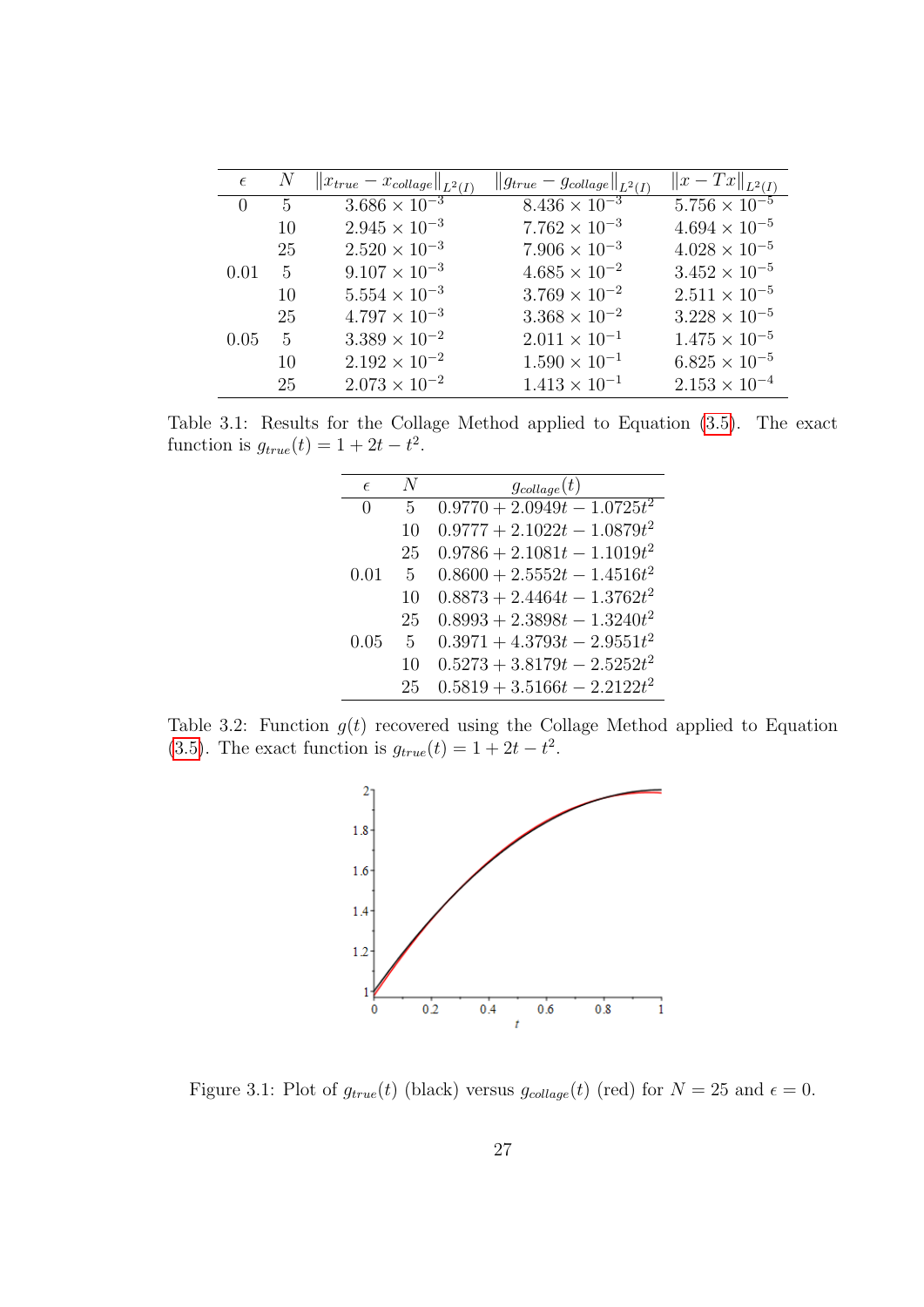

Figure 3.2: Plot of  $g_{true}(t)$  (black) versus  $g_{collapse}(t)$  (blue) for  $N = 25$  and  $\epsilon = 0.01$ .



Figure 3.3: Plot of  $g_{true}(t)$  (black) versus  $g_{collapse}(t)$  (green) for  $N = 25$  and  $\epsilon = 0.05$ .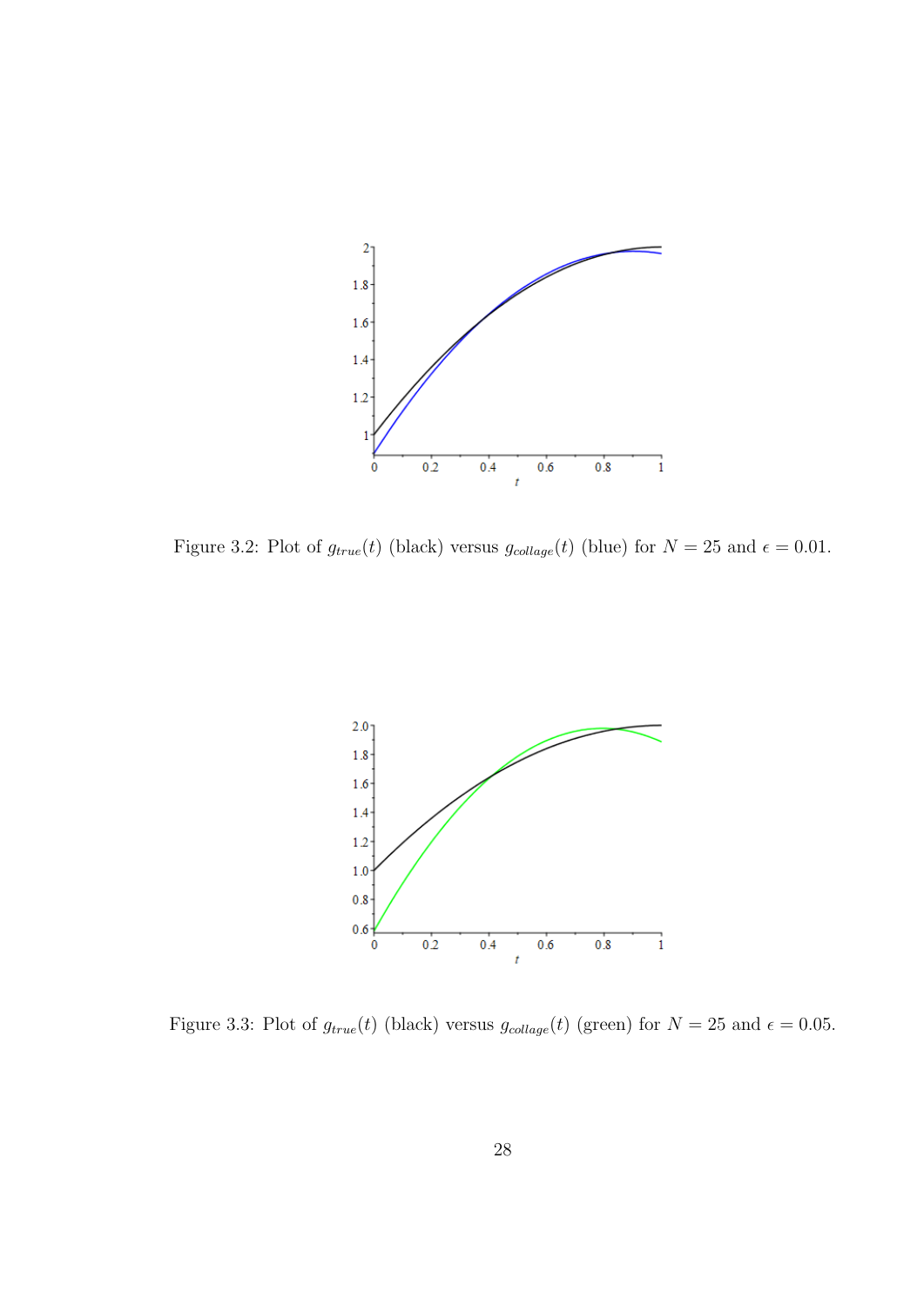ideal scenario. We now present a second example where the unknown function in the inverse problem is not a polynomial.

Example 3.2. Consider the ODE problem

<span id="page-39-0"></span>
$$
\begin{cases}\n\dot{x}(t) = e^{1-x(t)}, \\
x(0) = 1.\n\end{cases}
$$
\n(3.6)

The exact solution of this problem is  $x_{true}(t) = 1 + \ln(t + 1)$ . We again sample from the true solution and add normally distributed noise with amplitude  $\epsilon$  to simulate experimental error before fitting a third degree polynomial,  $x_{target}(t)$  to the data via a least squares procedure. We consider the inverse problem of finding a polynomial function  $p(x)$  that admits  $x_{target}(t)$  as an approximate solution to the ODE

$$
\begin{cases}\n\dot{x}(t) = p(x), \\
x(0) = 1.\n\end{cases}
$$

The results for various numbers of sample points N and amplitudes of noise  $\epsilon$ are presented in Table [3.3.](#page-40-0) Recovered polynomial representations of degree M for  $p_{collapse}(x)$  may be found in Table [3.4.](#page-42-0) For comparison, the second degree Taylor polynomial for  $p_{true}(x) = e^{1-x}$  is  $p_{taylor}(x) = 2.7183 - 2.7183x + 1.3591x^2$ . The approximation errors tend to decrease with a greater number of sample points and increase with greater amounts of error, as expected. We also see an improvement in the approximation error between the true solution and the collage solution when we move from recovering a linear function to a quadratic one. Although the recovered  $p_{collapse}(x)$  may not appear to closely match  $p_{taylor}(x)$  based solely on the parameter values, the error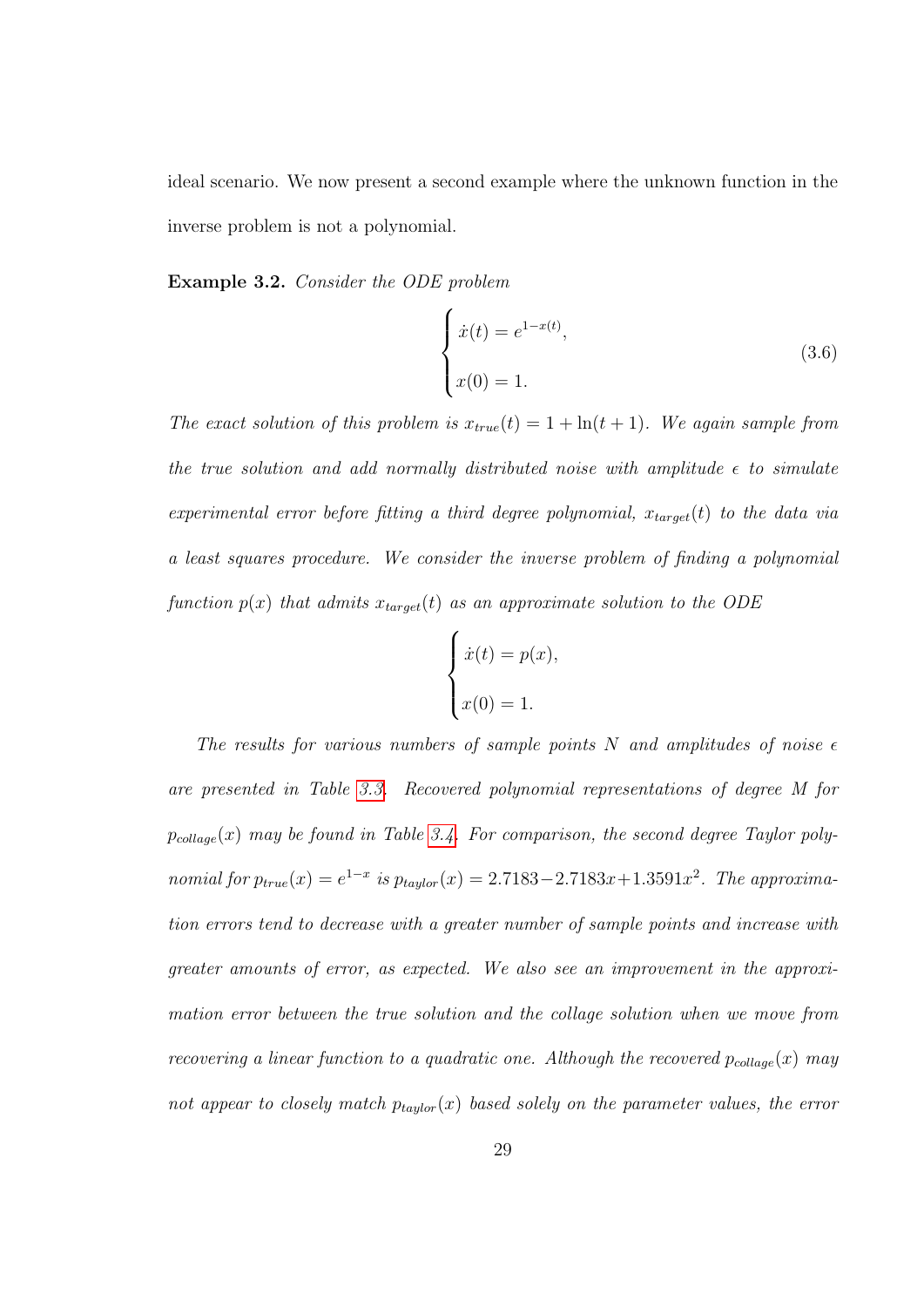reported for even these relatively small values of  $N$  and the resulting approximation error in the solution demonstrate that the true problem and the recovered problem are nearby. That being said, Figures [3.4](#page-41-0)-3.6 illustrate the necessity for a greater number of sample points, N.

| $\epsilon$     | $N_{\rm \scriptscriptstyle I}$ | М              | $  x_{true} - x_{collapse}  _{L^2(I)}$ | $  p_{true} - p_{collapse}  _{L^2(I)}$ | $  x - Tx  _{L^2(I)}$  |
|----------------|--------------------------------|----------------|----------------------------------------|----------------------------------------|------------------------|
| $\overline{0}$ | $5^{\circ}$                    | $\mathbf{1}$   | $1.421 \times 10^{-3}$                 | $1.105 \times 10^{-2}$                 | $1.640 \times 10^{-6}$ |
|                | 10                             | $\mathbf{1}$   | $1.421 \times 10^{-3}$                 | $1.102 \times 10^{-2}$                 | $1.783 \times 10^{-6}$ |
|                | 25                             | 1              | $1.420 \times 10^{-3}$                 | $1.099 \times 10^{-2}$                 | $1.917 \times 10^{-6}$ |
| 0.01           | $\mathbf{5}$                   | 1              | $5.788 \times 10^{-3}$                 | $4.216 \times 10^{-2}$                 | $4.798 \times 10^{-6}$ |
|                | 10                             | 1              | $3.820 \times 10^{-3}$                 | $2.939 \times 10^{-2}$                 | $7.978 \times 10^{-6}$ |
|                | 25                             | $\mathbf{1}$   | $3.516 \times 10^{-3}$                 | $2.995 \times 10^{-2}$                 | $7.715 \times 10^{-6}$ |
| 0.05           | $\mathbf{5}$                   | $\mathbf{1}$   | $2.922 \times 10^{-2}$                 | $1.980 \times 10^{-1}$                 | $3.546 \times 10^{-4}$ |
|                | 10                             | 1              | $2.140 \times 10^{-2}$                 | $1.337 \times 10^{-1}$                 | $3.901 \times 10^{-4}$ |
|                | 25                             | $\mathbf{1}$   | $2.034 \times 10^{-2}$                 | $1.382 \times 10^{-1}$                 | $3.136 \times 10^{-4}$ |
| $\overline{0}$ | 5                              | $\overline{2}$ | $2.171 \times 10^{-4}$                 | $1.578 \times 10^{-3}$                 | $5.700 \times 10^{-8}$ |
|                | 10                             | $\overline{2}$ | $1.502 \times 10^{-4}$                 | $1.149 \times 10^{-3}$                 | $4.921 \times 10^{-8}$ |
| 0.01           | $\mathbf{5}$                   | $\overline{2}$ | $5.681 \times 10^{-3}$                 | $4.820 \times 10^{-2}$                 | $5.682 \times 10^{-7}$ |
|                | 10                             | $\overline{2}$ | $3.719 \times 10^{-3}$                 | $4.190 \times 10^{-2}$                 | $9.678 \times 10^{-7}$ |
| 0.05           | 5                              | $\overline{2}$ | $3.123 \times 10^{-2}$                 | $2.582 \times 10^{-1}$                 | $3.562 \times 10^{-6}$ |
|                | 10                             | 2              | $1.718 \times 10^{-2}$                 | $2.188 \times 10^{-1}$                 | $3.482 \times 10^{-5}$ |

<span id="page-40-0"></span>Table 3.3: Results for the Collage Method applied to [\(3.6\)](#page-39-0).

Remark: In both examples we minimized the collage distance by solving the systems generated by first-order conditions. The minimization scheme may need to be chosen strategically to compute the minimum for a particular problem. For example, a gradient descent scheme may be employed, or a more exotic method, such as Particle Swarm Ant Colony Optimization (PSACO) may be used to minimize the collage distance [\[12\]](#page-93-0).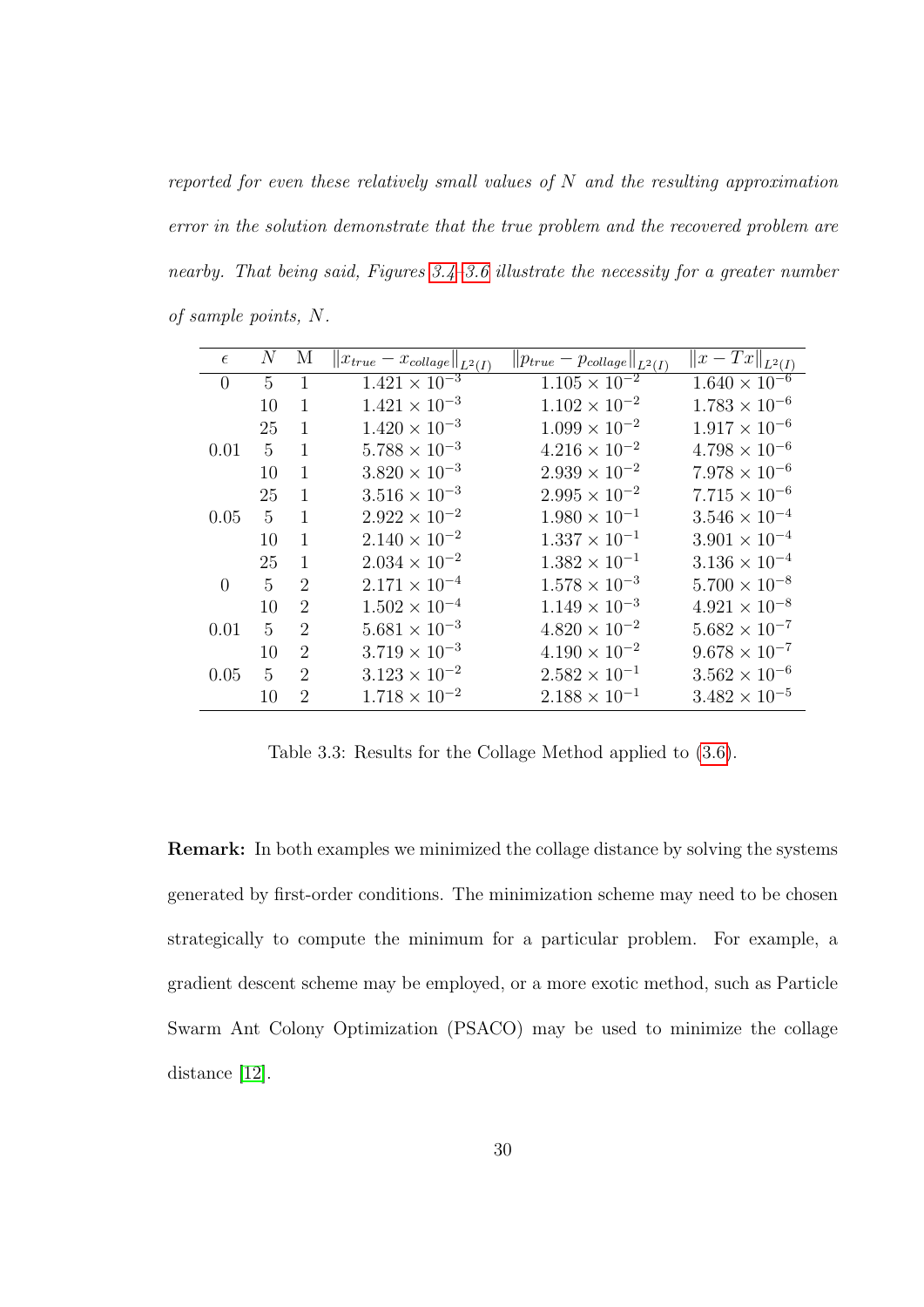

<span id="page-41-0"></span>Figure 3.4: Plot of  $p_{true}(t)$  (black) versus  $p_{collapse}(t)$  (red) for  $N = 10$  and  $\epsilon = 0$ .



Figure 3.5: Plot of  $p_{true}(t)$  (black) versus  $p_{collapse}(t)$  (blue) for  $N = 10$  and  $\epsilon = 0.01$ .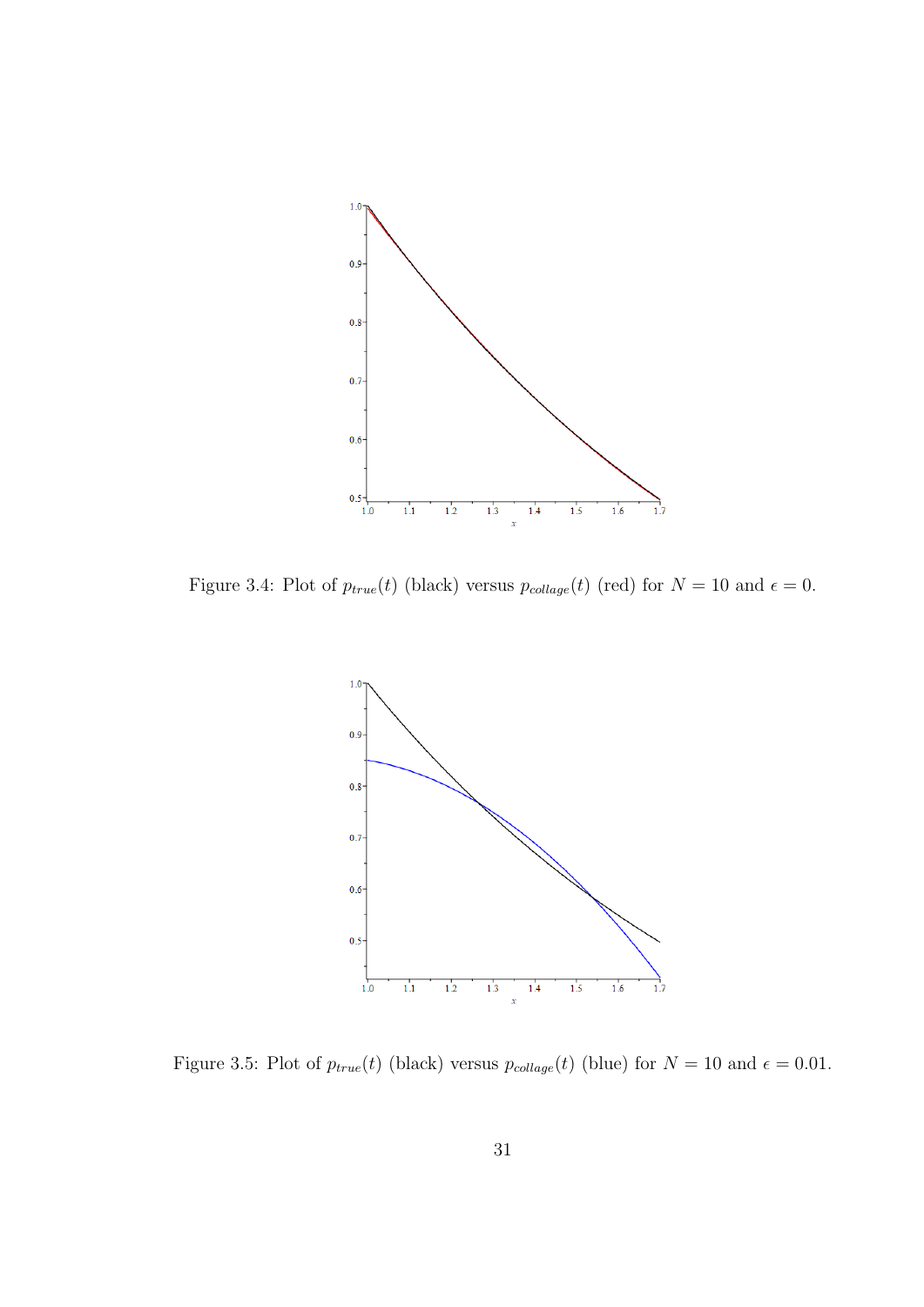

<span id="page-42-1"></span>Figure 3.6: Plot of  $p_{true}(t)$  (black) versus  $p_{collapse}(t)$  (green) for  $N = 10$  and  $\epsilon = 0.05$ .

| $\epsilon$   | N             | $p_{collapse}(x)$                |
|--------------|---------------|----------------------------------|
| $\mathbf{0}$ | 5             | $1.6933 - 0.7241x$               |
|              | 10            | $1.6926 - 0.7235x$               |
|              | 25            | $1.6918 - 0.7229x$               |
| 0.01         | - 5           | $1.3568 - 0.4836x$               |
|              | 10            | $1.4881 - 0.5840x$               |
|              | 25            | $1.4727 - 0.5706x$               |
| 0.05         | - 5           | $0.0731 + 0.4426x$               |
|              | 10            | $0.6812 - 0.0320x$               |
|              | 25            | $0.6058 + 0.0336x$               |
| 0            | -5            | $2.2376 - 1.5544x + 0.3110x^2$   |
|              | 10            | $2.2625 - 1.5928x + 0.3256x^2$   |
| $0.01\,$     | $\frac{5}{2}$ | $0.4550 + 0.8895x - 0.5133x^2$   |
|              | 10            | $0.3196 + 1.1974x - 0.6669x^2$   |
| $0.05\,$     | 5             | $-8.6467 + 13.6398x - 4.9026x^2$ |
|              | 10            | $-8.3297 + 13.6848x - 5.1291x^2$ |

<span id="page-42-0"></span>Table 3.4: Function  $p(x)$  recovered using the Collage Method applied to [\(3.5\)](#page-35-0). For comparison,  $p_{taylor}(x) = 2.7183 - 2.7183x + 1.3591x^2$ .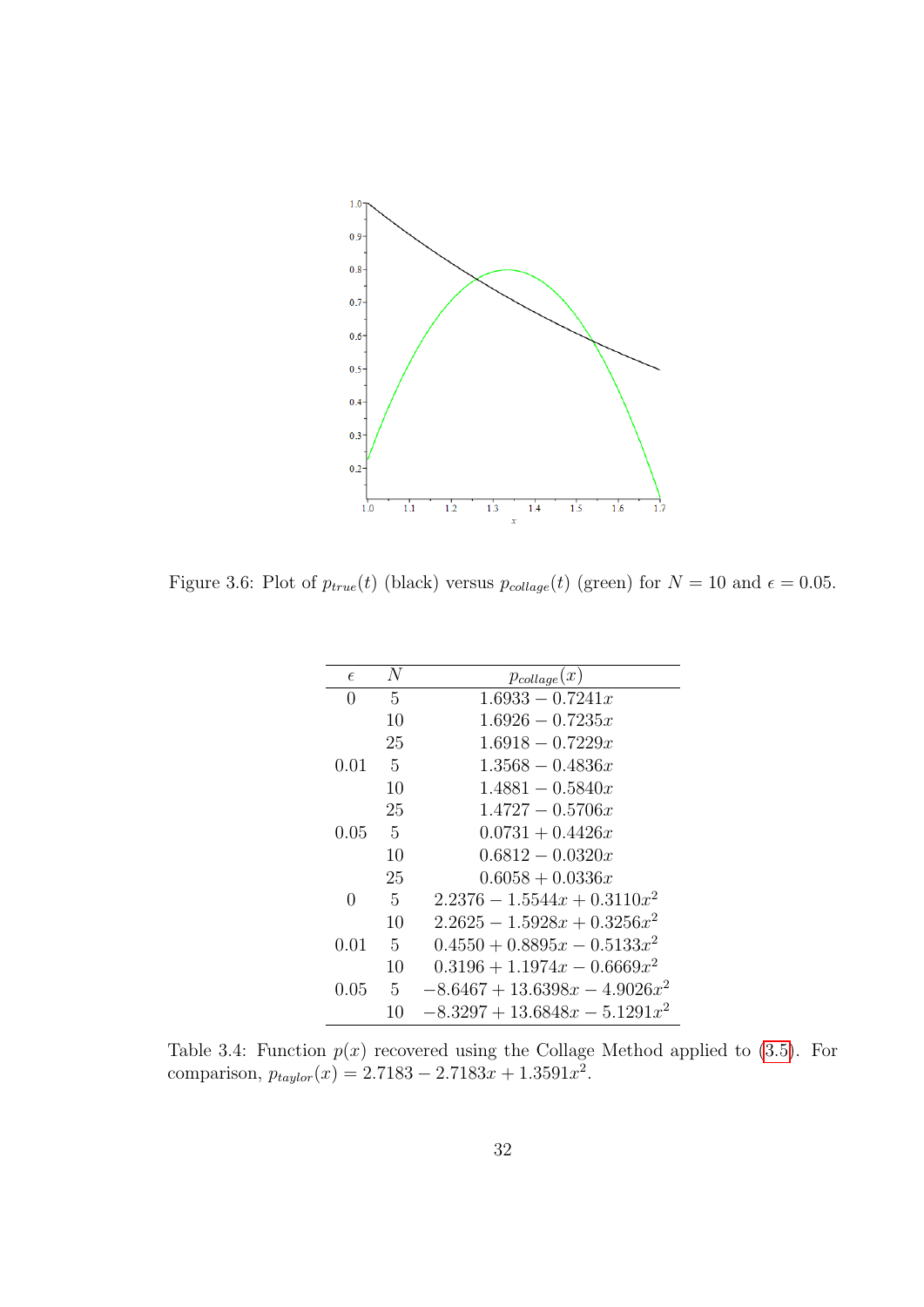## <span id="page-43-0"></span>Chapter 4

## Optimal Control of ODE Systems

We briefly introduced the concept of a control system in Chapter [2.](#page-14-0) Now, we look at one strategy for choosing control inputs, called optimal control. Optimal control problems are a type of optimization problem, where one of the constraints on the quantity being optimized is given by a control system. In other words, the objective functional in an ODE optimal control problem is subject to a controlled ODE system.

In this Chapter, we explore the theory of optimal control applied to ODE systems. This theory was largely developed in the 1950s by Lev Pontryagin and Richard Bellman. We begin by introducing the optimal control problems that we'll be considering. We then derive a set of necessary conditions that optimal controls must satisfy (called Pontryagin's Maximum Principle). The existence of optimal controls is then examined, and an existence theorem is stated. We conclude this Chapter with a discussion on the Forward Backward Sweep method, a numerical approach to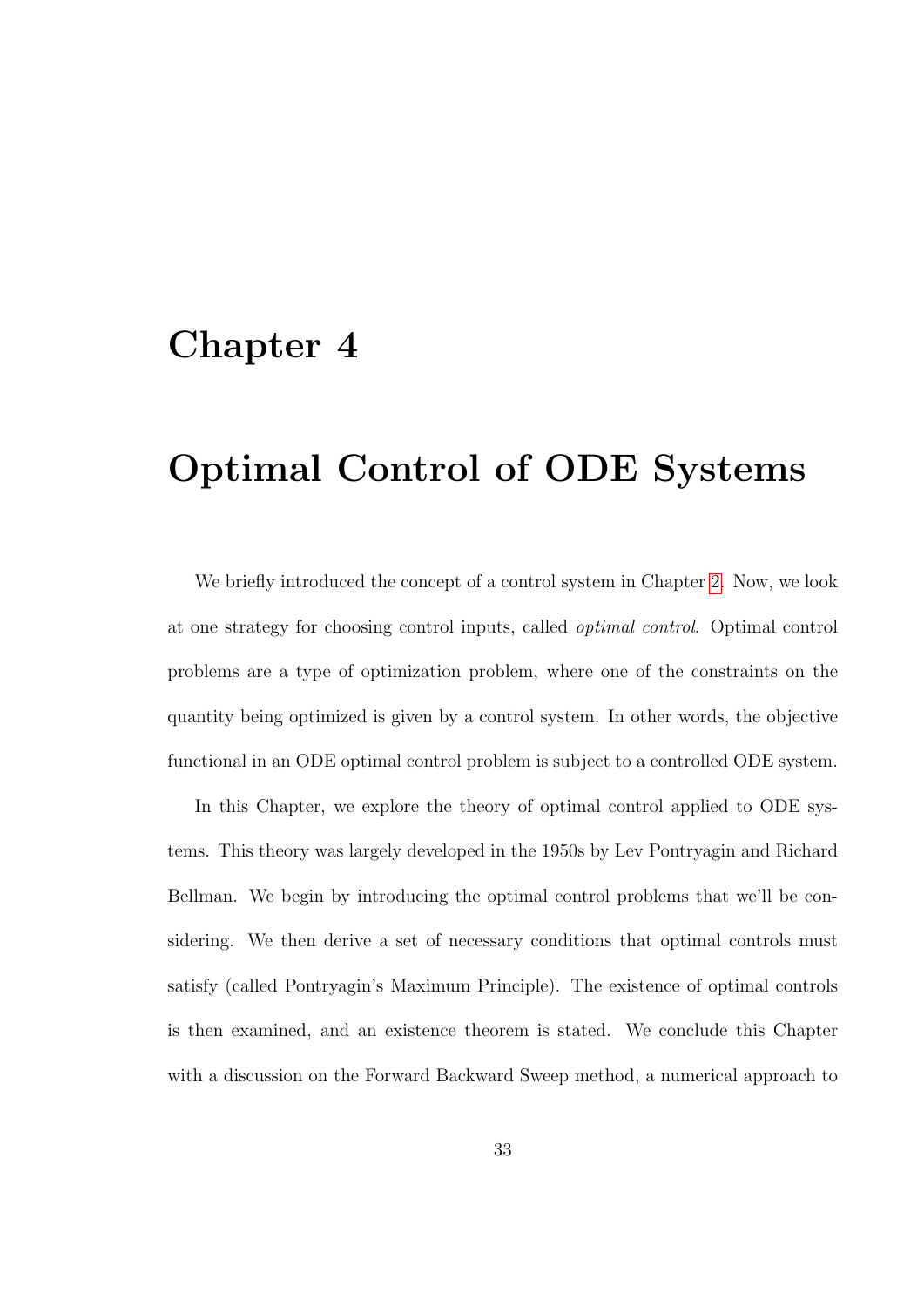finding optimal controls.

Some definitions are important for what follows.

**Definition 4.1.** Let X be a Banach space and  $J: X \rightarrow \mathbb{R}$  be a functional. The Gâteaux derivative  $\delta J(x; \eta)$  of J at  $x \in X$  in the direction  $\eta \in X$  is defined as

$$
\delta J(x;\eta) = \lim_{\alpha \to 0} \frac{J(x+\alpha \eta) - J(x)}{\alpha} = \frac{d}{d\alpha} J(x+\alpha \eta) \Big|_{\alpha=0}
$$

**Definition 4.2.** Let X and Y be normed spaces and  $T : X \rightarrow Y$  be a bounded linear operator. Then the adjoint operator  $T^*: Y^{-1} \to X^{-1}$  is defined by

$$
f(x) = (T^*g)(x) = g(Tx)
$$

where f, g are bounded linear functionals on X and Y, respectively, and  $X^{-1}$ ,  $Y^{-1}$  are the dual spaces of  $X, Y$ .

**Definition 4.3.** Let  $U$  be a closed, convex subset of a real Hilbert space  $V$  with inner product  $\langle \cdot, \cdot \rangle$ . The set

$$
N_U(u) = \{ w \in V : \langle v - u, w \rangle \le 0 \quad \forall v \in U \}
$$

is called the normal cone to U at u.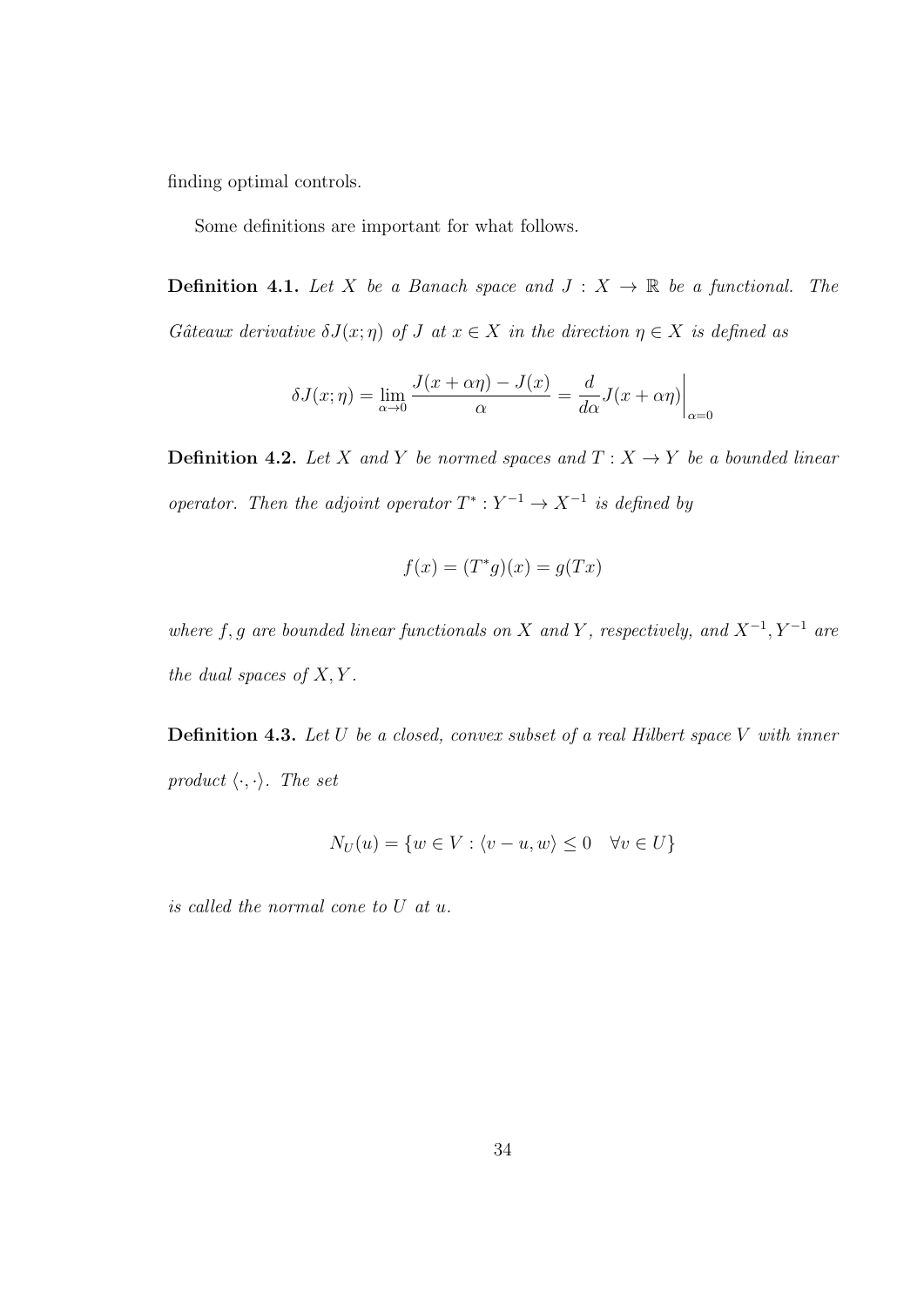**Example 4.1.** Let  $V = L^2([t_0, t_f]).$ 

\n- 1. If 
$$
U = V
$$
, then  $N_U(u) = \{0\}$ .
\n- 2. If  $U = \{w \in L^2([t_0, t_f]) : L_1 \leq w(t) \leq L_2 \text{ a.e. } t \in (t_0, t_f), L_1, L_2 \in \mathbb{R}\}$ , then  $N_U(u) = \{w \in L^2([t_0, t_f]) : w(t) \geq 0 \text{ if } u(t) = L_2, w(t) \leq 0 \text{ if } u(t) = L_1, w(t) = 0 \text{ if } L_1 < u(t) < L_2 \text{ a.e. } t \in (t_0, t_f)\}$ .
\n

3. In general, if  $u \in int(U)$ , then  $N_U(u) = \{0\}$ .

**Remark:** In this example, we use a.e. (almost everywhere) to mean that the statement holds on the entire interval except possibly at a finite number of points.

#### <span id="page-45-3"></span>4.1 An Optimal Control Problem

ODE optimal control problems take the form:

<span id="page-45-0"></span>
$$
\sup_{\mathbf{u}\in\mathcal{U}}\int_{t_0}^{t_f}f(t,\mathbf{x}(t),\mathbf{u}(t))dt+\psi(t_f,\mathbf{x}_f),\tag{4.1}
$$

subject to the controlled ODE problem,

<span id="page-45-2"></span><span id="page-45-1"></span>
$$
\dot{\mathbf{x}}(t) = \mathbf{g}(t, \mathbf{x}(t), \mathbf{u}(t)),\tag{4.2}
$$

$$
\mathbf{x}(t_0) = \mathbf{x}_0,\tag{4.3}
$$

where  $\mathcal{U} \subset \mathbf{L}^2([t_0, t_f])$ , called the set of *admissible controls*, is a closed, convex set of all functions  $\mathbf{u} : [t_0, t_f] \to U \subset \mathbb{R}^m$  that are considered as control inputs. The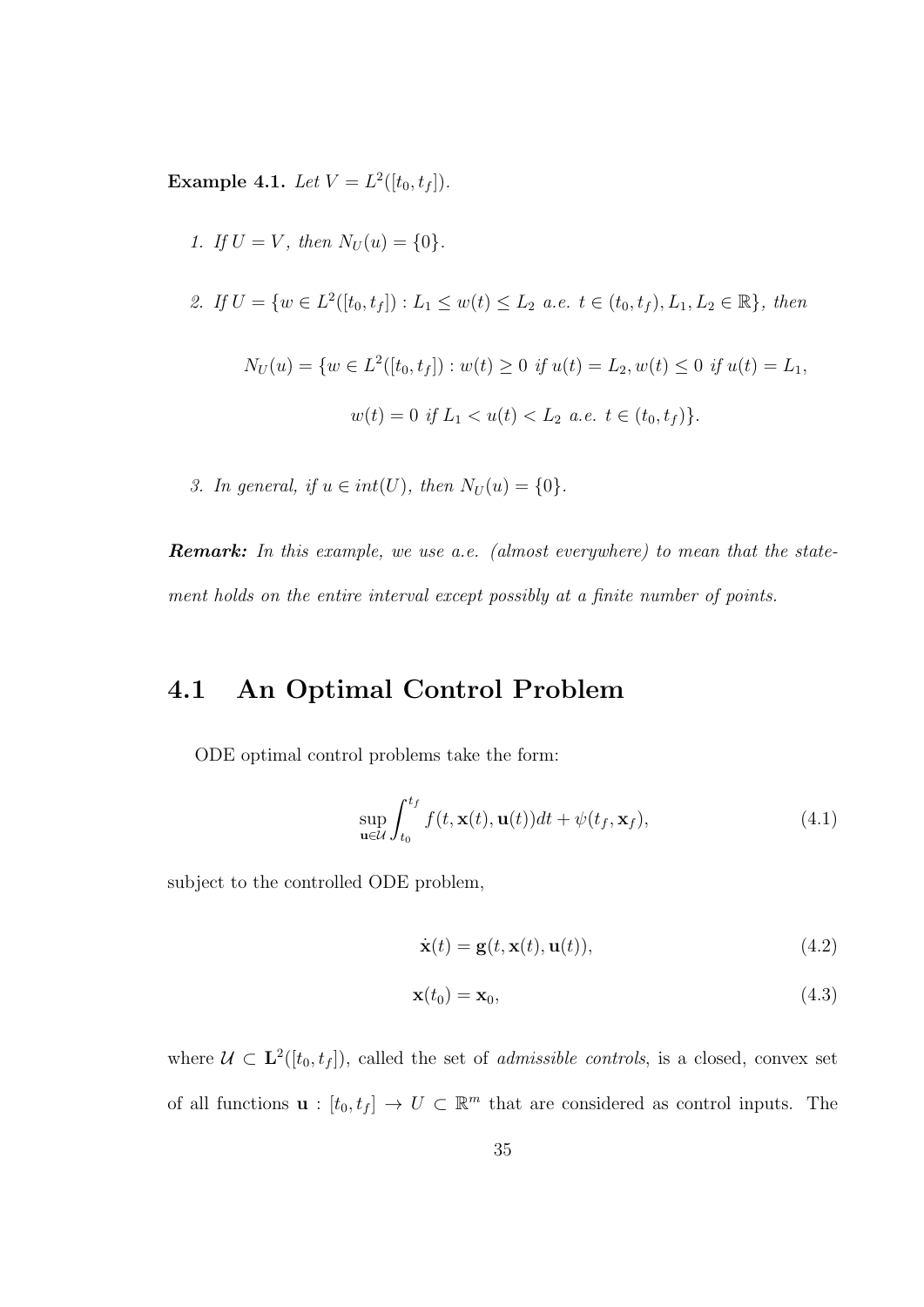set  $U$  is the *control space*, which specifies the number of control inputs, through its dimension, and constraints on the controls. The time  $t_0$  is the *initial time* and  $t_f$  is the terminal time, which we define below. Equation [\(4.1\)](#page-45-0) maps  $\mathcal{U} \to \mathbb{R}$  and is called the *objective functional* (or alternatively, the *cost functional* or *performance index*), which is the quantity being optimized. The function  $f : \mathbb{R} \times \mathbb{R}^n \times U \to \mathbb{R}$  is called the running cost, which models costs that are continuously accumulated in the problem, and  $\psi : \mathbb{R} \times \mathbb{R}^n \to \mathbb{R}$  is the *terminal cost*, which represents a cost in the problem that is incurred at the conclusion of the process being investigated.

#### Remarks:

- 1. Optimal control problems with the cost functional given by Equation [\(4.1\)](#page-45-0) are said to be in the Bolza form. Bolza problems with no terminal cost are said to be in the Lagrange form, and Bolza problems with no running cost are in the Mayer form.
- 2. We can transform problems in the Lagrange form into the Mayer form and vice-versa by applying a transformation.

Equation [\(4.2\)](#page-45-1) is called the *state equation*, and  $\mathbf{x}(t)$  is called the *state*. A pair  $(\mathbf{x}^{\text{opt}}, \mathbf{u}^{\text{opt}})$  that solves Equations [\(4.1\)](#page-45-0)-[\(4.3\)](#page-45-2) is called an *optimal pair*, where  $\mathbf{u}^{\text{opt}}$  is the *optimal control* and  $\mathbf{x}^{\text{opt}}$  is the corresponding *optimal state*.

The final component of the optimal control problem is called the *target set*. A target set  $S \subset [t_0, \infty) \times \mathbb{R}^n$  is an additional constraint on the optimal control problem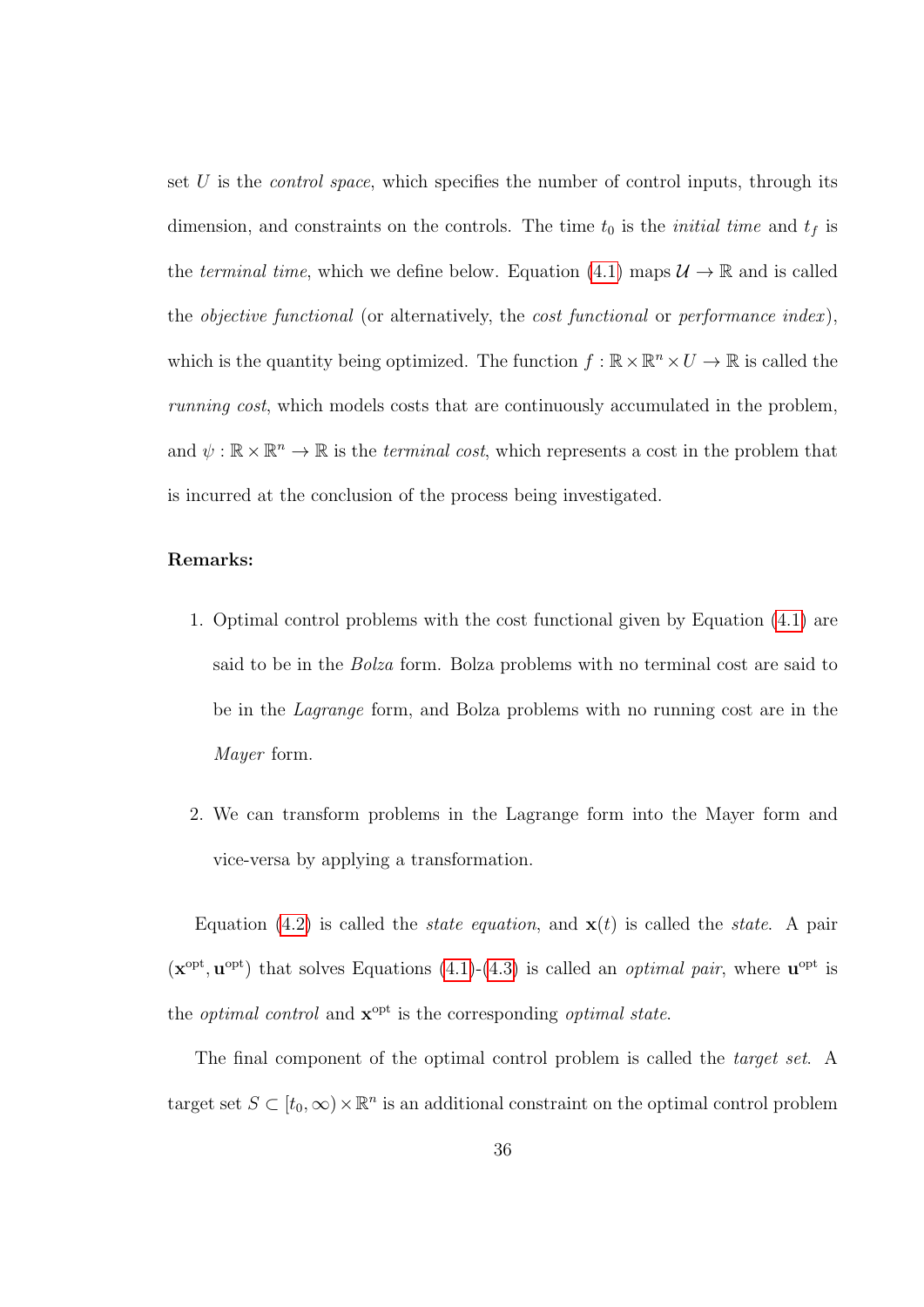that specifies what values are permitted for the terminal time and corresponding terminal state,  $\mathbf{x}(t_f) = \mathbf{x}_f$ . The most general target set is  $S = [t_0, \infty) \times \mathbb{R}^n$ . This choice of target set results in a so-called free time, free endpoint optimal control problem, since the terminal time and state are free to take any value in the optimization of the cost functional. Conversely, the most restrictive target set is  $S = \{t_f\} \times \{\mathbf{x}_f\}$ , resulting in a *fixed time, fixed endpoint* problem, since both the terminal time and state are specified by S. We define  $t_f$  to be the smallest time such that the pair  $(t_f, \mathbf{x}_f) \in S$ . The target set must be a closed set to ensure that the limit point of any trajectory  $(t, \mathbf{x}(t))$  is also in S.

#### <span id="page-47-2"></span>4.2 Pontryagin's Maximum Principle

In this section, we will establish a set of necessary conditions for the optimality of controls, known as Pontryagin's Maximum Principle. These conditions were first established by Lev Pontryagin in [\[9\]](#page-93-1). In particular, we focus on optimal control problems in which the state and control are real-valued for  $t \in [t_0, t_f]$ ,  $t_f < \infty$ , f and g are continuously differentiable, and the terminal cost is absent:

<span id="page-47-0"></span>
$$
\sup_{u \in U} \int_{t_0}^{t_f} f(t, x(t), u(t)) dt,
$$
\n(4.4)

subject to the state equation

<span id="page-47-3"></span><span id="page-47-1"></span>
$$
\dot{x}(t) = g(t, x(t), u(t))
$$
\n(4.5)

$$
x(t_0) = x_0. \t\t(4.6)
$$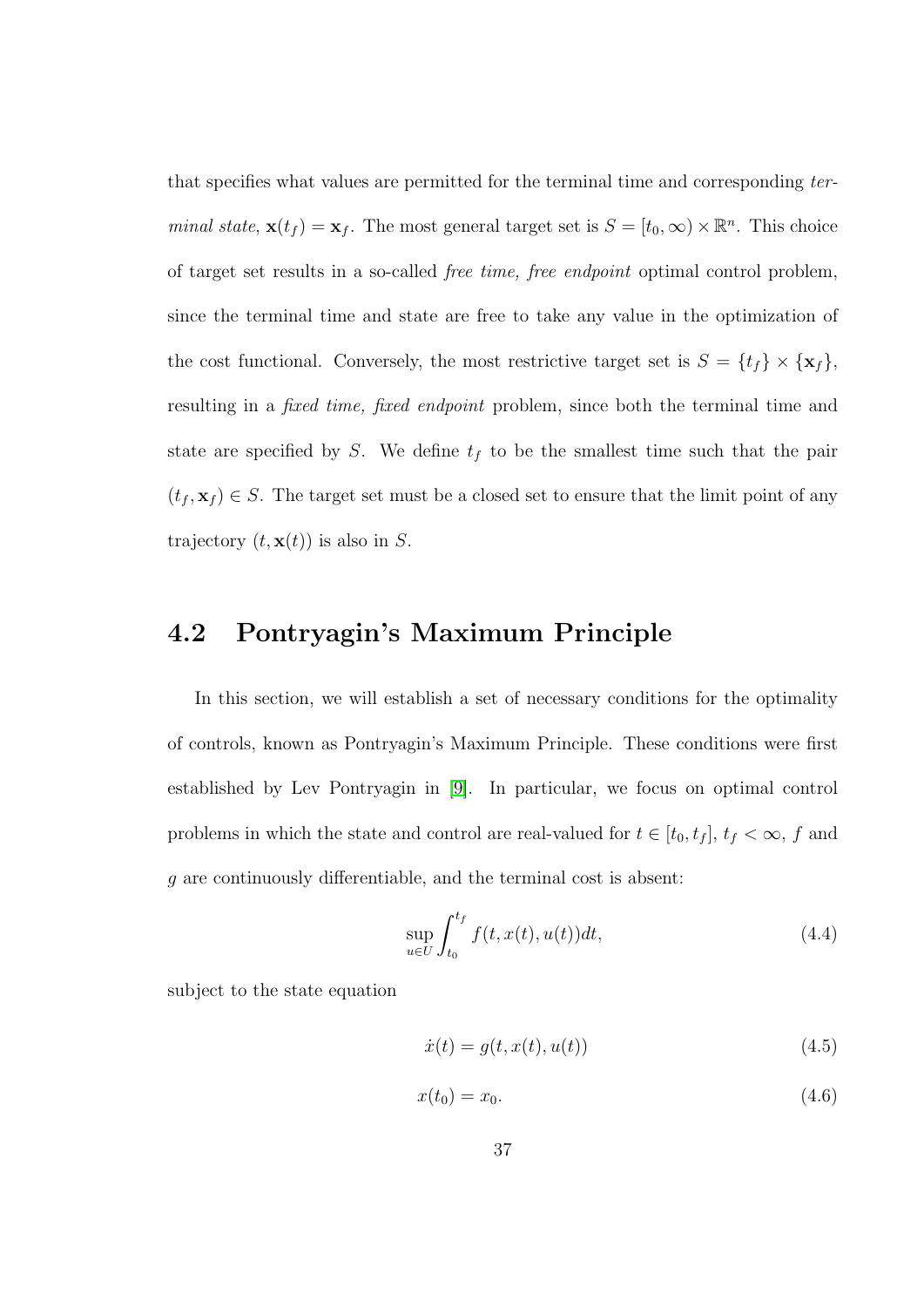We consider a target set  $S = \{t_f\} \times \mathbb{R}$ . Necessary conditions are those which are satisfied by optimal pairs  $(x^{opt}, u^{opt})$ . However, these conditions are not sufficient for optimality; they do not guarantee that a pair  $(x, u)$  will be optimal. When looking for optimal controls, we must also ensure that the conditions for their existence are met. We investigate existence in the next Section. For now, we begin by stating Pontryagin's Maximum Principle.

**Theorem 4.1.** (Pontryagin's Maximum Principle) Let  $(x^{opt}, u^{opt})$  be an optimal pair for the problem described above. Then there exists a piecewise differentiable function  $p(t)$  such that:

1. For all controls  $u \in \mathcal{U}$  at each time  $t \in [t_0, t_f]$ ,

$$
f(t, x^{opt}(t), u(t)) + p(t)g(t, x^{opt}(t), u(t))
$$
  

$$
\leq f(t, x^{opt}(t), u^{opt}(t)) + p(t)g(t, x^{opt}(t), u^{opt}(t))
$$

2.  $x^{opt}$  and p satisfy the equations

$$
\dot{x}^{opt}(t) = g(t, x^{opt}(t), u^{opt}(t))
$$
\n(4.7)

$$
\dot{p}(t) = -g_x(t, x^{opt}(t), u^{opt}(t))p(t) - f_x(t, x^{opt}(t), u^{opt}(t))
$$
\n(4.8)

with initial condition  $x^{opt}(t_0) = x_0$  and final time condition  $p(t_f) = 0$ .

3. The optimality condition

<span id="page-48-0"></span>
$$
g_u(\cdot, x^{opt}, u^{opt})p(\cdot) + f_u(\cdot, x^{opt}, u^{opt}) \in N_{\mathcal{U}}(u^{opt})
$$
\n
$$
(4.9)
$$

 $is\ satisfied\ for\ all\ t\in[t_0,t_f]$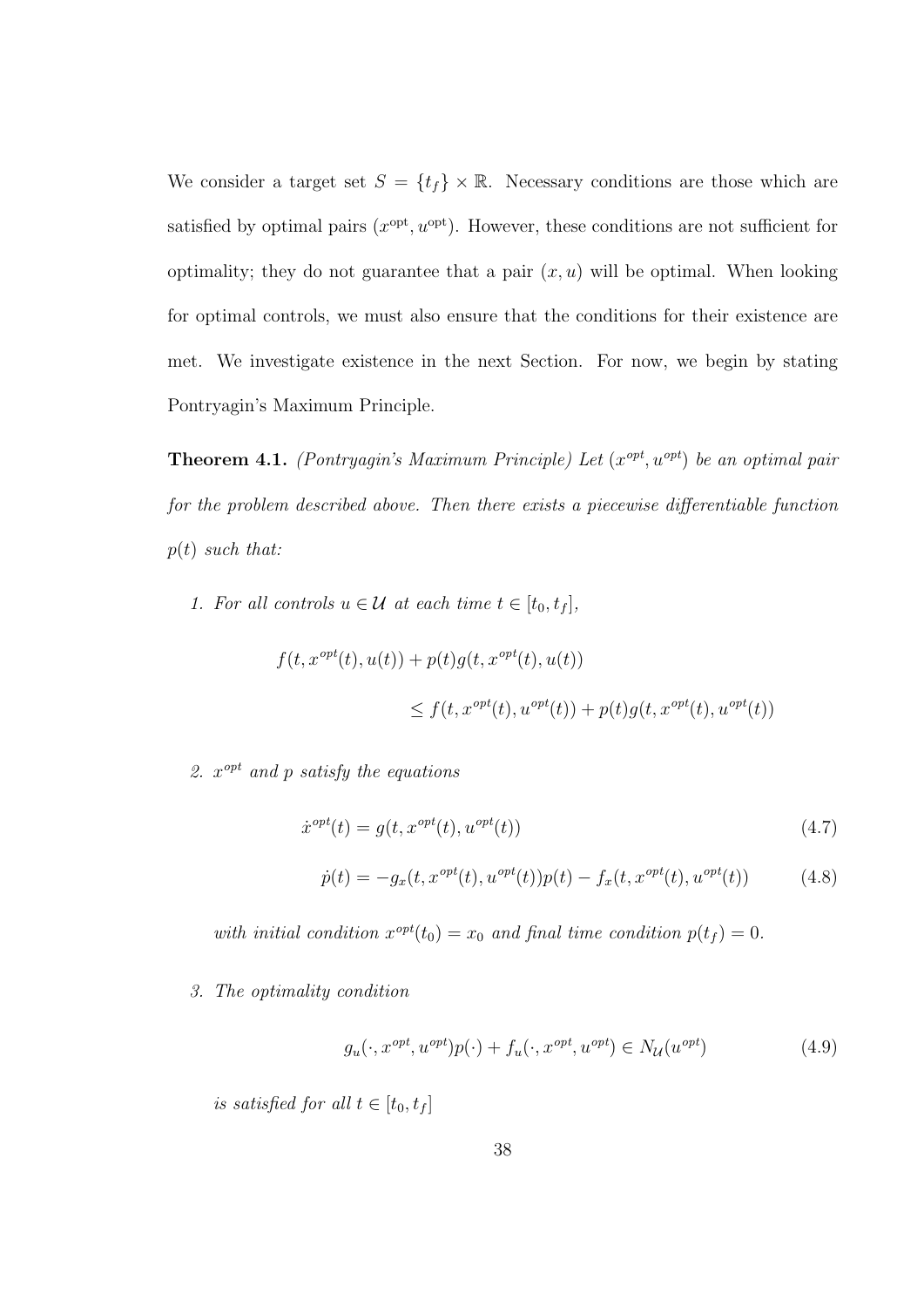A proof of Pontryagin's Maximum Principle can be found in [\[44\]](#page-97-0). Here, we derive the optimality condition [\(4.9\)](#page-48-0) by considering a small perturbation of an optimal control and the resulting perturbation of the optimal state trajectory. It is through the properties of this perturbation that the optimality condition is realized.

Let  $u^{\text{opt}} \in \mathcal{U}$  be a control that maximizes [\(4.4\)](#page-47-0). We will consider the effect of perturbing this optimal control.

<span id="page-49-1"></span>
$$
\tilde{u}(t,\alpha) = u^{\text{opt}}(t) + \alpha v(t) \tag{4.10}
$$

where  $v : [t_0, t_f] \to \mathbb{R}$  and  $\alpha > 0$  are chosen such that u is an admissible control. In other words,  $v \in V$  where

$$
V = \{ v \in L^2([t_0, t_f]), \alpha > 0 : u^{\text{opt}} + \alpha v \in \mathcal{U} \}
$$

We know that this perturbed control will result in a perturbed state trajectory,

<span id="page-49-2"></span>
$$
\tilde{x}(t,\alpha) = x^{\text{opt}}(t) + \alpha z(t) + o(\alpha),\tag{4.11}
$$

where the function  $z : [t_0, t_f] \to \mathbb{R}$  is the corresponding perturbation to the state. We use the notation  $o(\alpha)$  to mean higher-order terms depending on  $\alpha$ . Clearly,  $z(t_0) = 0$ (up to terms of order  $o(\alpha)$ ) so as to satisfy the initial condition [\(4.3\)](#page-45-2). Observe that

<span id="page-49-0"></span>
$$
\tilde{x}_{\alpha}(t,0) = z(t). \tag{4.12}
$$

We now use Equation  $(4.12)$  to develop a differential equation, that, together with the initial condition  $z(t_0) = 0$ , will be used to establish a condition required for  $(x^{\text{opt}}, u^{\text{opt}})$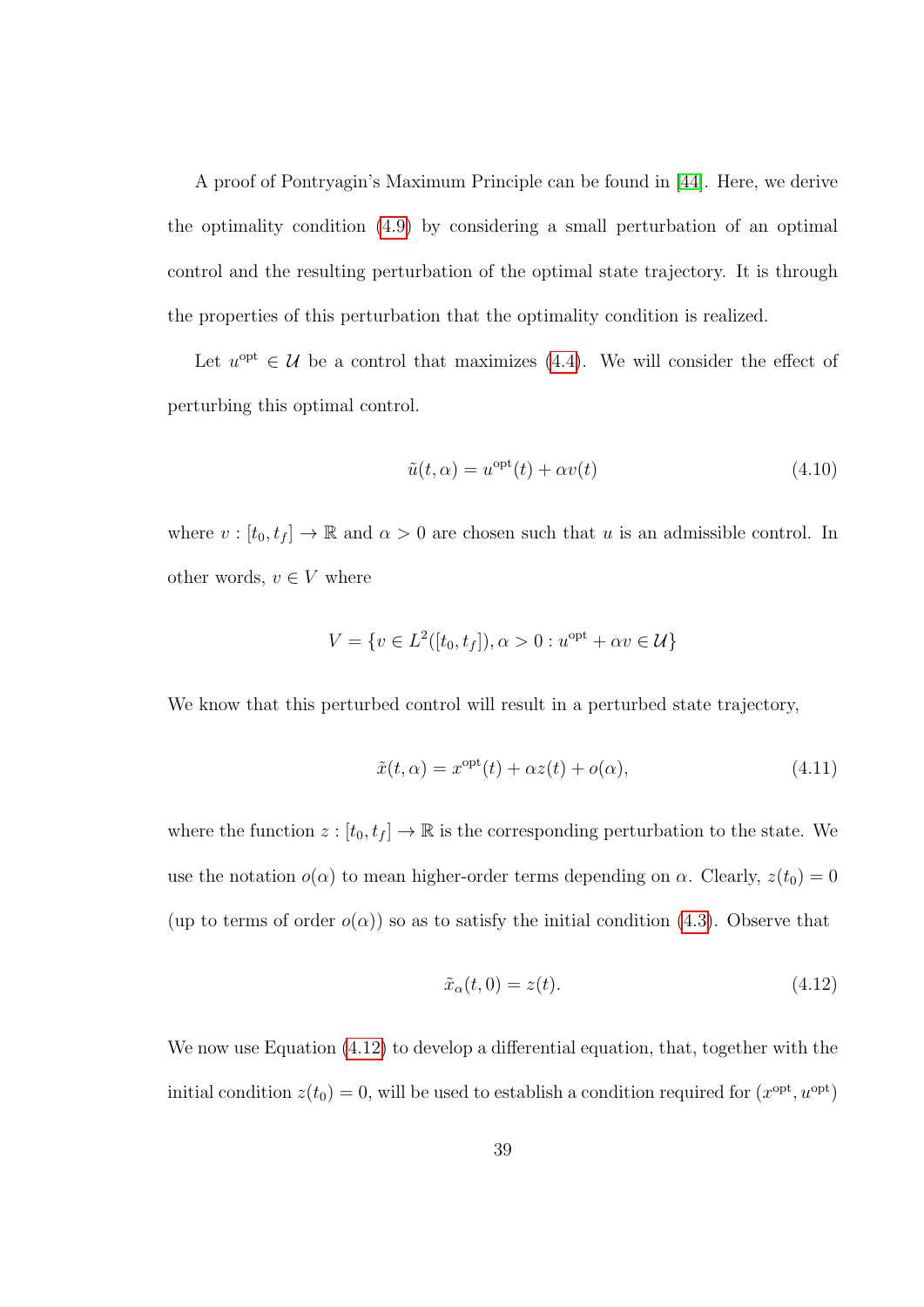to be optimal. Differentiating Equation [\(4.12\)](#page-49-0) with respect to time, and assuming sufficient smoothness of the first partial derivatives of  $\tilde{x}$ ,

<span id="page-50-0"></span>
$$
\dot{z}(t) = \frac{\partial}{\partial t} \tilde{x}_{\alpha}(t, 0)
$$
  
= 
$$
\frac{\partial}{\partial \alpha} \dot{\tilde{x}}(t, \alpha) \Big|_{\alpha=0}
$$
  
= 
$$
\frac{\partial}{\partial \alpha} g(t, \tilde{x}(t, \alpha), \tilde{u}(t, \alpha)) \Big|_{\alpha=0}.
$$

Recalling Equations [\(4.10\)](#page-49-1) and [\(4.11\)](#page-49-2),

$$
= g_x(t, x^{\text{opt}}(t), u^{\text{opt}}(t))\tilde{x}_{\alpha}(t, 0) + g_u(t, x^{\text{opt}}(t), u^{\text{opt}}(t))v(t)
$$
  

$$
\implies \dot{z}(t) = g_x(t, x^{\text{opt}}(t), u^{\text{opt}}(t))z(t) + g_u(t, x^{\text{opt}}(t), u^{\text{opt}}(t))v(t)
$$
(4.13)

So, for a fixed perturbation of the optimal control,  $v \in V$ , Equation [\(4.13\)](#page-50-0) describes how the resulting perturbation to the state propagates in time. This system is the linearization of the state equation [\(4.2\)](#page-45-1) about the optimal pair  $(x^{\text{opt}}, u^{\text{opt}})$ .

We will return to Equation [\(4.13\)](#page-50-0) shortly, but we first need to turn our attention to the so-called adjoint equation,

$$
\dot{p}(t) = -g_x(t, x^{\text{opt}}(t), u^{\text{opt}}(t))p(t) - f_x(t, x^{\text{opt}}(t), u^{\text{opt}}(t)), \quad t \in [t_0, t_f]
$$
(4.14)

$$
p(t_f) = 0.\tag{4.15}
$$

A solution  $p(t)$  to  $(4.14)$ – $(4.15)$  is called the *adjoint state* or the *costate*.

Remark: The adjoint equation gets its name because it is adjoint to the equation

<span id="page-50-2"></span><span id="page-50-1"></span>
$$
\dot{y} = \begin{pmatrix} 0 & f_x(t, x^{\text{opt}}, u^{\text{opt}}) \\ 0 & g_x(t, x^{\text{opt}}, u^{\text{opt}}) \end{pmatrix} y
$$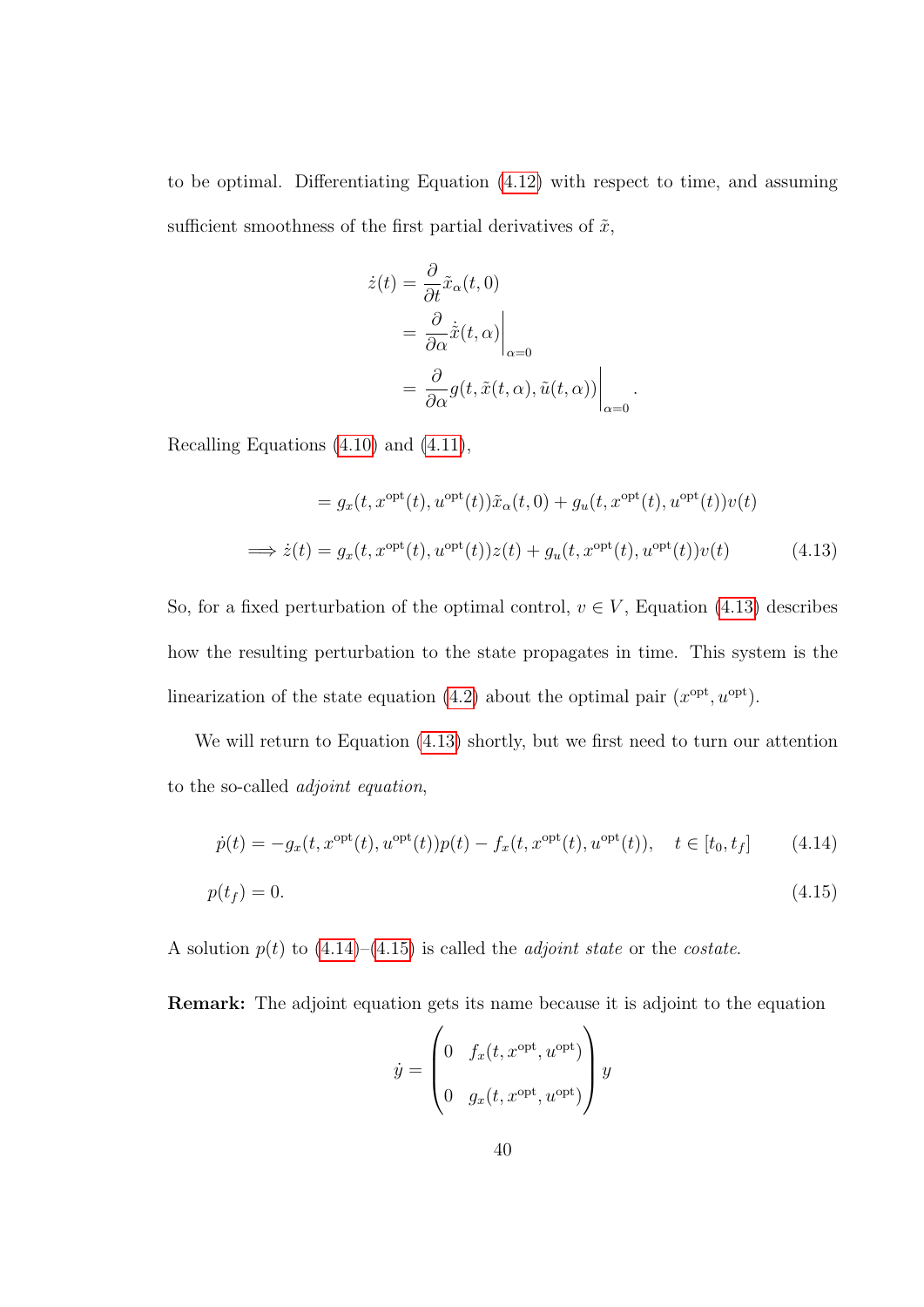which arises in the formal proof of Pontryagin's Maximum Principle. This equation plays a similar role as our DE for  $z(t)$  in that it is a linearization of the state equation about the optimal control  $u^{\text{opt}}$ , however it is found by considering perturbations to  $u^{\text{opt}}$  differently than we do in our derivation.

Multiplying our DE for  $z(t)$  in Equation [\(4.13\)](#page-50-0) by  $p(t)$  and integrating over  $[t_0, t_f]$ ,

<span id="page-51-0"></span>
$$
\int_{t_0}^{t_f} \dot{z}(t)p(t)dt = \int_{t_0}^{t_f} [g_x(t, x^{\text{opt}}(t), u^{\text{opt}}(t))z(t) + g_u(t, x^{\text{opt}}(t), u^{\text{opt}}(t))v(t)]p(t)dt
$$
\n(4.16)

Integrating by parts on the left-hand side, we find that

$$
\int_{t_0}^{t_f} \dot{z}(t)p(t)dt = z(t)p(t)\Big|_{t_0}^{t_f} - \int_{t_0}^{t_f} z(t)\dot{p}(t)dt = -\int_{t_0}^{t_f} z(t)\dot{p}(t)dt.
$$

Substituting in Equation [\(4.16\)](#page-51-0) gives

$$
- \int_{t_0}^{t_f} z(t) \dot{p}(t) dt = \int_{t_0}^{t_f} \left[ g_x(t, x^{\text{opt}}(t), u^{\text{opt}}(t)) z(t) + g_u(t, x^{\text{opt}}(t), u^{\text{opt}}(t)) v(t) \right] p(t) dt
$$

for any  $v \in V$ . We can replace  $\dot{p}(t)$  on the left-hand side using Equation [\(4.14\)](#page-50-1),

$$
\int_{t_0}^{t_f} z(t)[g_x(t, x^{\text{opt}}(t), u^{\text{opt}}(t))p(t) + f_x(t, x^{\text{opt}}(t), u^{\text{opt}}(t))]dt
$$
\n
$$
= \int_{t_0}^{t_f} [g_x(t, x^{\text{opt}}(t), u^{\text{opt}}(t))z(t) + g_u(t, x^{\text{opt}}(t), u^{\text{opt}}(t))v(t)]p(t)dt.
$$

Simplifying gives

<span id="page-51-1"></span>
$$
\int_{t_0}^{t_f} v(t)g_u(t, x^{\text{opt}}(t), u^{\text{opt}}(t))p(t)dt = \int_{t_0}^{t_f} z(t)f_x(t, x^{\text{opt}}(t), u^{\text{opt}}(t))dt \qquad (4.17)
$$

for any  $v \in V$ .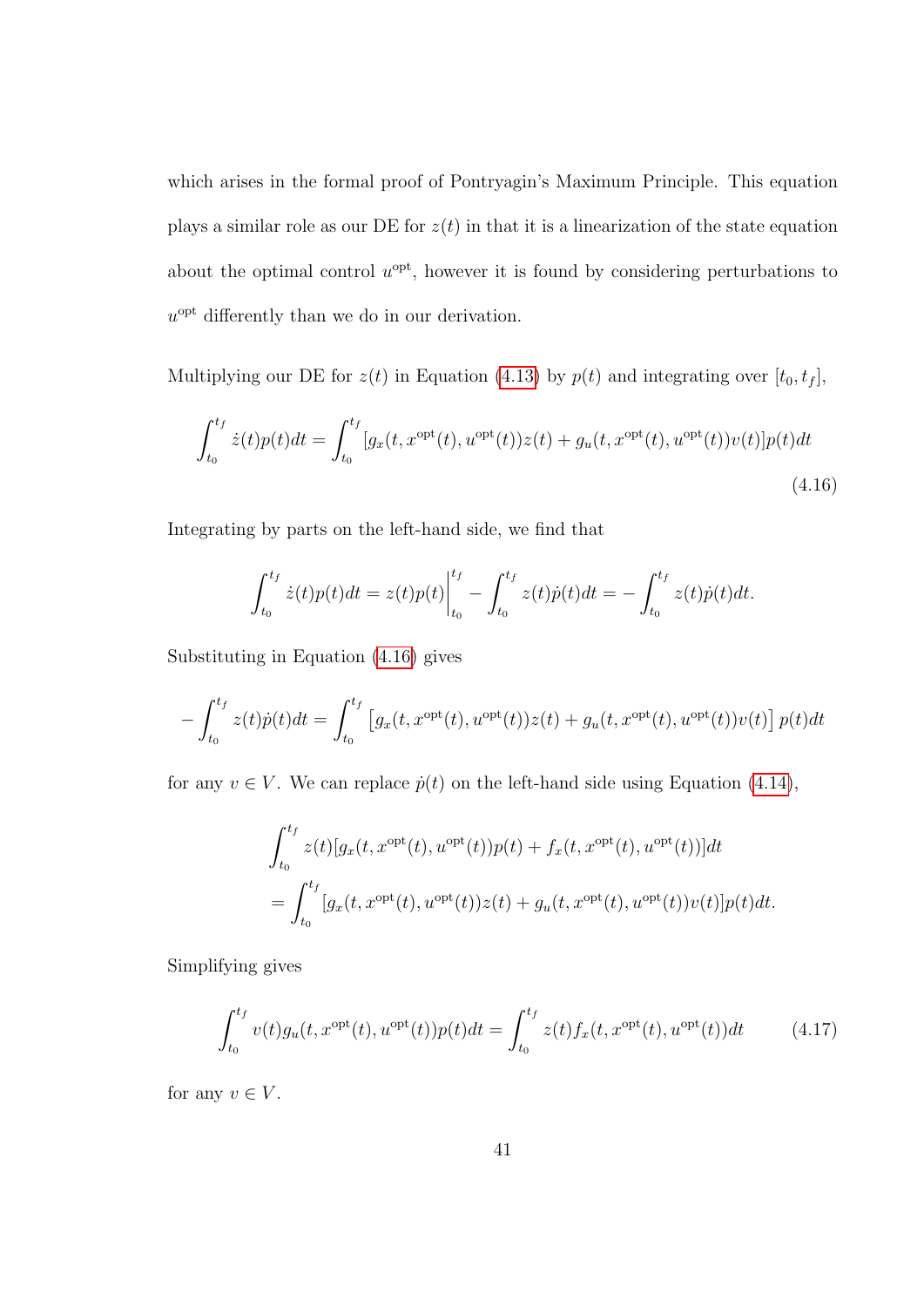By bounding the left-hand side of Equation [\(4.17\)](#page-51-1), we will soon arrive at the optimality condition we have been working towards. Recall Equations [\(4.10\)](#page-49-1) and [\(4.11\)](#page-49-2). To obtain this bound, notice that, for a fixed  $v \in V$ ,

$$
\int_{t_0}^{t_f} f(t, \tilde{x}(t, \alpha), \tilde{u}(t, \alpha)) dt \le \int_{t_0}^{t_f} f(t, x^{\text{opt}}(t), u^{\text{opt}}(t)) dt
$$

Dividing both sides of this inequality by  $\alpha$ , and bringing all terms to the left-hand side,

<span id="page-52-0"></span>
$$
\int_{t_0}^{t_f} \frac{1}{\alpha} [f(t, \tilde{x}(t, \alpha), \tilde{u}(t, \alpha)) - f(t, x^{\text{opt}}(t), u^{\text{opt}}(t))] dt \le 0.
$$

Taking the limit as  $\alpha \to 0^+$ , and bringing the limit inside the integral,

$$
\lim_{\alpha \to 0^+} \int_{t_0}^{t_f} \frac{1}{\alpha} [f(t, \tilde{x}(t, \alpha), \tilde{u}(t, \alpha)) - f(t, x^{\text{opt}}(t), u^{\text{opt}}(t))] dt \n= \int_{t_0}^{t_f} \lim_{\alpha \to 0^+} \left( \frac{1}{\alpha} [f(t, \tilde{x}(t, \alpha), \tilde{u}(t, \alpha)) - f(t, x^{\text{opt}}(t), u^{\text{opt}}(t))] \right) dt
$$
\n(4.18)

The integrand is now the definition of the Gâteaux derivative of  $f$  at  $v$ . We evaluate this derivative,

$$
\frac{d}{d\alpha} f(t, \tilde{x}(t, \alpha), \tilde{u}(t, \alpha))\Big|_{\alpha=0}
$$
\n
$$
= \left[ f_x(t, \tilde{x}(t, \alpha), \tilde{u}(t, \alpha)) \frac{\partial \tilde{x}(t, \alpha)}{\partial \alpha} + f_u(t, \tilde{x}(t, \alpha), \tilde{u}(t, \alpha)) \frac{\partial \tilde{u}(t, \alpha)}{\partial \alpha} \right]_{\alpha=0}
$$
\n
$$
= f_x(t, x^{\text{opt}}(t), u^{\text{opt}}(t)) z(t) + f_u(t, x^{\text{opt}}(t), u^{\text{opt}}(t)) v(t).
$$

Replacing this in Equation [\(4.18\)](#page-52-0), we arrive at

<span id="page-52-1"></span>
$$
\int_{t_0}^{t_f} f_x(t, x^{\text{opt}}(t), u^{\text{opt}}(t)) z(t) + f_u(t, x^{\text{opt}}(t), u^{\text{opt}}(t)) v(t) dt \le 0.
$$
 (4.19)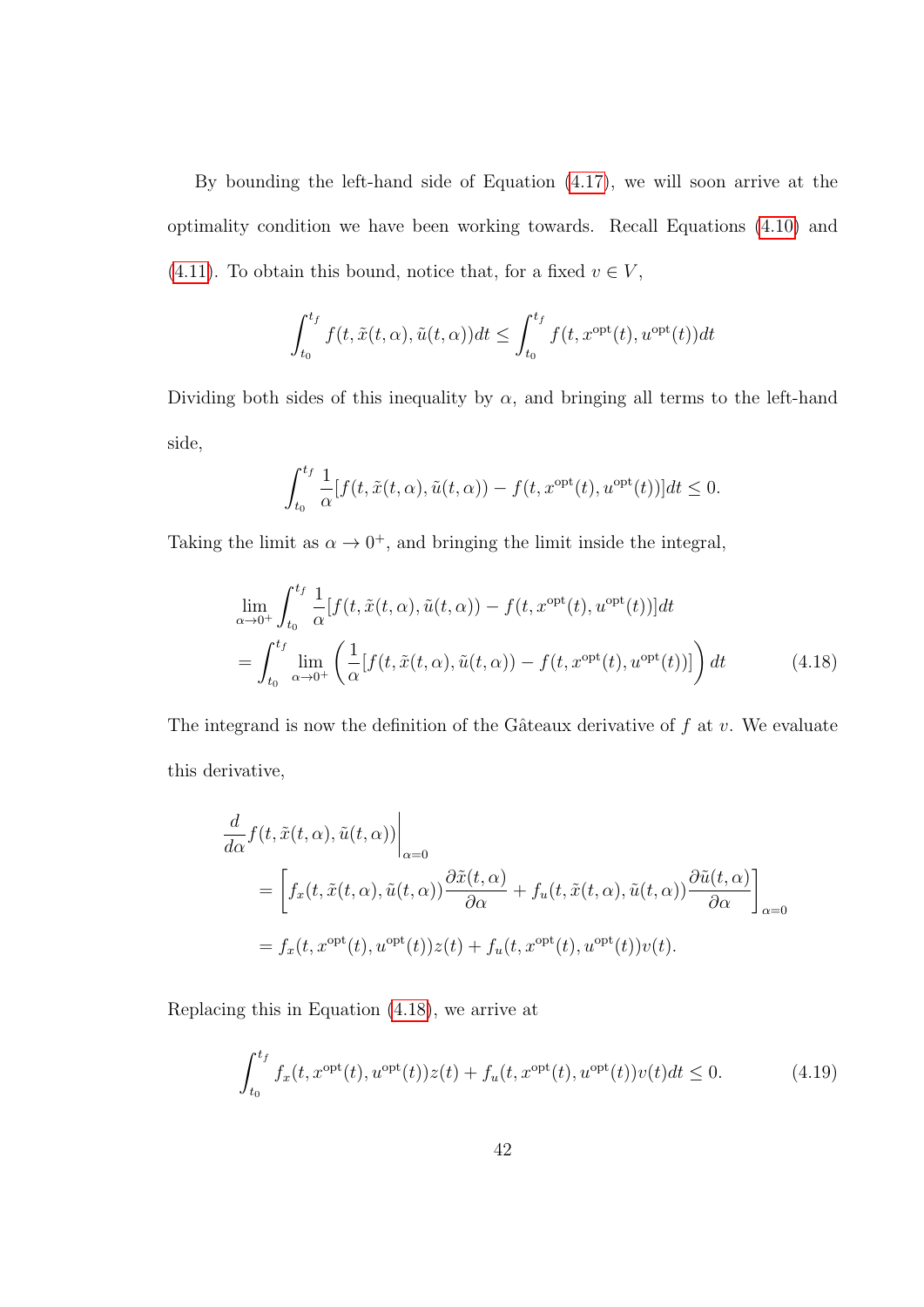Turning back now to Equation [\(4.17\)](#page-51-1), we can use Equation [\(4.19\)](#page-52-1) to bound the lefthand side of Equation [\(4.17\)](#page-51-1),

$$
\int_{t_0}^{t_f} v(t)g_u(t, x^{\text{opt}}(t), u^{\text{opt}}(t))p(t)dt \le -\int_{t_0}^{t_f} v(t)f_u(t, x^{\text{opt}}(t), u^{\text{opt}}(t))dt
$$
  

$$
\implies \int_{t_0}^{t_f} v(t) \left[g_u(t, x^{\text{opt}}(t), u^{\text{opt}}(t))p(t) + f_u(t, x^{\text{opt}}(t), u^{\text{opt}}(t))\right]dt \le 0
$$

for any fixed  $v \in V$ . This implies the condition

$$
g_u(\cdot, x^{\text{opt}}, u^{\text{opt}})p + f_u(\cdot, x^{\text{opt}}, u^{\text{opt}}) \in N_{\mathcal{U}}(u^{\text{opt}})
$$
(4.9)

where  $N_{\mathcal{U}}(u^{\text{opt}})$  is the normal cone to  $\mathcal{U}$  at  $u^{\text{opt}}$ .

**Remark:** When  $U$  is open and the left-hand side is concave in  $u$ , we may write the optimality condition [\(4.9\)](#page-48-0) as

$$
g_u(\cdot, x^{\text{opt}}, u^{\text{opt}})p + f_u(\cdot, x^{\text{opt}}, u^{\text{opt}}) = 0.
$$

The state equation [\(4.5\)](#page-47-1), adjoint equation [\(4.14\)](#page-50-1), and optimality condition [\(4.9\)](#page-48-0) taken together constitute Pontryagin's Maximum Principle.

Example 4.2. Consider the optimal control problem

$$
\begin{aligned}\n\max_{u} \int_{0}^{1} 2x(t) + \frac{3}{2}u(t)^{2}dt \\
\text{subject to} \quad \begin{cases}\n\dot{x}(t) &= 7x(t) + 5u(t), \\
x(0) &= \frac{25(2 - e^{7})}{147}.\n\end{cases}\n\end{aligned}
$$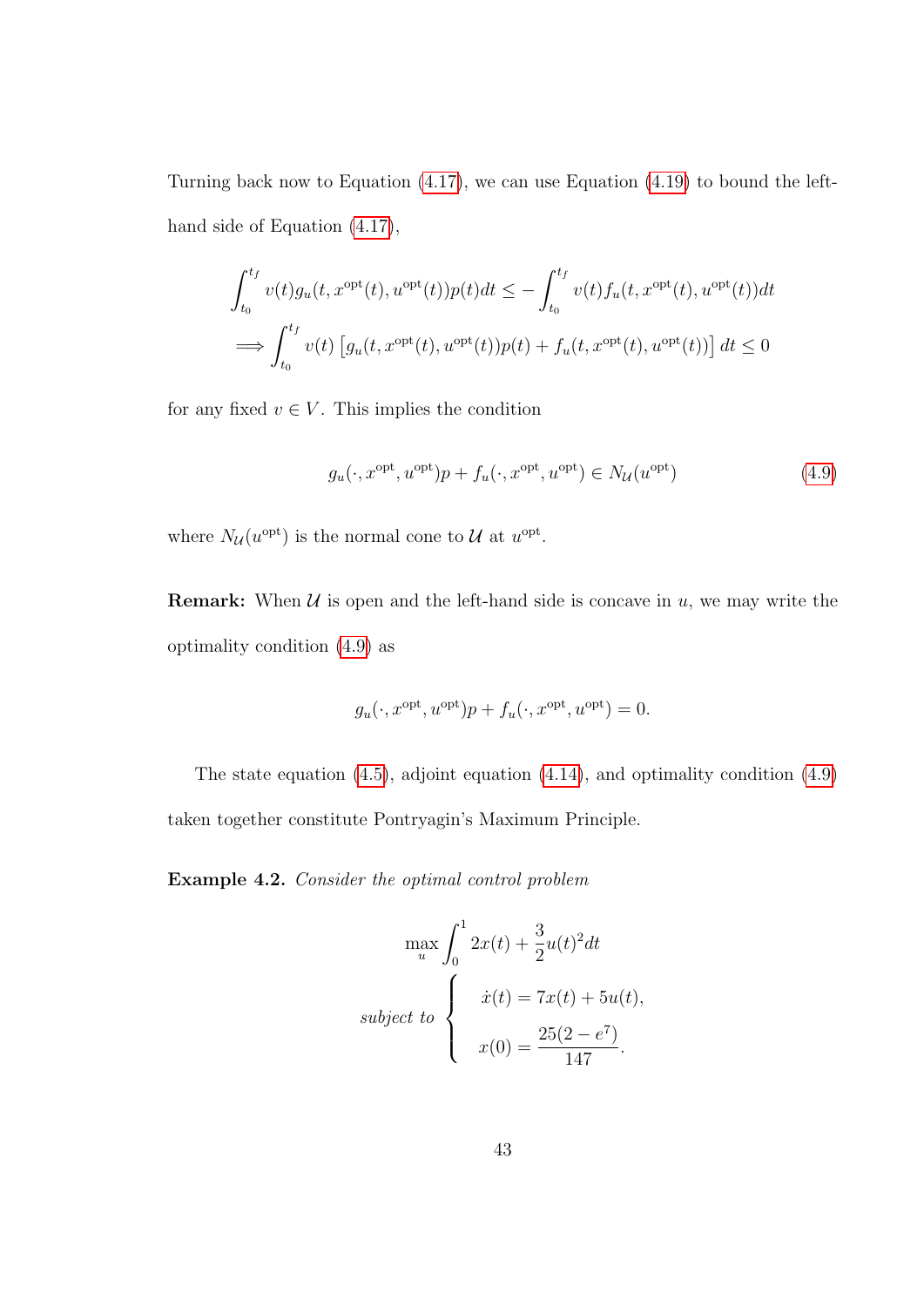We can solve this problem using Pontryagin's Maximum Principle. To begin, we write the adjoint equation provided by [\(4.14\)](#page-50-1),

$$
\begin{cases}\n\dot{p}(t) = -2 - 7p(t), \\
p(1) = 0.\n\end{cases}
$$

Solving this DE yields

$$
p(t) = \frac{2(e^{7(1-t)} - 1)}{7}.
$$

The optimality condition [\(4.9\)](#page-48-0) for this problem is given by

$$
3u^{opt}(t) + 5p(t) = 0,
$$

so we have that  $u^{opt}(t) = \frac{10(1 - e^{7(1-t)})}{21}$ 21 . We can now substitute this optimal control into the state equation,

$$
\dot{x}^{opt}(t) = 7x^{opt}(t) + \frac{50(1 - e^{7(1-t)})}{21}, \quad x(0) = \frac{25(2 - e^7)}{147}.
$$

Solving for the optimal state yields  $x^{opt}(t) = \frac{25(e^{7(1-t)} - 2)}{147}$ 147 . Thus, the optimal pair that solves this optimal control problem is

$$
x^{opt}(t) = \frac{25(e^{7(1-t)} - 2)}{147}
$$

$$
u^{opt}(t) = \frac{10(1 - e^{7(1-t)})}{21}.
$$

This optimal pair yields a maximum value of the objective functional of 29164.189.

Remark: The maximum principle is often stated in terms of the *Hamiltonian*,

$$
H(t, x, u, p) = f(t, x(t), u(t)) + p(t)g(t, x(t), u(t)).
$$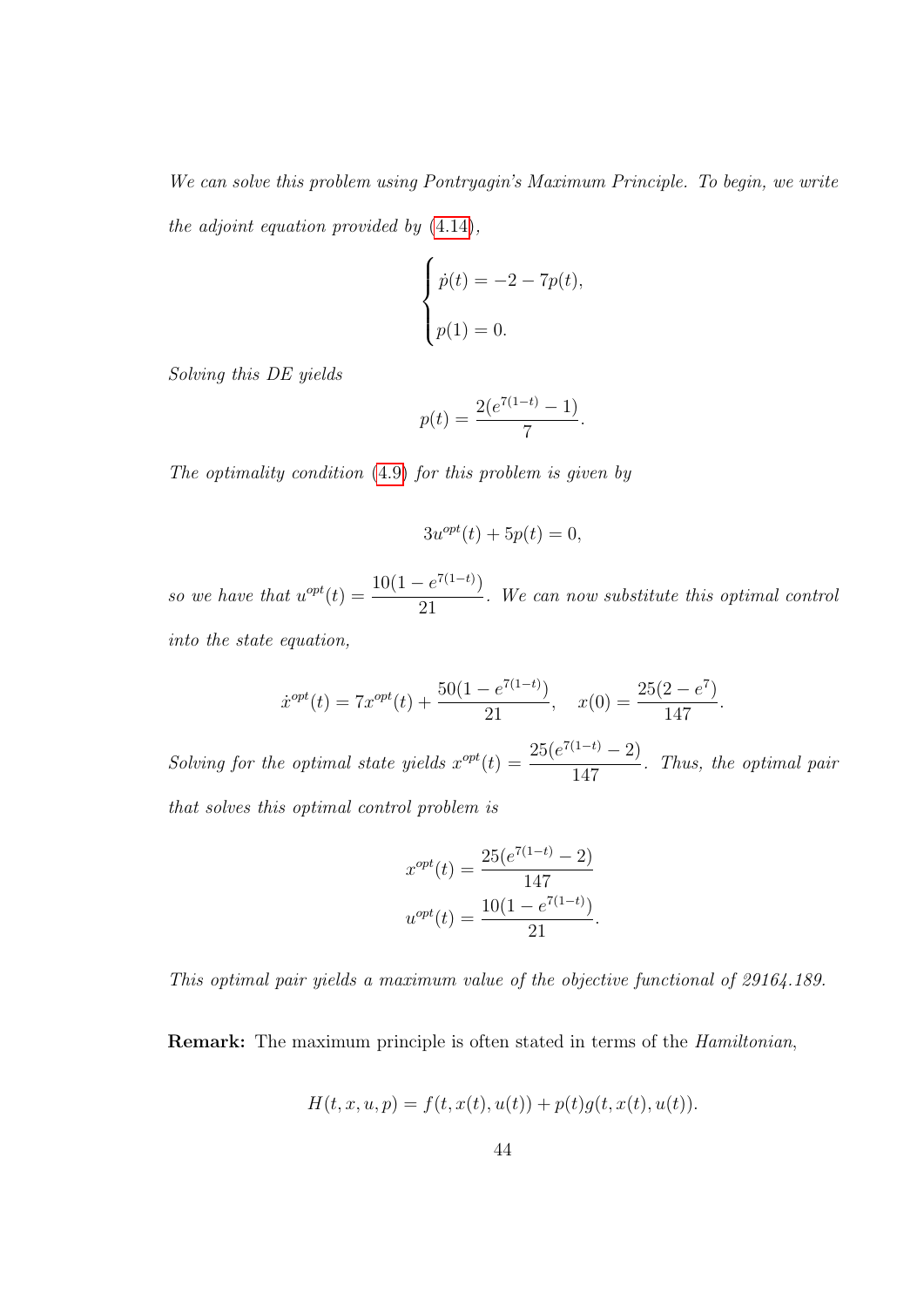Using the Hamiltonian we can write the state equation as

$$
\dot{x}(t) = H_p(t, x, u, p) = g(t, x(t), u(t)),
$$

the adjoint equation as

$$
\dot{p}(t) = -H_x(t, x, u, p) = -f_x(t, x(t), u(t)) - p(t)g_x(t, x(t), u(t)),
$$

and finally, we can write the optimality condition, in general, as

$$
H_u(t, x, u, p) \in N_{\mathcal{U}}(u^{\text{opt}}).
$$

To reiterate, Pontryagin's Maximum Principle provides, in general, necessary conditions for an optimal control. There are circumstances, however, where the Maximum Principle is also sufficient for optimality. We briefly discuss two such scenarios here, see [\[11\]](#page-93-2) for more details.

Firstly, certain convexity assumptions on the set of admissible controls  $\mathcal{U}$  and on the objective functional will guarantee that any pair  $(x, u)$  satisfying the Maximum Principle is optimal for the problem.

Secondly, if we can prove that an optimal control and corresponding optimal state exist for the given problem, and if we assume that  $u_1, \ldots, u_k$  are admissible controls that satisfy the Maximum Principle, then the  $u_i, i \in \{1, \ldots, k\}$  that yields the greatest value of the objective functional is optimal. We investigate the existence of optimal controls in the next section.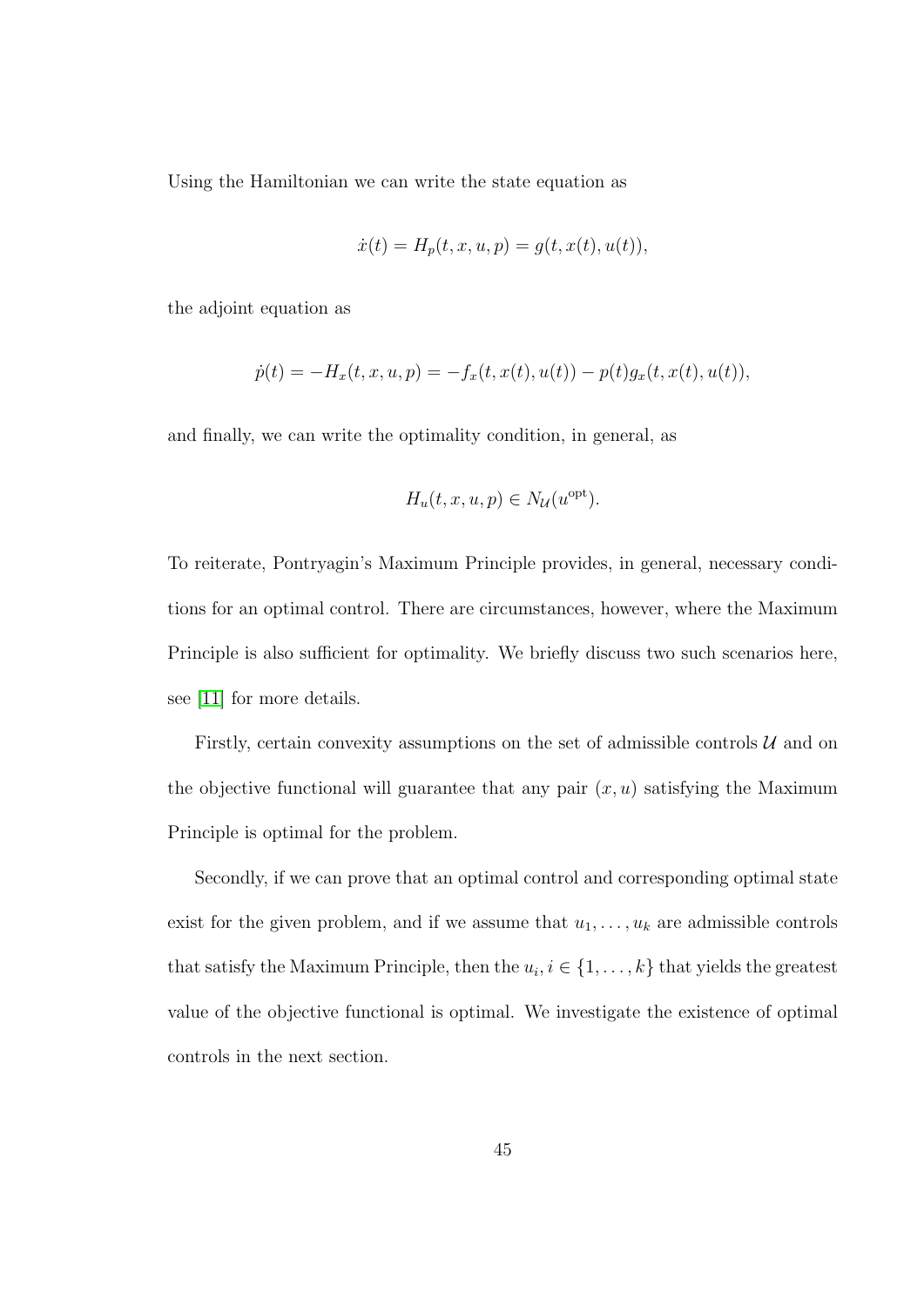#### 4.3 Existence of Optimal Controls

The maximum principle does not address whether an admissible optimal pair  $(x<sup>opt</sup>, u<sup>opt</sup>)$  actually exists for a given problem. We now consider an existence theorem for the optimal control problem discussed in Section [4.2.](#page-47-2)

There are some properties of control systems that we need to define in order to understand the existence of optimal controls. The first property, called controllability, must hold for the control system in question.

Definition 4.4. The system

$$
\dot{x}(t) = g(t, x(t), u(t))
$$

is called controllable if for any initial condition  $x(t_0) = x_0$  and final condition  $x(t_f) =$  $x_f$ , there exists a control  $u(t)$  and a time  $t_f < \infty$  such that  $x(t_f) = x_f$ .

Controllability is thus an intrinsic property of a control system, without which the existence of optimal controls is meaningless. Next, we define the reachable sets of a control system.

**Definition 4.5.** The reachable sets  $R(t)$  of the control system  $(4.2)$ – $(4.3)$  is the set of all points reachable from  $x(t_0) = x_0$  at time t when the system is driven by admissible controls,

$$
R(t) = \{x(t) : \dot{x}(t) = g(t, x(t), u(t)), u(t) \in \mathcal{U}\}.
$$

We will show that existence of optimal controls holds when the reachable sets of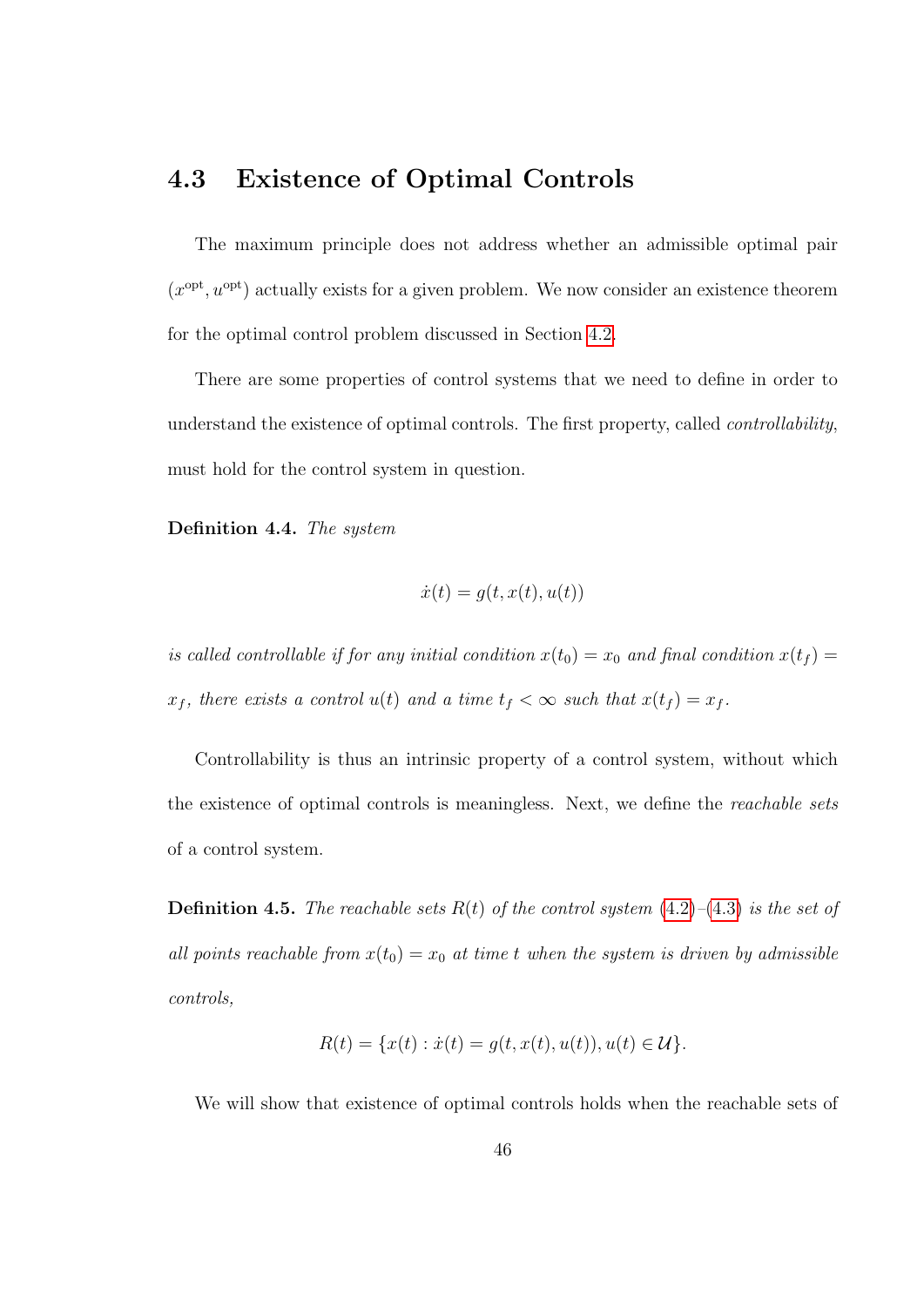the control system being considered are compact. The conditions for compactness are given by Filippov's Lemma [\[40\]](#page-97-1), which we now state.

Lemma 4.2. (Filippov) Consider the control system

$$
\dot{x}(t) = g(t, x(t), u(t))
$$
\n(4.2)

$$
x(t_0) = x_0,\tag{4.3}
$$

whose solutions exist on the time interval  $[t_0, t_f]$ ,  $t_f < \infty$ , for all  $u \in \mathcal{U}$ . Assume that

1. there exists a uniform bound

$$
|x(t)| \le b, \quad t \in [t_0, t_f], \quad b \in \mathbb{R}
$$

for all state trajectories  $x(t)$  in response to controls  $u(t)$ , and

2. for every pair  $(t, x)$ , the set  $Q(t, x) = \{g(t, x, u) : u \in \mathcal{U}\}\$ is compact and convex.

Then the reachable sets  $R(t)$  are compact for each  $t \in [t_0, t_f]$ .

The proof of Filippov's Lemma is beyond the scope of this thesis. Making use of these required conditions for compact reachable sets, we can now state a result regarding existence of optimal controls.

**Theorem 4.3.** (*Existence of optimal controls [\[40\]](#page-97-1)*) Consider the optimal control problem

$$
\sup_{u \in \mathcal{U}} \int_{t_0}^{t_f} f(t, x(t), u(t)) dt
$$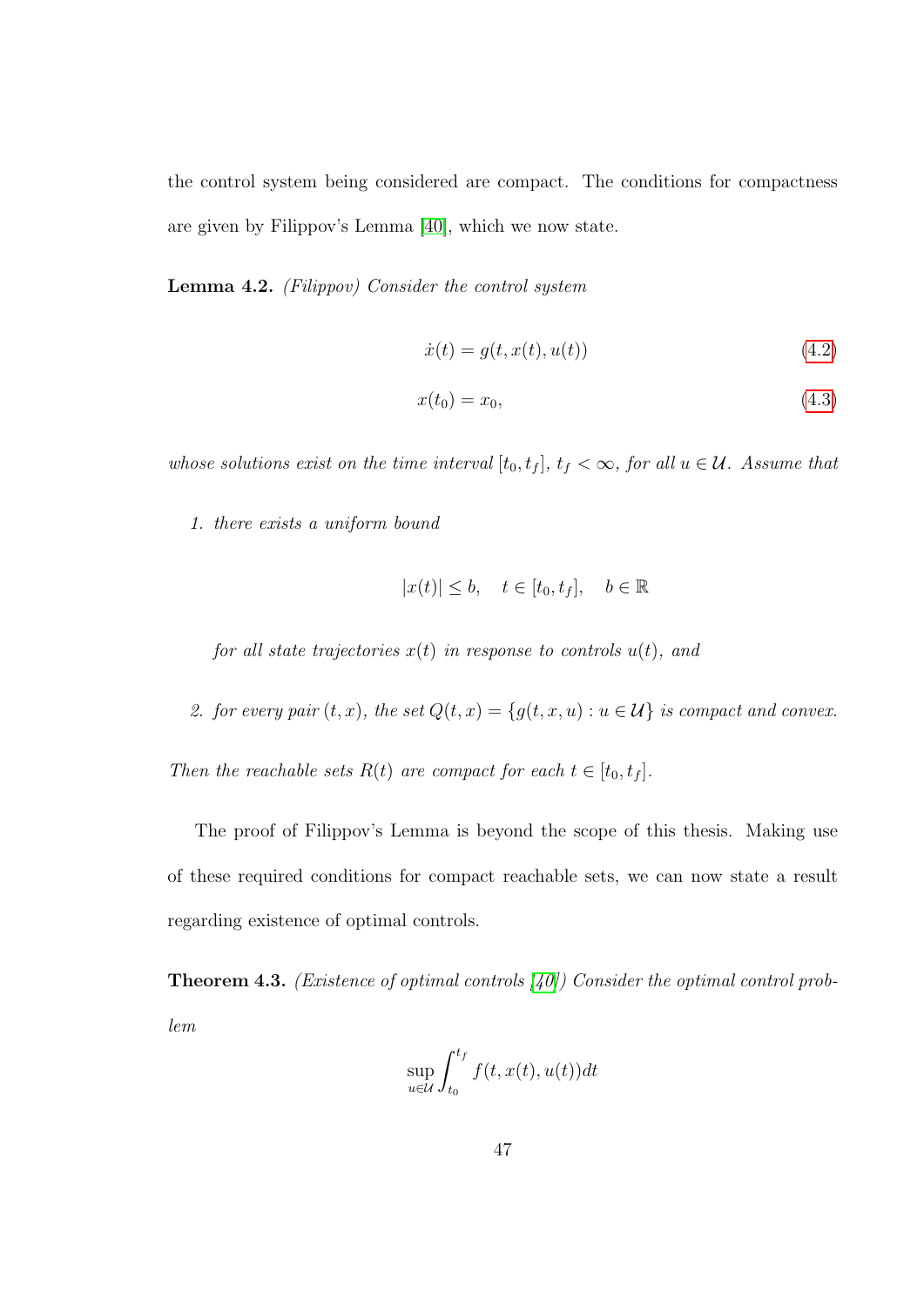subject to

$$
\dot{x}(t) = g(t, x(t), u(t))
$$
\n(4.2)

$$
x(t_0) = x_0,
$$
\n(4.3)

with target set  $S = \{t_f\} \times \mathbb{R}$ . If the running cost f is a continuous function on  $\mathbb{R} \times \mathbb{R} \times U$ , and we assume that

- 1.  $R(t)$  is compact; and
- 2. the system is controllable.

Then there exists an optimal control  $u^{opt}(t)$  on  $[t_0, t_f]$  such that the objective function is maximized.

*Proof.* We define a new state variable,  $x^0 \in \mathbb{R}$ , to be the solution of

$$
\dot{x}^{0}(t) = f(t, x(t), u(t))
$$
  

$$
x^{0}(t_{0}) = 0,
$$

and arrive at the augmented system

$$
\dot{x}^{0}(t) = f(t, x(t), u(t))
$$
  

$$
\dot{x}(t) = g(t, x(t), u(t)),
$$

with the initial condition  $[0, x_0]^T$ . Using this new variable, the cost functional can be rewritten as

<span id="page-58-0"></span>
$$
\int_{t_0}^{t_f} \dot{x}^0(t)dt = x^0(t_f) \tag{4.20}
$$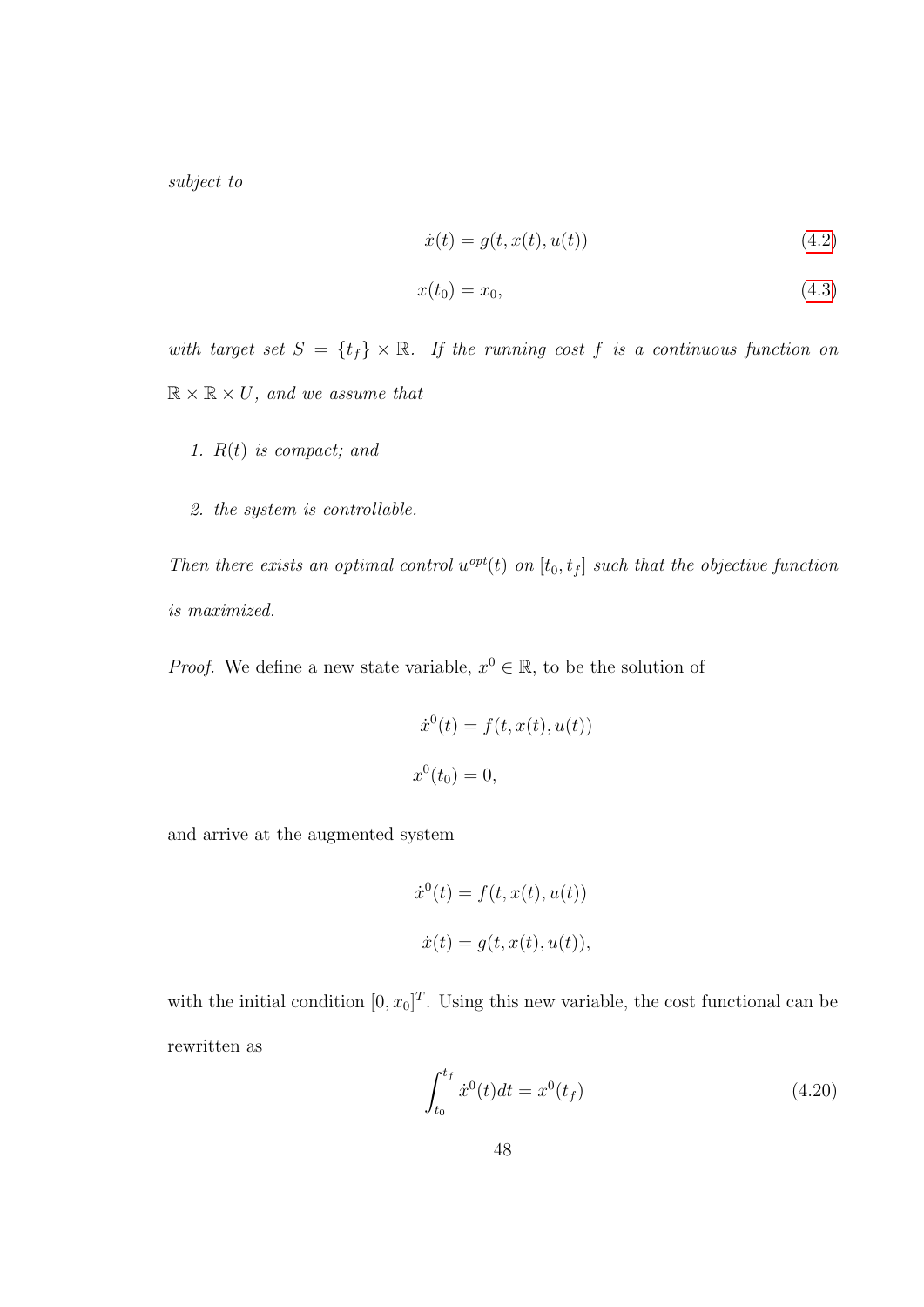Since the reachable sets  $R(t)$  of  $(4.2)$ – $(4.3)$  are compact,  $R(t_f)$  is the compact set of all possible state trajectory endpoints  $x(t_f) = x_f$ . Equation [\(4.20\)](#page-58-0) is the transformation of the problem from Lagrange type to Mayer type, so the right-hand side of [\(4.20\)](#page-58-0) may be thought of as a function of the new state,  $\psi([x^0, x]^T) = x^0$ . Since  $\psi$  is continuous, by the Extreme Value Theorem it attains its maximum at some point  $x^{\text{opt}}$  on  $R(t_f)$ . By definition of reachable sets, there must be at least one admissible control  $u^{\text{opt}}(t)$  with corresponding state trajectory  $x^{\text{opt}}(t)$  such that  $x^{\text{opt}}(t_f) = x_f^{\text{opt}}(t_f)$  $\mathop{f}\limits^{\rm opt},$ and every such control is optimal.  $\Box$ 

#### 4.4 Linear Quadratic Optimal Control Problems

Conditions for the existence of optimal controls have now been established. Uniqueness of optimal controls is, unfortunately, less straightforward to consider. Rather than attempt a general discussion of uniqueness, we instead present a uniqueness result for a particular class of problems, called Linear Quadratic (LQ) problems, which will be the focus of our later examples.

LQ problems are named for the property that they are linear in the state equation and quadratic in the objective functional. In other words, for  $x(t) \in \mathbb{R}$ ,  $u(t) \in \mathbb{R}$ , and the target set  $\{t_f\} \times \mathbb{R}$ , they have the form,

<span id="page-59-0"></span>
$$
\sup_{u \in \mathcal{U}} \int_{t_0}^{t_f} qx(t)^2 + ru(t)^2 dt,
$$
\n(4.21)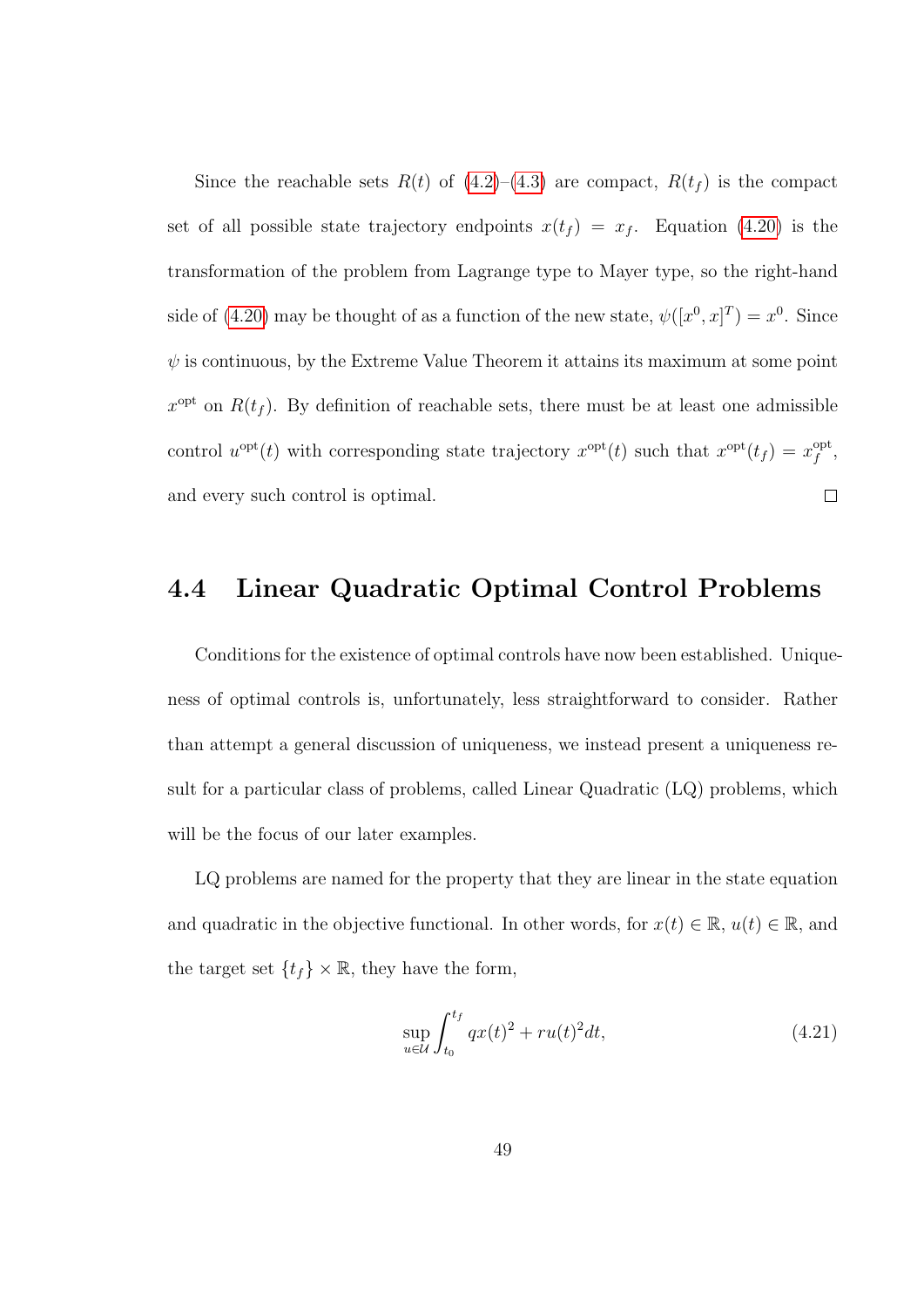subject to

<span id="page-60-0"></span>
$$
\dot{x}(t) = ax(t) + bu(t) \tag{4.22}
$$

$$
x(t_0) = x_0,\t(4.23)
$$

where the coefficients  $a, b, q, r \in \mathbb{R}$ .

These problems can be shown to have unique optimal controls, as the following theorem states.

**Theorem 4.4.** Consider the LQ problem given by Equations [\(4.21\)](#page-59-0)–[\(4.23\)](#page-60-0). If  $q \ge 0$ and  $r > 0$ , the for any initial condition  $x_0$ , there is an optimal control and corresponding optimal state that uniquely optimizes Equation  $(4.21)$ .

A proof can be found in [\[48\]](#page-98-0). See also Example [4.3](#page-63-0) in Section [4.5.](#page-60-1)

#### <span id="page-60-1"></span>4.5 The Forward Backward Sweep Method

Pontryagin's Maximum Principle provides a convenient and straightforward avenue to search for solutions to ODE optimal control problems. However, the differentialalgebraic system generated by the maximum principle does not, in general, have a closed-form solution. Therefore, in practice we often must turn to numerical methods. In this Section, we investigate one such technique, called the Forward Backward Sweep method.

Numerical methods for solving optimal control methods can be classified as either direct or indirect. With a direct method, one seeks to optimize the objective functional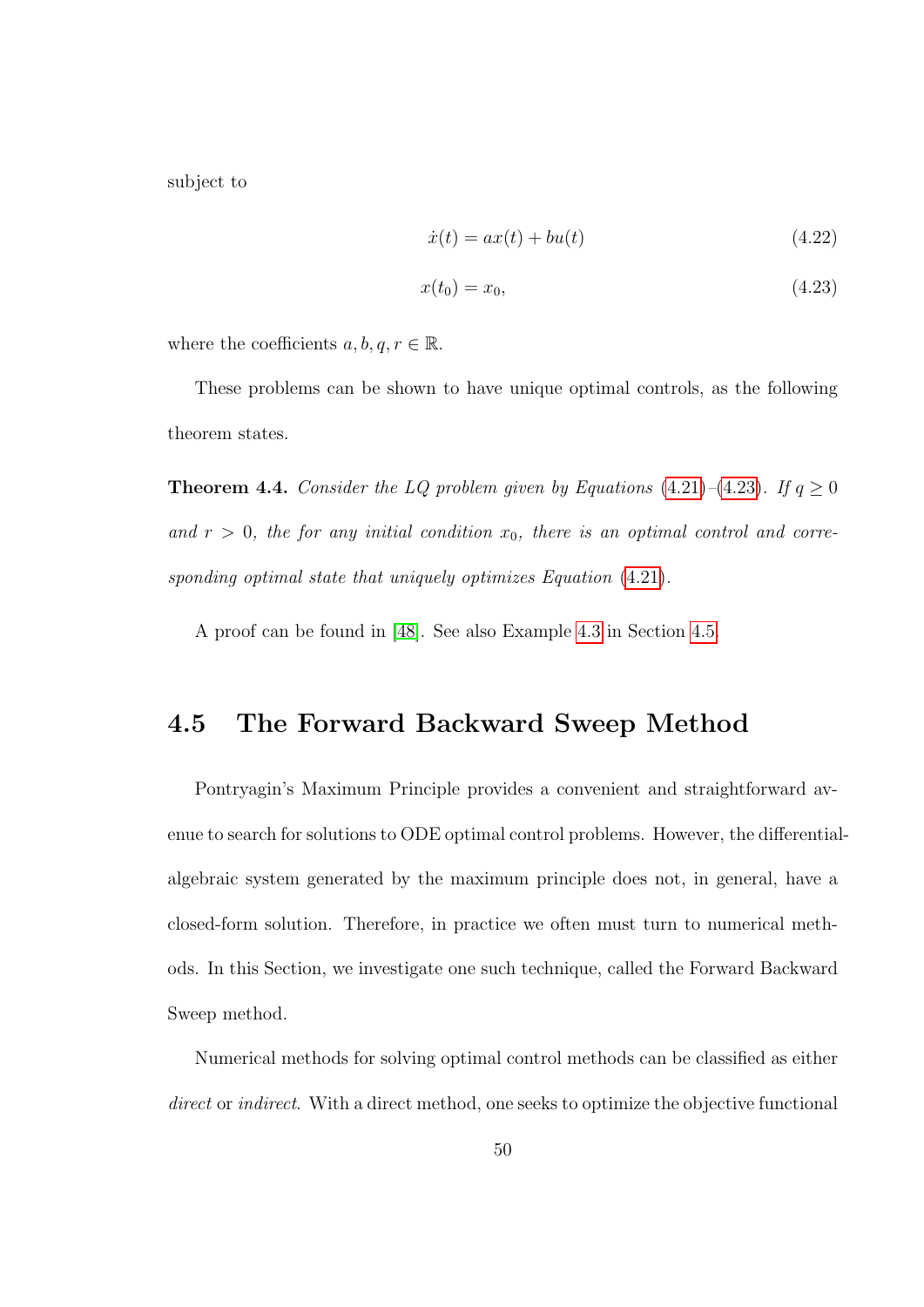directly. In contrast, an indirect method uses the maximum principle equations to construct a sequence of controls and states that converges to an optimal pair. The Forward Backward Sweep method is indirect in this sense.

Recall that the optimality condition from Pontryagin's Maximum Principle is given by

<span id="page-61-0"></span>
$$
g_u(\cdot, x^{\text{opt}}, u^{\text{opt}})p + f_u(\cdot, x^{\text{opt}}, u^{\text{opt}}) \in N_{\mathcal{U}}(u^{\text{opt}}). \tag{4.9}
$$

The Forward Backward Sweep method is applicable in the case where  $\mathcal U$  is open and the left-hand side is concave in the control, in which case the optimality condition becomes

$$
g_u(t, x^{\text{opt}}(t), u^{\text{opt}}(t))p(t) + f_u(t, x^{\text{opt}}(t), u^{\text{opt}}(t)) = 0.
$$
 (4.24)

Beginning with an initial estimate or guess for the optimal control,  $u^{(0)} \in \mathcal{U}$ , the Forward Backward Sweep method entails solving the state equation using  $u^{(0)}$  to generate an initial iterate for the state,  $x^{(0)}$ . Next, the adjoint equation is solved backwards in time using  $u^{(0)}$  and  $x^{(0)}$ , yielding  $p^{(0)}$ . The next iterate for the control is then found by solving the optimality equation [\(4.24\)](#page-61-0)

$$
g_u(t, x^{(0)}(t), u^{(1)}(t))p^{(0)}(t) + f_u(t, x^{(0)}(t), u^{(1)}(t)) = 0,
$$

for  $u^{(1)}(t)$ . This process is repeated until reaching some stopping criterion. For instance,

<span id="page-61-1"></span>
$$
\frac{\|u^{(k+1)} - u^{(k)}\|}{\|u^{(k)}\|} + \frac{\|x^{(k+1)} - x^{(k)}\|}{\|x^{(k)}\|} + \frac{\|p^{(k+1)} - p^{(k)}\|}{\|p^{(k)}\|} \le \epsilon,
$$
\n(4.25)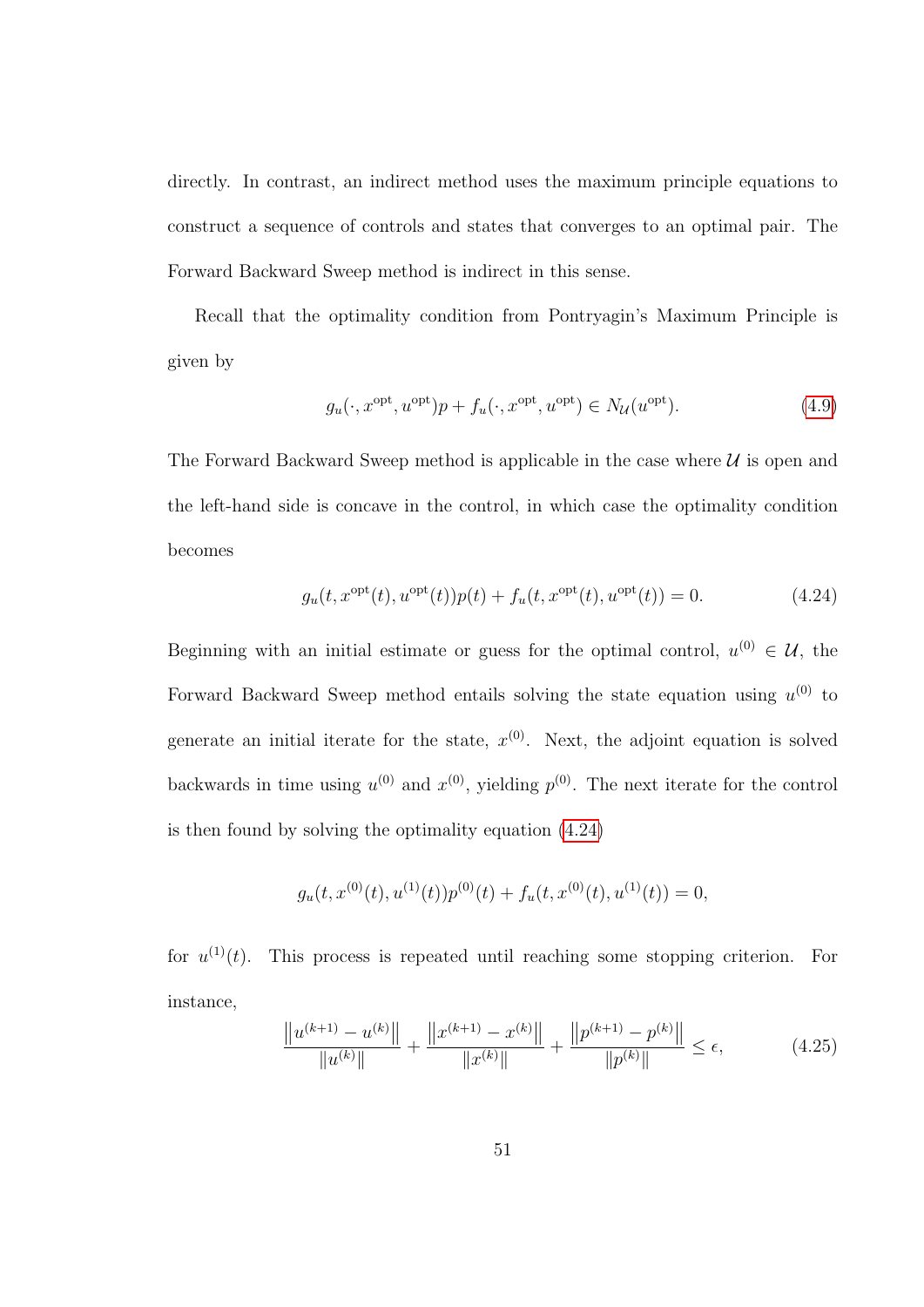where  $u^{(k)}$ ,  $u^{(k+1)}$ ,  $x^{(k)}$ ,  $x^{(k+1)}$ ,  $p^{(k)}$  and  $p^{(k+1)}$  are the kth and  $(k+1)$ st iterates of u, x, and p, respectively, and  $\|\cdot\|$  is an appropriate norm.

Remark: The choice of stopping criterion is not limited to Equation [\(4.25\)](#page-61-1), and could be chosen to involve only the control or to be an absolute error quantity, for example.

The Forward Backward Sweep method is independent of the choice of solution method for the state and adjoint equations. In practice the solution method may be chosen to best accommodate the problem.

To guarantee that the method will converge for a given problem, certain conditions must be met as outlined in the following theorem.

**Theorem 4.5.** Consider the optimal control problem  $(4.4)$ – $(4.6)$ 

$$
\sup_{u \in U} \int_{t_0}^{t_f} f(t, x(t), u(t)) dt
$$
\n(4.4)

subject to

$$
\dot{x}(t) = g(t, x(t), u(t))
$$
\n(4.5)

$$
x(t_0) = x_0. \t\t(4.6)
$$

Assume that the optimality equation  $(4.24)$  may be solved for  $u(t)$  and expressed as  $u(t) = h(t, x(t), p(t))$ . Suppose that the functions g,  $g_x$ ,  $f_x$  and h each satisfy a uniform Lipschitz condition with respect to their second and third arguments with Lipschitz constants  $L_g$ ,  $L_{g_x}$ ,  $L_{f_x}$  and  $L_h$ . For example,  $\forall t \in [t_0, t_f]$ ,

$$
|g(t, x_1, u_1) - g(t, x_2, u_2)| \le L_g (|x_1 - x_2| + |u_1 - u_2|).
$$
 (4.26)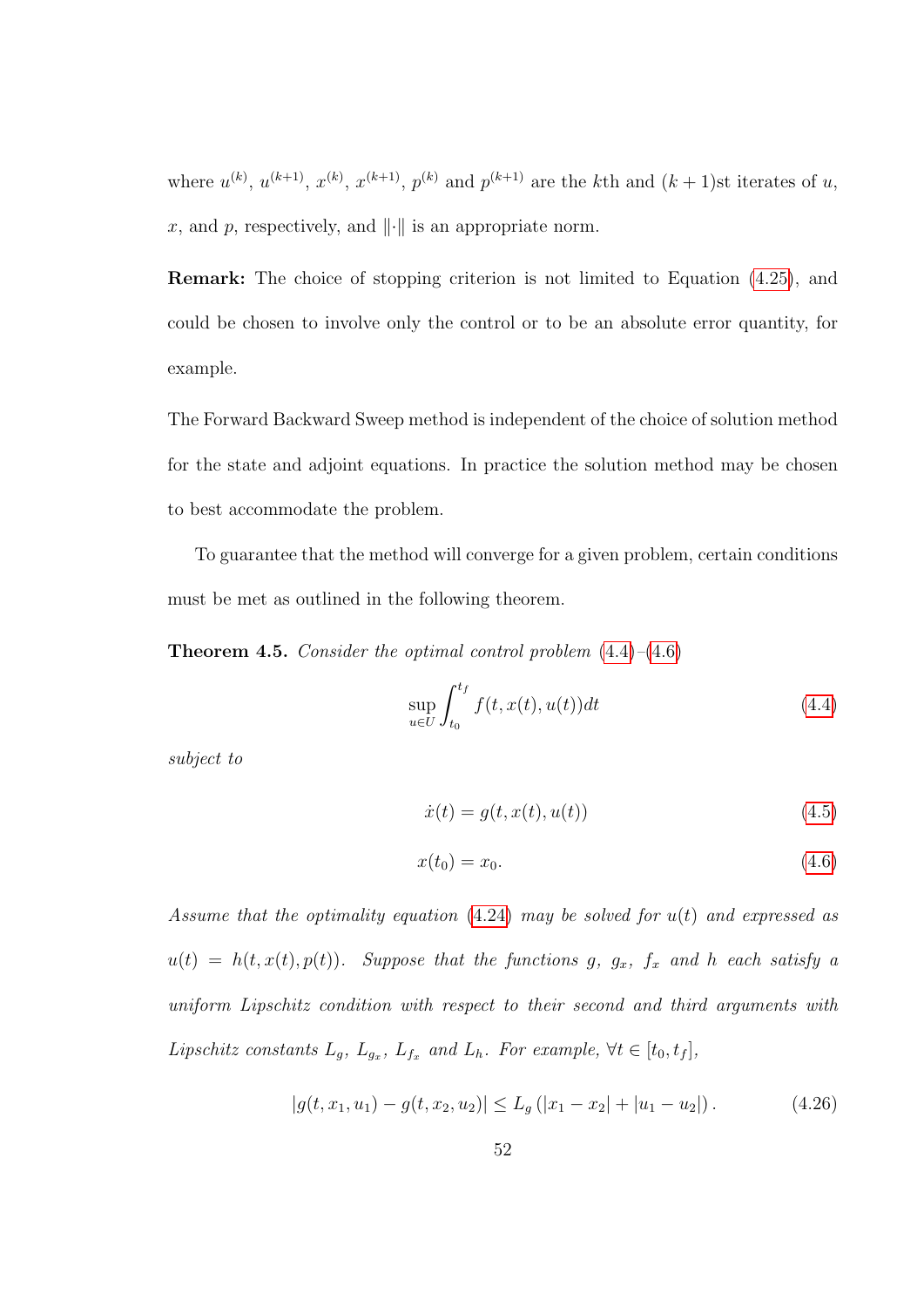Suppose further that  $\Lambda = ||p||_{\infty} < \infty$  and  $H = ||g_x||_{\infty} < \infty$ . If

$$
L_h\left(\left(e^{(L_g(t_f-t_0))}-1\right)+(L_{g_x}+\Lambda L_{f_x})\frac{1}{H}\left(e^{H(t_f-t_0)}-1\right)\left(e^{L_g(t_f-t_0)}+1\right)\right)<1,
$$

then in the limit as  $k \to \infty$ ,

$$
\max_{t \in I} |x(t) - x^{(k)}(t)| + \max_{t \in I} |p(t) - p^{(k)}(t)| + \max_{t \in I} |u(t) - u^{(k)}(t)| \to 0.
$$

That is, the solution obtained numerically converges, in the limit as  $k \to \infty$ , to the exact solution.

The proof of this Theorem is found in [\[45\]](#page-98-1) for the interested reader, along with a thorough exploration of convergence of the Forward Backward Sweep method.

We shall consider the Forward Backward Sweep method utilizing the RK4 method for solving the state and adjoint equations; see Chapter [2,](#page-14-0) Section [2.1.2](#page-23-0) for the algorithm. Solving the adjoint equation backwards in time requires that the initial point in the process is replaced with the final point,  $p(t_f)$ , and that the time step at each iteration is decreased,  $t_{n+1} = t_n - h$ , rather than increased.

We demonstrate the Forward Backward Sweep method with the following example from [\[45\]](#page-98-1).

<span id="page-63-0"></span>Example 4.3. Consider the linear quadratic optimal control problem

<span id="page-63-2"></span><span id="page-63-1"></span>
$$
\max_{u \in \mathcal{U}} \frac{1}{2} \int_0^1 x(t)^2 + u(t)^2 dt
$$
\n(4.27)  
\nsubject to\n
$$
\begin{cases}\n\dot{x}(t) = -x(t) + u(t), \\
x(0) = 1.\n\end{cases}
$$
\n(4.28)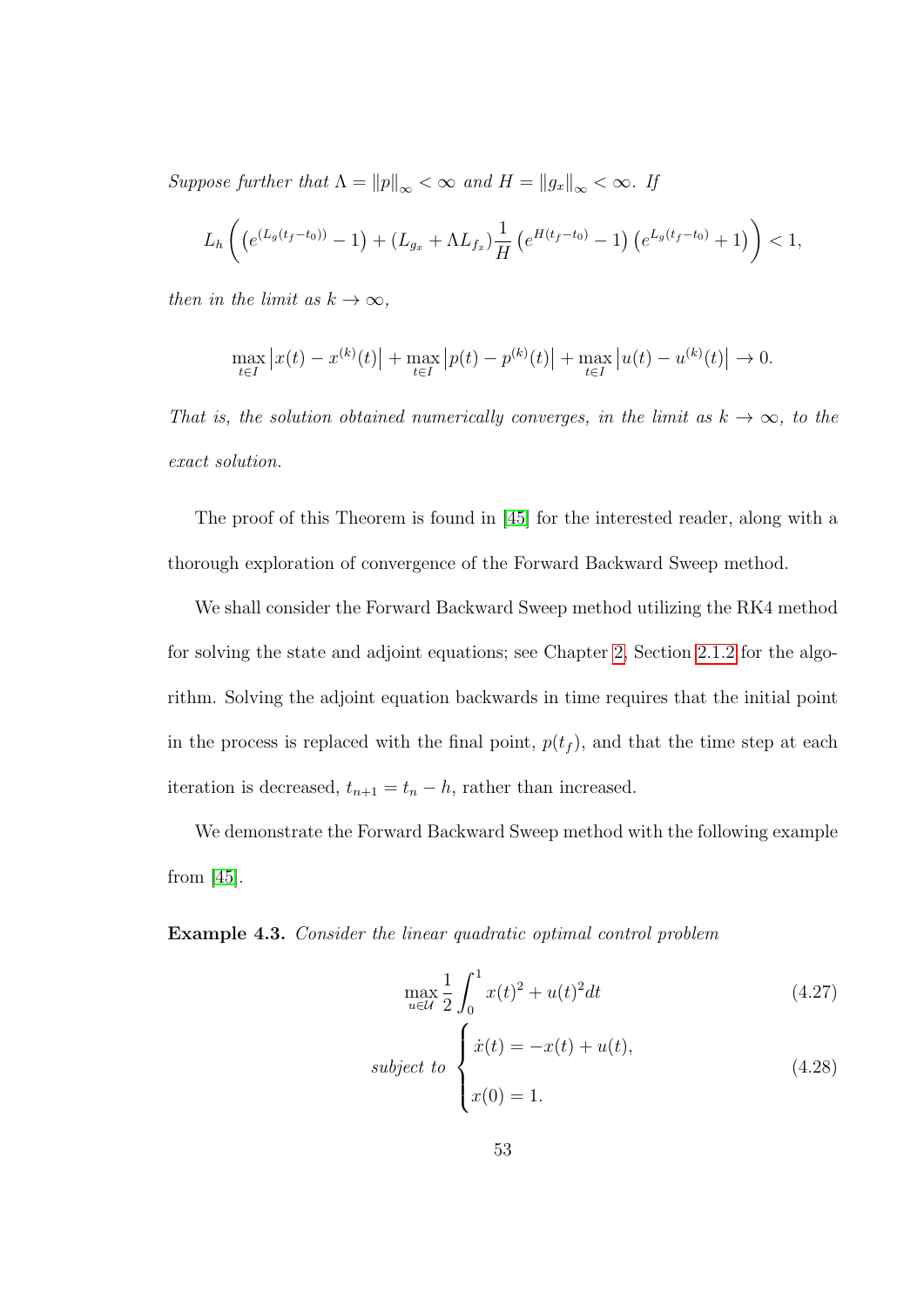Pontryagin's Maximum Principle can provide a closed-form solution for this problem. The adjoint equation, given by Equation [\(4.14\)](#page-50-1) is

$$
\dot{p}(t) = p(t) - x(t),
$$

with the final time condition  $p(1) = 0$ . The optimality condition given by [\(4.9\)](#page-48-0) is

$$
u(t) = -p(t).
$$

Together with the state equation, Pontryagin's Maximum Principle for this problem consists of the equations

$$
\begin{cases}\n\dot{x}(t) = -x(t) + u(t), & x(0) = 1 \\
\dot{p}(t) = p(t) - x(t), & p(1) = 0 \\
u(t) = -p(t).\n\end{cases}
$$

We have solved this problem numerically via the Forward Backward Sweep method using the RK4 method with a tolerance of  $\epsilon = 10^{-3}$  and varying numbers N of equidistantly spaced mesh points. The initial guess for the state was  $u^{(0)} = 0$  and the stopping condition was that of Equation [\(4.25\)](#page-61-1). For comparison, the exact solution of this problem, obtained algebraically using Maple 21, is

$$
\begin{cases}\nx(t) = \frac{\sqrt{2}\cosh(\sqrt{2}(t-1)) - \sinh(\sqrt{2}(t-1))}{\sqrt{2}\cosh(\sqrt{2}) + \sinh(\sqrt{2})} \\
p(t) = -\frac{\sinh(\sqrt{2}(t-1))}{\sqrt{2}\cosh(\sqrt{2}) + \sinh(\sqrt{2})} \\
u(t) = \frac{\sinh(\sqrt{2}(t-1))}{\sqrt{2}\cosh(\sqrt{2}) + \sinh(\sqrt{2})}.\n\end{cases}
$$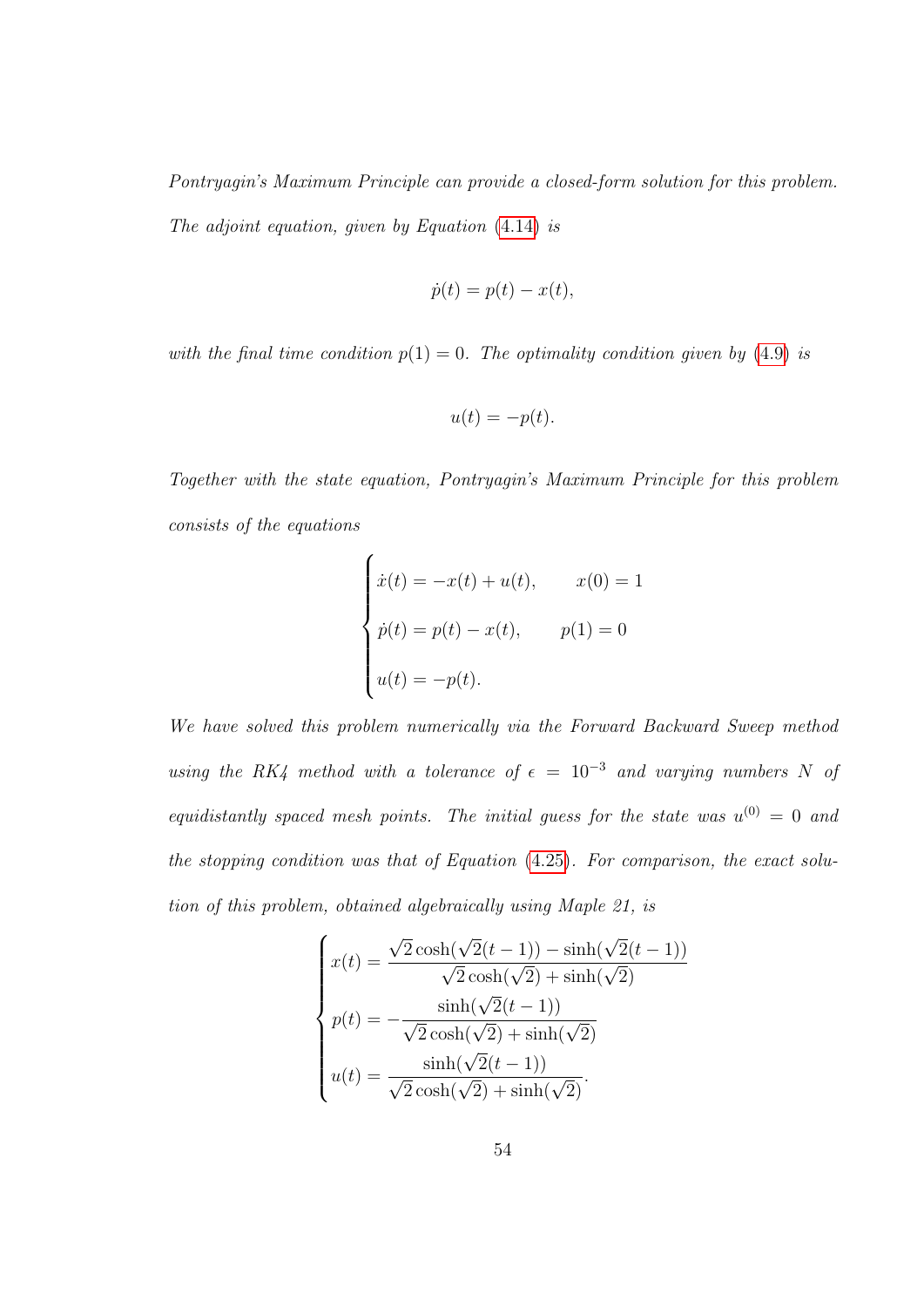This solution admits a maximum value of the objective functional of 0.1929092981. The results, including the  $L^2$ -error between the true and numerical state and adjoint, in addition to the absolute error in the maximum objective values, are presented in Table [4.1.](#page-65-0) We can see a marked improvement in the accuracy of the numeric solution when the number of mesh points is increased.

|     | $  x_{true} - x_{FBS}  _2$ | $  p_{true}-p_{FBS}  _2$ | $ J_{true} - J_{FBS} $ |
|-----|----------------------------|--------------------------|------------------------|
| 30  | 0.1431                     | 0.0733                   | $9.813 \times 10^{-3}$ |
| 100 | 0.0782                     | 0.0398                   | $2.954 \times 10^{-3}$ |
| 300 | 0.0449                     | 0.0228                   | $2.349 \times 10^{-3}$ |
| 500 | 0.0347                     | 0.0176                   | $1.933 \times 10^{-3}$ |

<span id="page-65-0"></span>Table 4.1: Results for the Forward Backward Sweep method applied to the problem  $(4.27)$ – $(4.28)$ .

Remark: The Forward Backward Sweep method presented here is applicable to fixed-time, free-endpoint problems as described in Section [4.1.](#page-45-3) A modified version of this problem may be used to numerically solve fixed-endpoint problems by incorporating a shooting method to solve the state equation.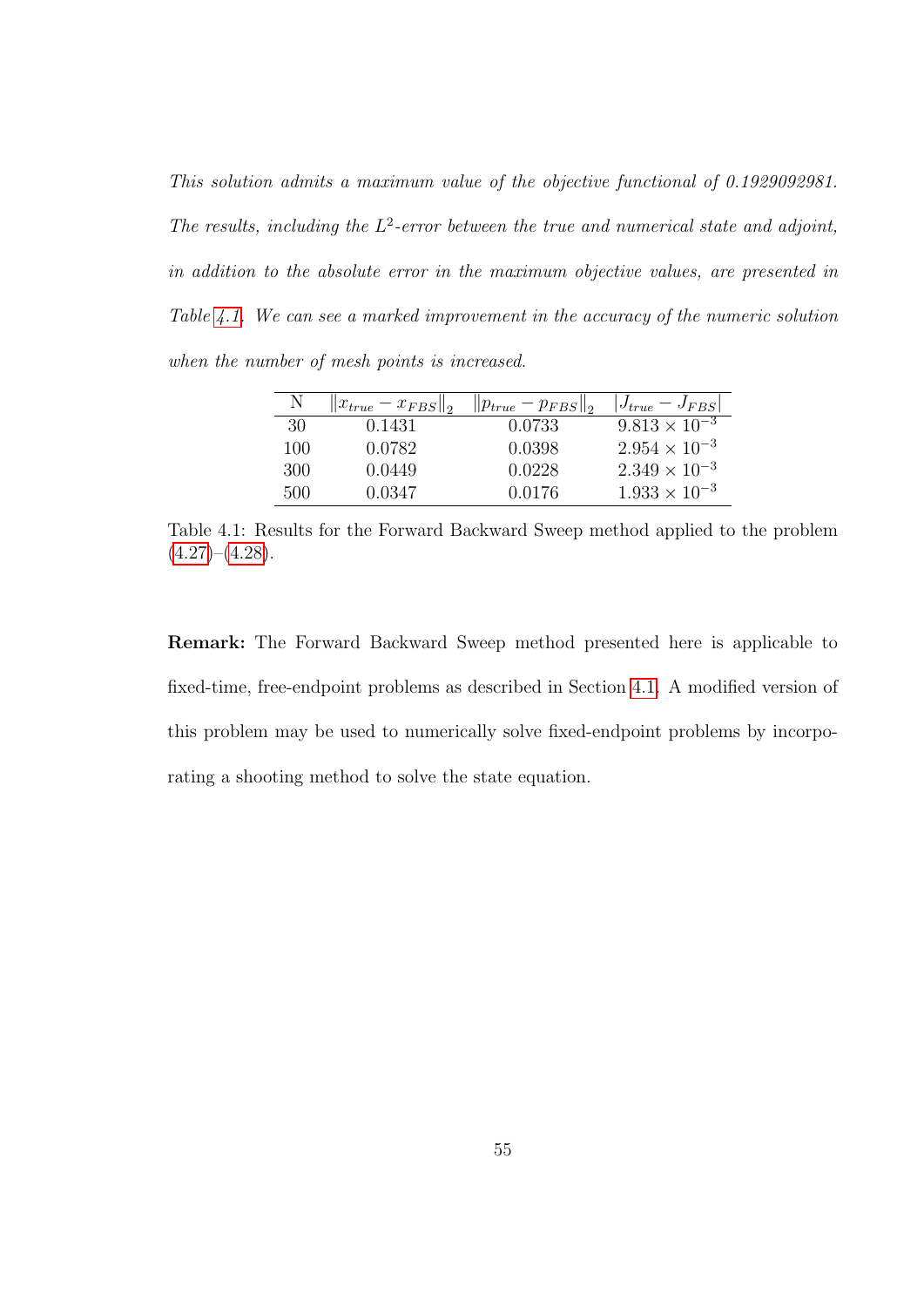### Chapter 5

# A Collage-Based Approach to Inverse Optimal Control Problems with Unique Solutions

In Chapter [4,](#page-43-0) we considered the forward optimal control problem, in which given an objective functional and an ODE system, we endeavour to find a control function that optimizes the objective. While many problems can be formulated in this way (such as [\[2,](#page-92-0) [18,](#page-94-0) [20,](#page-94-1) [23,](#page-95-0) [26\]](#page-95-1), for example), a criticism of optimal control is that it is not always clear what cost functional or performance index to employ as the objective [\[29\]](#page-95-2).

A different approach to optimal control is to investigate control systems for which we can observe, or otherwise obtain knowledge of, both the state variables and control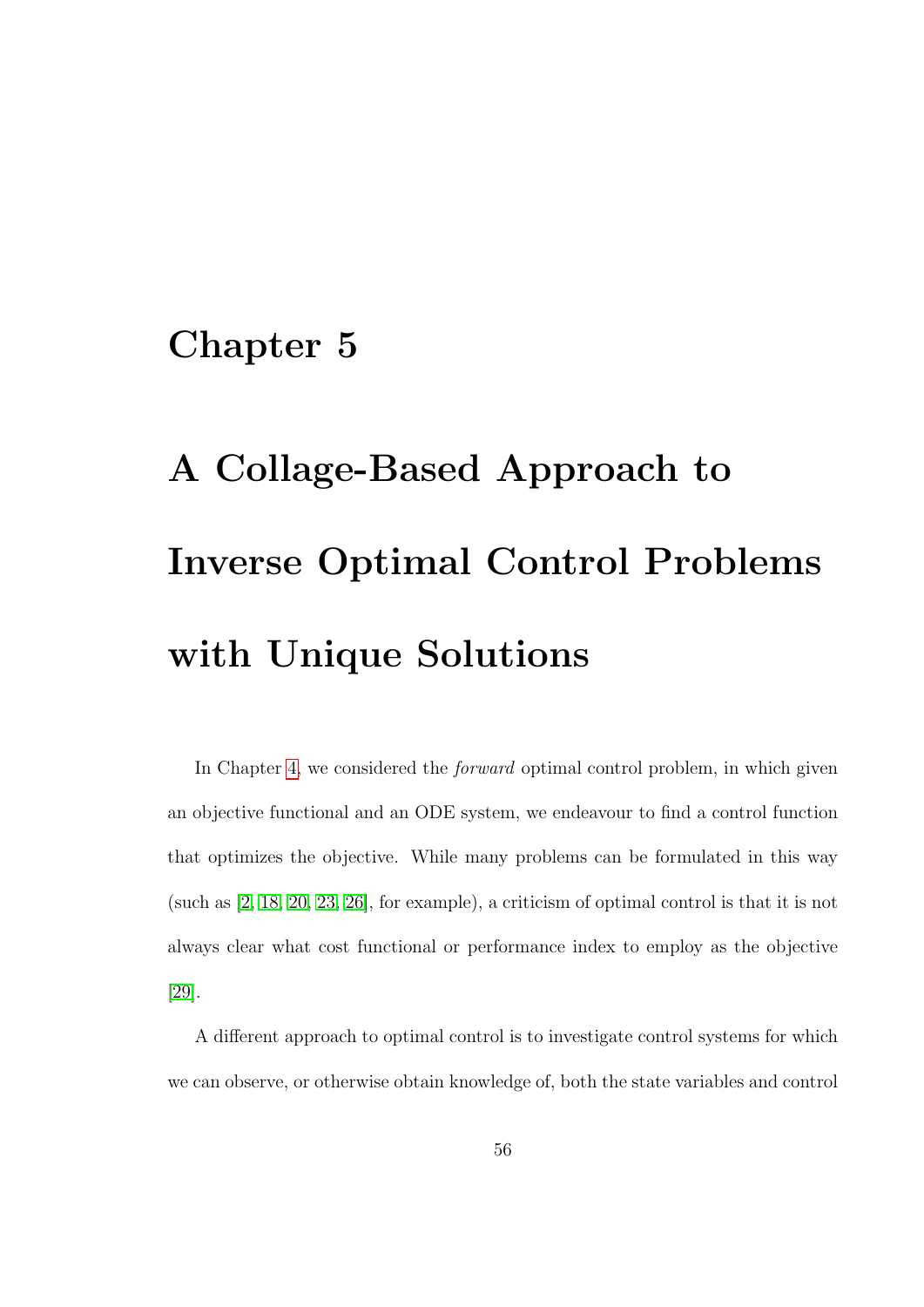inputs, and reasoning that there may exist some objective functional that is optimized by the observed system. This line of inquiry leads to the inverse optimal control problem (IOCP). In this Chapter, we discuss this problem and formulate a Collage-Based Approach for solving a class of these problems using Pontryagin's Maximum Principle.

## 5.1 Applying the Collage Method to an Inverse Optimal Control Problem

In this Chapter, we will be working on the assumption that the Optimal Control Problems being considered have unique solutions. Recall that LQ problems satisfy this requirement under certain conditions; we will consider this type of problem specifically in Section [5.2.](#page-75-0)

First, we restate the Optimal Control Problem from Chapter [4:](#page-43-0) Find a function  $u(t)$  that maximizes the objective functional

<span id="page-67-0"></span>
$$
\int_{t_0}^{t_f} f(t, x(t), u(t))dt,
$$
\n(5.1)

subject to the controlled ODE constraint

$$
\dot{x}(t) = g(t, x(t), u(t)),
$$
\n(5.2)

$$
x(t_0) = x_0,\tag{5.3}
$$

with the target set  $S = \{t_f\} \times \mathbb{R}, t_f < \infty$ .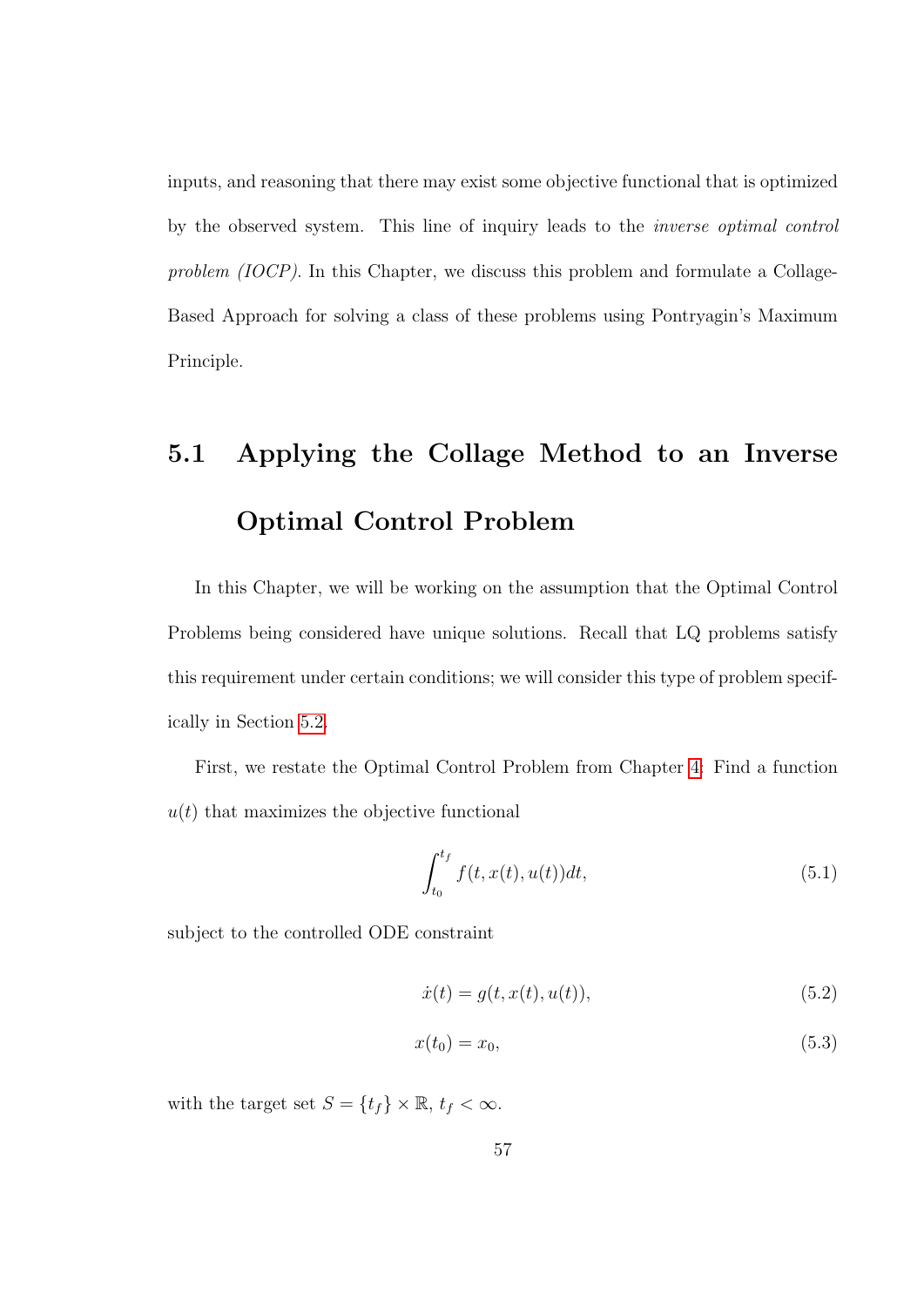In the IOCP, we seek unknowns present in the function  $f$ . From this point forward, we will denote the integrand of Equation [\(5.1\)](#page-67-0) by  $f^{\lambda}$  to emphasize the dependence on unknown parameters  $\lambda \in \Lambda$ .

Recall that Pontryagin's Maximum Principle stipulates that for this Optimal Control Problem and an unconstrained control set U, an optimal pair  $(x<sup>opt</sup>, u<sup>opt</sup>)$  must satisfy the necessary conditions given by

<span id="page-68-0"></span>
$$
\dot{x}(t) = g(t, x, u),\tag{5.4}
$$

<span id="page-68-2"></span><span id="page-68-1"></span>
$$
\dot{p}(t) = -f_x^{\lambda}(t, x, u) - p(t)g_x(t, x, u), \qquad (5.5)
$$

$$
g_u(t, x, u)p(t) + f_u^{\lambda}(t, x, u) = 0,
$$
\n(5.6)

with initial condition  $x(t_0) = x_0$  and terminal condition  $p(t_f) = 0$ . Equations [\(5.4\)](#page-68-0)– [\(5.5\)](#page-68-1) represent a system of controlled ODEs that incorporate information pertaining to the unknown parameters  $\lambda$  present in the function  $f^{\lambda}$ . We propose a solution technique for the IOCP facilitated by applying a Collage-Based Approach to this system of ODEs.

Remark: The system of ODEs [\(5.4\)](#page-68-0)–[\(5.5\)](#page-68-1) provided by the Maximum Principle do not constitute an IVP as we considered in Chapters [2](#page-14-0) and [3.](#page-29-0) We can, however, apply the same ideas with some modifications.

We will require the following result in the sequel.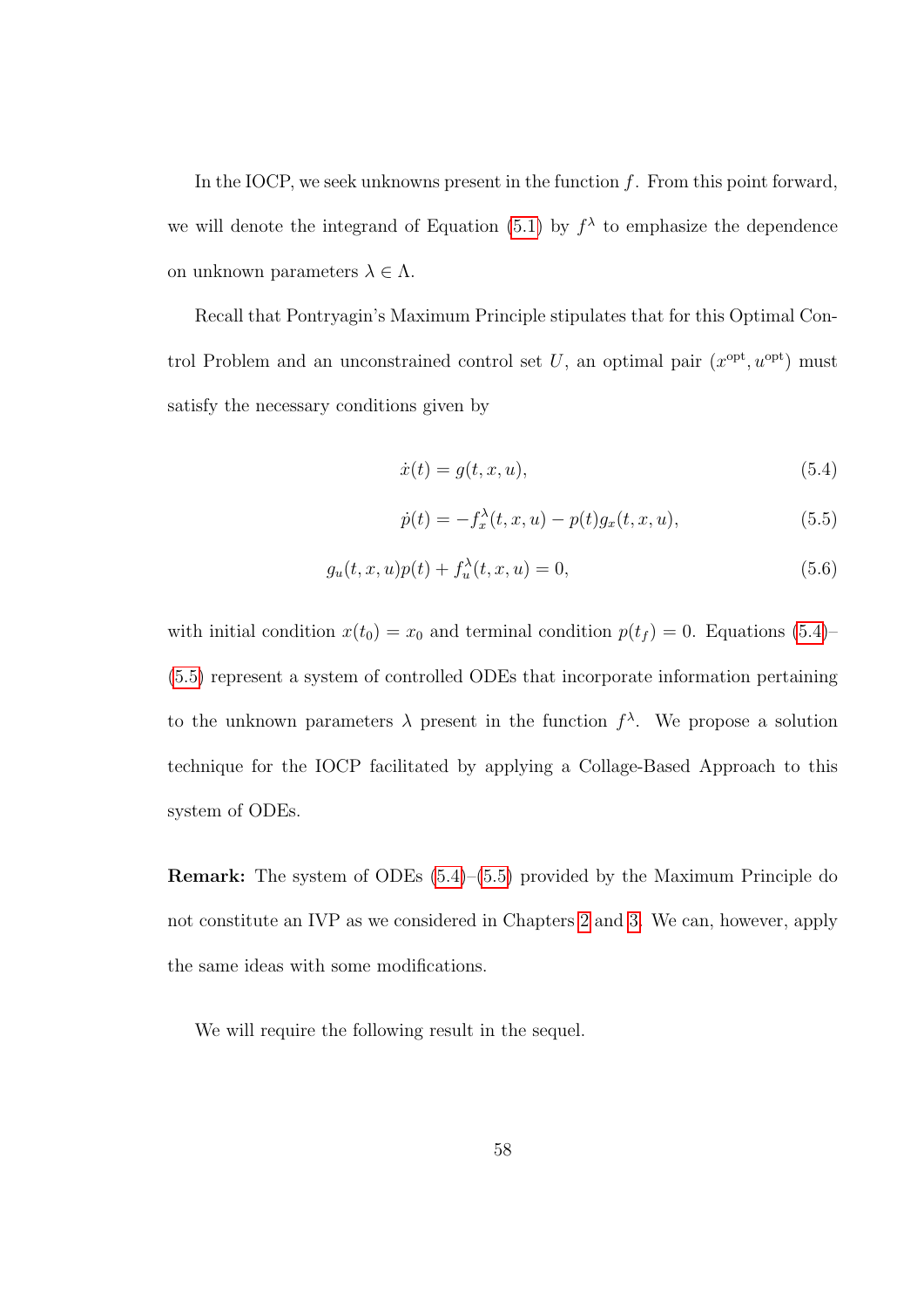**Theorem 5.1.** (Implicit Function Theorem) Let  $F(t, x, p, u)$  be  $C^2$  and non-zero. If  $F_u \neq 0$ , then there exists a neighbourhood of the point  $(t, x, p, u)$  and a continuously differentiable function h such that  $h(t, x, p) = u$  and  $F(t, x, p, h(t, x, p)) = 0$  in this neighbourhood.

In what follows, we shall work on the interval  $I = [t_0, t_f]$ , the region  $\Psi = \{(x, p) \in \mathbb{R}^2 | |x - x_0| \leq \beta, |p| \leq \gamma\}$ , and on the Banach space  $\overline{C(I)}$  defined as

$$
\overline{C(I)} = C_{\beta}(I) \times C_{\gamma}(I),
$$

where  $C_{\beta}(I) = \{x \in C(I) : ||x - x_0||_{\infty} \leq \beta\}$  and  $C_{\gamma}(I) = \{x \in C(I) : ||x||_{\infty} \leq \gamma\}.$ That is, the elements of the space  $\overline{C(I)}$  are of the form  $\mathbf{y} = [x, p]^T$ . The sup-norm associated with this space is

$$
\|\mathbf{y}_1 - \mathbf{y}_2\|_{\infty} \equiv \|x_1 - x_2\|_{\infty} + \|p_1 - p_2\|_{\infty},
$$

where  $\mathbf{y}_1 = [x_1, p_1], \mathbf{y}_2 = [x_2, p_2] \in \overline{C(I)}$ . A routine argument establishes completeness of this space. We also require the norm on  $\mathcal{G}=I\times\Psi,$ 

$$
||g(t, x, p)||_{\mathcal{G}} \equiv \sup_{(t, x, p) \in \mathcal{G}} |g(t, x, p)|.
$$

Using the Implicit Function Theorem, we can write the optimality condition in Equation [\(5.6\)](#page-68-2) as  $u = h(t, x(t), p(t))$ . Doing this allows us to write  $\bar{g}(t, x, p) \equiv$  $g(t, x, h(t, x, p))$  and, similarly,  $\bar{f}^{\lambda}(t, x, p) \equiv f(t, x, h(t, x, p))$ , and thus express Equations  $(5.4)$ – $(5.6)$  as a system of ODEs in only x, p: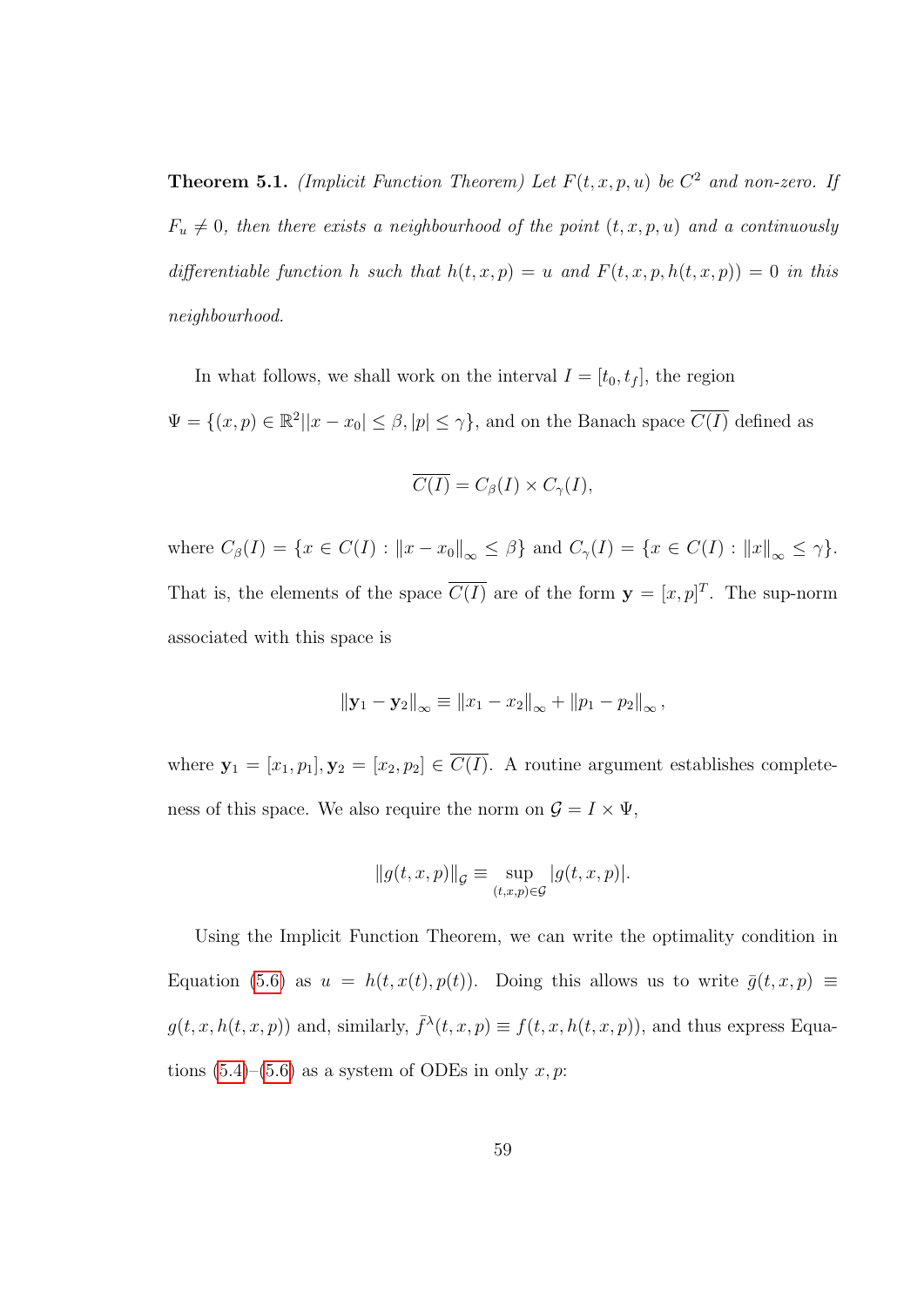<span id="page-70-1"></span><span id="page-70-0"></span>
$$
\dot{x}(t) = \bar{g}(t, x, p), \qquad x(t_0) = x_0 \tag{5.7}
$$

$$
\dot{p}(t) = -\bar{f}_x^{\lambda}(t, x, p) - p(t)\bar{g}_x(t, x, p), \qquad p(t_f) = 0 \tag{5.8}
$$

In order to apply a Collage-Based Approach to the controlled ODE system  $(5.7)$ – $(5.8)$ , we build the "Picard-like" operator  $\mathbf{Ty} = [T_1\mathbf{y}, T_2\mathbf{y}]^T$ , whose components are

<span id="page-70-2"></span>
$$
\mathbf{Ty} = \begin{pmatrix} T_1 \mathbf{y} \\ T_2 \mathbf{y} \end{pmatrix} = \begin{pmatrix} x_0 + \int_{t_0}^t \bar{g}(s, x(s), p(s)) ds \\ \int_{t}^{t_f} (\bar{f}_x(s, x(s), p(s)) + \bar{g}_x(s, x(s), p(s)) p(s)) ds \end{pmatrix}
$$
(5.9)

where  $\mathbf{y} = [x, p]^T \in \overline{C(I)}$ . The collage distance for this operator is

$$
\Delta^{2} = \|x - T_{1}\mathbf{y}\|_{2}^{2} + \|p - T_{2}\mathbf{y}\|_{2}^{2}.
$$
 (5.10)

To apply the Collage Theorem, we require that T is space-preserving and contractive on  $\overline{C(I)}$ .

**Theorem 5.2.** Let  $I = [t_0, t_f]$  and consider the system of ODEs [\(5.7\)](#page-70-0)–[\(5.8\)](#page-70-1) provided by Pontryagin's Maximum Principle. Suppose that

$$
\|\bar{g}(t, x, p)\|_{\mathcal{G}} \le \frac{\beta}{t_f - t_0}, \text{ and}
$$

$$
\|p\bar{g}_x(t, x, p) + \bar{f}_x^{\lambda}(t, x, p)\|_{\mathcal{G}} \le \frac{\gamma}{t_f - t_0},
$$

then the operator given in Equation [\(5.9\)](#page-70-2) preserves the space  $\overline{C(I)}$ . That is, the components of Ty satisfy  $||T_1y - x_0||_{\infty} \leq \beta$  and  $||T_2y||_{\infty} \leq \gamma$ , for  $\beta, \gamma \in \mathbb{R}^+$ , and  $y=[x,p]^T$ .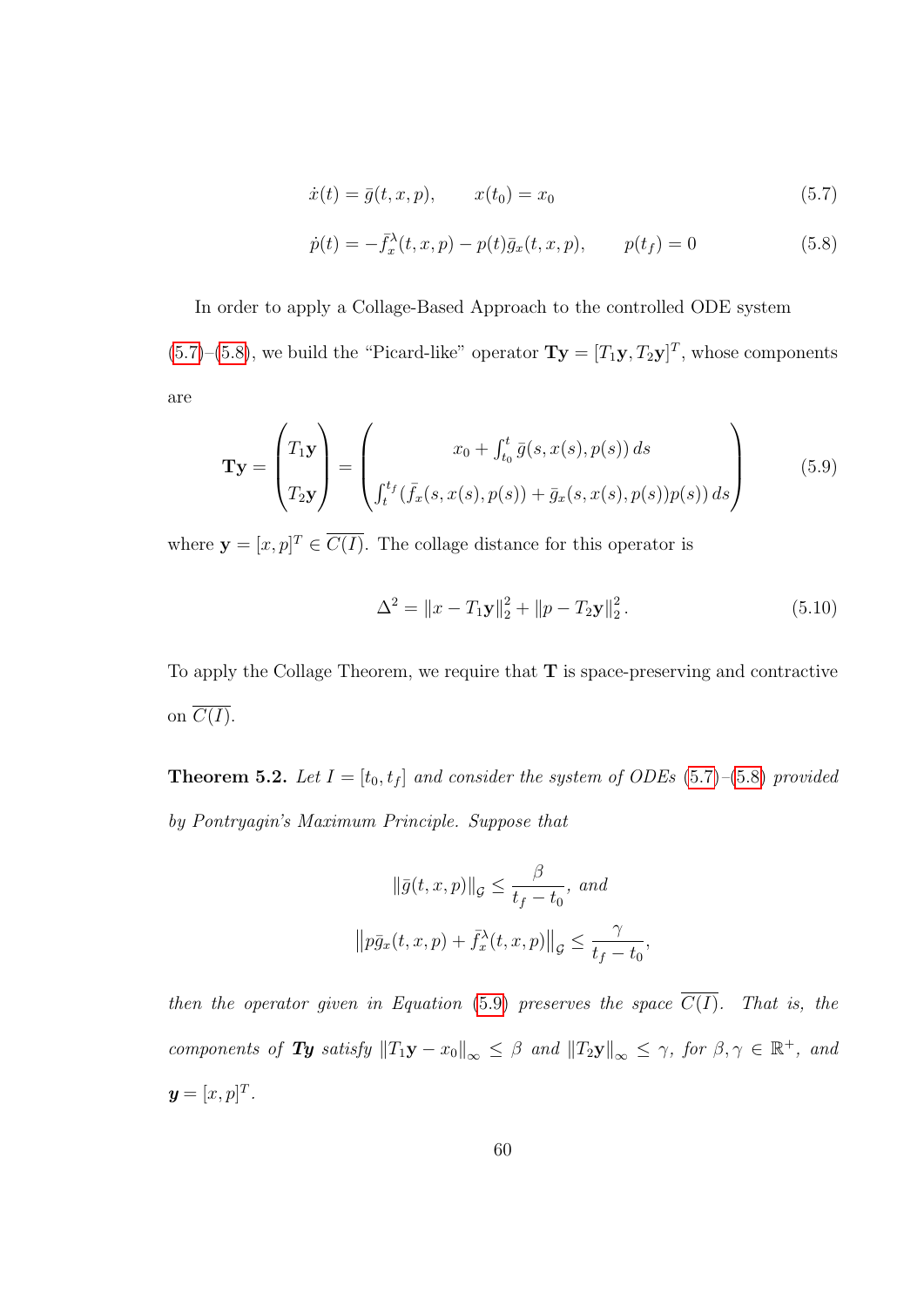*Proof.* We first show that  $||T_1y - x_0||_{\infty} \leq \beta$ . For  $t \in I$ ,

$$
|T_1 \mathbf{y} - x_0| = \left| \int_{t_0}^t \bar{g}(s, x(s), p(s)) ds \right|
$$
  

$$
\leq \int_{t_0}^t |\bar{g}(s, x(s), p(s))| ds.
$$

Assuming that  $(x, p)$  remain in  $\Psi$  for  $t \in I$ , we bound the integrand to obtain

$$
\leq \|\bar{g}(t, x, p)\|_{\mathcal{G}} \int_{t_0}^t ds
$$

$$
= \|\bar{g}(t, x, p)\|_{\mathcal{G}} (t - t_0)
$$

$$
\leq \frac{\beta}{t_f - t_0} (t - t_0).
$$

Taking the supremum of both sides over  $t \in I$  establishes the result.

In a similar fashion, we now show that  $||T_2y||_{\infty} \leq \gamma$ . For  $t \in I$ ,

$$
|T_2\mathbf{y}| = \left| \int_t^{t_f} \left[ p(s)\bar{g}_x(s, x(s), p(s)) + \bar{f}_x^{\lambda}(s, x(s), p(s)) \right] ds \right|
$$
  

$$
\leq \int_t^{t_f} \left| p(s)\bar{g}_x(s, x(s), p(s)) + \bar{f}_x^{\lambda}(s, x(s), p(s)) \right| ds.
$$

Assuming that  $(x, p)$  remain in  $\Psi$  for  $t \in I$ , we again bound the integrand to obtain

$$
\leq \left\|p\bar{g}_x(t, x, p) + \bar{f}_x^{\lambda}(t, x, p)\right\|_{\mathcal{G}} \int_t^{t_f} ds
$$
  

$$
= \left\|p\bar{g}_x(t, x, p) + \bar{f}_x^{\lambda}(t, x, p)\right\|_{\mathcal{G}} (t_f - t)
$$
  

$$
\leq \frac{\gamma}{t_f - t_0}(t_f - t).
$$

Taking the supremum of both sides over  $t \in I$  once again establishes the result. Thus,  $\mathbf{T}: \overline{C(I)} \to \overline{C(I)}.$  $\Box$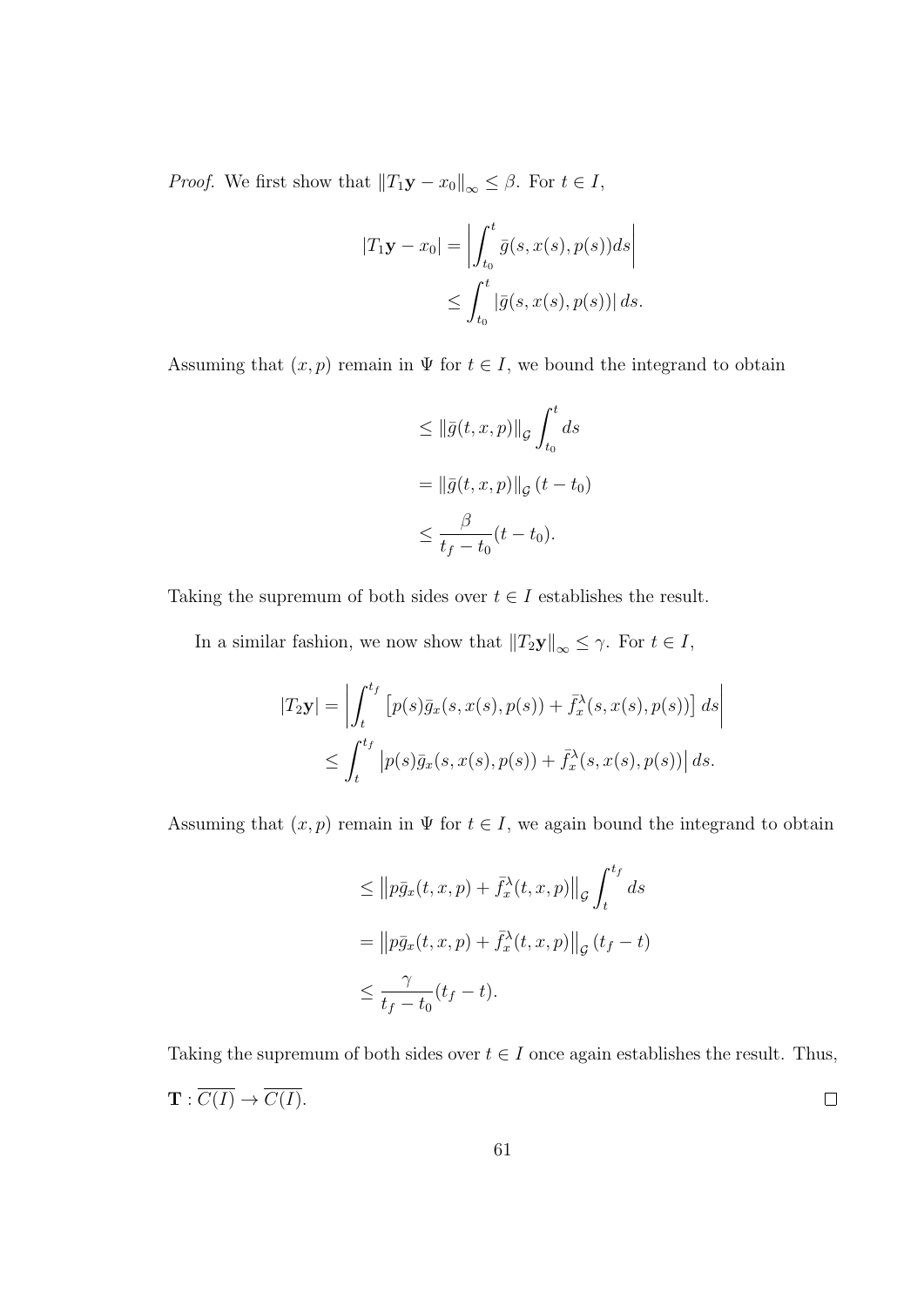**Theorem 5.3.** Let  $I = [t_0, t_f]$  and recall the system of ODEs given in [\(5.7\)](#page-70-0)–[\(5.8\)](#page-70-1). The associated operator  $\bf{T}$  given in Equation [\(5.9\)](#page-70-2) is contractive with respect to the norm  $\lVert \cdot \rVert_{\infty}$  if  $\bar{g}$ ,  $\bar{g}_x$ , and  $\bar{f}_x^{\lambda}$  are each Lipschitz continuous in their second and third arguments (as defined in Equation [\(4.26\)](#page-62-0)), continuous in their first argument and the following conditions hold:

1.  $L_q(t_f - t_0) < 1$ ; and

2. 
$$
(L_{f_x} + \gamma L_{g_x})(t_f - t_0) < 1.
$$

*Proof.* Let  $\mathbf{y}_1 = [x_1, p_1]^T$ ,  $\mathbf{y}_2 = [x_2, p_2]^T \in \overline{C(I)}$ . Then for the first component of the operator, we have, for  $t \in I$ ,

$$
|T_1\mathbf{y}_1 - T_1\mathbf{y}_2| = \left| \int_{t_0}^t \bar{g}(s, x_1(s), p_1(s)) - \bar{g}(s, x_2(s), p_2(s))ds \right|
$$
  

$$
\leq \int_{t_0}^t |\bar{g}(s, x_1(s), p_1(s)) - \bar{g}(s, x_2(s), p_2(s))| ds.
$$

Since  $\bar{g}$  is uniformly  $L_g$ -Lipschitz, we have that

$$
|T_1\mathbf{y}_1 - T_1\mathbf{y}_2| \le \int_{t_0}^t L_g(|x_1(s) - x_2(s)| + |p_1(s) - p_2(s)|) ds
$$
  
\n
$$
\le L_g \sup_{t \in I} (|x_1(t) - x_2(t)| + |p_1(t) - p_2(t)|) \int_{t_0}^t ds
$$
  
\n
$$
\le L_g \|\mathbf{y}_1 - \mathbf{y}_2\|_{\infty} (t - t_0)
$$

Taking the supremum over  $t \in I$ , we arrive at

<span id="page-72-0"></span>
$$
||T_1\mathbf{y}_1 - T_1\mathbf{y}_2||_{\infty} \le L_g(t_f - t_0) ||\mathbf{y}_1 - \mathbf{y}_2||_{\infty}
$$
\n(5.11)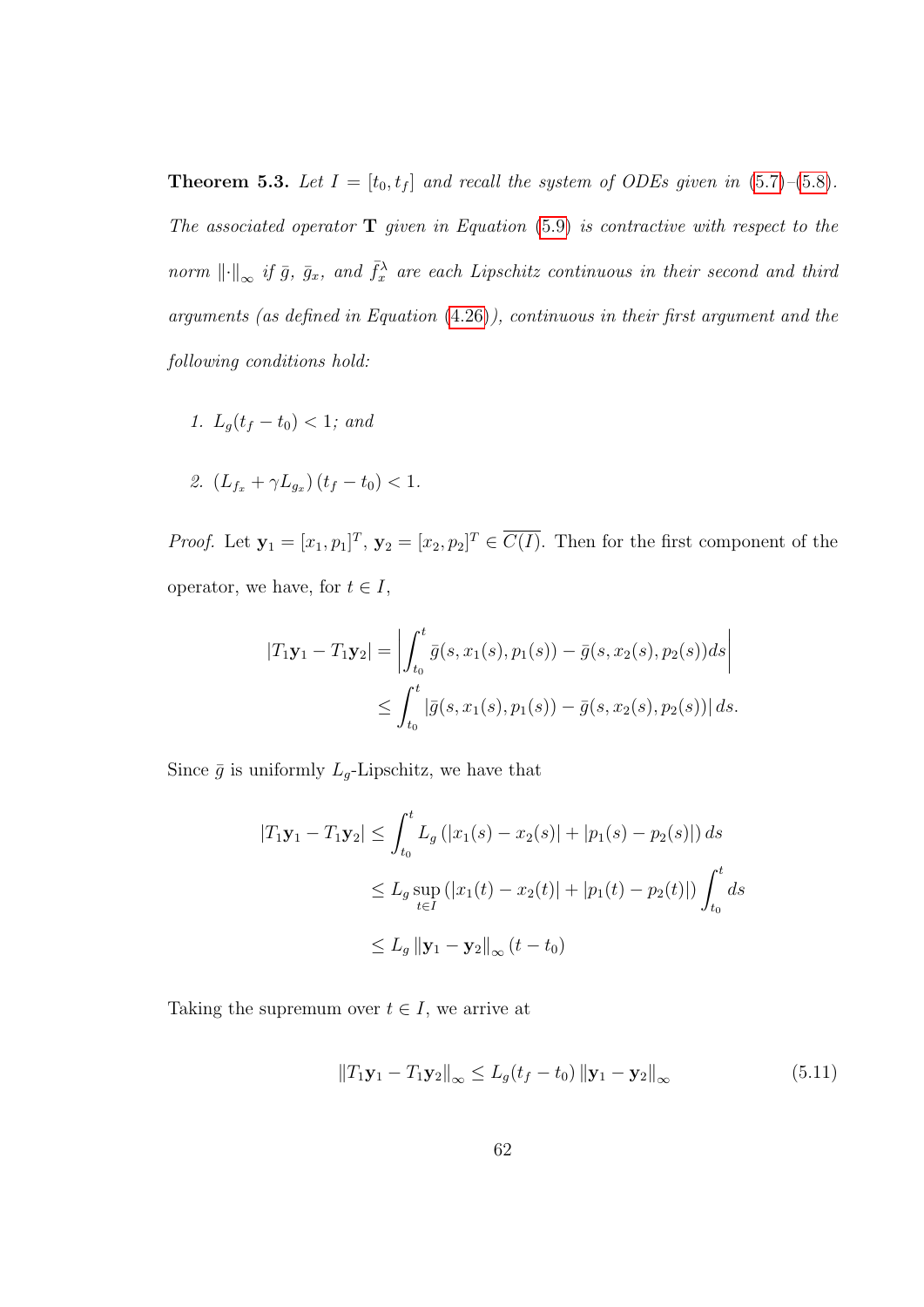Thus, under the assumption that  $L_g(t_f - t_0) < 1$ ,  $T_1$  is contractive with respect to  $\left\Vert \cdot\right\Vert _{\infty}.$ 

Similarly, for the second component of  ${\bf T}$  we have, for  $t\in I,$ 

$$
|T_2\mathbf{y}_1 - T_2\mathbf{y}_2| = \left| \int_t^{t_f} p_1(s)\bar{g}_x(x, x_1(s), p_1(s)) - \bar{f}_x^{\lambda}(s, x_1(s), p_1(s)) -p_2(s)\bar{g}_x(x, x_2(s), p_2(s)) + \bar{f}_x^{\lambda}(s, x_2(s), p_2(s))ds \right|
$$

$$
\leq \int_t^{\infty} \left| p_1(s) \bar{g}_x(x, x_1(s), p_1(s)) - \bar{f}_x^{\lambda}(s, x_1(s), p_1(s)) \right|
$$
  
-  $p_2(s) \bar{g}_x(x, x_2(s), p_2(s)) + \bar{f}_x^{\lambda}(s, x_2(s), p_2(s)) \right| ds.$ 

Applying the triangle inequality to the integrand yields

$$
|T_2\mathbf{y}_1 - T_2\mathbf{y}_2| \le \int_t^{t_f} \left[ \left| \bar{f}_x^\lambda(s, x_1(s), p_1(s)) - \bar{f}_x^\lambda(s, x_2(s), p_2(s)) \right| + |p_1(s)\bar{g}_x(x, x_1(s), p_1(s)) - p_2(s)\bar{g}_x(x, x_2(s), p_2(s))| \right] ds
$$

Since  $\bar{f}_x^{\lambda}$  is uniformly  $L_{f_x}$ -Lipschitz, we have that

$$
|T_2\mathbf{y}_1 - T_2\mathbf{y}_2| \le \int_t^{t_f} [L_{f_x}(|x_1(t) - x_2(t)| + |p_1(t) - p_2(t)|)
$$
  
+ |p\_1(s)\bar{g}\_x(x, x\_1(s), p\_1(s)) - p\_2(s)\bar{g}\_x(x, x\_2(s), p\_2(s))|] ds.

Since  $p_i \in C_{\gamma}(I)$ , we have that  $|p_i| \leq \gamma$ , for  $i = 1, 2$  and  $t \in I$ . Thus,

$$
|T_2\mathbf{y}_1 - T_2\mathbf{y}_2| \le \int_t^{t_f} [L_{f_x}(|x_1(t) - x_2(t)| + |p_1(t) - p_2(t)|) + \gamma |\bar{g}_x(x, x_1(s), p_1(s)) - \bar{g}_x(x, x_2(s), p_2(s))|] ds.
$$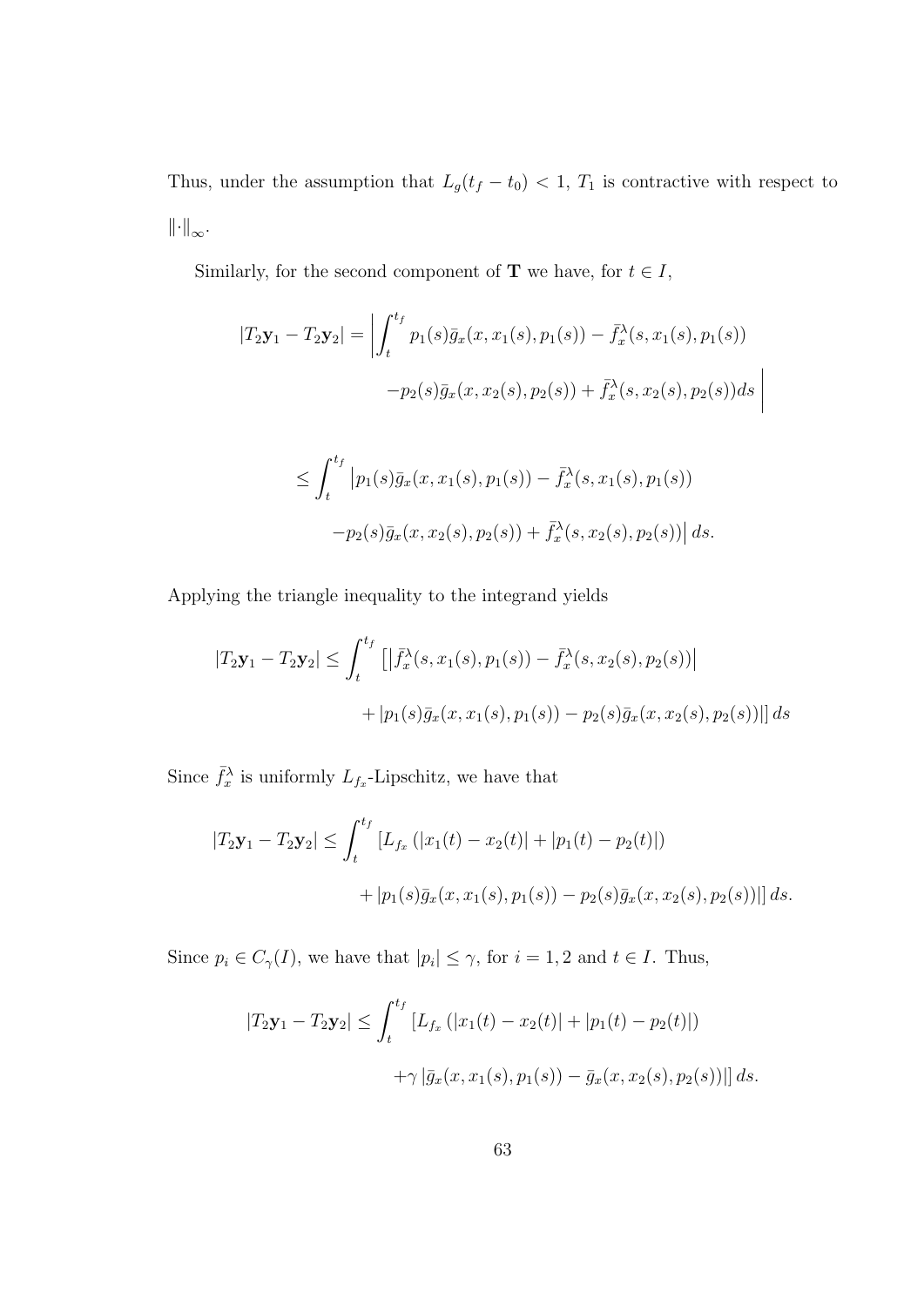Lastly, since  $\bar{g}_x$  is uniformly  $L_{g_x}$ -Lipschitz,

$$
|T_2 \mathbf{y}_1 - T_2 \mathbf{y}_2| \le \int_t^{t_f} [L_{f_x} (|x_1(t) - x_2(t)| + |p_1(t) - p_2(t)|)
$$
(5.12)  
 
$$
+ \gamma L_{g_x} (|x_1(t) - x_2(t)| + |p_1(t) - p_2(t)|)] ds
$$
  

$$
\le (L_{f_x} + \gamma L_{g_x}) \int_t^{t_f} [|x_1(s) - x_2(s)| + |p_1(s) - p_2(s)|] ds
$$
  

$$
\le (L_{f_x} + \gamma L_{g_x}) \sup_{t \in I} (|x_1(t) - x_2(t)| + |p_1(t) - p_2(t)|) \int_t^{t_f} ds
$$
  

$$
\le (L_{f_x} + \gamma L_{g_x}) ||\mathbf{y}_1 - \mathbf{y}_2||_{\infty} (t_f - t).
$$

Taking the supremum over  $t \in I$ , we arrive at

<span id="page-74-0"></span>
$$
||T_2\mathbf{y}_1 - T_2\mathbf{y}_2||_{\infty} \le (L_{f_x} + \gamma L_{g_x}) ||\mathbf{y}_1 - \mathbf{y}_2||_{\infty} (t_f - t_0).
$$
 (5.13)

Thus by [\(5.11\)](#page-72-0) and [\(5.13\)](#page-74-0), we have shown that if  $L_g(t_f - t_0) < 1$  and  $(L_{f_x} + \gamma L_{g_x})(t_f - t_0) < 1$ , then **T** is contractive with respect to  $\left\| \cdot \right\|_{\infty}$  with contraction  $\Box$ factor  $c = \max \{ L_g(t_f - t_0), (L_{f_x} + \gamma L_{g_x}) (t_f - t_0) \}.$ 

A continuity result for the fixed points of these operators similar to that for Picard operators mentioned in Chapter [2](#page-14-0) may also be established.

Remark: It may be necessary to divide the interval I into smaller subintervals to ensure that T meets the conditions to be contractive. In this case, the collage distances obtained on each subinterval,  $\Delta_i$  may be summed to obtain a collage distance over the entire interval of interest.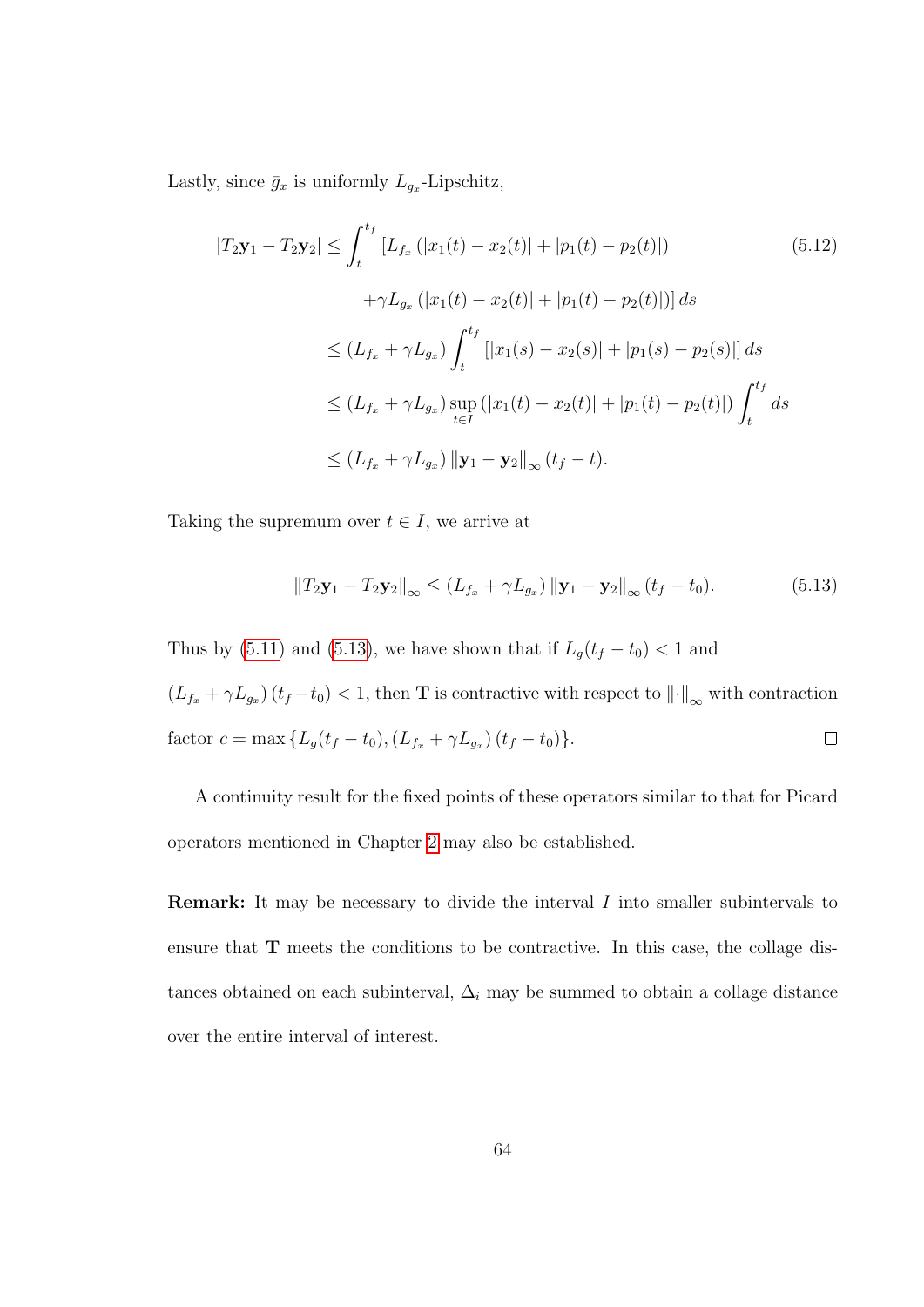### 5.2 Examples

# 5.2.1 A LQ IOCP Subject to a Single Controlled ODE and a Single Control

We now investigate a variety of scenarios all drawn from the following problem. Consider a linear control system for which the state equation is given by

<span id="page-75-3"></span>
$$
\dot{x}(t) = -x(t) + u(t). \tag{5.14}
$$

If this system is subject to the control input

<span id="page-75-1"></span>
$$
u(t) = \frac{\sinh(\sqrt{2}(t-1))}{\sqrt{2}\cosh(\sqrt{2}) + \sinh(\sqrt{2})},
$$
\n(5.15)

then this system admits the state trajectory

<span id="page-75-2"></span>
$$
x(t) = \frac{\sqrt{2}\cosh(\sqrt{2}(t-1)) - \sinh(\sqrt{2}(t-1))}{\sqrt{2}\cosh(\sqrt{2}) + \sinh(\sqrt{2})}.
$$
 (5.16)

This pair is optimal (see Chapter [4\)](#page-43-0) for the quadratic objective functional

<span id="page-75-0"></span>
$$
\sup_{u \in \mathcal{U}} \int_0^1 \frac{1}{2} x(t)^2 + \frac{1}{2} u(t)^2 dt.
$$
\n(5.17)

We use this fact for comparative purposes in the following analysis. We denote the integrand of Equation [\(5.17\)](#page-75-0) by  $f_{true}(t, x(t), u(t))$ .

Suppose that we wish to solve the inverse optimal control problem of identifying a performance index,

<span id="page-75-4"></span>
$$
\int_{t_0}^{t_f} f^{\lambda}(t, x(t), u(t))dt,
$$
\n(5.18)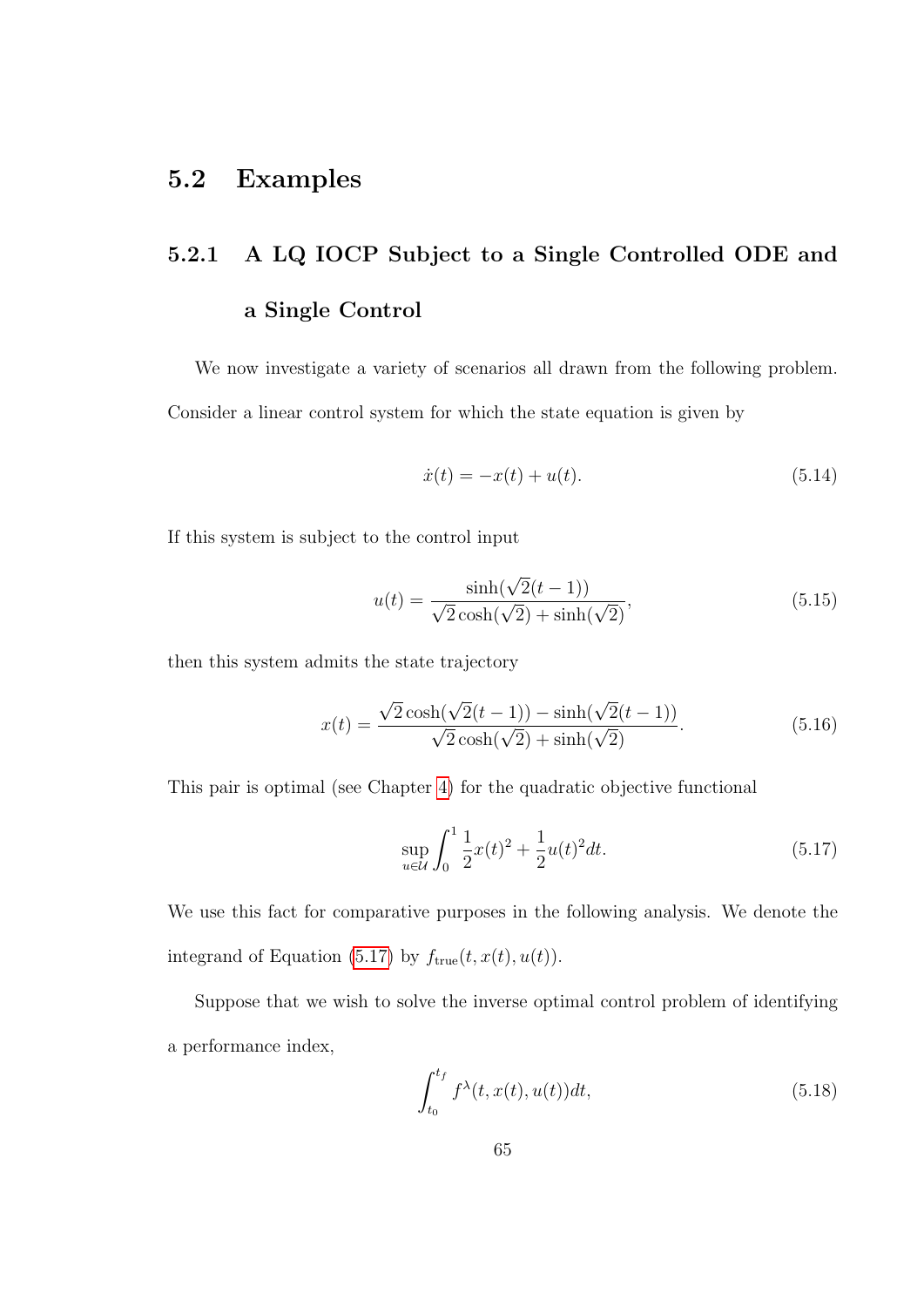that is optimized by  $(5.15)$ – $(5.16)$ . We select a form for  $f^{\lambda}(t, x(t), u(t))$  dependent on the vector of unknown parameters  $\lambda$  and apply the Collage Method as outlined in Section [5.1.](#page-67-0)

Recall that the IOCP starts with only a given control  $u_{target}$  and associated state  $x_{target}$ . These target functions are obtained by sampling from the known control  $(5.15)$  and state  $(5.16)$  at N equidistant points in I and to simulate observation error, normally distributed noise of amplitude  $\epsilon$  is added to the data. The resulting datasets for the state and control have  $M_x = 2$  and  $M_u = 3$  degree polynomials respectively fit to them via least squares.

There is a practical problem that we must address. The collage distance  $\Delta$ , which we wish to minimize, depends on the known control and state, the parameters that define  $f^{\lambda}$ , and also the adjoint  $p(t)$ . In practice, we cannot directly observe the adjoint  $p(t)$  as it is a mathematical construct. We address this issue by rearranging the optimality condition in Equation [\(5.6\)](#page-68-0) to express  $p(t)$  in terms of the known control and state and the parameters  $\lambda$ :

$$
p(t) = \frac{f_u^{\lambda}(t, x_{target}(t), u_{target}(t))}{g_u(t, x_{target}(t), u_{target}(t))}.
$$
\n(5.19)

Thus, if  $g_u \neq 0$ , which we can check a priori, we may replace all instances of  $p(t)$  in the collage distance with this equivalent quantity.

We apply the Collage-Based Approach to this problem by considering a variety of scenarios. To showcase the performance of the method, we report the parameters recovered and the collage distance. We omit the approximations error here as it will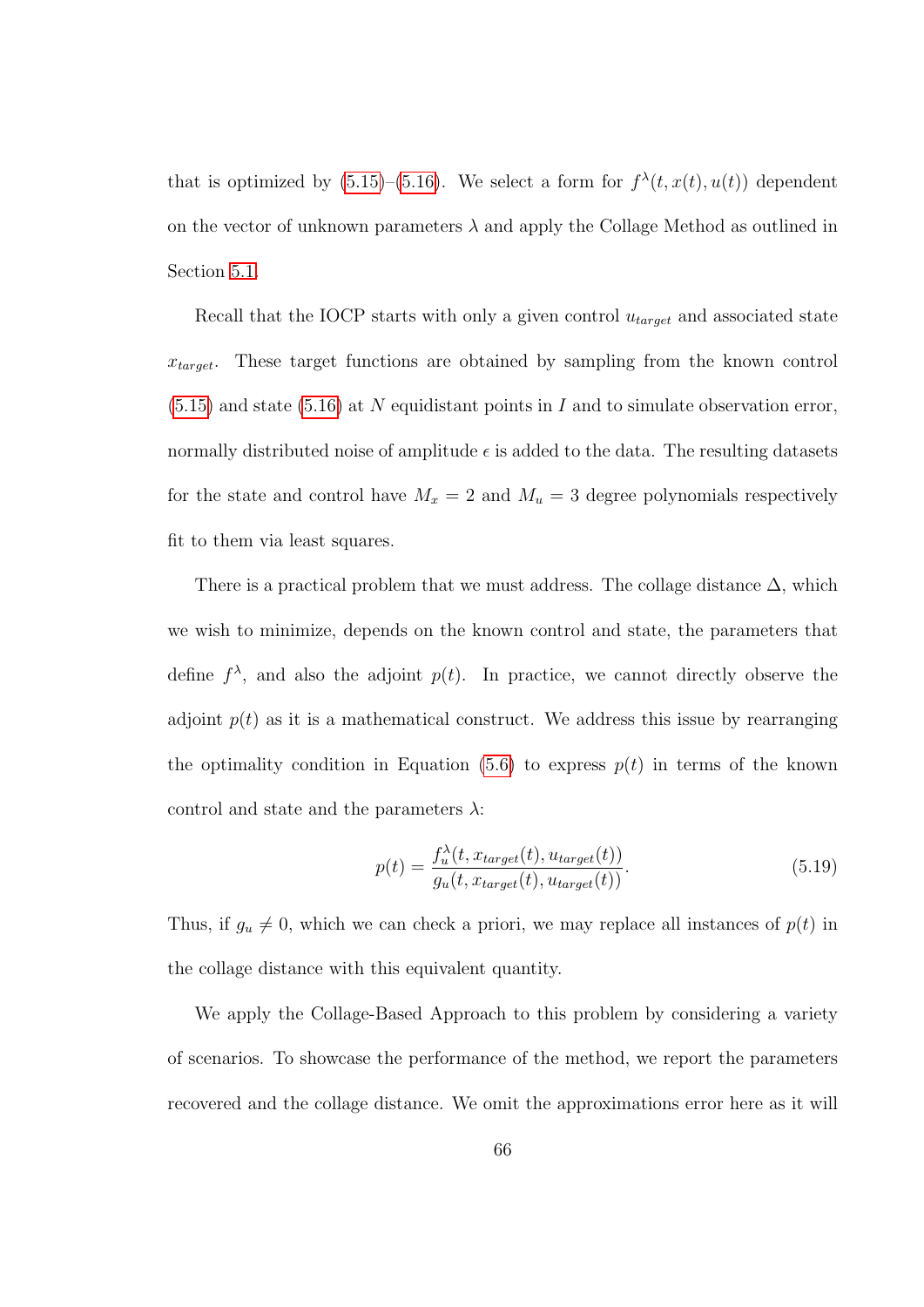remain the same from trial to trial as the state equation [\(5.14\)](#page-75-3) does not contain any parameters.

**Example 5.1.** First we consider the case where the form of the unknown function  $f^{\lambda}$ matches the exact form of the true objective:  $f^{\lambda}(t, x, u) = \lambda_0 x^2 + \lambda_1 u^2$ . These results are presented in Table [5.1.](#page-77-0)

| $\epsilon$ | N   | $\lambda_0$ | $\lambda_1$ | $\Delta^2$             |
|------------|-----|-------------|-------------|------------------------|
| 0          | 10  | 0.4993      | 0.4995      | $2.257 \times 10^{-5}$ |
|            | 25  | 0.4997      | 0.4999      | $1.972 \times 10^{-5}$ |
|            | 50  | 0.4998      | 0.5000      | $1.919 \times 10^{-5}$ |
|            | 100 | 0.4999      | 0.5001      | $1.903 \times 10^{-5}$ |
| 0.01       | 10  | 0.4998      | 0.4985      | $2.292 \times 10^{-4}$ |
|            | 25  | 0.5004      | 0.4995      | $2.096 \times 10^{-4}$ |
|            | 50  | 0.5002      | 0.5001      | $2.016 \times 10^{-4}$ |
|            | 100 | 0.5007      | 0.4996      | $2.276 \times 10^{-4}$ |
| 0.05       | 10  | 0.5022      | 0.4945      | $5.404 \times 10^{-3}$ |
|            | 25  | 0.5034      | 0.4979      | $4.922 \times 10^{-3}$ |
|            | 50  | 0.5017      | 0.5004      | $4.657 \times 10^{-3}$ |
|            | 100 | 0.5041      | 0.4978      | $5.270 \times 10^{-3}$ |
| 0.1        | 10  | 0.5051      | 0.4895      | $2.166 \times 10^{-2}$ |
|            | 25  | 0.5072      | 0.4959      | $1.971 \times 10^{-2}$ |
|            | 50  | 0.5036      | 0.5007      | $1.861 \times 10^{-2}$ |
|            | 100 | 0.5083      | 0.4954      | $2.046 \times 10^{-2}$ |

<span id="page-77-0"></span>Table 5.1: Parameters recovered by the Inverse Optimal Control Collage Method for the optimal control problem given by  $(5.15)$ – $(5.16)$ ,  $(5.18)$  for  $f^{\lambda}(t, x, u) = \lambda_0 x^2 + \lambda_1 u^2$ . For comparison, the exact values are  $\lambda_0^{\text{true}} = 0.5$  and  $\lambda_1^{\text{true}} = 0.5$ .

Recovery of the parameters is robust, remaining within 0.0105 or 2.1% of the exact values even with error of amplitude  $\epsilon = 0.1$ .

With this "ideal" scenario producing strong results, we now investigate the performance of the method when we include extraneous terms in  $f^{\lambda}$  not present in  $f_{true}$ .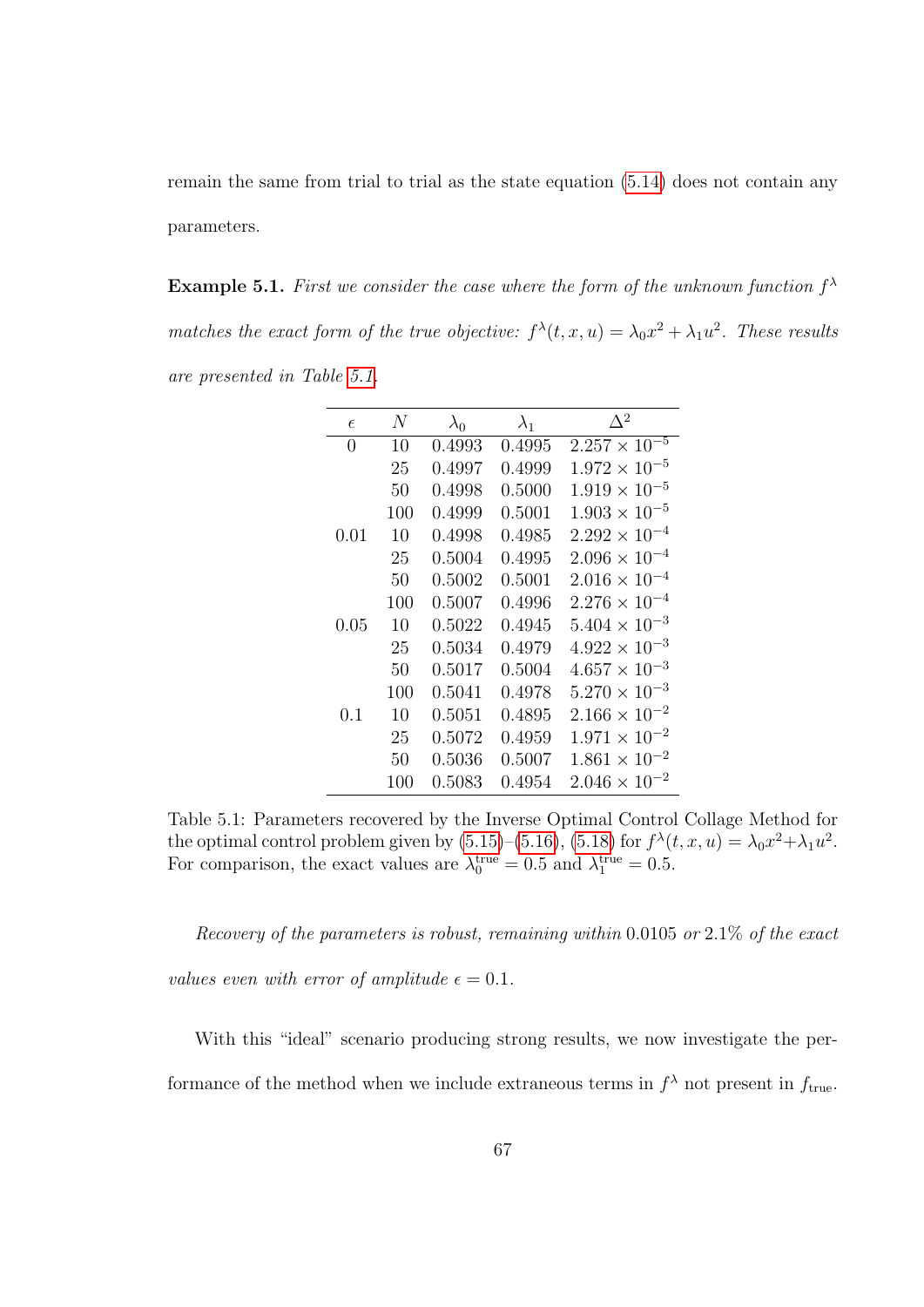**Example 5.2.** Next we consider several forms of  $f^{\lambda}$  containing extraneous terms. Tables [5.2–](#page-78-0)[5.4](#page-79-0) contain the results for trials with a single additional polynomial term present in  $f^{\lambda}$ . In each of these scenarios, values the Collage Method recovers for the extraneous parameter  $\lambda_1$  appear to approach 0 as the number of sample points increases, while the parameters  $\lambda_0$  and  $\lambda_2$  remain close to the expected value of 0.5.

| $N_{-}$ | $\lambda_0$ | $\lambda_1$ | $\lambda_2$ | $\Delta^2$                                                   |
|---------|-------------|-------------|-------------|--------------------------------------------------------------|
|         |             |             |             | 10 $0.4912$ $0.0105$ $0.5010$ $2.231 \times 10^{-5}$         |
|         |             |             |             | 25 0.4929 0.0087 0.5011 $1.954 \times 10^{-5}$               |
|         |             |             |             | 50  0.4936  0.0081  0.5011 $1.903 \times 10^{-5}$            |
|         |             |             |             | 100  0.4939  0.0078  0.5012  1.889 $\times$ 10 <sup>-5</sup> |

<span id="page-78-0"></span>Table 5.2: Parameters recovered by the Inverse Optimal Control Collage Method for the optimal control problem given by  $(5.15)$ – $(5.16)$ ,  $(5.18)$  for  $f^{\lambda}(t, x, u) = \lambda_0 x^2 +$  $\lambda_1 x + \lambda_2 u^2$ . For comparison, the exact values are  $\lambda_0^{\text{true}} = 0.5$ ,  $\lambda_1^{\text{true}} = 0$  and  $\lambda_2^{\text{true}} = 0.5$ .

| $N_{-}$ | $\lambda_0$ | $\lambda_1$ | $\lambda_2$ | $\Lambda^2$                                                |
|---------|-------------|-------------|-------------|------------------------------------------------------------|
|         |             |             |             | 10 $0.4942 -0.0172$ $0.4772$ $2.256 \times 10^{-5}$        |
|         |             |             |             | 25 0.4957 -0.0136 0.4823 $1.972 \times 10^{-5}$            |
|         |             |             |             | $50$ 0.4962 -0.0123 0.4841 1.919 $\times$ 10 <sup>-5</sup> |
|         |             |             |             | 100  0.4965  -0.0116  0.4850 $1.902 \times 10^{-5}$        |

Table 5.3: Parameters recovered by the Inverse Optimal Control Collage Method for the optimal control problem given by  $(5.15)$ – $(5.16)$ ,  $(5.18)$  for  $f^{\lambda}(t, x, u) = \lambda_0 x^2 +$  $\lambda_1 x u + \lambda_2 u^2$ . For comparison, the exact values are  $\lambda_0^{\text{true}} = 0.5$ ,  $\lambda_1^{\text{true}} = 0$  and  $\lambda_2^{\text{true}} =$ 0.5.

**Example 5.3.** Extending, we select forms for  $f^{\lambda}$  with multiple extraneous polynomial terms. We include two particular choices of  $f^{\lambda}$ ; we first consider  $f^{\lambda}(t, x, u) = \lambda_0 x^2 +$  $\lambda_1 x^3 + \lambda_2 u^3 + \lambda_3 x + \lambda_4 u^2$ , expecting that the recovered values for the three additional parameters  $\lambda_1, \lambda_2$ , and  $\lambda_3$  will be small. These results are found in Table [5.5,](#page-79-1) and while the recovered parameters appear, at least superficially, to define a nearby problem, only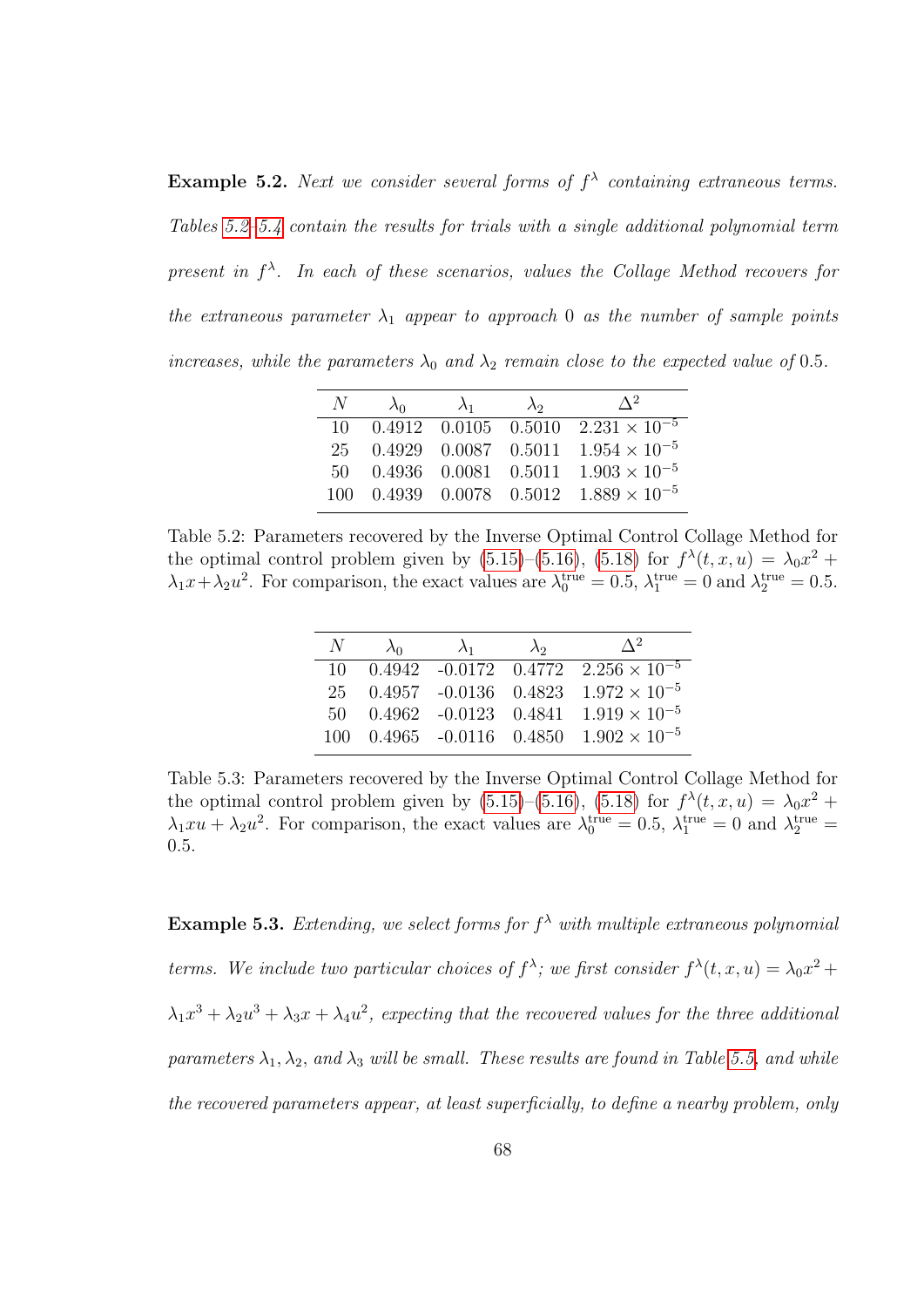| N    | $\lambda_0$ | $\lambda_1$ | $\lambda$ <sup>2</sup> | $\Lambda^2$                                             |
|------|-------------|-------------|------------------------|---------------------------------------------------------|
| 10   |             |             |                        | $0.4997$ -0.0136 0.4934 2.233 $\times$ 10 <sup>-5</sup> |
| 25   |             |             |                        | $0.5000 -0.0112 - 0.4948 - 1.956 \times 10^{-5}$        |
| 50.  |             |             |                        | $0.5001 - 0.0104 - 0.4953 - 1.905 \times 10^{-5}$       |
| 100. |             |             |                        | $0.5002$ -0.0099 0.4956 1.890 $\times$ 10 <sup>-5</sup> |

<span id="page-79-0"></span>Table 5.4: Parameters recovered by the Inverse Optimal Control Collage Method for the optimal control problem given by  $(5.15)$ – $(5.16)$ ,  $(5.18)$  for  $f^{\lambda}(t, x, u) = \lambda_0 x^2 +$  $\lambda_1 u^3 + \lambda_2 u^2$ . For comparison, the exact values are  $\lambda_0^{\text{true}} = 0.5$ ,  $\lambda_1^{\text{true}} = 0$  and  $\lambda_2^{\text{true}} = 0.5$ .

 $\lambda_3$  appears to be approaching zero as the number of sample points increases. In an effort to improve the results and reduce error, the same scenario was considered but with higher degree polynomial approximations for  $x_{target}$  and  $u_{target}$  of degree  $M_x =$  $M_u = 4$ . This illustrates that the quality of the approximation of the system and control data become more significant as we attempt to identify more unknown values. As Table [5.6](#page-80-0) shows, with this configuration of the collage method, we now recover parameters close to their expected values, even with as few as  $N = 10$  sample points, and these parameters appear to approach their expected values as the number of sample points increases.

| $N = \lambda_0$ | $\lambda_1$ | $\lambda_2$ | $\lambda_2$ | $\lambda_{4}$ |                                                                                  |
|-----------------|-------------|-------------|-------------|---------------|----------------------------------------------------------------------------------|
|                 |             |             |             |               | 10  0.5865  -0.1357  0.2407  0.0641  0.6394  2.229 $\times$ $\overline{10^{-5}}$ |
|                 |             |             |             |               | 25 0.5923 -0.1401 0.2454 0.0625 0.6422 $1.952 \times 10^{-5}$                    |
|                 |             |             |             |               | $50$ $0.5945$ $-0.1417$ $0.2473$ $0.0620$ $0.6433$ $6.433 \times 10^{-5}$        |
|                 |             |             |             |               | $100$ $0.5956$ $-0.1426$ $0.2482$ $0.0617$ $0.6439$ $1.887 \times 10^{-5}$       |

<span id="page-79-1"></span>Table 5.5: Parameters recovered by the Inverse Optimal Control Collage Method with polynomial approximations of degree  $M_x = 2$  and  $M_u = 3$  for the optimal control problem given by [\(5.15\)](#page-75-1)–[\(5.16\)](#page-75-2), [\(5.18\)](#page-75-4) for  $f^{\lambda}(t, x, u) = \lambda_0 x^2 + \lambda_1 x^3 + \lambda_2 u^3 + \lambda_3 x + \lambda_4 u^2$ . For comparison, the exact values are  $\lambda_0^{\text{true}} = 0.5$ ,  $\lambda_1^{\text{true}} = \lambda_2^{\text{true}} = \lambda_3^{\text{true}} = 0$  and  $\lambda_4^{\text{true}} = 0.5.$ 

However, for some choices of  $f^{\lambda}$ , improving the quality of the approximation still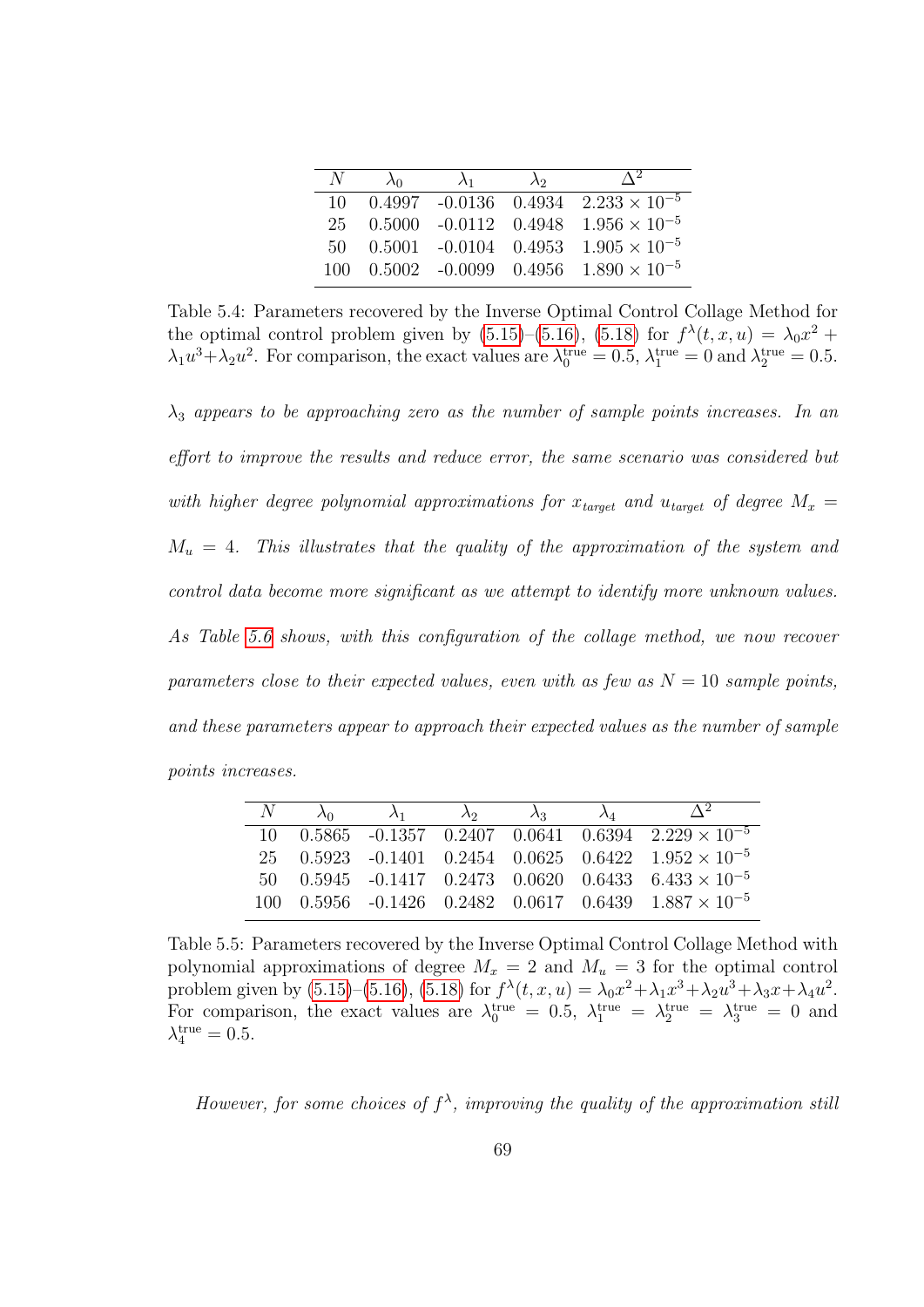| N |  | $\lambda_0$ $\lambda_1$ $\lambda_2$ $\lambda_3$ $\lambda_4$ |  | $\Delta^2$                                                                                  |
|---|--|-------------------------------------------------------------|--|---------------------------------------------------------------------------------------------|
|   |  |                                                             |  | $10\quad 0.4900\quad 0.0125\quad -0.0197\quad -0.0034\quad 0.4886\quad 1.322\times 10^{-9}$ |
|   |  |                                                             |  | $25$ 0.4932 0.0087 -0.0141 -0.0026 0.4919 1.043 × 10 <sup>-9</sup>                          |
|   |  |                                                             |  | $50$ $0.4947$ $0.0069$ $-0.0114$ $-0.0022$ $0.4934$ $7.182 \times 10^{-11}$                 |
|   |  |                                                             |  | 100  0.4956  0.0059  -0.0098  -0.0020  0.4943 $9.493 \times 10^{-10}$                       |

<span id="page-80-0"></span>Table 5.6: Parameters recovered by the Inverse Optimal Control Collage Method with polynomial approximations of degree  $M_x = M_u = 4$  for the optimal control problem given by [\(5.15\)](#page-75-1)–[\(5.16\)](#page-75-2), [\(5.18\)](#page-75-4) for  $f^{\lambda}(t, x, u) = \lambda_0 x^2 + \lambda_1 x^3 + \lambda_2 u^3 + \lambda_3 x + \lambda_4 u^2$ . For comparison, the exact values are  $\lambda_0^{\text{true}} = 0.5$ ,  $\lambda_1^{\text{true}} = \lambda_2^{\text{true}} = \lambda_3^{\text{true}} = 0$  and  $\lambda_4^{\text{true}} = 0.5$ .

does not yield a parameter set corresponding to the expected objective function. Table [5.7](#page-81-0) contains the parameters recovered for  $f^{\lambda}(t, x, u) = \lambda_0 x^2 + \lambda_1 x + \lambda_2 u + \lambda_3 u^2$ , again using  $M_x = 2$  and  $M_u = 3$  degree polynomial approximations. For this choice of objective function, the minimizing parameter values for the collage distance are quite clear, as there is little change for increasing values of  $N$ . Increasing the degree of the approximating polynomials, and even using the true state and control functions in the collage method yield similar results.

The consistency of the results in Table [5.7](#page-81-0) suggest that the recovered objective function may also be optimized by the state  $(5.16)$  and control  $(5.15)$ . This possibility from a practical viewpoint is one that can not be discounted, and since Pontryagin's Maximum Principle is only a necessary condition, one must verify that an objective recovered in this way does in fact admit the given data as a solution when subject to the known state dynamics, described by the state equation.

So far, we have only considered extraneous terms that are polynomial. The next example demonstrates that there is potential for the method to handle other classes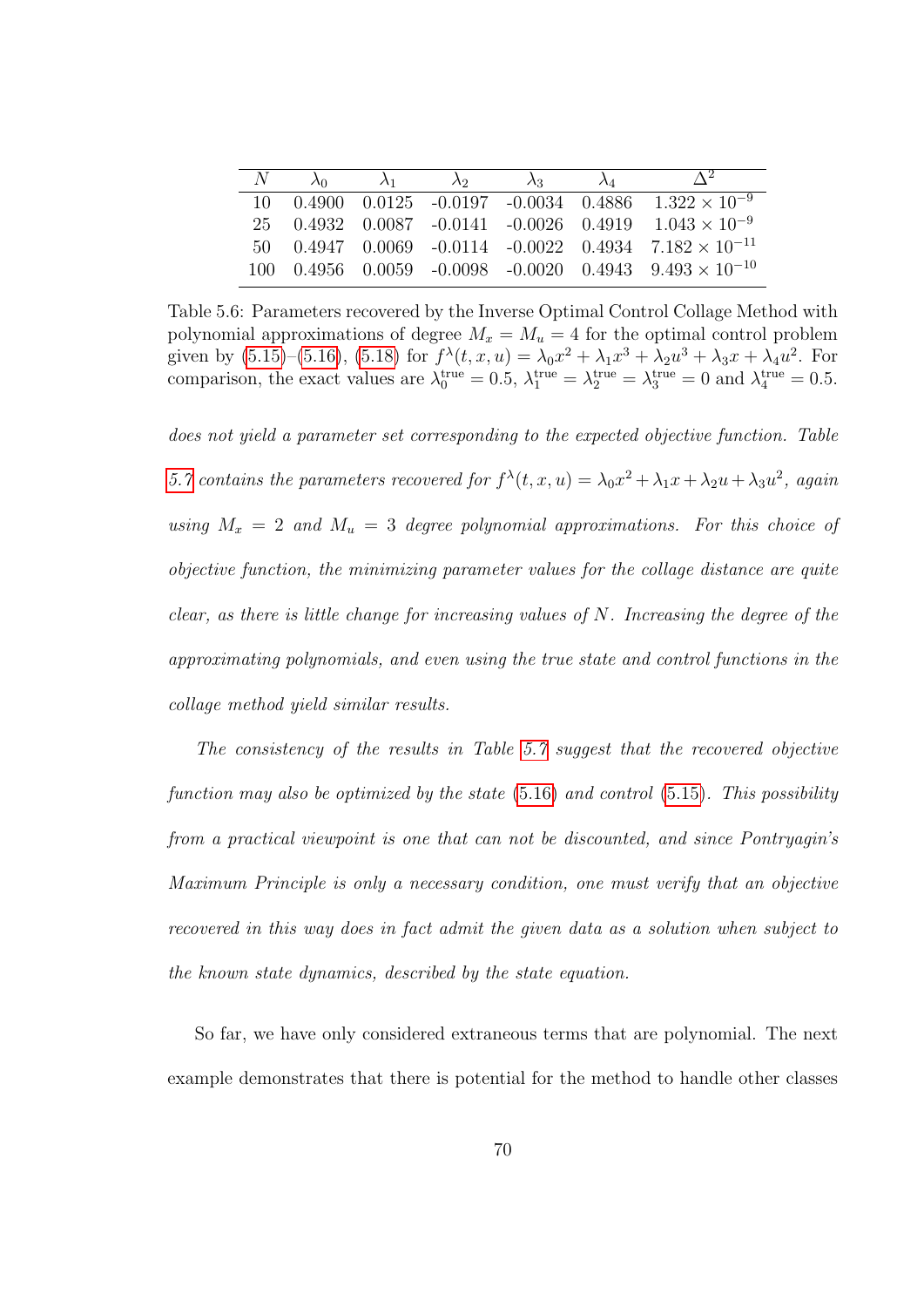| N |                                                                                                                      | $\lambda_1$ | $\lambda_2$ | $\Delta^2$ |
|---|----------------------------------------------------------------------------------------------------------------------|-------------|-------------|------------|
|   | $10\quad 7.8242 \times 10^{-24}$ $0.3858$ $-0.3858$ $7.9802 \times 10^{-24}$ $2.229 \times 10^{-5}$                  |             |             |            |
|   | $25 \quad 6.9540 \times 10^{-24} \quad 0.3858 \quad 0.3858 \quad 7.0687 \times 10^{-24} \quad 1.952 \times 10^{-5}$  |             |             |            |
|   | $50 \quad 2.1511 \times 10^{-23} \quad 0.3858 \quad -0.3858 \quad 2.1840 \times 10^{-23} \quad 1.901 \times 10^{-5}$ |             |             |            |
|   | $100 \quad 1.3676 \times 10^{-23} \quad 0.3858 \quad 0.3858 \quad 1.3876 \times 10^{-23} \quad 1.887 \times 10^{-5}$ |             |             |            |

<span id="page-81-0"></span>Table 5.7: Parameters recovered by the Inverse Optimal Control Collage Method for the optimal control problem given by  $(5.15)$ – $(5.16)$ ,  $(5.18)$  for  $f^{\lambda}(t, x, u) = \lambda_0 x^2 +$  $\lambda_1 x + \lambda_2 u + \lambda_3 u^2$ . For comparison, the exact values are  $\lambda_0^{\text{true}} = 0.5$ ,  $\lambda_1^{\text{true}} = \lambda_2^{\text{true}} = 0$ and  $\lambda_3^{\text{true}} = 0.5$ .

of functions as well.

**Example 5.4.** In this trial, we use an objective function of the form  $f^{\lambda}(t, x, u) =$  $\lambda_0 x^2 + \lambda_1 e^x + \lambda_2 u + \lambda_3 u^2$  is implemented. The results are found in Table [5.8.](#page-81-1) For this choice of  $f^{\lambda}$ , the collage method identifies values for the extraneous term parameters that appear to tend towards zero, and the parameters that match the true objective function appear to tend toward their true values. As expected, improving the approximations used for the state and control also resulted in the recovery of parameters closer to the expected values. Improvement was also found by increasing the degree of polynomial approximations from  $M_x = 2, M_u = 3$ .

| $N_{-}$ | $\lambda_0$ | $\lambda_1$ | $\lambda_2$ | $\lambda_2$ | $\Delta^2$                                                        |
|---------|-------------|-------------|-------------|-------------|-------------------------------------------------------------------|
|         |             |             |             |             | $10$ 0.4411 0.0333 -0.0157 0.4802 2.230 $\times$ 10 <sup>-5</sup> |
|         |             |             |             |             | 25 0.4448 0.0310 -0.0156 0.4804 $1.954 \times 10^{-5}$            |
|         |             |             |             |             | 50 0.4463 0.0302 -0.0156 0.4805 $1.903 \times 10^{-5}$            |
|         |             |             |             |             | $100$ $0.4471$ $0.0297$ $-0.0156$ $0.4806$ $1.889 \times 10^{-5}$ |

<span id="page-81-1"></span>Table 5.8: Parameters recovered by the Inverse Optimal Control Collage Method for the optimal control problem given by  $(5.15)$ – $(5.16)$ ,  $(5.18)$  for  $f^{\lambda}(t, x, u) = \lambda_0 x^2 +$  $\lambda_1 e^x + \lambda_2 u + \lambda_3 u^2$ . For comparison, the exact values are  $\lambda_0^{\text{true}} = 0.5$ ,  $\lambda_1^{\text{true}} = \lambda_2^{\text{true}} = 0$ and  $\lambda_3^{\text{true}} = 0.5$ .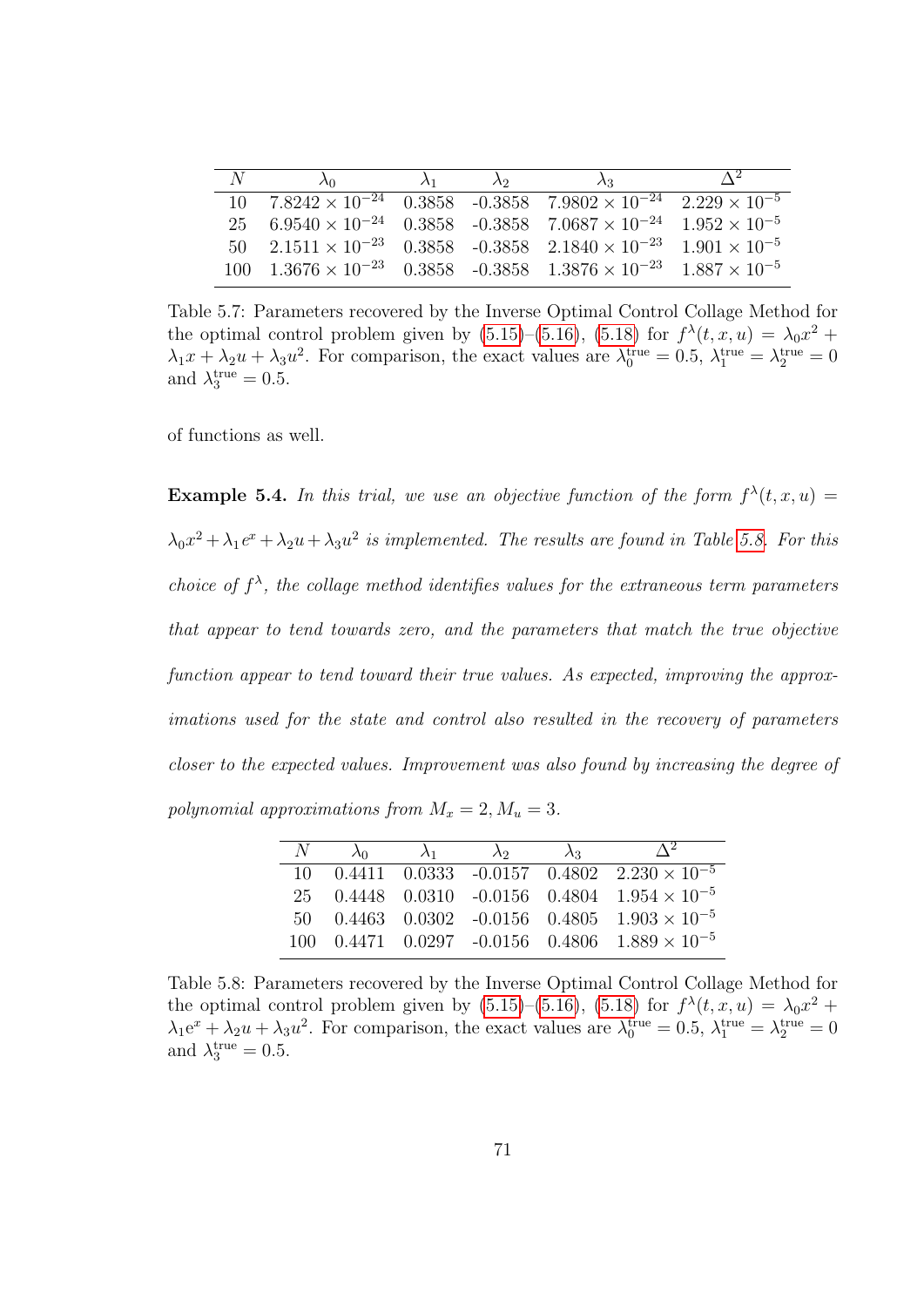We now turn to a variation of the inverse problem studied so far in this Section. To this point, it has been assumed that the structure of the system is known through the state equation, but we now discard this assumption, seeking unknown parameters not only in the objective function, but also in the state equation.

**Example 5.5.** Consider again  $f^{\lambda}(t, x, u) = \lambda_0 x^2 + \lambda_1 u^2$ , and also a parameterized form of the state equation,  $g^{\lambda}(t,x,u) = \lambda_2 x + \lambda_3 u$ . We proceed in the same way as for the prequel examples. Results are presented in Table [5.9.](#page-83-0) The approximation error is included for the state in this case. The true state found in Equation [\(5.16\)](#page-75-2) is denoted by  $x_{true}$  and the state found by solving the state equation using the recovered parameters in denoted by  $x_{\text{collapse}}$ .

The effect of added noise is much more significant when compared to only recovering the unknown objective function in Example [5.1.](#page-26-0) Furthermore, a greater quantity of data is required before recovering parameters within a similar deviation from the exact values that was obtained for only unknowns in the objective. We include  $N = 1000$ sample points in Table [5.9](#page-83-0) for noise levels of  $\epsilon = 0$  and  $\epsilon = 0.01$  to illustrate this. Beyond this level of noise, there are significant differences between recovered and true values of the parameters.

Example 5.6. We complete our analysis of this example problem by including the results obtained when, rather than sampling from the true state and control functions, the sample data is drawn from a numerical solution of the forward problem, obtained via the Forward Backward Sweep Method. The purpose of this example is to illus-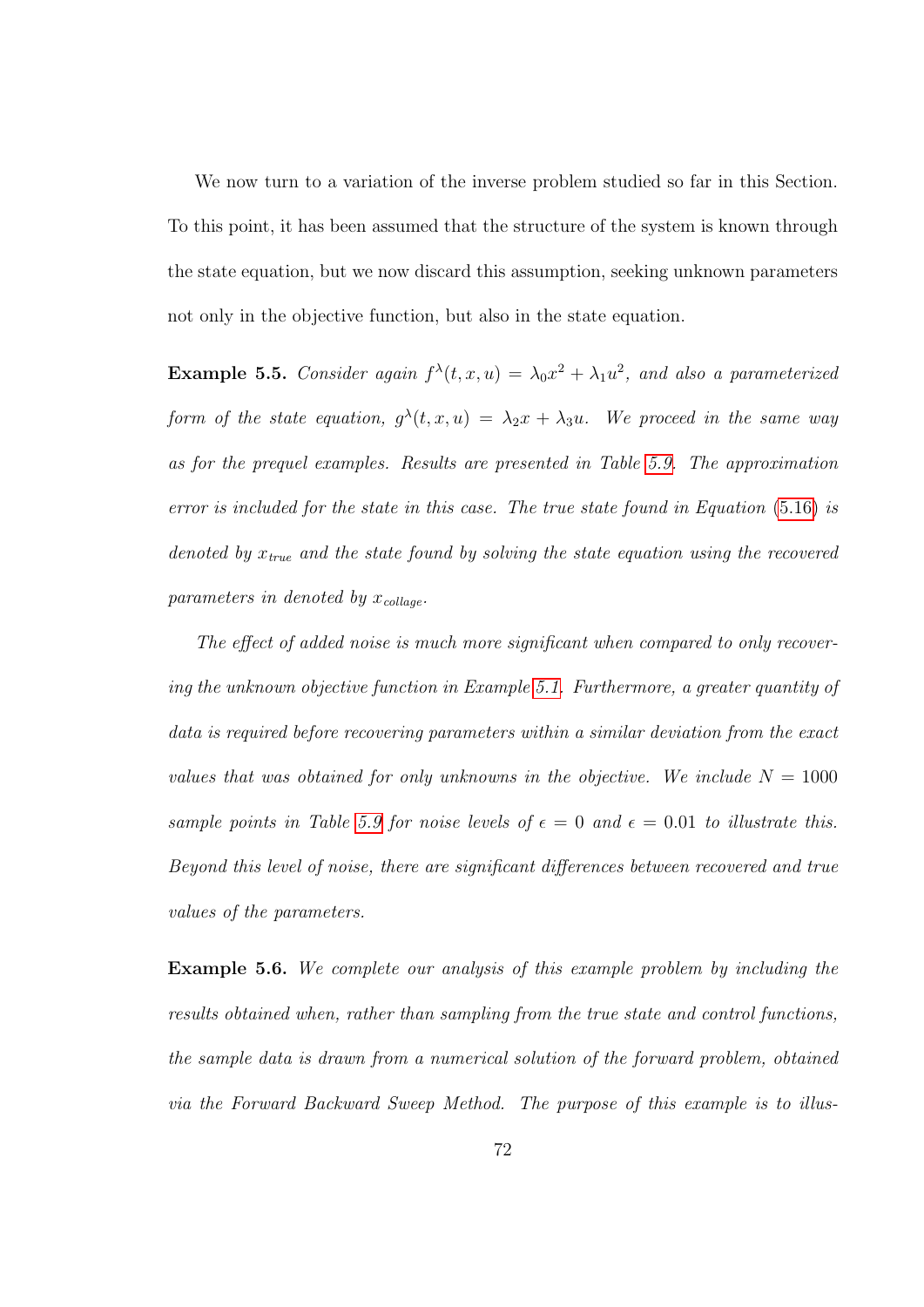| $\epsilon$     | $\boldsymbol{N}$ | $\lambda_0$ | $\lambda_1$ | $\lambda_2$ | $\lambda_3$ | $  x_{\text{true}} - x_{\text{collapse}}  $ | $\Delta^2$             |
|----------------|------------------|-------------|-------------|-------------|-------------|---------------------------------------------|------------------------|
| $\overline{0}$ | 10               | 0.5110      | 0.3966      | $-1.0698$   | 0.7924      | $6.298 \times 10^{-3}$                      | $1.994 \times 10^{-5}$ |
|                | 25               | 0.5058      | 0.4461      | $-1.0364$   | 0.8915      | $7.289 \times 10^{-3}$                      | $1.900 \times 10^{-5}$ |
|                | 50               | 0.5039      | 0.4645      | $-1.0240$   | 0.9283      | $7.724 \times 10^{-3}$                      | $1.887 \times 10^{-5}$ |
|                | 100              | 0.5028      | 0.4741      | $-1.0175$   | 0.9475      | $7.962 \times 10^{-3}$                      | $1.885 \times 10^{-5}$ |
|                | 1000             | 0.5019      | 0.4830      | $-1.0115$   | 0.9653      | $8.187 \times 10^{-3}$                      | $1.887 \times 10^{-5}$ |
| 0.01           | 10               | 0.4986      | 0.5668      | $-0.9925$   | 1.1732      | $1.656 \times 10^{-2}$                      | $2.587 \times 10^{-5}$ |
|                | 25               | 0.4816      | 0.7152      | $-0.8881$   | 1.4366      | $1.774 \times 10^{-2}$                      | $3.323 \times 10^{-5}$ |
|                | 50               | 0.4880      | 0.6566      | $-0.9276$   | 1.3158      | $1.929 \times 10^{-2}$                      | $4.223 \times 10^{-5}$ |
|                | 100              | 0.4836      | 0.7025      | $-0.8985$   | 1.4102      | $1.907 \times 10^{-2}$                      | $3.729 \times 10^{-5}$ |
|                | 1000             | 0.4870      | 0.6597      | $-0.9235$   | 1.3219      | $1.951 \times 10^{-2}$                      | $4.249 \times 10^{-5}$ |
| 0.05           | 10               | 0.4448      | 1.2710      | $-0.6545$   | 2.5962      | $7.067 \times 10^{-2}$                      | $2.521 \times 10^{-4}$ |
|                | 25               | 0.3850      | 1.7713      | $-0.2853$   | 3.6329      | $7.544 \times 10^{-2}$                      | $3.886 \times 10^{-4}$ |
|                | 50               | 0.4233      | 1.4282      | $-0.5303$   | 2.8958      | $7.870 \times 10^{-2}$                      | $5.901 \times 10^{-4}$ |
|                | 100              | 0.4049      | 1.6168      | $-0.4038$   | 3.3051      | $7.836 \times 10^{-2}$                      | $4.343 \times 10^{-4}$ |
| 0.1            | 10               | 0.3672      | 2.2190      | $-0.1570$   | 4.6266      | 0.1490                                      | $1.006 \times 10^{-3}$ |
|                | 25               | 0.2652      | 3.0436      | 0.4874      | 6.4042      | 0.1821                                      | $1.544 \times 10^{-3}$ |
|                | 50               | 0.3398      | 2.3974      | $-0.0071$   | 4.9392      | 0.1749                                      | $2.277 \times 10^{-3}$ |
|                | 100              | 0.3017      | 2.7624      | 0.2594      | 5.7767      | 0.1780                                      | $1.677 \times 10^{-3}$ |

<span id="page-83-0"></span>Table 5.9: Parameters recovered by the Inverse Optimal Control Collage Method for the optimal control problem given by [\(5.15\)](#page-75-1)–[\(5.16\)](#page-75-2), [\(5.18\)](#page-75-4) for  $f^{\lambda}(t, x, u) = \lambda_0 x^2 + \lambda_1 u^2$ and for  $g^{\lambda}(t, x, u) = \lambda_2 x + \lambda_3 u$ . For comparison, the exact values are  $\lambda_0^{\text{true}} = 0.5$ ,  $\lambda_1^{\text{true}} = 0.5, \lambda_2^{\text{true}} = -1$  and  $\lambda_3^{\text{true}} = 1$ . The  $L^2(I)$  norm is used to calculate the error in the states.

trate the effectiveness of the Collage-Based Approach to IOCPs, even when additional uncertainty is introduced. An N-element partition of the time interval  $[0,1]$  is used along with a combined relative error tolerance of  $\delta = 0.001$ .

Comparing Tables [5.1](#page-77-0) and [5.10,](#page-84-0) we see that this added error introduced by the Forward Backward Sweep method does not prevent the Collage Method from identifying the underlying objective. We see very similar results between this scenario and sampling directly from the true state and control functions.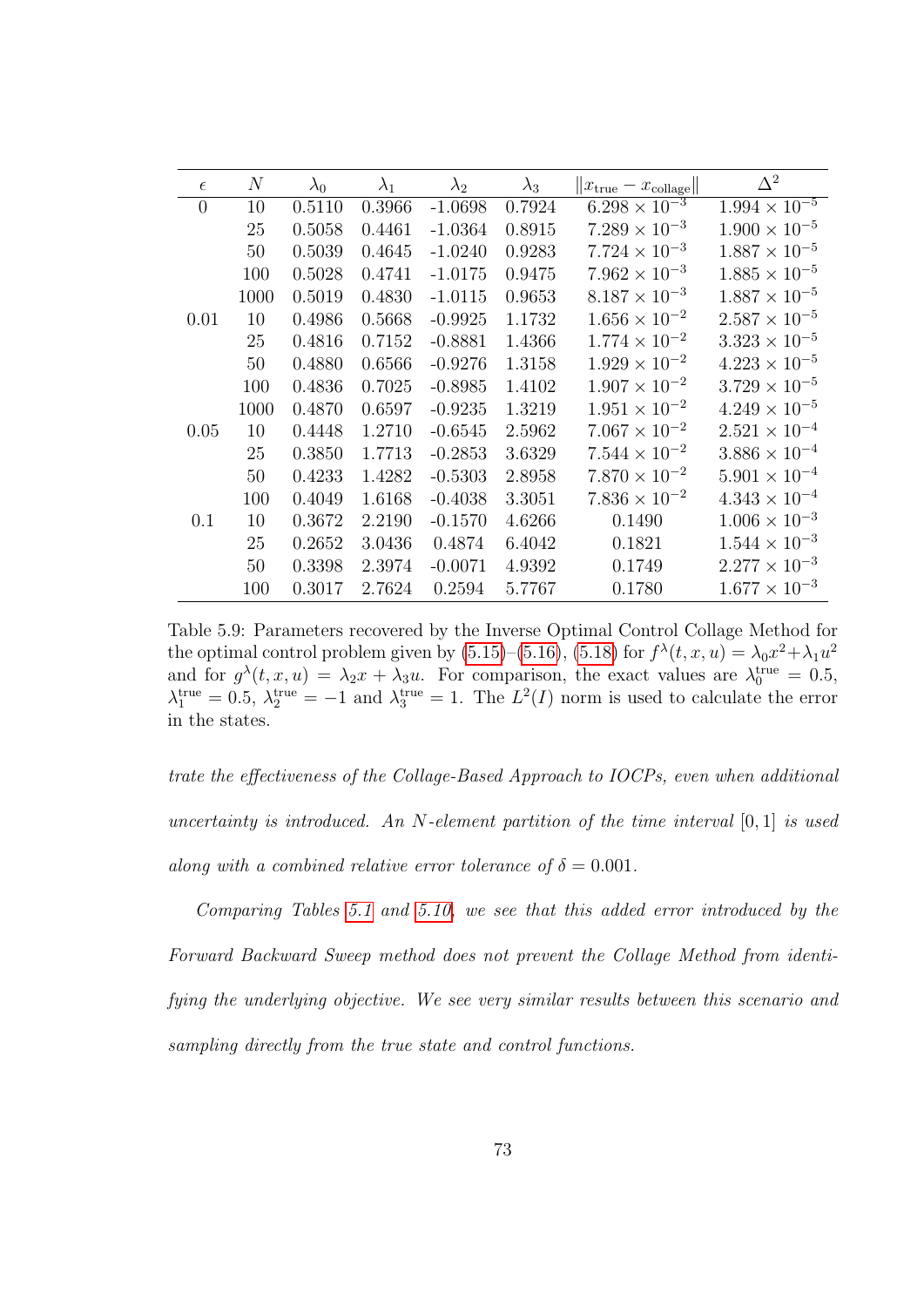| $\epsilon$ | N   | $\lambda_0$ | $\lambda_1$ | $\Delta^2$             |
|------------|-----|-------------|-------------|------------------------|
| 0          | 10  | 0.5000      | 0.4994      | $2.340 \times 10^{-5}$ |
|            | 25  | 0.4998      | 0.4999      | $1.980 \times 10^{-5}$ |
|            | 50  | 0.4998      | 0.5000      | $1.921 \times 10^{-5}$ |
|            | 100 | 0.4999      | 0.5001      | $1.903 \times 10^{-5}$ |
| 0.01       | 10  | 0.5004      | 0.4985      | $2.326 \times 10^{-4}$ |
|            | 25  | 0.5005      | 0.4995      | $2.193 \times 10^{-4}$ |
|            | 50  | 0.5002      | 0.5001      | $2.003 \times 10^{-4}$ |
|            | 100 | 0.5007      | 0.4996      | $2.319 \times 10^{-4}$ |
| 0.05       | 10  | 0.5018      | 0.4949      | $5.323 \times 10^{-3}$ |
|            | 25  | 0.5033      | 0.4979      | $5.112 \times 10^{-3}$ |
|            | 50  | 0.5017      | 0.5004      | $4.602 \times 10^{-3}$ |
|            | 100 | 0.5040      | 0.4978      | $2.700 \times 10^{-3}$ |
| 0.1        | 10  | 0.5036      | 0.4903      | $2.126 \times 10^{-2}$ |
|            | 25  | 0.5069      | 0.4959      | $2.044 \times 10^{-2}$ |
|            | 50  | 0.5036      | 0.5008      | $1.838 \times 10^{-2}$ |
|            | 100 | 0.5082      | 0.4955      | $2.135 \times 10^{-2}$ |

<span id="page-84-0"></span>Table 5.10: Parameters recovered by the Inverse Optimal Control Collage Method for the optimal control problem given by  $(5.15)$ – $(5.16)$ ,  $(5.18)$  for  $f^{\lambda}(t, x, u) = \lambda_0 x^2 + \lambda_1 u^2$ . The state and control functions were obtained by a Forward Backward Sweep scheme. For comparison, the exact values are  $\lambda_0^{\text{true}} = 0.5$  and  $\lambda_1^{\text{true}} = 0.5$ .

#### 5.2.2 A LQ IOCP Subject to a System of Two Controlled

#### ODEs and Two Controls

We now explore an extension of the theory presented in Section [5.1](#page-67-0) to handle an IOCP with a system of state equations and multiple controls. This extension is not presented here in full; the required modifications to Theorems [5.2](#page-18-0) and [5.3](#page-21-0) follow naturally for a state  $\mathbf{x} \in \mathbb{R}^n$  and control  $\mathbf{u} \in \mathbb{R}^m$ , and details regarding Pontryagin's Maximum Principle for systems may be found in [\[3\]](#page-92-0). We are considering optimal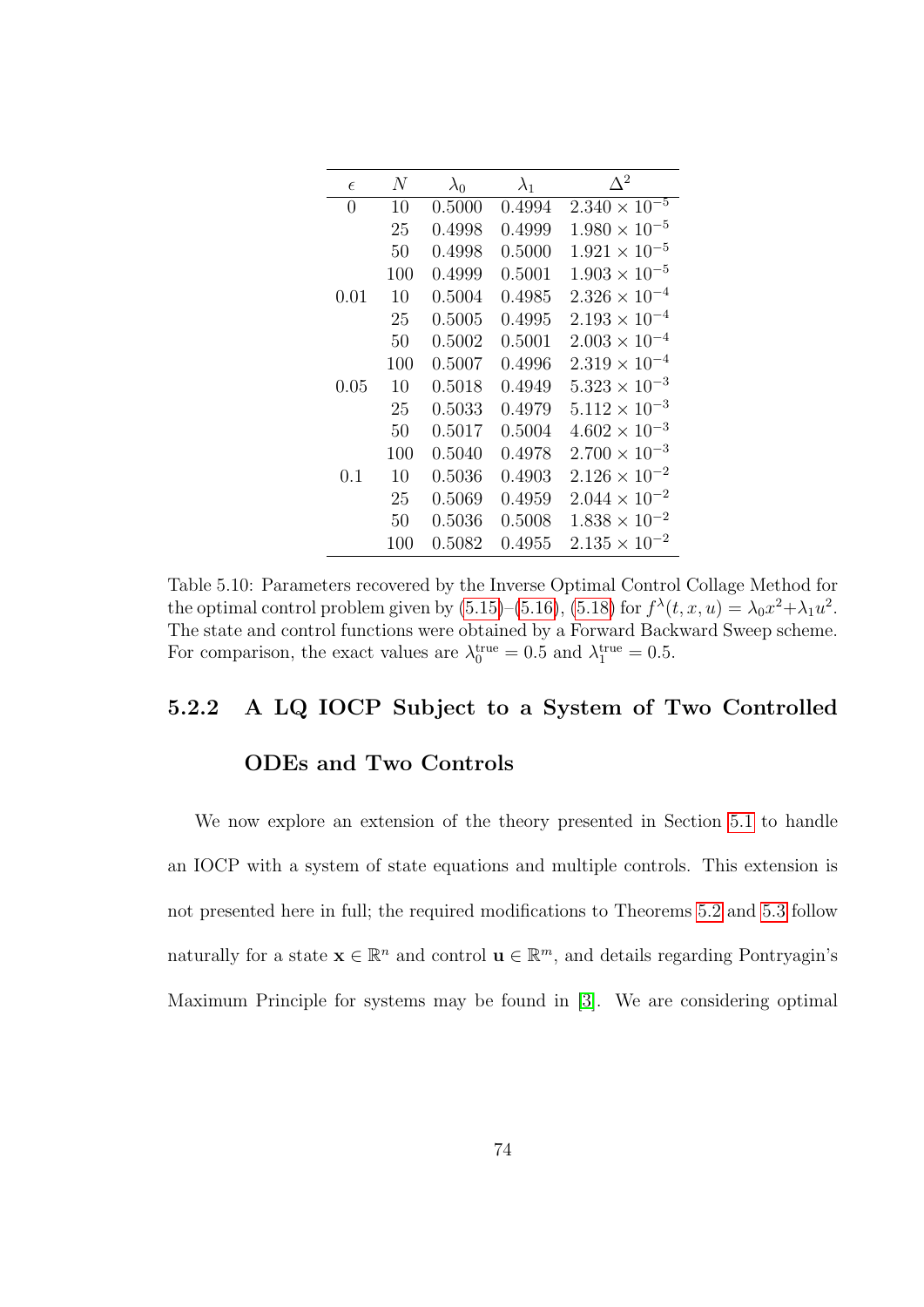control problems of the form

$$
\sup_{\mathbf{u}\in\mathcal{U}}\int_{t_0}^{t_f}f(t,\mathbf{x}(t),\mathbf{u}(t))dt
$$

subject to the controlled system

$$
\dot{\mathbf{x}}(t) = \mathbf{g}(t, \mathbf{x}(t), \mathbf{u}(t)),
$$
  

$$
\mathbf{x}(t_0) = \mathbf{x}_0.
$$

The key relation needed to solve the inverse problem using the Collage Method was obtained from the optimality condition [\(5.6\)](#page-68-0). In the system setting, this condition is given by

<span id="page-85-0"></span>
$$
\mathbf{g}_{\mathbf{u}}^{*}(t, \mathbf{x}, \mathbf{u})\mathbf{p}(t) + f_{\mathbf{u}}(t, \mathbf{x}, \mathbf{u}) = 0, \qquad (5.20)
$$

where  $\mathbf{g}_{\mathbf{u}}^*$  is the adjoint of the Jacobian matrix of  $\mathbf{g}$  with respect to **u** and  $f_{\mathbf{u}}$  is the gradient vector of  $f$  with respect to **u**. Equation [\(5.20\)](#page-85-0) cannot, in general, be solved for **p**. However, for  $m = n$ , if  $\mathbf{g}_{\mathbf{u}}^*(t, \mathbf{x}, \mathbf{u})$  is invertible, we may write

$$
\mathbf{p}(t) = -(\mathbf{g}_{\mathbf{u}}^*(t, \mathbf{x}, \mathbf{u}))^{-1} f_{\mathbf{u}}(t, \mathbf{x}, \mathbf{u}).
$$

This invertibility condition on  $\mathbf{g}_{\mathbf{u}}^*$  is the natural extension of the condition  $g_u \neq 0$  in the  $n = m = 1$  case.

We complete our demonstration of the Collage-Based Approach to solving IOCPs with the following example, where the state and control both belong to  $\mathbb{R}^2$ .

Example 5.7. Consider an OC problem governed by the linear state system

<span id="page-85-1"></span>
$$
\dot{\mathbf{x}}(t) = A\mathbf{x}(t) + B\mathbf{u}(t). \tag{5.21}
$$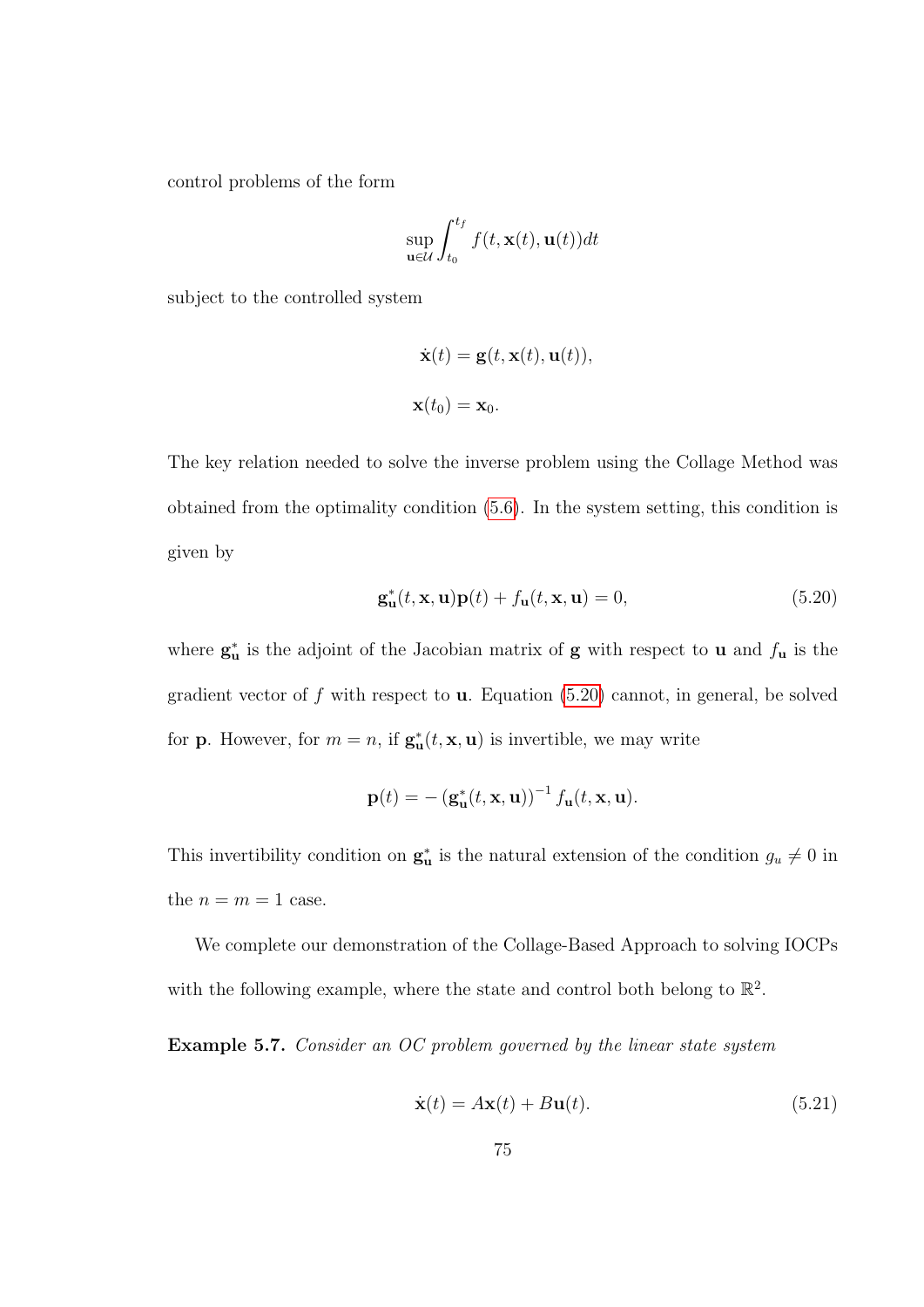The matrices A and B are given as

<span id="page-86-0"></span>
$$
A = \begin{bmatrix} 1 & 1 \\ 1 & 1 \\ 1 & 1 \end{bmatrix}, \qquad B = \begin{bmatrix} 2 & 0 \\ 0 & 1 \end{bmatrix}.
$$

This problem admits the following solution (obtained algebraically using Maple 21 and expressed only approximately for brevity),

$$
x_1(t) = -0.0500e^{t}(53.6647\cos(2.4495t)t - 112.5998305\sin(2.4495t)t
$$

$$
-20.0000\cos(2.4495t) + 72.6937\sin(2.4495t))
$$
(5.22)

$$
x_2(t) = -0.1000e^t(-9.9999\cos(2.4495t) + 45.9687\cos(2.4495t)t
$$

<span id="page-86-1"></span>
$$
-49.4516\sin(2.4495t) + 21.9085\sin(2.4495t)t)
$$
\n(5.23)

$$
u_1(t) = 0.0311e^t(140.7318\sin(2.4495t)t + 295.2847\cos(2.4495t)t
$$

<span id="page-86-2"></span>
$$
-28.3386\sin(2.4495t) - 202.1245\cos(2.4495t))
$$
\n(5.24)

$$
u_2(t) = -0.0078e^t(344.7212\cos(2.4495t)t - 723.2969\sin(2.4495t)t
$$
  

$$
-837.1555\cos(2.4495t) + 129.1992\sin(2.4495t)),
$$
 (5.25)

when the quadratic objective functional is given by

<span id="page-86-4"></span><span id="page-86-3"></span>
$$
\sup_{u \in U} \int_0^1 3x_1^2(t) + 2x_2^2(t) + u_1^2(t) + u_2^2(t)dt.
$$
\n(5.26)

As we did in the previous section, we attempt to solve the IOCP of identifying the function  $f^{\lambda}(t, \mathbf{x}, \mathbf{u})$  that defines an unknown objective function,

<span id="page-86-5"></span>
$$
\int_0^1 f^{\lambda}(t, \mathbf{x}, \mathbf{u}) dt,
$$
\n(5.27)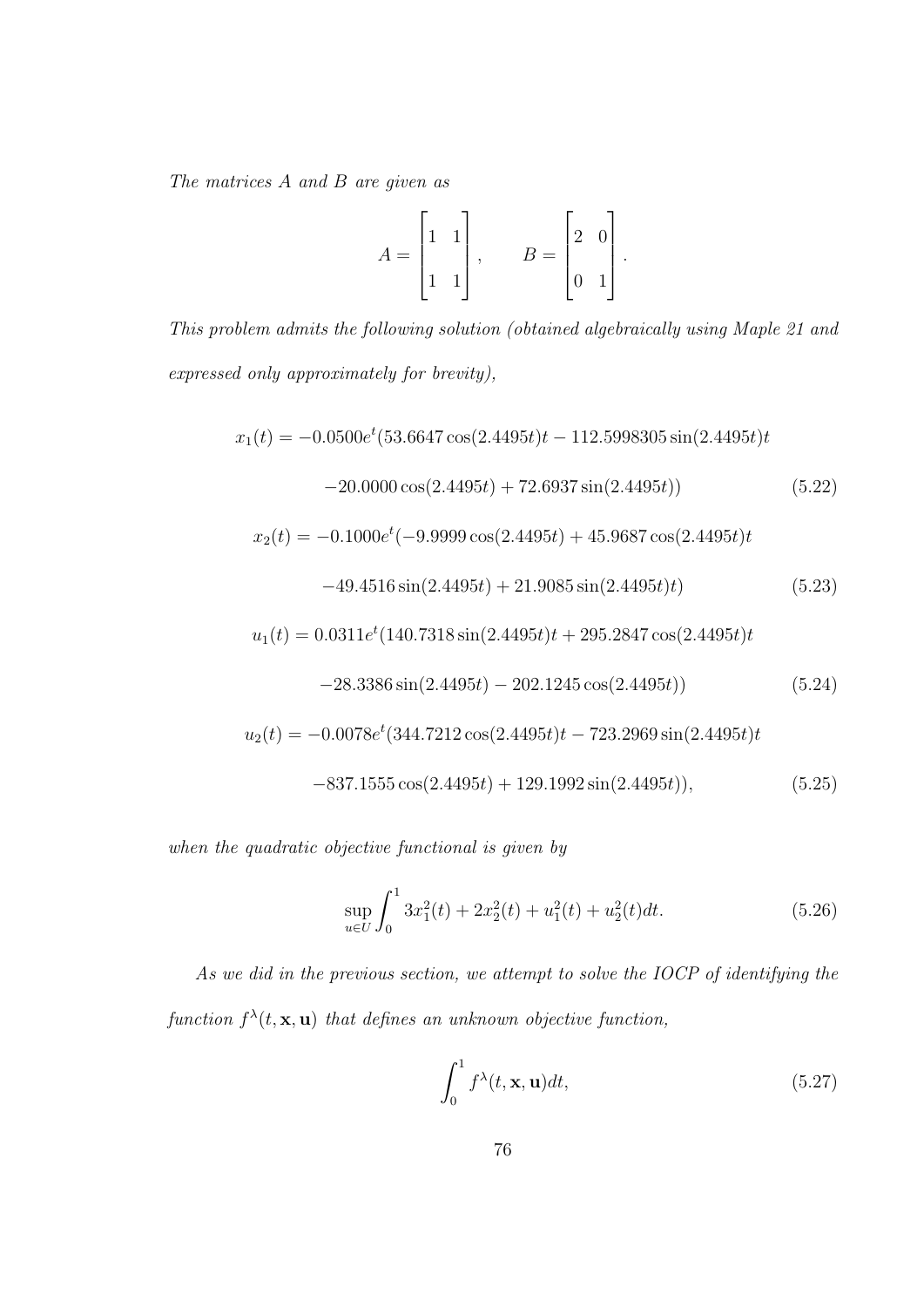which when subject to the state system  $(5.21)$ , will admit the given state  $(5.22)$ – $(5.23)$ and control  $(5.24)$ – $(5.25)$  data as a solution. The given solutions are sampled at N equidistant points and fourth-degree polynomials are fit to the data via a least squares procedure to simulate observation. We use the true objective [\(5.26\)](#page-86-4) for comparison with the results of the Collage Method applied to the IOCP.

The form of the unknown objective that we focus on is

$$
f^{\lambda}(t, \mathbf{x}, \mathbf{u}) = \lambda_0 x_1^2 + \lambda_1 x_1 x_2 + \lambda_2 x_2^2 + \lambda_3 u_1^2 + \lambda_4 u_1 u_2 + \lambda_5 u_2^2.
$$

A minimizing set of parameters for the collage distance could not be obtained for this full set of unknowns, and further exploration is necessary. Instead, we provided one out of the six unknown parameters and were able to effectively recover the remainder in the four cases where the supplied parameter corresponded to one of the nonzero parameters in the true objective [\(5.26\)](#page-86-4). These results are presented in Tables [5.11–](#page-88-0) [5.14.](#page-88-1) In each case, the parameter which was provided is indicated and the remaining five are labelled as  $\lambda_0 - \lambda_4$ . Each recovered parameter was driven closer to its expected value as the number of sample points N was increased. The squared collage distances are also consistent across each choice of  $f^{\lambda}$ .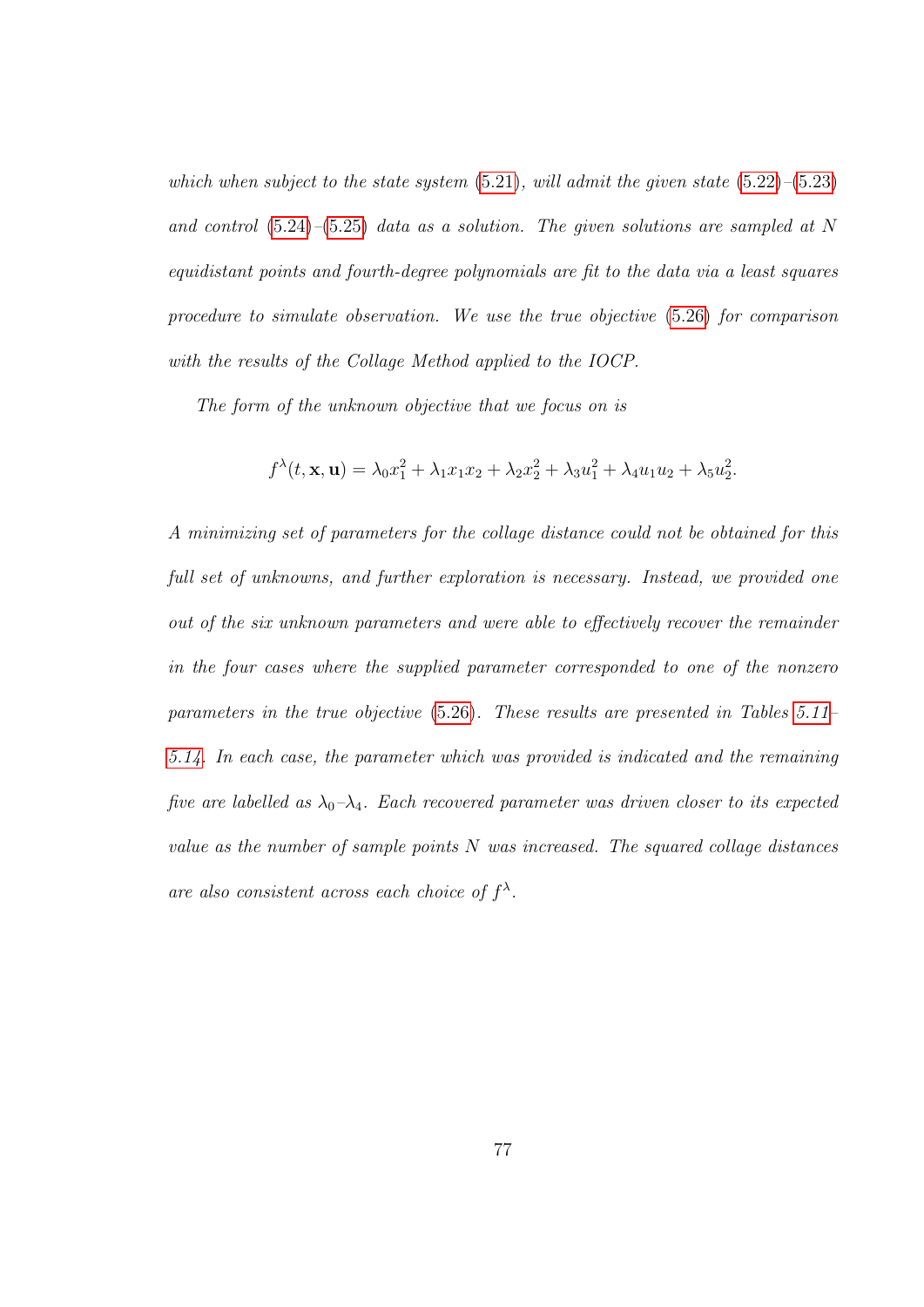| N |                                                                                                                               | $\lambda_1$ $\lambda_2$ | $\lambda_A$ |  |
|---|-------------------------------------------------------------------------------------------------------------------------------|-------------------------|-------------|--|
|   | $10\quad 3.154 \times 10^{-2}$ $2.0374$ $1.0055$ $5.236 \times 10^{-3}$ $1.0201$ $2.097 \times 10^{-3}$                       |                         |             |  |
|   | $25 \quad 1.934 \times 10^{-2} \quad 2.0231 \quad 1.0036 \quad 3.235 \times 10^{-3} \quad 1.0125 \quad 1.572 \times 10^{-3}$  |                         |             |  |
|   | $50 \quad 1.305 \times 10^{-2} \quad 2.0157 \quad 1.0026 \quad 2.203 \times 10^{-3} \quad 1.0085 \quad 1.446 \times 10^{-3}$  |                         |             |  |
|   | $100 \quad 9.393 \times 10^{-3} \quad 2.0114 \quad 1.0020 \quad 1.603 \times 10^{-3} \quad 1.0062 \quad 1.409 \times 10^{-3}$ |                         |             |  |

<span id="page-88-0"></span>Table 5.11: Parameters recovered by the Inverse Optimal Control Collage Method for the optimal control problem given by  $(5.24)$ – $(5.25)$ ,  $(5.27)$  for  $f^{\lambda}(t, \mathbf{x}, \mathbf{u}) = q_{11}x_1^2 +$  $\lambda_0 x_1 x_2 + \lambda_1 x_2^2 + \lambda_2 u_1^2 + \lambda_3 u_1 u_2 + \lambda_4 u_2^2$ . For comparison, the exact values are  $\lambda_0 =$  $0, \lambda_1 = 2, \lambda_2 = 1, \lambda_3 = 0, \lambda_4 = 1.$ 

|  | $N \lambda_0 \lambda_1 \lambda_2$                                                                                        | $\lambda_3$ | $\lambda_{\scriptscriptstyle{A}}$ | $\Delta^2$ |
|--|--------------------------------------------------------------------------------------------------------------------------|-------------|-----------------------------------|------------|
|  | $10\quad 2.9057\quad 5.167 \times 10^{-2} \quad 0.9791\quad 8.622 \times 10^{-3} \quad 1.0027\quad 2.022 \times 10^{-3}$ |             |                                   |            |
|  | $25\quad 2.9355\quad 3.505\times 10^{-2} \quad 0.9860\quad 5.878\times 10^{-3} \quad 1.0019\quad 1.535\times 10^{-3}$    |             |                                   |            |
|  | 50 2.9485 $2.776 \times 10^{-2}$ 0.9891 $4.679 \times 10^{-3}$ 1.0016 $1.420 \times 10^{-3}$                             |             |                                   |            |
|  | $100\quad 2.9555\quad 2.386\times 10^{-2} \quad 0.9907\quad 4.038\times 10^{-3} \quad 1.0014\quad 1.388\times 10^{-3}$   |             |                                   |            |

Table 5.12: Parameters recovered by the Inverse Optimal Control Collage Method for the optimal control problem given by  $(5.24)$ – $(5.25)$ ,  $(5.27)$  for  $f^{\lambda}(t, \mathbf{x}, \mathbf{u}) = \lambda_0 x_1^2 +$  $\lambda_1 x_1 x_2 + q_{22} x_2^2 + \lambda_2 u_1^2 + \lambda_3 u_1 u_2 + \lambda_4 u_2^2$ . For comparison, the exact values are  $\lambda_0 =$  $3, \lambda_1 = 0, \lambda_2 = 1, \lambda_3 = 0, \lambda_4 = 1.$ 

| $N \lambda_0$ | $\lambda_2$ |                                                                                                                            |  |
|---------------|-------------|----------------------------------------------------------------------------------------------------------------------------|--|
|               |             | $10\quad 2.9772\quad 3.981 \times 10^{-2} \quad 2.0327 \quad 6.610 \times 10^{-3} \quad 1.0183 \quad 2.077 \times 10^{-3}$ |  |
|               |             | 2.5 2.9842 2.566 $\times$ 10 <sup>-2</sup> 2.0206 4.284 $\times$ 10 <sup>-3</sup> 1.0117 1.562 $\times$ 10 <sup>-3</sup>   |  |
|               |             | 50 2.9877 $1.891 \times 10^{-2}$ 2.0150 $3.177 \times 10^{-3}$ 1.0085 $1.439 \times 10^{-3}$                               |  |
|               |             | $100\quad 2.9897\quad 1.513 \times 10^{-2} \quad 2.0118\quad 2.556 \times 10^{-3} \quad 1.0068\quad 1.403 \times 10^{-3}$  |  |

Table 5.13: Parameters recovered by the Inverse Optimal Control Collage Method for the optimal control problem given by  $(5.24)$ – $(5.25)$ ,  $(5.27)$  for  $f^{\lambda}(t, \mathbf{x}, \mathbf{u}) = \lambda_0 x_1^2 +$  $\lambda_1 x_1 x_2 + \lambda_2 x_2^2 + r_{11} u_1^2 + \lambda_3 u_1 u_2 + \lambda_4 u_2^2$ . For comparison, the exact values are  $\lambda_0 =$  $3, \lambda_1 = 0, \lambda_2 = 2, \lambda_3 = 0, \lambda_4 = 1.$ 

| N | $\lambda_0$ | $\lambda_1$                                                                                                              | $\lambda_2$ $\lambda_3$ |  |  |
|---|-------------|--------------------------------------------------------------------------------------------------------------------------|-------------------------|--|--|
|   |             | $10\quad 2.8937\quad 5.351 \times 10^{-2} \quad 1.9943\quad 0.9755\quad 8.934 \times 10^{-3} \quad 2.014 \times 10^{-3}$ |                         |  |  |
|   |             | $25\quad 2.9266\quad 3.653 \times 10^{-2} \quad 1.9959\quad 0.9834\quad 6.128 \times 10^{-3} \quad 1.530 \times 10^{-3}$ |                         |  |  |
|   |             | $50\quad 2.9408\quad 2.917 \times 10^{-2} \quad 1.9966\quad 0.9868\quad 4.917 \times 10^{-3} \quad 1.416 \times 10^{-3}$ |                         |  |  |
|   |             | $100\quad 2.9483\quad 2.525\times 10^{-2}\quad 1.9970\quad 0.9887\quad 4.273\times 10^{-3}\quad 1.385\times 10^{-3}$     |                         |  |  |

<span id="page-88-1"></span>Table 5.14: Parameters recovered by the Inverse Optimal Control Collage Method for the optimal control problem given by [\(5.24\)](#page-86-2)–[\(5.25\)](#page-86-3), [\(5.27\)](#page-86-5) for  $f^{\lambda}(t, \mathbf{x}, \mathbf{u}) = \lambda_0 x_1^2 +$  $\lambda_1 x_1 x_2 + \lambda_2 x_2^2 + \lambda_3 u_1^2 + \lambda_4 u_1 u_2 + r_{22} u_2^2$ . For comparison, the exact values are  $\lambda_0 =$  $3, \lambda_1 = 0, \lambda_2 = 2, \lambda_3 = 1, \lambda_4 = 0.$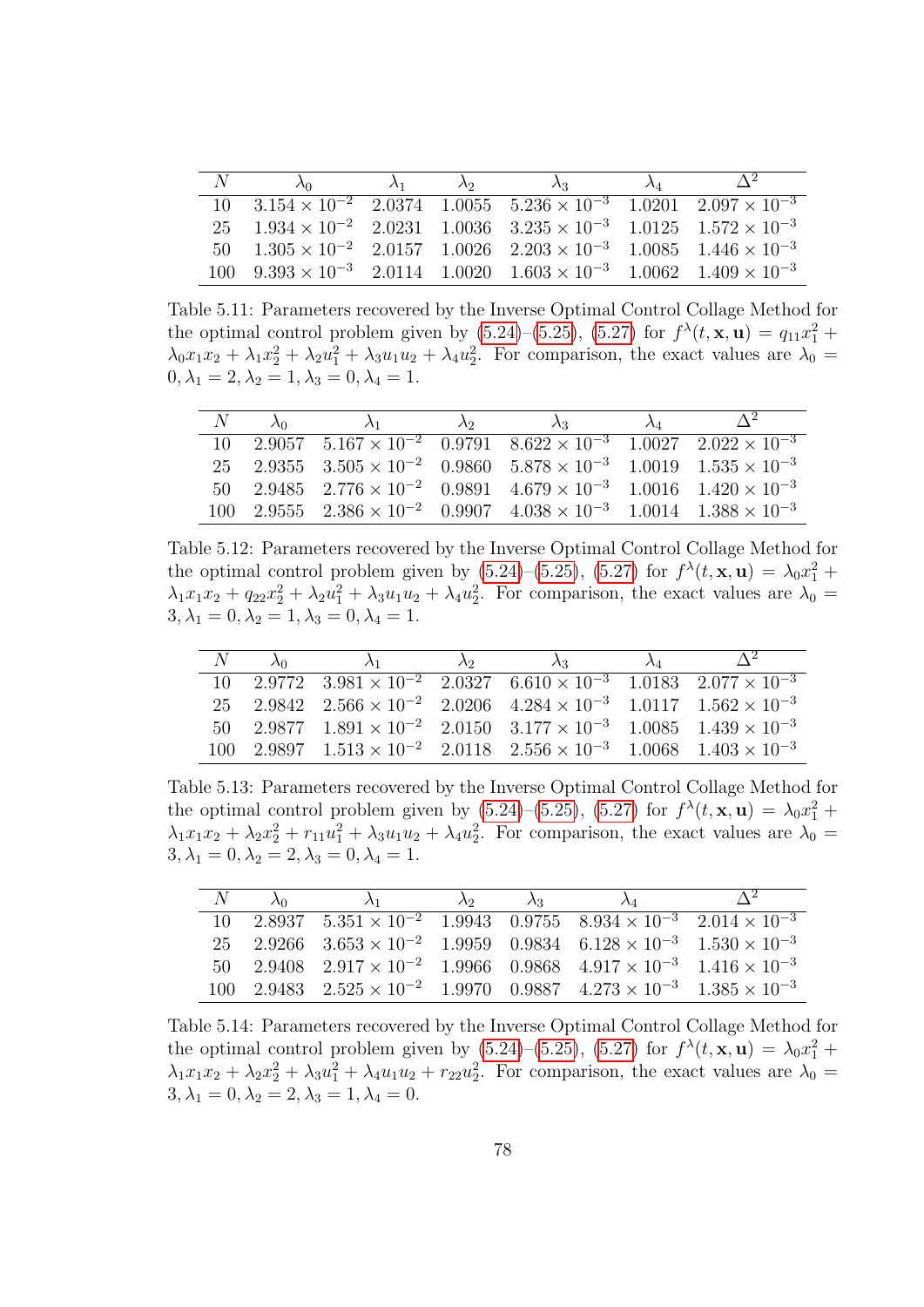### Chapter 6

## Conclusions and Future Work

In this thesis we have presented a Collage-Based Approach for solving IOCPs governed by ODEs with unique solutions. This method is motivated by Pontryagin's Maximum Principle, a necessary (and sufficient, for problems with unique solutions) condition for a control to be optimal. This formulation retains the fundamental idea behind Collage-Based methods, where we bound the approximation error by a quantity that is minimized more readily.

The results of this Collage-Based Approach to IOCPs with unique solutions demonstrated that in a variety of scenarios, the method is robust to observation error and can effectively identify both necessary and extraneous terms in the objective function. The results even suggest that this approach may have success in identifying unknown parameters in both the objective and the state equation(s). We have also shown that this method can extend to problems in higher dimensions, although additional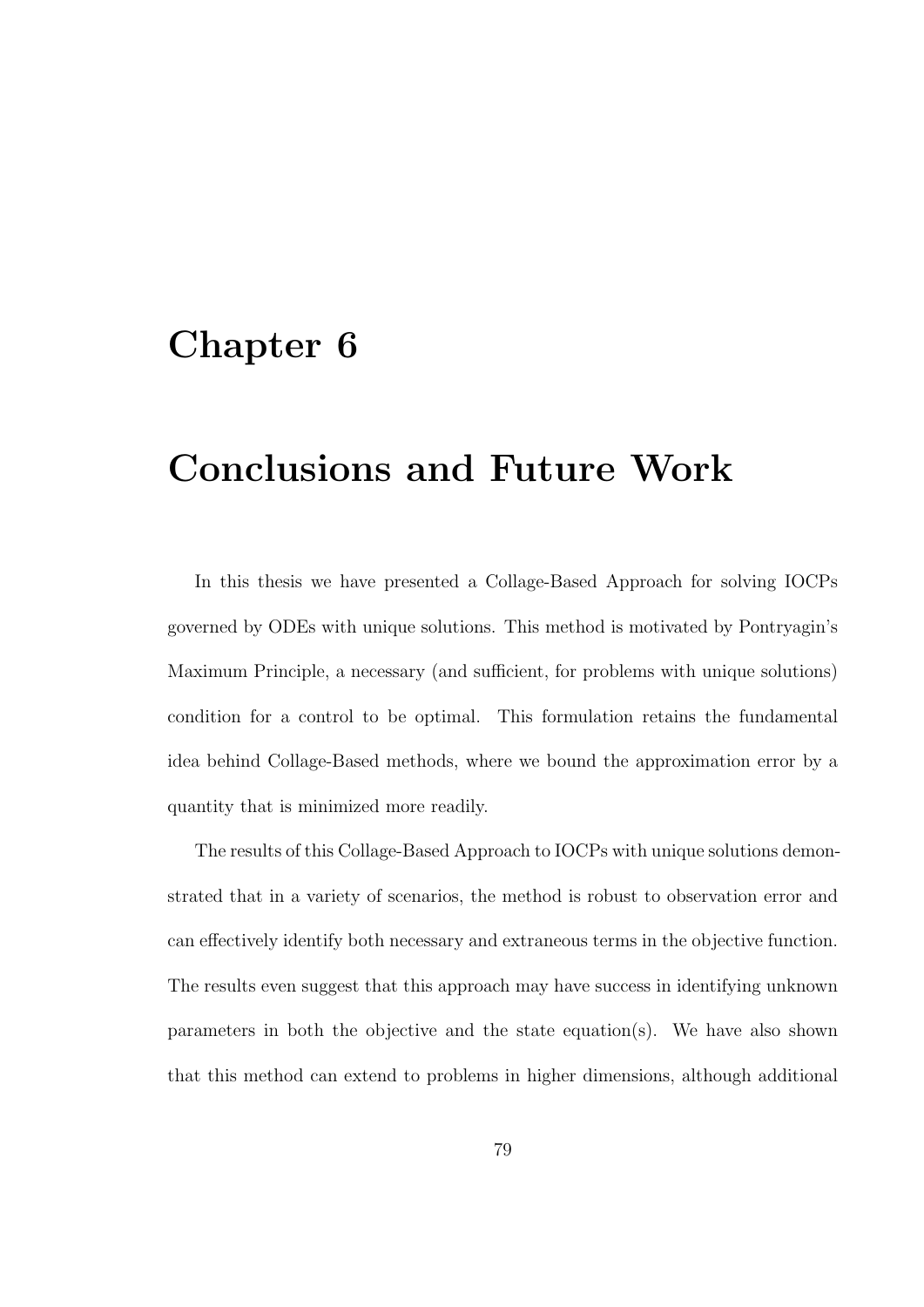investigation and rigour is still needed to fully understand the complexities of this extension.

There are a number of considerations that arose in the course of developing this approach. Optimal Control Problems are, in general, plagued by a lack of existence and uniqueness, which is central to the Collage framework as presented here. Thus, significant limitations of this work are that we require that the problem has a unique solution and that the matrix  $\mathbf{g}_{u}^{*}$  must be invertible (or equivalently,  $g_{u} \neq 0$ ). While this excludes many classes of problems, the method remains useful for others, such as the LQ problems on which we have demonstrated the method. The conditions on the operator required to implement the Collage Method may be restrictive, and a partition of the time interval of interest may be required to satisfy these conditions.

One possible way to deal with these limitations is to extend our theory to use a generalized collage distance, introduced in [\[36\]](#page-96-0). This approach is free from many of the trappings of the Collage Method based on Banach's Fixed Point Theorem presented in this thesis. Additional future work in this area may include

- publication of these results;
- a complete and thorough investigation of the extension to IOCPs with systems of state equations and multiple controls;
- extending to other classes of ODE IOCPs, for example free-time or fixedendpoint problems;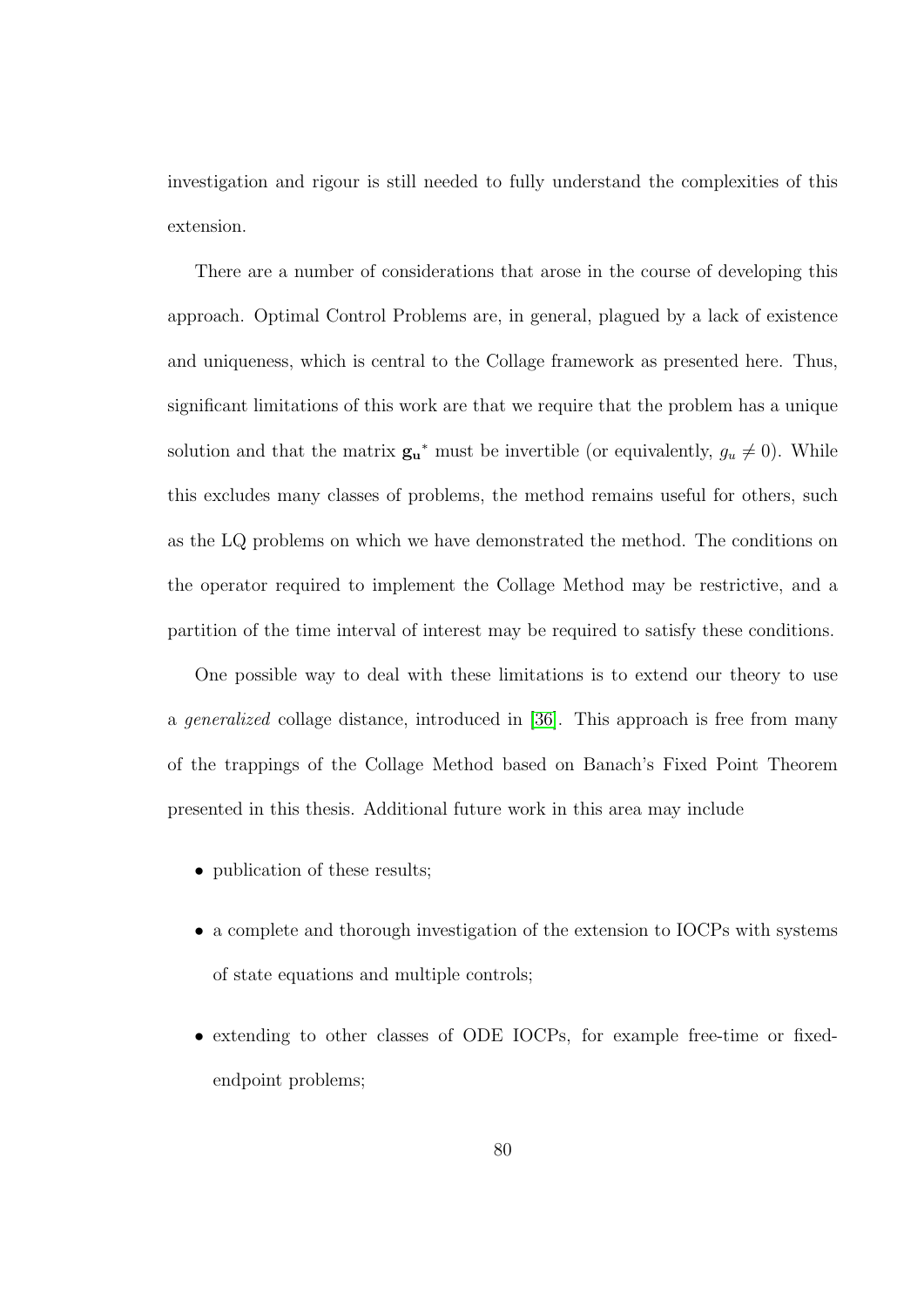- investigating more complex existence criteria;
- investigating the application of the Collage-Based Approach to dynamic programming and the Hamilton-Jacobi-Bellman equation to solve an IOCP; and
- developing a Collage-Based Approach to IOCPs governed by partial differential equations.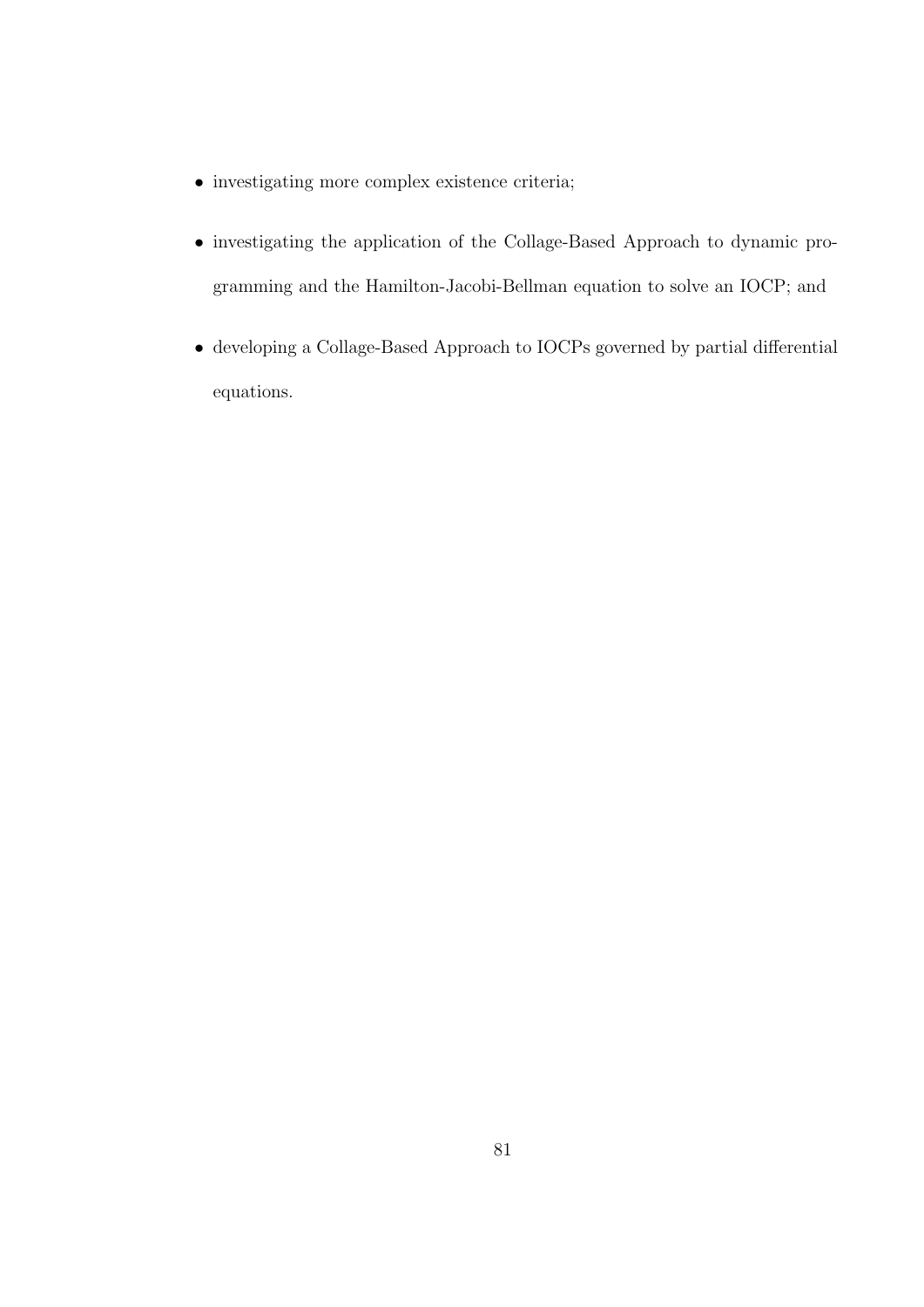# Bibliography

- [1] N. Ab Azar, A. Shahmansoorian, and M. Davoudi. From inverse optimal control to inverse reinforcement learning: A historical review. Annual Reviews in Control, 50:119–138, 2020.
- [2] M. Alamir and S. Chareyron. State-constrained optimal control applied to cellcycle-specific cancer chemotherapy. Control Appl. Meth, 28:175–190, 2007.
- <span id="page-92-0"></span>[3] S. Anita, V. Arnăutu, and V. Capasso. An Introduction to Optimal Control Problems in Life Sciences and Economics. Springer Science+Business Media, 2011.
- [4] V. Arnautu and P. Neittaanmaki. Optimal Control from Theory to Computer Programs. Kluwer Academic Publishers, 2003.
- [5] M.F. Barnsley, V. Ervin, D Hardin, and J. Lancaster. Solution of an inverse problem for fractals and other sets. Proceedings of the National Academy of Sciences, 83:1975–1977, 1985.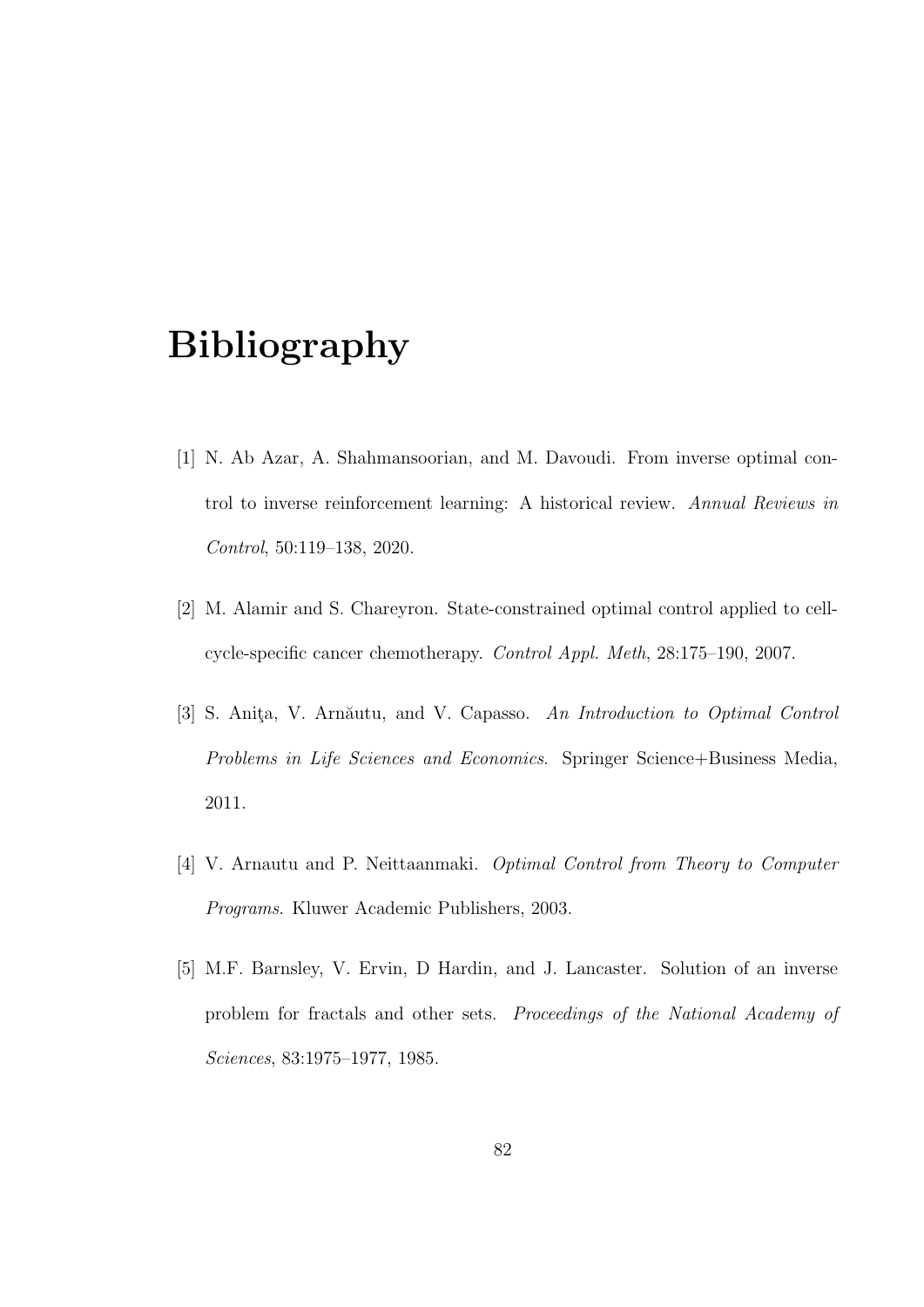- [6] Y. Batmani and H. Khaloozadeh. Optimal chemotherapy in cancer treatment: State dependent riccati equation control and extended kalman filter. Optimal Control Applications and Methods, 34:562–577, 2013.
- [7] R. Bellman. Dynamic programming. Science, 153(3731):34–37, 1966.
- [8] A. Bensoussan. Estimation and Control of Dynamical Systems, volume 48. Springer International Publishing AG, 2018.
- [9] V.G. Boltyanski, R.V. Gamkrelidze, E.F. Mishchenko, and L.S. Pontryagin. The maximum principle in the theory of optimal processes of control. pages 464–469, 1960.
- [10] W.E. Boyce, R.C. DiPrima, and D.B. Meade. Elementary Differential Equations and Boundary Value Problems. John Wiley & Sons Inc., 2018.
- [11] A. Bressan and B. Piccoli. Introduction to the mathematical theory of control, volume 1. American Institute of Mathematical Sciences Springfield, 2007.
- [12] V. Brott. A collage-based approach to a sturm-liouville boundary value inverse problem with boundary data, 2018.
- [13] R.L. Burden and J.D. Faires. Numerical Analysis. Nelson Education Ltd., ninth edition, 2010.
- [14] J.C. Butcher. Numerical Methods for Ordinary Differential Equations. 2016.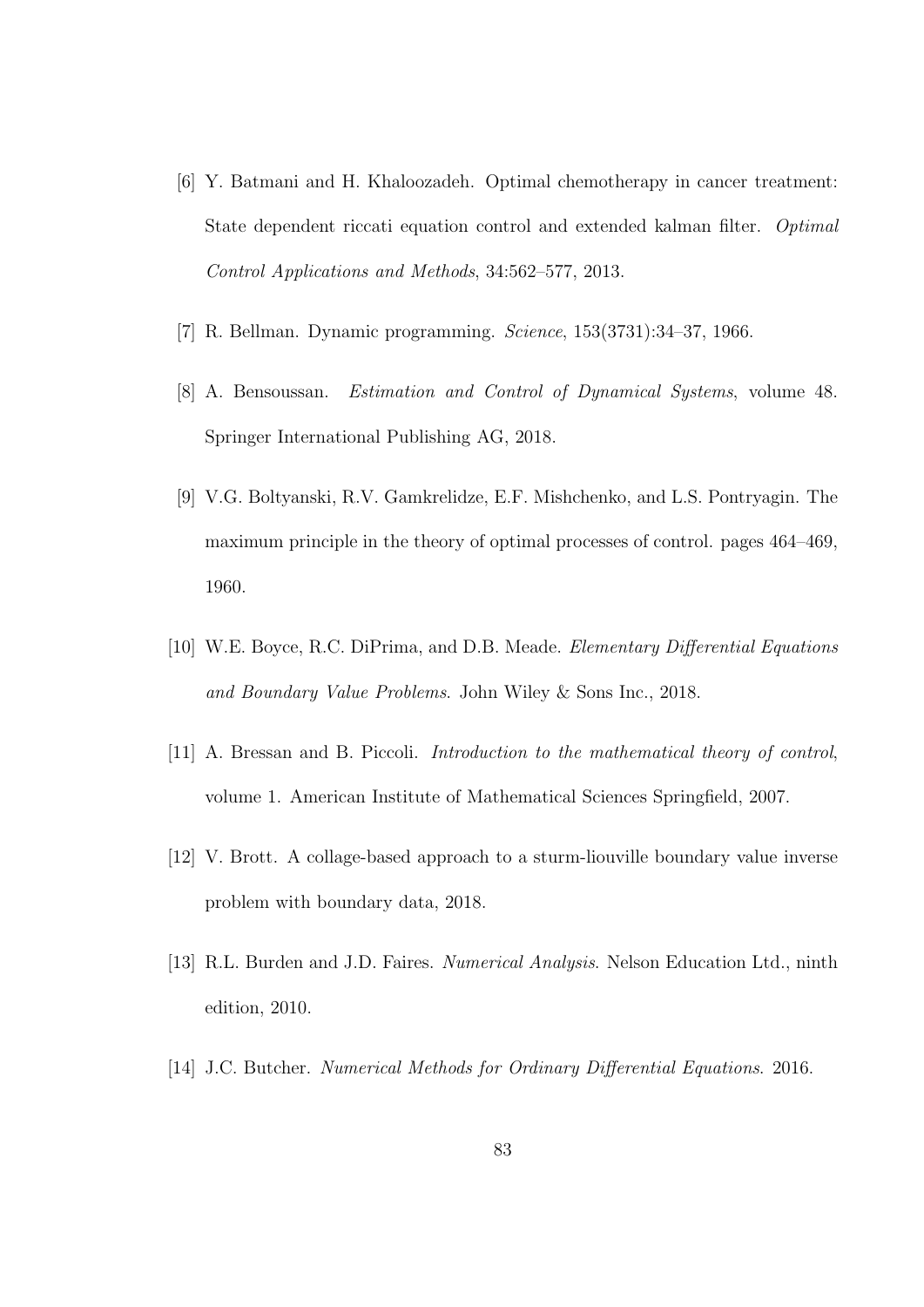- [15] V. Capasso, H.E. Kunze, D. La Torre, and E.R. Vrscay. Solving inverse problems for differential equations by a "generalized collage" method and application to a mean field stochastic model. Nonlinear Analysis: Real World Applications, 15:276–289, 2014.
- [16] J. Cea. Lectures on Optimization Theory and Algorithms. Springer-Verlag, 1978.
- [17] E.A. Coddington and N. Levinson. Theory of Ordinary Differential Equations. McGraw-Hill Book Company Inc., 1955.
- [18] L.G. De Pillis and A. Radunskaya. The dynamics of an optimally controlled tumor model: A case study. COMPUTER MODELLING Mathematical and Computer Modelling, 37:1221–1244, 2003.
- [19] K.D. Do. Global inverse optimal control of vertical take-off and landing aircraft. IFAC Journal of Systems and Control, 15:100132, 2021.
- [20] M. Engelhart, D. Lebiedz, and S. Sager. Optimal control for selected cancer chemotherapy ode models: A view on the potential of optimal schedules and choice of objective function. 2011.
- [21] H.P. Geering. Optimal Control with Engineering Applications. Springer-Verlag.
- [22] M. Gostimirovic, P. Kovac, and M. Sekulic. An inverse optimal control prob-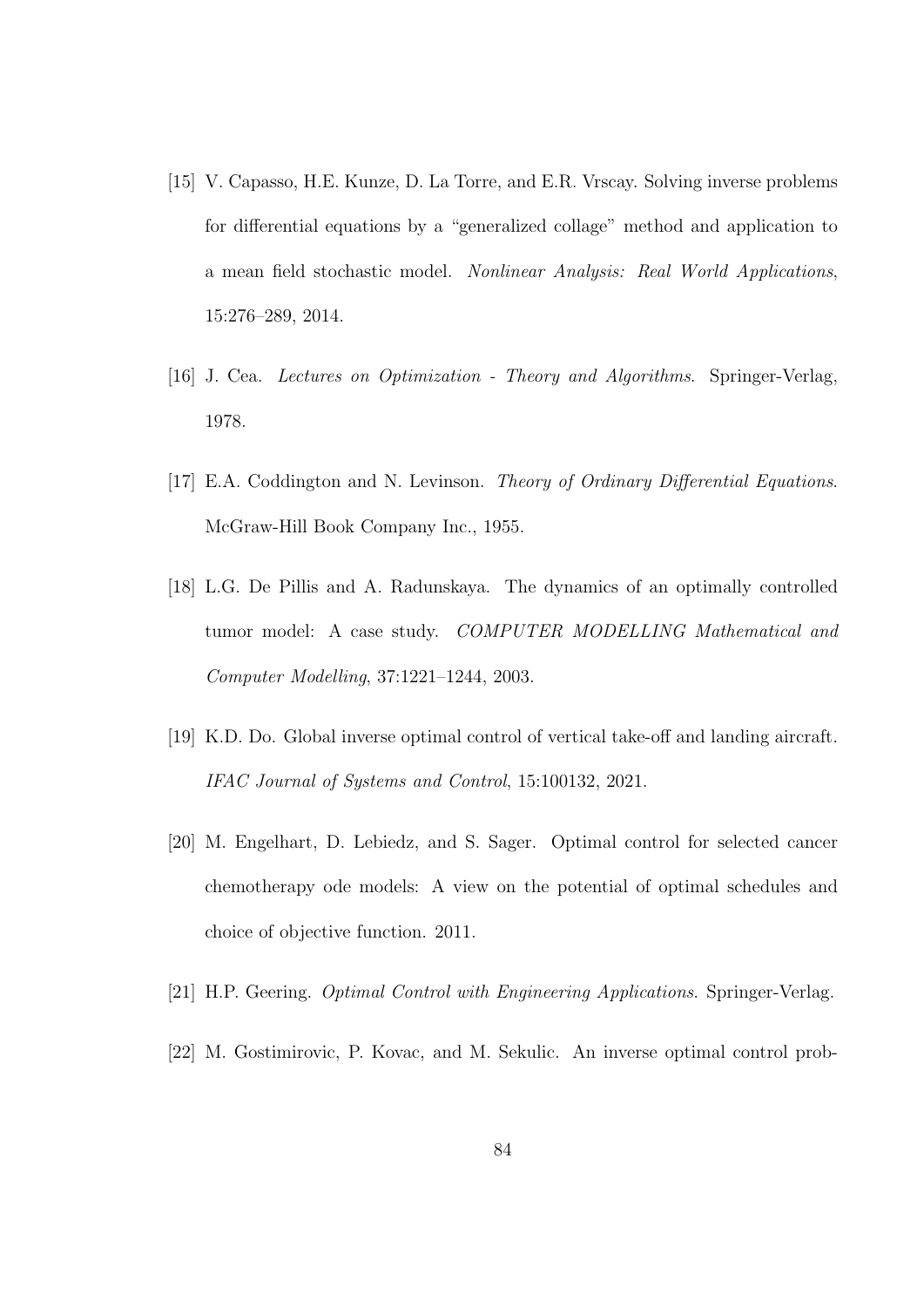lem in the electrical discharge machining. Sadhana - Academy Proceedings in Engineering Sciences, 43:1–10, 2018.

- [23] D. Grass, J.P. Caulkins, G. Feichtinger, G. Tragler, and D.A. Behrens. Optimal Control of Nonlinear Processes. 2008.
- [24] K. Hatz, J.P. Schloder, and H.G. Bock. Estimating parameters in optimal control problems. SIAM Journal on Scientific Computing, 34:1707–1728, 2012.
- [25] I. Iserles. A First Course in the Numerical Analysis of Differential Equations. Cambridge University Press, 1996.
- [26] M. Itik, M.U. Salamci, and S.P. Banks. Optimal control of drug therapy in cancer treatment. Nonlinear Analysis, 71:e1473–e1486, 2009.
- [27] M. Johnson, N. Aghasadeghi, and T. Bretl. Inverse optimal control for deterministic continuous-time nonlinear systems. 2013.
- [28] W. Jun, J. Ping, C. Zhong, and L. Wei. Adaptive inverse optimal control for a class of nonlinear systems. pages 1925–1928, 2011.
- [29] R.E. Kalman. When is a Linear Control System Optimal? Journal of Basic Engineering, pages 51–60, 1964.
- [30] G. Knowles. An Introduction to Applied Optimal Control. Academic Press, Inc., New York, 1981.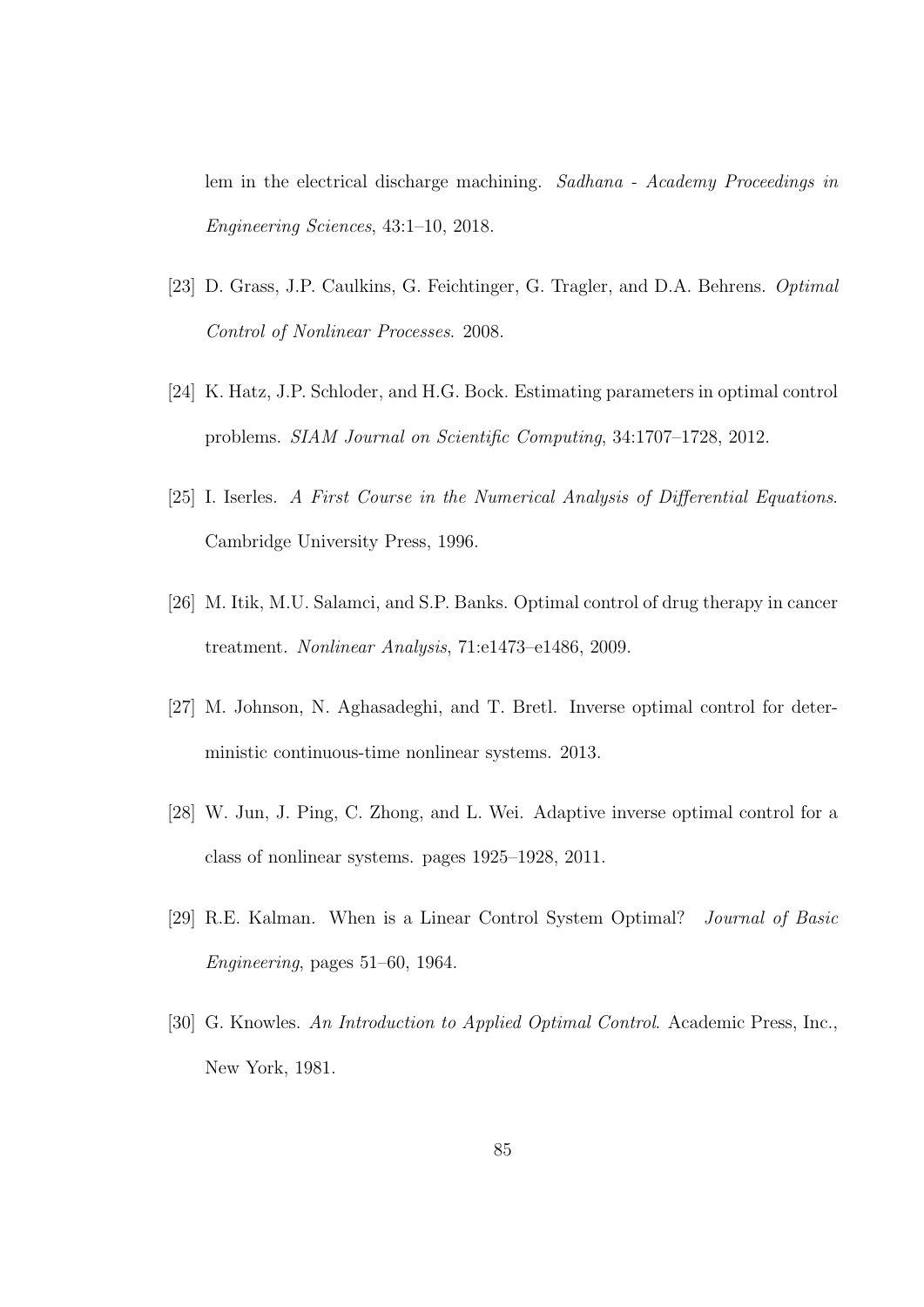- [31] E. Kreyzig. Introductory Functional Analysis. John Wiley & Sons, 1978.
- [32] H. Kunze and S. Murdock. Solving inverse two-point boundary value problems using collage coding. Inverse Problems, 22, 2006.
- [33] H.E. Kunze, J.E. Hicken, and E.R. Vrscay. Inverse problems for odes using contraction maps and suboptimality of the "collage method". Inverse Problems, 20:977–991, 2004.
- [34] H.E. Kunze and D. La Torre. A collage-type approach to inverse problems for elliptic pdes on perforated domains, 2015.
- [35] H.E. Kunze, D. La Torre, and E.R. Vrscay. Random fixed point equations and inverse problems using the collage method for contraction mappings. J. Math. Anal. Appl, 334:1116–1129, 2007.
- <span id="page-96-0"></span>[36] H.E. Kunze, D. La Torre, and E.R. Vrscay. A generalized collage method based upon the lax-milgram functional for solving boundary value inverse problems. Nonlinear Analysis, 71:1337–1343, 2009.
- [37] H.E. Kunze, D. La Torre, and E.R. Vrscay. Inverse problems for random differential equations using the collage method for random contraction mappings. Journal of Computational and Applied Mathematics, 223:853–861, 2009.
- [38] H.E. Kunze, D. La Torre, and E.R. Vrscay. Solving inverse problems for variational equations using "generalized collage methods," with applications to bound-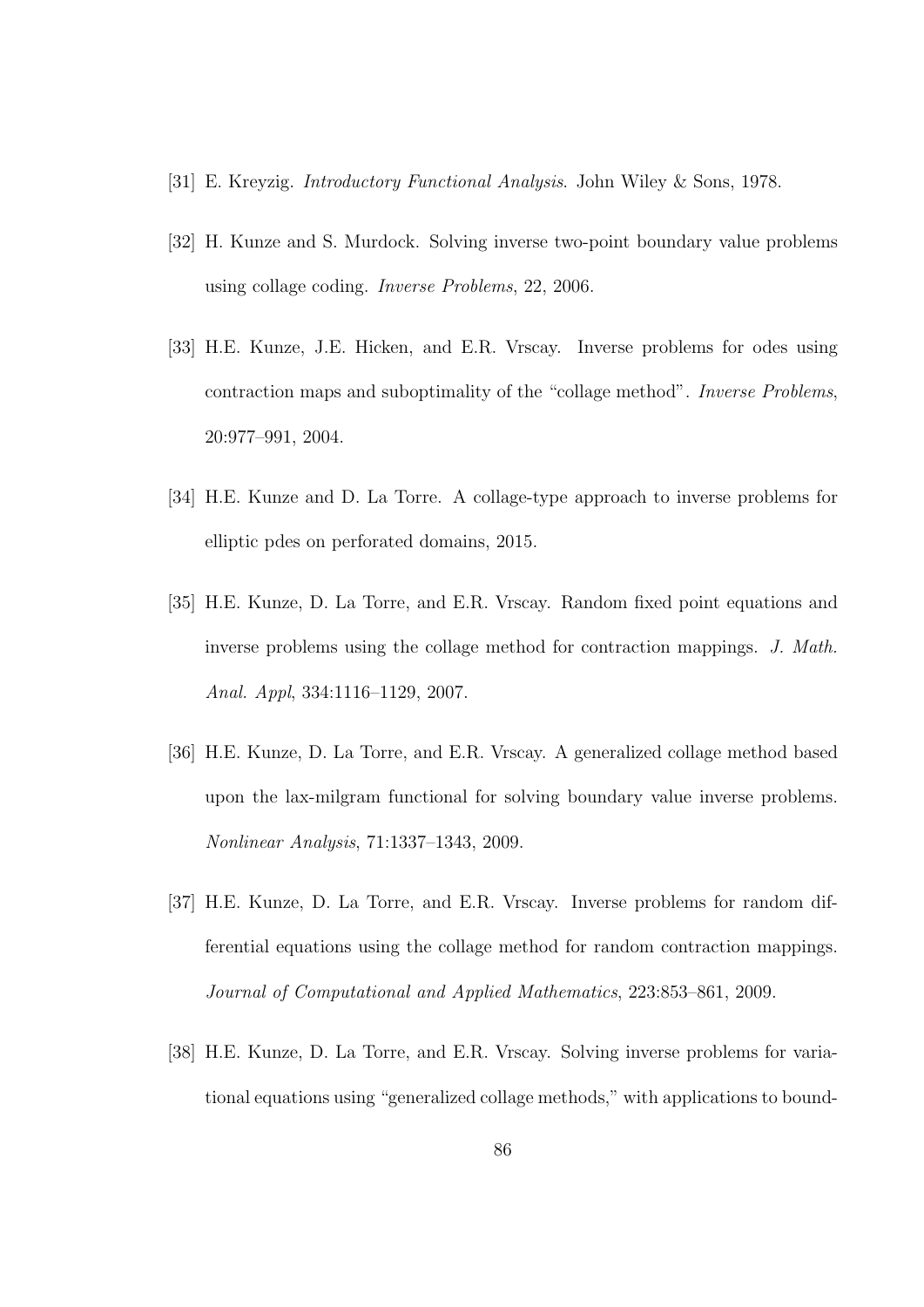ary value problems. Nonlinear Analysis: Real World Applications, 11:3734–3743, 2010.

- [39] H.E. Kunze and E.R. Vrscay. Solving Inverse Problems for ODEs Using the Picard Contraction Mapping. Inverse Problems, 15, 1999.
- [40] E.B. Lee and L. Markus. Foundations of Optimal Control Theory. John Wiley & Sons, New York, 1967.
- [41] K.M. Levere, B. Boreland, and J. Dewhurst. A computational comparison of three methods for solving a 1d boundary value inverse problem, 2021. In M. D. Kilgour, H. Kunze, R. Makarov, R. Melnik, & S. X. Wang (Eds.), Recent Developments in Mathematical, Statistical and Computational Sciences. Springer International Publishing AG. https://doi.org/10.1007/978-3-030-63591-6.
- [42] K.M. Levere and H.E. Kunze. Using the collage method to solve one-dimensional two-point boundary value problems at steady-state. Nonlinear Analysis, Theory, Methods and Applications, 71:1–15, 2009.
- [43] K.M. Levere, H.E. Kunze, and D. La Torre. A collage-based approach to solving inverse problems for second-order nonlinear parabolic pdes. J. Math. Anal. Appl, 406:120–133, 2013.
- [44] D. Liberzon. Calculus of Variations and Optimal Control Theory A Concise Introduction. Princeton University Press, Princeton, 2012.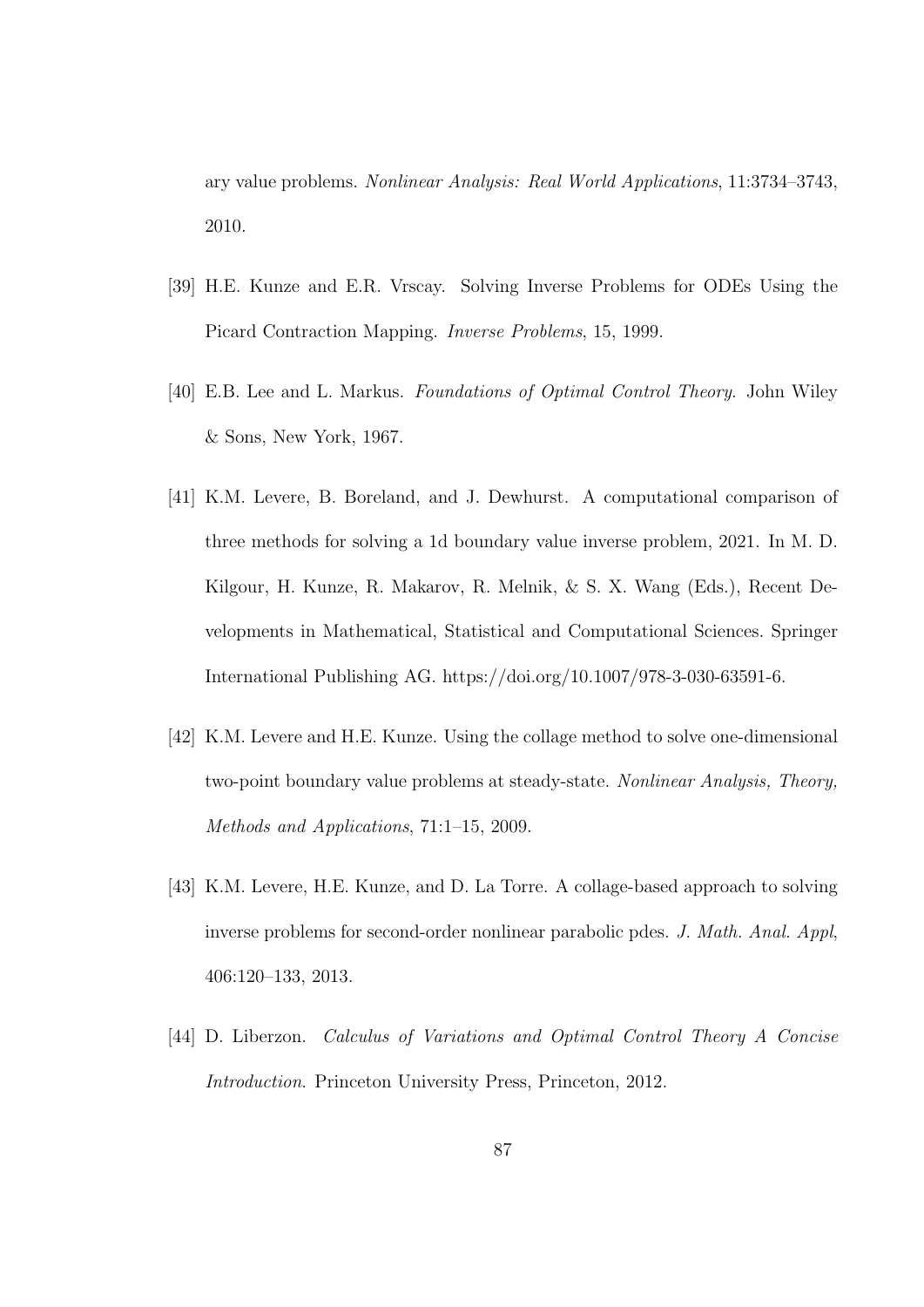- [45] M. McAsey, L. Mou, and W. Han. Convergence of the Forward-Backward Sweep Method in Optimal Control. Computational Optimization and Applications, 53(1):207–226, 2012.
- [46] J.D. Meiss. *Differential Dynamical Systems*. Society for Industrial and Applied Mathematics, revised edition, 2017.
- [47] T.L. Molloy, J.J. Ford, and T. Perez. Finite-horizon inverse optimal control for discrete-time nonlinear systems. Automatica, 87:442–446, 2018.
- [48] K. Morris. Introduction to Feedback Control. Harcourt Academic Press, San Diego, 2001.
- [49] P.J. Moylan and B.D.O. Anderson. Nonlinear regulator theory and an inverse optimal control problem. IEEE Transactions on Automatic Control, AC-18, 1973.
- [50] R.W. Obermayer and F.A. Muckler. On the inverse optimal control problem in manual control systems. page 29, 1965.
- [51] E. Pauwels, D. Henrion, and J.B. Lasserre. Inverse optimal control with polynomial optimization. Proceedings of the IEEE Conference on Decision and Control, 2015-Febru:5581–5586, 2014.
- [52] R. Pytlak. Numerical Methods for Optimal Control Problems with State Constraints. Springer-Verlag, 1999.